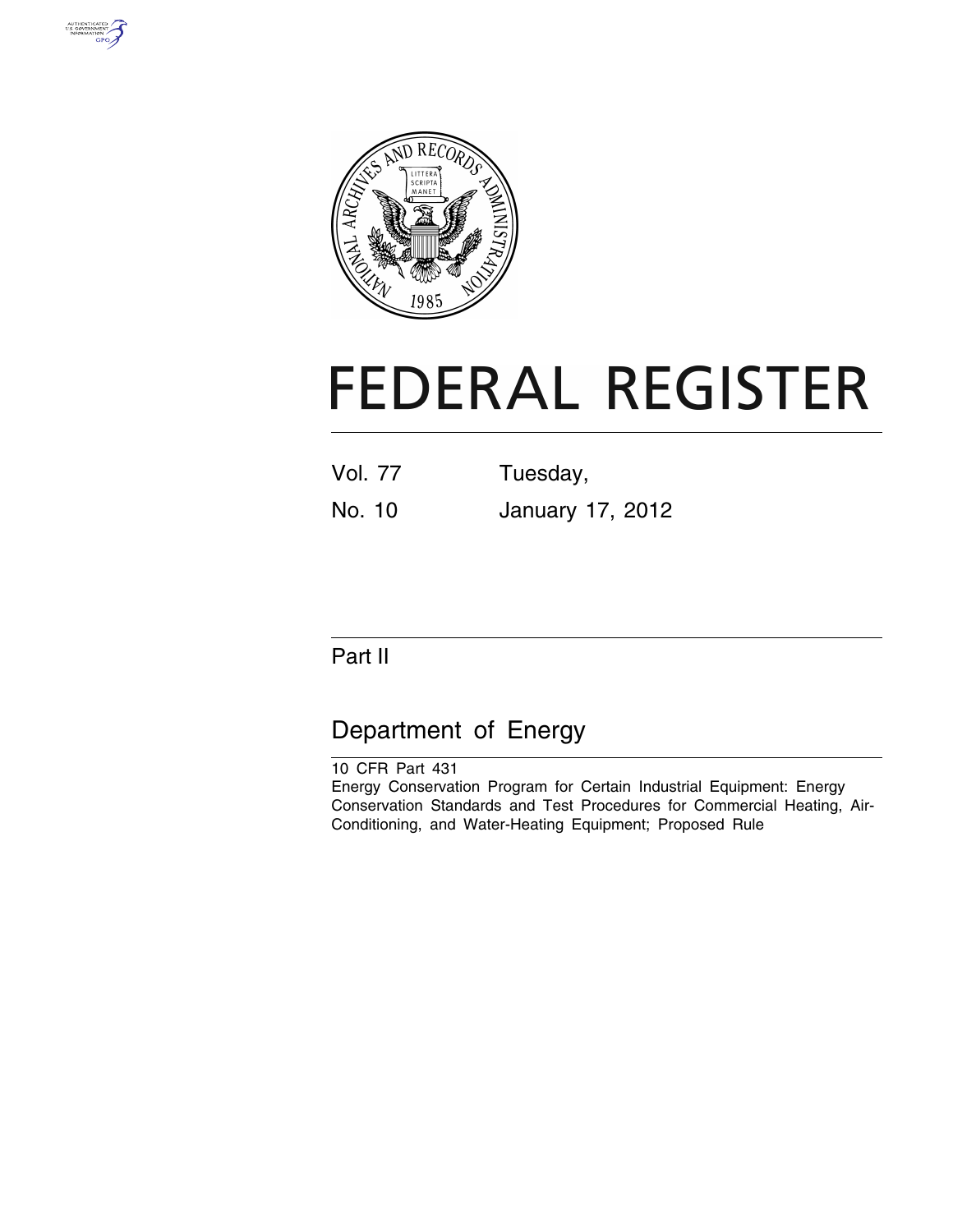# **DEPARTMENT OF ENERGY**

## **10 CFR Part 431**

**[Docket No. EERE–2011–BT–STD–0029]** 

# **RIN 1904–AC47**

# **Energy Conservation Program for Certain Industrial Equipment: Energy Conservation Standards and Test Procedures for Commercial Heating, Air-Conditioning, and Water-Heating Equipment**

**AGENCY:** Office of Energy Efficiency and Renewable Energy, Department of Energy.

**ACTION:** Notice of proposed rulemaking and announcement of public meeting.

**SUMMARY:** The U.S. Department of Energy (DOE) is proposing to amend its energy conservation standards for several classes of commercial heating, air-conditioning, and water-heating equipment. Pursuant to the Energy Policy and Conservation Act of 1975 (EPCA), as amended, DOE must assess whether the uniform national standards for these covered equipment need to be updated each time the corresponding industry standard—the American National Standards Institute (ANSI)/ American Society of Heating, Refrigerating, and Air-Conditioning Engineers (ASHRAE)/Illuminating Engineering Society of North America (IESNA) Standard 90.1 (ASHRAE Standard 90.1)—is amended, which most recently occurred on October 29, 2010. Based upon its analysis of the energy savings potential of amended energy conservation standards and the lack of clear and convincing evidence to support more-stringent standards, DOE is proposing to adopt the amended standards in ASHRAE Standard 90.1 for small, large, and very large water-cooled and evaporatively-cooled commercial package air conditioners; variable refrigerant flow (VRF) water-source heat pumps less than 17,000 Btu/h; VRF water-source heat pumps at or greater than 135,000 Btu/h; and computer room air conditioners. DOE is also proposing updates to the current Federal test procedures to incorporate by reference the most current versions of the following relevant industry test procedures specified in ASHRAE Standard 90.1: Air-conditioning, Heating, and Refrigeration Institute (AHRI) 210/240 (small commercial package air conditioning and heating equipment); AHRI 340/360 (large and very large commercial package air conditioning and heating equipment); Underwriters Laboratories (UL) 727 and ANSI Z21.47 (commercial warm-air

furnaces); and ANSI Z21.10.3 (commercial water heaters). Furthermore, DOE is proposing to adopt AHRI 1230 for newly-created classes of variable refrigerant flow air conditioners and heat pumps, ASHRAE 127 for computer room air conditioners, and AHRI 390 for single package vertical air conditioners and single package vertical heat pumps. In addition, DOE is announcing a public meeting to receive comment on its proposal and related issues.

**DATES:** *Meeting:* DOE will hold a public meeting on February 14, 2012, from 9 a.m. to 4 p.m., in Washington, DC. The meeting will also be broadcast as a webinar. See section X, ''Public Participation,'' for webinar information, participant instructions, and information about the capabilities available to webinar participants.

*Comments:* DOE will accept comments, data, and information regarding this notice of proposed rulemaking (NOPR) before and after the public meeting, but no later than April 2, 2012. For details, see section X, ''Public Participation,'' of this NOPR.

**ADDRESSES:** The public meeting will be held at the U.S. Department of Energy, Forrestal Building, Room 8E–089, 1000 Independence Avenue SW., Washington, DC 20585. To attend, please notify Ms. Brenda Edwards at (202) 586–2945. Please note that foreign nationals visiting DOE Headquarters are subject to advance security screening procedures. Any foreign national wishing to participate in the meeting, should advise DOE as soon as possible by contacting Ms. Edwards at the phone number above to initiate the necessary procedures. Please also note that any person wishing to bring a laptop computer into the Forrestal Building will be required to obtain a property pass. Visitors should avoid bringing laptops, or allow an extra 45 minutes. Persons may also attend the public meeting via webinar. For more information, refer to section X, ''Public Participation,'' of this NOPR.

Any comments submitted must identify the NOPR on Energy Conservation Standards and Test Procedures for ASHRAE Standard 90.1 Products, and provide docket number EERE–2011–BT–STD–0029 and/or Regulatory Information Number (RIN) 1904–AC47. Comments may be submitted using any of the following methods:

1. *Federal eRulemaking Portal: [www.regulations.gov.](http://www.regulations.gov)* Follow the instructions for submitting comments.

2. *Email: [ASHRAE90.1-2011-STD-](mailto:ASHRAE90.1-2011-STD-0029@ee.doe.gov)[0029@ee.doe.gov.](mailto:ASHRAE90.1-2011-STD-0029@ee.doe.gov)* Include docket

number EERE–2011–BT–STD–0029 and/or RIN 1904–AC47 in the subject line of the message.

3. *Mail:* Ms. Brenda Edwards, U.S. Department of Energy, Building Technologies Program, Mailstop EE–2J, 1000 Independence Avenue SW., Washington, DC 20585–0121. If possible, please submit all items on a compact disc (CD), in which case it is not necessary to include printed copies.

4. *Hand Delivery/Courier:* Ms. Brenda Edwards, U.S. Department of Energy, Building Technologies Program, 950 L'Enfant Plaza SW., Suite 600, Washington, DC 20024. Telephone: (202) 586–2945. If possible, please submit all items on a CD, in which case it is not necessary to include printed copies.

No telefacsimilies (faxes) will be accepted. For detailed instructions on submitting comments and additional information on the rulemaking process, see section X of this document (Public Participation).

*Docket:* The docket is available for review at *[www.regulations.gov,](http://www.regulations.gov)*  including **Federal Register** notices, public meeting attendee lists and transcripts, comments, and other supporting documents/materials. All documents in the docket are listed in the *[www.regulations.gov](http://www.regulations.gov)* index. However, not all documents listed in the index may be publicly available, such as information that is exempt from public disclosure.

A link to the docket web page can be found at: *[www.regulations.gov.](http://www.regulations.gov)* This web page contains a link to the docket for this notice, along with simple instructions on how to access all documents, including public comments, in the docket. See section X, ''Public Participation,'' for further information on how to submit comments through *[www.regulations.gov.](http://www.regulations.gov)* 

For further information on how to submit a comment, review other public comments and the docket, or participate in the public meeting, contact Ms. Brenda Edwards at (202) 586–2945 or by email: *[Brenda.Edwards@ee.doe.gov.](mailto:Brenda.Edwards@ee.doe.gov)* 

**FOR FURTHER INFORMATION CONTACT:** Mr. Mohammed Khan, U.S. Department of Energy, Office of Energy Efficiency and Renewable Energy, Building Technologies Program, Mailstop EE–2J, 1000 Independence Avenue SW., Washington, DC 20585–0121. Telephone: (202) 586–7892. Email: *[Mohammed.Khan@ee.doe.gov.](mailto:Mohammed.Khan@ee.doe.gov)* 

Mr. Eric Stas, U.S. Department of Energy, Office of the General Counsel, Mailstop GC–71, 1000 Independence Avenue SW., Washington, DC 20585– 0121. Telephone: (202) 586–9507. Email: *[Eric.Stas@hq.doe.gov.](mailto:Eric.Stas@hq.doe.gov)*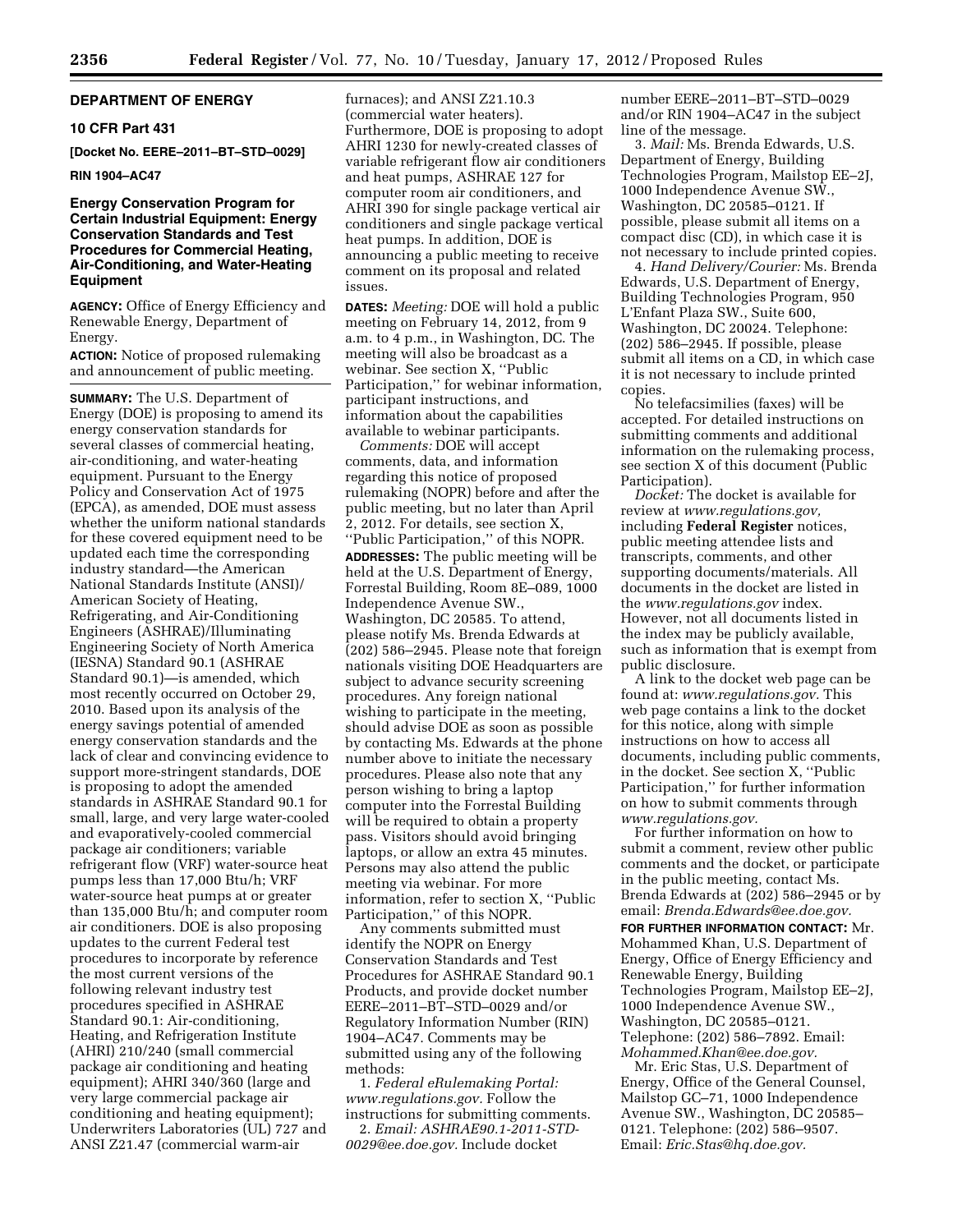#### **SUPPLEMENTARY INFORMATION:**

#### **Table of Contents**

- I. Summary of the Proposed Rule
- II. Introduction
- A. Authority
- B. Background
- 1. ASHRAE Standard 90.1–2010
- 2. Notice of Data Availability III. General Discussion of Comments Regarding the ASHRAE Process and DOE's Interpretation of EPCA's Requirements With Respect to ASHRAE
	- Equipment
	- A. The ASHRAE Process
	- B. The Definition of ''Amendment'' With Respect to the Efficiency Levels in ASHRAE Standard 90.1
	- C. DOE's Review of ASHRAE Equipment Independent of the ASHRAE Standards Process
- IV. General Discussion of the Changes in ASHRAE Standard 90.1–2010 and Determination of Scope for Further Rulemaking Activity
	- A. Commercial Warm-Air Furnaces
	- B. Commercial Package Air-conditioning and Heating Equipment
	- 1. Water-Cooled Equipment
	- 2. Evaporatively-Cooled Equipment
	- 3. Variable Refrigerant Flow Equipment 4. Packaged Terminal Air Conditioners and
	- Heat Pumps 5. Small-Duct, High-Velocity, and
	- Through-The-Wall Equipment 6. Single-Package Vertical Air Conditioners
	- and Single-Package Vertical Heat Pumps
	- C. Air Conditioners and Condensing Units Serving Computer Rooms
	- D. Coverage of Commercial Package Air Conditioning and Heating Equipment That Are Exclusively Used as Part of Industrial or Manufacturing Processes
	- E. Test Procedures
	- 1. Small (<65,000 Btu/h Cooling Capacity) Commercial Package Air Conditioners and Heating Equipment
	- 2. Small (≥65,000 and <135,000 Btu/h Cooling Capacity), Large (≥135,000 and <240,000 Btu/h Cooling Capacity) and Very Large (≥240,000 and <760,000 Btu/ h Cooling Capacity) Commercial Package Air Conditioners and Heating Equipment
	- 3. Commercial Oil-Fired Warm-Air Furnaces
	- 4. Commercial Gas-Fired Warm-Air Furnaces
	- 5. Commercial Water Heaters
	- 6. Air Conditioners and Condensing Units Serving Computer Rooms
	- 7. Variable Refrigerant Flow Systems
	- 8. Single Package Vertical Air Conditioners and Single Package Vertical Heat Pumps
	- 9. Additional Specifications for Testing of Commercial Package Air Conditioning and Heating Equipment, Including VRF Systems
	- 10. Sampling Plans for Commercial Heating, Ventilating, and Air-
	- Conditioning Equipment F. Definitional Changes
- V. Methodology for VRF Water-Source Heat Pumps
	- A. Definitions of ''VRF Multi-Split Air Conditioners'' and ''VRF Multi-Split Heat Pumps''
- B. Annual Energy Use
- C. Shipments
- D. Other Analytical Inputs
- 1. Site-to-Source Conversion
- 2. Product Lifetime
- 3. Compliance Date and Analysis Period VI. Methodology for Computer Room Air
	- Conditioners
	- A. Market Assessment
	- 1. Definitions of ''Computer Room Air Conditioners''
	- 2. Equipment Classes 3. Review of Current Market for Computer Room Air Conditioners
	- a. Trade Association Information
- b. Manufacturer Information
- c. Market Data
- B. Engineering Analysis
- 1. Approach
- 2. Representative Input Capacities for Analysis
- 3. Baseline Equipment
- 4. Identification of Efficiency Information and Efficiency Levels for Analysis
- 5. Pricing Data
- 6. Equipment Classes for Analysis and Extrapolation to Unanalyzed Equipment Classes
- 7. Engineering Analysis Results
- C. Markups To Determine Equipment Price
- D. Energy Use Characterization
- E. Life-Cycle Cost and Payback Period Analyses
- 1. Approach
- 2. Life-Cycle Cost Inputs
- a. Equipment Prices
- b. Installation Costs
- c. Annual Energy Use
- d. Electricity Prices
- e. Maintenance Costs
- f. Repair Costs
- g. Equipment Lifetime
- h. Discount Rate
- 3. Payback Period
- F. National Impact Analysis—National Energy Savings and Net Present Value Analysis
- 1. Approach
- 2. Shipments Analysis
- 3. Base-Case and Standards-Case
- Forecasted Distribution of Efficiencies 4. National Energy Savings and Net Present
- Value
- G. Other Issues
- 1. Compliance Date of the Proposed Amended Energy Conservation Standards
- VII. Methodology for Emissions Analysis and Monetizing Carbon Dioxide and Other Emissions Impacts
	- A. Emissions Analysis
	- B. Monetizing Carbon Dioxide and Other Emissions Impacts
	- 1. Social Cost of Carbon
	- a. Monetizing Carbon Dioxide Emissions b. Social Cost of Carbon Values Used in
	- Past Regulatory Analyses
	- c. Current Approach and Key Assumptions
	- 2. Valuation of Other Emissions Reductions
- VIII. Analytical Results
- A. Efficiency Levels Analyzed
- 1. Water-Cooled and Evaporatively-Cooled Products
- 2. VRF Water-Source Heat Pumps
- 3. Computer Room Air Conditioners
- B. Energy Savings and Economic Justification
- 1. Water-Cooled and Evaporatively-Cooled Equipment

1. Water-Cooled and Evaporatively-Cooled

B. Review Under the Regulatory Flexibility

C. Review Under the Paperwork Reduction

H. Review Under the Treasury and General Government Appropriations Act, 1999 I. Review Under Executive Order 12630 J. Review Under the Treasury and General Government Appropriations Act, 2001 K. Review Under Executive Order 13211 L. Review Under the Information Quality

- 2. VRF Water-Source Heat Pumps
- 3. Computer Room Air Conditioners

2. VRF Water-Source Heat Pumps 3. Computer Room Air Conditioners IX. Procedural Issues and Regulatory Review A. Review Under Executive Order 12866

D. Review Under the National Environmental Policy Act of 1969 E. Review Under Executive Order 13132 F. Review Under Executive Order 12988 G. Review Under the Unfunded Mandates

Reform Act of 1995

Bulletin for Peer Review

A. Attendance at the Public Meeting B. Procedure for Submitting Request To Speak and Prepared General Statements

C. Conduct of the Public Meeting D. Submission of Comments

E. Issues on Which DOE Seeks Comment XI. Approval of the Office of the Secretary **I. Summary of the Proposed Rule**  The Energy Policy and Conservation Act (EPCA) (42 U.S.C. 6291 *et seq.*), as amended, requires DOE to consider amending the existing Federal energy conservation standard for certain types of listed commercial and industrial equipment (generally, commercial water heaters, commercial packaged boilers, commercial air conditioning and heating equipment, and packaged terminal air conditioners and heat pumps) each time ASHRAE Standard 90.1, *Energy Standard for Buildings Except Low-Rise Residential Buildings,*  is amended with respect to such

X. Public Participation

for Distribution

a. Economic Impacts on Commercial Customers

1Although EPCA does not explicitly define the term ''amended'' in the context of ASHRAE Standard 90.1, DOE provided its interpretation of what would constitute an ''amended standard'' in a final rule published in the **Federal Register** on March 7, 2007 (hereafter referred to as the ''March 2007 final rule''). 72 FR 10038. In that rule, DOE

equipment. (42 U.S.C. 6313(a)(6)(A)) For each type of equipment, EPCA directs that if ASHRAE Standard 90.1 is amended,1 DOE must adopt amended

Continued

b. National Impact Analysis C. Need of the Nation To Conserve Energy

D. Proposed Standards

Equipment

and 13563

Act of 1995

Act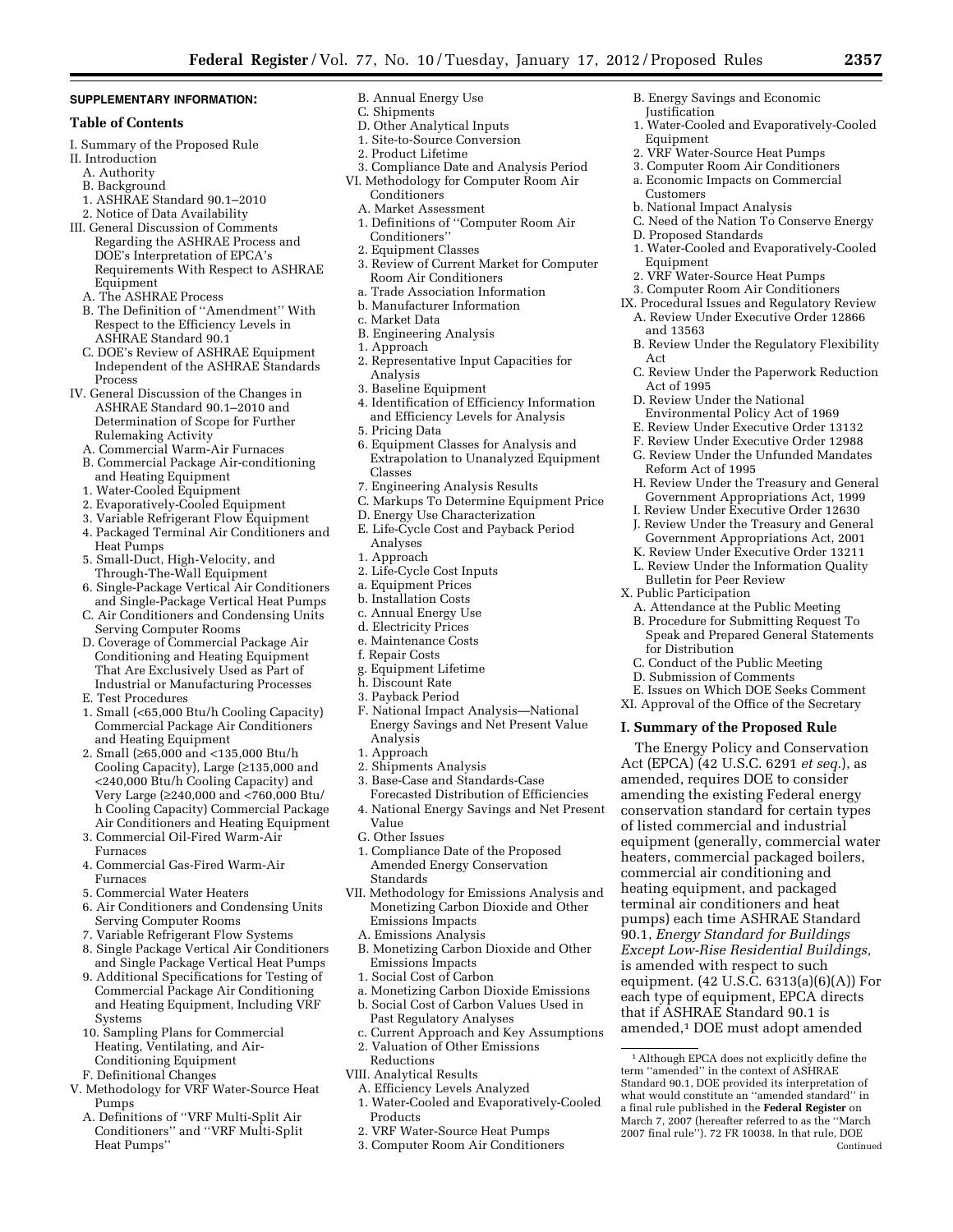energy conservation standards at the new efficiency level in ASHRAE Standard 90.1, unless clear and convincing evidence supports a determination that adoption of a morestringent efficiency level as a national standard would produce significant additional energy savings and be technologically feasible and economically justified. (42 U.S.C.  $6313(a)(6)(A)(ii)$  If DOE decides to adopt as a national standard the efficiency levels specified in the amended ASHRAE Standard 90.1, DOE must establish such standard not later than 18 months after publication of the amended industry standard. (42 U.S.C.  $6313(a)(6)(A)(ii)(I)$  If DOE determines that a more-stringent standard is appropriate under the statutory criteria, DOE must establish such more-stringent standard not later than 30 months after publication of the revised ASHRAE Standard 90.1. (42 U.S.C. 6313(a)(6)(B)) ASHRAE officially released ASHRAE Standard 90.1–2010 on October 29, 2010, thereby triggering DOE's abovereferenced obligations pursuant to EPCA to determine for those equipment with efficiency level changes beyond the current Federal standard, whether: (1) the amended industry standard should be adopted; or (2) clear and convincing evidence exists to justify more-stringent standard levels.

Accordingly, this NOPR sets forth DOE's determination of scope for consideration of amended energy conservation standards with respect to certain heating, ventilating, airconditioning, and water-heating equipment addressed in ASHRAE Standard 90.1–2010. Such inquiry is necessary to ascertain whether the revised ASHRAE efficiency levels have become more stringent, thereby ensuring that any new amended national standard would not result in prohibited ''backsliding.'' For those equipment classes for which ASHRAE set more-stringent or new efficiency levels (*i.e.,* small, large, and very large water-cooled and evaporatively-cooled air conditioners; variable refrigerant

flow water-source heat pumps with a cooling capacity either less than 17,000 Btu/h or equal to or greater than 135,000 Btu/h with and without heat recovery; and computer room air conditioners), where possible,2 DOE analyzed the energy savings potential of amended national energy conservation standards (at both the new ASHRAE Standard 90.1 efficiency levels and more-stringent efficiency levels). For the classes of water-cooled and evaporatively-cooled air conditioning and heating equipment, as well as the VRF equipment classes, DOE determined that the potential for energy savings from adopting more stringent levels than the ASHRAE Standard 90.1 levels was not significant, and, thus, DOE is proposing to adopt the ASHRAE Standard 90.1 levels without further analysis. (See section IV.B for further details.) For computer room air conditioners, DOE also analyzed the economic justification of amended national energy conservation standards at more-stringent efficiency levels, in addition to the energy savings potential. DOE did not identify any equipment on the market for evaporatively-cooled air conditioners with a capacity less than 240,000 Btu/h (small and large product classes) or VRF water-source heat pumps with a cooling capacity less than 17,000 Btu/h. As a result, DOE did not analyze the economic or energy savings potential of these amended national energy conservation standards, because there are currently no energy savings associated with these product classes, nor is there any available equipment information.

In light of the above, DOE has tentatively concluded that for twelve classes of water-cooled and evaporatively-cooled air conditioners, four classes of VRF water-source heat pumps, and thirty classes of computer room air conditioners: (1) The revised efficiency levels in ASHRAE 90.1– 2010 3 are more stringent than current national standards or represent new standards; and (2) their adoption as Federal energy conservation standards would result in energy savings where models exist below the revised efficiency levels. DOE has also tentatively concluded that there is not clear and convincing evidence as would justify adoption of more-stringent efficiency levels for this equipment.

Thus, in accordance with the criteria discussed elsewhere in this notice, DOE is proposing to amend its existing energy conservation standards for twelve equipment classes of watercooled and evaporatively-cooled equipment and VRF water-source heat pumps less than 17,000 Btu/h (with and without heat recovery), and to establish new energy conservation standards for VRF water-source heat pumps at or greater than 135,000 Btu/h (with and without heat recovery) and thirty classes of computer room air conditioners by adopting the efficiency levels specified by ASHRAE Standard 90.1–2010.

The proposed standards for small water-cooled and evaporatively-cooled commercial package air conditioners, VRF water-source heat pumps less than 17,000 Btu/h, and computer room air conditioners less than 65,000 Btu/h would apply to equipment manufactured on or after the date two years after the effective date specified in ASHRAE Standard 90.1–2010 (*i.e.,* by June 1, 2013 for small water-cooled and evaporatively-cooled commercial package air conditioners, and by October 29, 2012 for VRF water-source heat pump less than 17,000 Btu/h and computer room air conditioners less than 65,000 Btu/h). (42 U.S.C. 6313(a)(6)(D)(i)) The proposed standards for large and very large water-cooled and evaporatively-cooled commercial package air conditioners, VRF watersource heat pumps equal to or greater than 135,000 Btu/h, and computer room air conditioners equal to or greater than 65,000 Btu/h would apply to such equipment manufactured on or after the date three years after the effective date specified in ASHRAE Standard 90.1– 2010 (*i.e.,* by June 1, 2014 for large and very large water-cooled and evaporatively-cooled commercial package air conditioners, and by October 29, 2013 for VRF water-source heat pumps equal to or greater than 135,000 Btu/h and computer room air conditioners equal to or greater than 65,000 Btu/h). (42 U.S.C. 6313(a)(6)(D)(ii))

In addition, when the test procedures referenced in ASHRAE Standard 90.1 are updated, EPCA requires DOE to amend the test procedures for those ASHRAE equipment (which manufacturers are required to use in order to certify compliance with energy conservation standards mandated under EPCA) to be consistent with the amended industry test procedure. (42 U.S.C. 6314(a)(4)(B)) Specifically, these amendments would update the citations and incorporations by reference in

stated that the statutory trigger requiring DOE to adopt uniform national standards based on ASHRAE action is for ASHRAE to change a standard for any of the equipment listed in EPCA section 342(a)(6)(A)(i) (42 U.S.C. 6313(a)(6)(A)(i)) by increasing the energy efficiency level for that equipment type. *Id.* at 10042. In other words, if the revised ASHRAE Standard 90.1 leaves the standard level unchanged or lowers the standard, as compared to the level specified by the national standard adopted pursuant to EPCA, DOE does not have the authority to conduct a rulemaking to consider a higher standard for that equipment pursuant to 42 U.S.C. 6313(a)(6)(A). DOE subsequently reiterated this position in a final rule published in the **Federal Register** on July 22, 2009. 74 FR 36312, 36313.

<sup>2</sup> If DOE found there were no models available on the market for any equipment class, DOE did not perform an analysis of the energy savings potential of that equipment class.

<sup>3</sup>To obtain a copy of ASHRAE Standard 90.1– 2010, visit *[www.ashrae.org/technology/page/548](http://www.ashrae.org/technology/page/548)* or contact the ASHRAE publications department by email at *[orders@ashrae.org](mailto:orders@ashrae.org)* or by telephone at (800) 527–4723.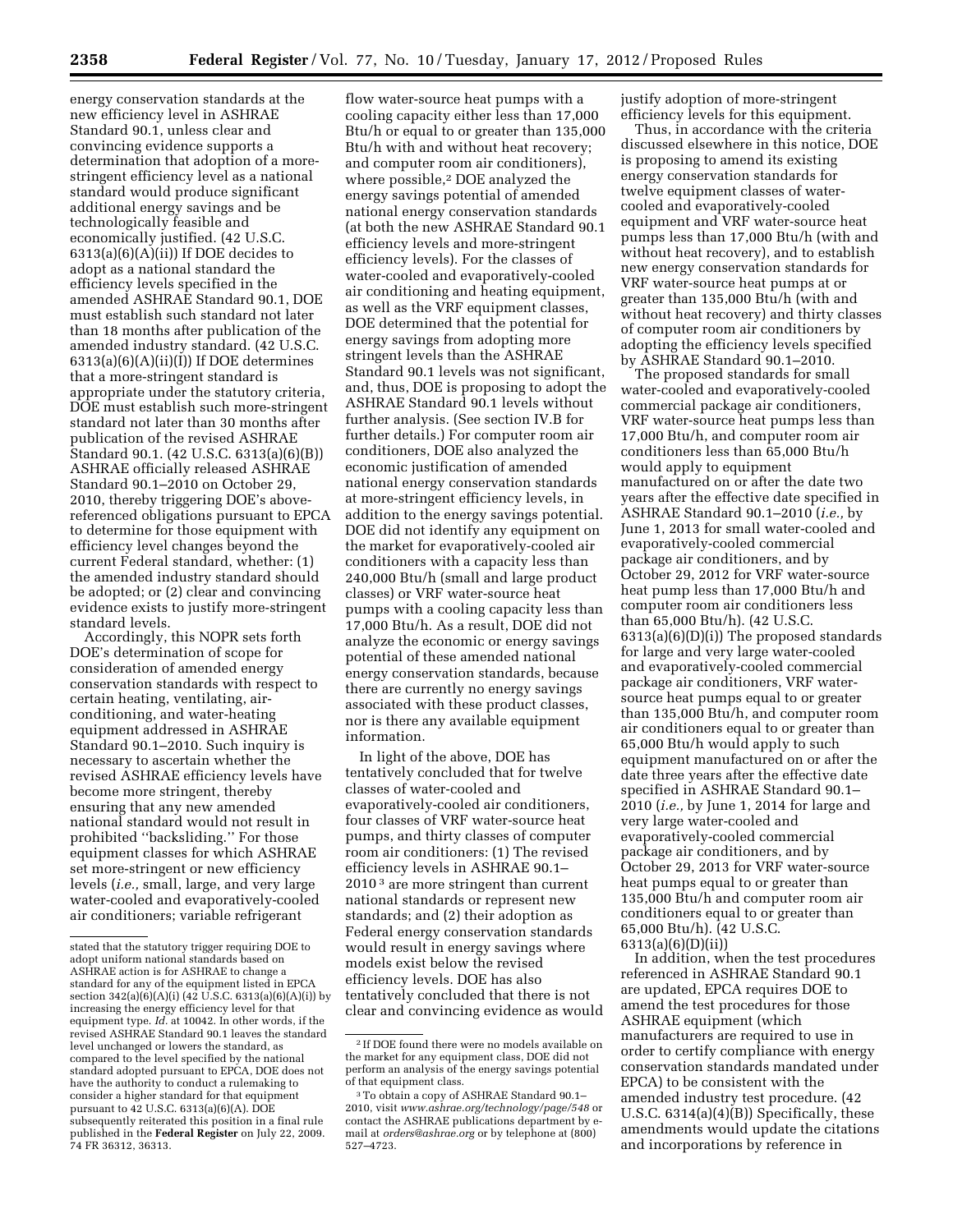DOE's regulations to the most recent version of the following industry standards: (1) AHRI 210/240–2008 (Performance Rating of Unitary Air-Conditioning & Air-Source Heat Pump Equipment); (2) AHRI 340/360–2007 (Performance Rating of Unitary Commercial and Industrial Unitary Air-Conditioning and Heat Pump Equipment); (3) UL 727–2006 (Standard for Safety for Oil-Fired Central Furnaces); (4) ANSI Z21.47–2006 (Standard for Gas-Fried Central Furnaces); and (5) ANSI Z21.10.3–2006 (Gas Water Heaters, Volume III, Storage Water Heaters with Input Ratings Above 75,000 Btu Per Hour, Circulating and Instantaneous). DOE is also proposing to adopt three new test procedures for VRF equipment (AHRI 1230–2010), computer room air conditioners (ASHRAE 127– 2007), and single package vertical units (AHRI 390–2003). In addition to harmonizing the test procedures with the latest versions in ASHRAE Standard 90.1, DOE also reviewed each of these test procedures in their totality as part of DOE's seven-year review required by EPCA.

DOE is also proposing to include an optional ''break-in'' provision in its test procedures for commercial air conditioning and heating equipment, in order to provide the manufacturer with the option of running the test unit for a set amount of time prior to testing the equipment. Such a provision could allow components within the unit to warm-up to conditions that are more characteristic of typical operation and more accurately reflect efficiencies achieved in the field. Lastly, DOE has identified a number of issues associated with its test procedures for which it is seeking comments from interested parties.

# **II. Introduction**

The following section briefly discusses the statutory authority underlying today's proposal, as well as some of the relevant historical background related to the establishment of standards for water-cooled and evaporatively-cooled air conditioners, variable refrigerant flow water-source heat pump systems, and computer room air conditioners.

#### *A. Authority*

Title III, Part  $C<sup>4</sup>$  of the Energy Policy and Conservation Act of 1975 (EPCA or the Act), Public Law 94–163 (42 U.S.C. 6311–6317, as codified), added by Public Law 95–619, Title IV, § 441(a), established the Energy Conservation

Program for Certain Industrial Equipment, which includes the commercial heating, air-conditioning, and water-heating equipment that is the subject of this rulemaking.<sup>5</sup> In general, this program addresses the energy efficiency of certain types of commercial and industrial equipment. Relevant provisions of the Act specifically include definitions (42 U.S.C. 6311), energy conservation standards (42 U.S.C. 6313), test procedures (42 U.S.C. 6314), labelling provisions (42 U.S.C. 6315), and the authority to require information and reports from manufacturers (42 U.S.C. 6316).

EPCA contains mandatory energy conservation standards for commercial heating, air-conditioning, and waterheating equipment. (42 U.S.C. 6313(a)) Specifically, the statute sets standards for small, large, and very large commercial package air-conditioning and heating equipment, packaged terminal air conditioners (PTACs) and packaged terminal heat pumps (PTHPs), warm-air furnaces, packaged boilers, storage water heaters, instantaneous water heaters, and unfired hot water storage tanks. *Id.* In doing so, EPCA established Federal energy conservation standards that generally correspond to the levels in ASHRAE Standard 90.1, as in effect on October 24, 1992 (*i.e.,*  ASHRAE Standard 90.1–1989), for each type of covered equipment listed in 42 U.S.C. 6313(a). The Energy Independence and Security Act of 2007 (EISA 2007) amended EPCA by adding definitions and setting minimum energy conservation standards for singlepackage vertical air conditioners (SPVACs) and single-package vertical heat pumps (SPVHPs). (42 U.S.C. 6313(a)(10)(A)) The efficiency standards for SPVACs and SPVHPs established by EISA 2007 correspond to the levels contained in ASHRAE Standard 90.1– 2004, which originated as addendum ''d'' to ASHRAE Standard 90.1–2001.

In acknowledgement of technological changes that yield energy efficiency benefits, Congress further directed DOE through EPCA to consider amending the existing Federal energy conservation standard for each type of equipment listed, each time ASHRAE Standard 90.1 is amended with respect to such equipment. (42 U.S.C. 6313(a)(6)(A)) For each type of equipment, EPCA directs that if ASHRAE Standard 90.1 is amended, DOE must publish in the **Federal Register** an analysis of the energy savings potential of amended

energy efficiency standards within 180 days of the amendment of ASHRAE Standard 90.1. (42 U.S.C.  $6313(a)(6)(A)(i)$  EPCA further directs that DOE must adopt amended standards at the new efficiency level in ASHRAE Standard 90.1, unless clear and convincing evidence supports a determination that adoption of a more stringent level would produce significant additional energy savings and be technologically feasible and economically justified. (42 U.S.C. 6313(a)(6)(A)(ii)) If DOE decides to adopt as a national standard the efficiency levels specified in the amended ASHRAE Standard 90.1, DOE must establish such standard not later than 18 months after publication of the amended industry standard. (42 U.S.C.  $6313(a)(6)(A)(ii)(I)$  However, if DOE determines that a more-stringent standard is justified under 42 U.S.C.  $6313(a)(6)(A)(ii)(II)$ , then it must establish such more-stringent standard not later than 30 months after publication of the amended ASHRAE Standard 90.1. (42 U.S.C. 6313(a)(6)(B)) (In addition, DOE notes that pursuant to the EISA 2007 amendments to EPCA, under 42 U.S.C. 6313(a)(6)(C), the agency must periodically review its already-established energy conservation standards for ASHRAE products. Under this requirement, the next review that DOE would need to conduct must occur no later than six years from the issuance of a final rule establishing or amending a standard for a covered product.)

EISA 2007 also amended EPCA to require that DOE review the most recently published ASHRAE Standard 90.1 (*i.e.,* ASHRAE Standard 90.1–2010) with respect to SPVACs and SPVHPs in accordance with the procedures established for ASHRAE equipment under 42 U.S.C. 6313(a)(6). (42 U.S.C. 6313(a)(10)(B)) However, DOE believes that this one-time requirement is separate and independent from the requirement described in the paragraph above for all ASHRAE products and that it requires DOE to evaluate potential standards higher than the ASHRAE Standard 90.1–2010 level for singlepackage vertical air conditioners and heat pumps, even if the efficiency levels for SPVACs and SPVHPs have not changed since the last version of ASHRAE Standard 90.1.6 DOE is conducting a separate rulemaking to further evaluate the efficiency levels for this equipment class.

<sup>4</sup>For editorial reasons, upon codification in the U.S. Code, Part C was redesignated Part A–1.

<sup>5</sup>All references to EPCA in this document refer to the statute as amended through the Energy Independence and Security Act of 2007, Public Law 110–140.

<sup>6</sup>Once DOE has completed its rulemaking obligations under 42 U.S.C. 6313(a)(10)(B), SPVACs and SPVHPs will be treated similar to other ASHRAE equipment going forward.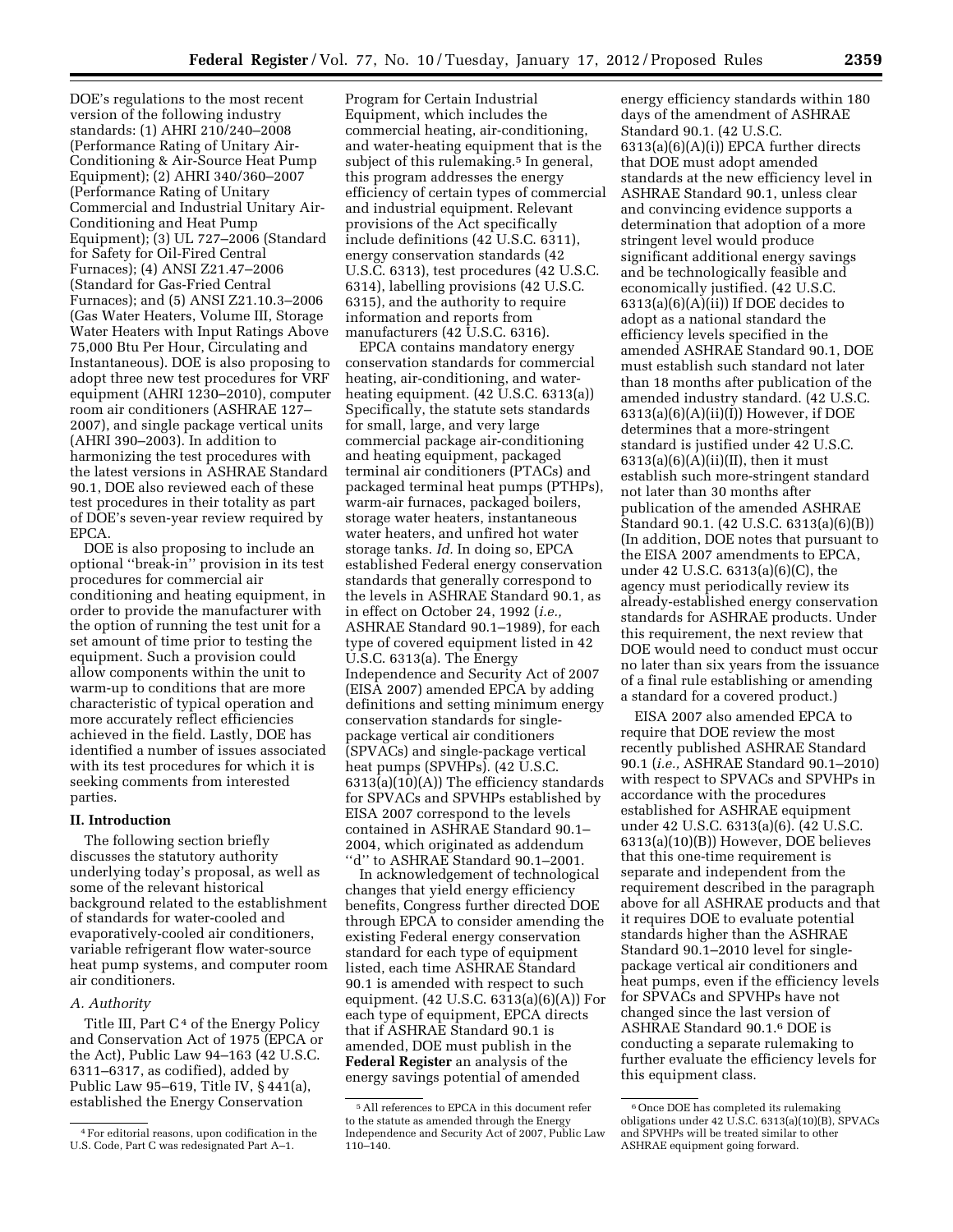EPCA also requires that if a test procedure referenced in ASHRAE Standard 90.1 is updated, DOE must update its test procedure to be consistent with the amended test procedure in ASHRAE Standard 90.1, unless DOE determines that the amended test procedure is not reasonably designed to produce test results which reflect the energy efficiency, energy use, or estimated operating costs of the ASHRAE product during a representative average use cycle. In addition, DOE must determine that the amended test procedure is not unduly burdensome to conduct. (42 U.S.C. 6314(a)(2) and (4))

Additionally, EISA 2007 amended EPCA to require that at least once every 7 years, DOE must conduct an evaluation of the test procedures for all covered equipment and either amend test procedures (if the Secretary determines that amended test procedures would more accurately or fully comply with the requirements of 42 U.S.C. 6314(a)(2)–(3)) or publish notice in the **Federal Register** of any determination not to amend a test procedure. (42 U.S.C. 6314(a)(1)(A)) Under this requirement, DOE must review the test procedures for the various types of ASHRAE equipment not later than December 19, 2014 (*i.e.,*  7 years after the enactment of EISA 2007). Thus, the final rule resulting from this rulemaking will satisfy the requirement to review the test procedures for the certain types of ASHRAE equipment included in this rule (*i.e.,* those equipment for which DOE has been triggered) within seven years.

On October 29, 2010, ASHRAE officially released and made public ASHRAE Standard 90.1–2010. This action triggered DOE's obligations under 42 U.S.C. 6313(a)(6), as outlined above.

When considering the possibility of a more-stringent standard, DOE's more typical rulemaking requirements under EPCA apply (*i.e.,* a determination of technological feasibility, economic justification, and significant energy savings). For example, EPCA provides that in deciding whether such a standard is economically justified, DOE must determine, after receiving comments on the proposed standard, whether the benefits of the standard exceed its burdens by considering, to the greatest extent practicable, the following seven factors:

(1) The economic impact of the standard on manufacturers and consumers of the products subject to the standard;

(2) The savings in operating costs throughout the estimated average life of the product in the type (or class) compared to any increase in the price, initial charges, or maintenance expenses of the products likely to result from the standard;

(3) The total projected amount of energy savings likely to result directly from the standard;

(4) Any lessening of the utility or the performance of the products likely to result from the standard;

(5) The impact of any lessening of competition, as determined in writing by the Attorney General, that is likely to result from the standard;

(6) The need for national energy conservation; and

(7) Other factors the Secretary considers relevant.

(42 U.S.C. 6295(o)(2)(B)(i)–(ii); 42 U.S.C. 6316(a))

EPCA, as codified, also contains what is known as an ''anti-backsliding'' provision, which prevents the Secretary from prescribing any amended standard that either increases the maximum allowable energy use or decreases the minimum required energy efficiency of a covered product. (42 U.S.C. 6295(o)(1)) Also, the Secretary may not prescribe an amended or new standard if interested persons have established by a preponderance of the evidence that such standard would likely result in the unavailability in the United States of any covered product type (or class) of performance characteristics (including reliability), features, sizes, capacities, and volumes that are substantially the same as those generally available in the United States at the time of the Secretary's finding. (42 U.S.C. 6295(o)(4))

Further, EPCA, as codified, establishes a rebuttable presumption that a standard is economically justified if the Secretary finds that the additional cost to the consumer of purchasing a product complying with an energy conservation standard level will be less than three times the value of the energy (and, as applicable, water) savings during the first year that the consumer will receive as a result of the standard, as calculated under the applicable test procedure. (42 U.S.C. 6295(o)(2)(B)(iii) and 42 U.S.C. 6316(a))

Additionally, when a type or class of covered equipment such as ASHRAE equipment, has two or more subcategories, DOE often specifies more than one standard level. DOE generally will adopt a different standard level than that which applies generally to such type or class of products for any group of covered products that have the same function or intended use if DOE determines that products within such group: (A) Consume a different kind of

energy from that consumed by other covered products within such type (or class); or (B) have a capacity or other performance-related feature which other products within such type (or class) do not have and which justifies a higher or lower standard. (42 U.S.C. 6295(q)(1); 42 U.S.C. 6316(a)) In determining whether a performance-related feature justifies a different standard for a group of products, DOE generally considers such factors as the utility to the consumer of the feature and other factors DOE deems appropriate. In a rule prescribing such a standard, DOE includes an explanation of the basis on which such higher or lower level was established. (42 U.S.C. 6295(q)(2); 6316(a)) DOE plans to follow a similar process in the context of today's rulemaking.

DOE has also reviewed this regulation pursuant to Executive Order 13563, issued on January 18, 2011 (76 FR 3281 (Jan. 21, 2011)). Executive Order 13563 is supplemental to and explicitly reaffirms the principles, structures, and definitions governing regulatory review established in Executive Order 12866. To the extent permitted by law, agencies are required by Executive Order 13563 to: (1) Propose or adopt a regulation only upon a reasoned determination that its benefits justify its costs (recognizing that some benefits and costs are difficult to quantify); (2) tailor regulations to impose the least burden on society, consistent with obtaining regulatory objectives, taking into account, among other things, and to the extent practicable, the costs of cumulative regulations; (3) select, in choosing among alternative regulatory approaches, those approaches that maximize net benefits (including potential economic, environmental, public health and safety, and other advantages; distributive impacts; and equity); (4) to the extent feasible, specify performance objectives, rather than specifying the behavior or manner of compliance that regulated entities must adopt; and (5) identify and assess available alternatives to direct regulation, including providing economic incentives to encourage the desired behavior, such as user fees or marketable permits, or providing information upon which choices can be made by the public.

DOE emphasizes as well that Executive Order 13563 requires agencies to use the best available techniques to quantify anticipated present and future benefits and costs as accurately as possible. In its guidance, the Office of Information and Regulatory Affairs has emphasized that such techniques may include identifying changing future compliance costs that might result from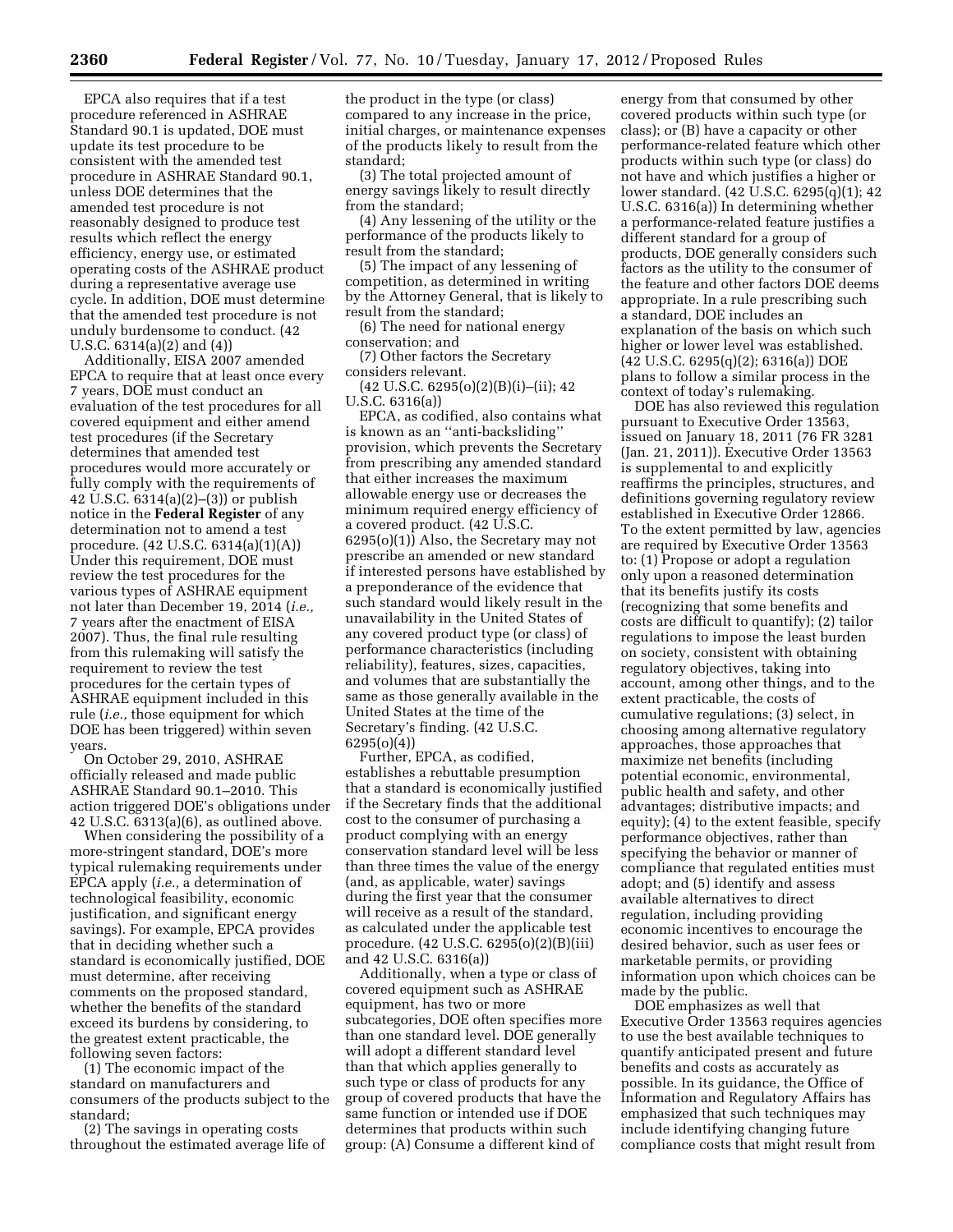technological innovation or anticipated behavioral changes. For the reasons stated in the preamble, DOE believes that today's NOPR is consistent with these principles, including the requirement that, to the extent permitted by law, benefits justify costs and that net benefits are maximized.

Consistent with EO 13563, and the range of impacts analyzed in this rulemaking, the energy efficiency standard proposed herein by DOE achieves maximum net benefits.

# *B. Background*

1. ASHRAE Standard 90.1–2010

As noted above, ASHRAE released a new version of ASHRAE Standard 90.1 on October 29, 2010. The ASHRAE standard addresses efficiency levels for many types of commercial heating, ventilating, air-conditioning (HVAC), and water-heating equipment covered by EPCA. ASHRAE Standard 90.1–2010 revised its efficiency levels for certain commercial equipment and revised its scope to include additional equipment, but for the remaining equipment, ASHRAE left in place the preexisting levels (*i.e.,* the efficiency levels specified in EPCA or the efficiency levels in ASHRAE Standard 90.1–2007).

Table II.1 below presents the equipment classes for which ASHRAE Standard 90.1–2010 efficiency levels differed from those in the previous

version of ASHRAE Standard 90.1 (*i.e.,*  ASHRAE Standard 90.1– 2007). Table II.1 also presents the existing Federal energy conservation standards and the corresponding standard levels in both ASHRAE Standard 90.1–2007 and ASHRAE Standard 90.1–2010 for those equipment classes. Section IV of this document assesses each of these equipment types to determine whether the amendments in ASHRAE Standard 90.1–2010 constitute increased energy efficiency levels, as would necessitate further analysis of the potential energy savings from amended Federal energy conservation standards, the conclusions of which are presented in the final column of Table II.1.

TABLE II.1—FEDERAL ENERGY CONSERVATION STANDARDS AND ENERGY EFFICIENCY LEVELS IN ASHRAE STANDARD 90.1–2007 AND ASHRAE STANDARD 90.1–2010 FOR SPECIFIC TYPES OF COMMERCIAL EQUIPMENT \*

| ASHRAE equipment class**                                                                                                                               | Energy efficiency levels<br>in ASHRAE standard<br>$90.1 - 2007$                                                                                            | Energy efficiency levels<br>in ASHRAE standard<br>$90.1 - 2010$                                                                                            | Federal energy<br>conservation standards | DOE review triggered? |
|--------------------------------------------------------------------------------------------------------------------------------------------------------|------------------------------------------------------------------------------------------------------------------------------------------------------------|------------------------------------------------------------------------------------------------------------------------------------------------------------|------------------------------------------|-----------------------|
|                                                                                                                                                        |                                                                                                                                                            | <b>Commercial Warm-Air Furnaces</b>                                                                                                                        |                                          |                       |
| Gas-Fired Commercial Warm-Air furnace                                                                                                                  | $E_c = 80\%$ Interrupted or<br>intermittent ignition de-<br>vice, jacket losses not<br>exceeding 0.75% of<br>input rating, power vent<br>or flue damper*** | $E_t = 80\%$ Interrupted or<br>intermittent ignition de-<br>vice, jacket losses not<br>exceeding 0.75% of<br>input rating, power vent<br>or flue damper*** | $E_r = 80\%$                             | <b>No</b>             |
|                                                                                                                                                        |                                                                                                                                                            | <b>Commercial Package Air-Conditioning and Heating Equipment-Water-Cooled</b>                                                                              |                                          |                       |
| Water-cooled Air Conditioner, ≥65,000 and <135,000<br>Btu/h, Electric Resistance Heating or No Heating.                                                | 11.5 EER                                                                                                                                                   | 12.1 EER (as of 6/1/11)                                                                                                                                    | 11.5 EER                                 | Yes                   |
| Water-cooled Air Conditioner, ≥65,000 and <135,000<br>Btu/h, All Other Heating.                                                                        | 11.3 EER                                                                                                                                                   | 11.9 EER (as of 6/1/11)                                                                                                                                    | 11.3 EER                                 | Yes                   |
| Water-cooled Air Conditioner, ≥135,000<br>and<br><240,000 Btu/h, Electric Resistance Heating or No<br>Heating.                                         | 11.0 EER                                                                                                                                                   | 12.5 EER (as of 6/1/11)                                                                                                                                    | 11.0 EER                                 | Yes                   |
| Water-cooled Air Conditioner,<br>≥135,000<br>and<br><240,000 Btu/h, All Other Heating.                                                                 | 10.8 EER                                                                                                                                                   | 12.3 EER (as of 6/1/11)                                                                                                                                    | 11.0 EER                                 | Yes                   |
| Water-cooled Air Conditioner, ≥240,000 Btu/h, Elec-<br>tric Resistance Heating or No Heating.                                                          | 11.0 EER                                                                                                                                                   | 12.4 EER (as of 6/1/11)                                                                                                                                    | 11.0 EER                                 | Yes                   |
| Water-cooled Air Conditioner, ≥240,000 Btu/h, All<br>Other Heating.                                                                                    | 10.8 EER                                                                                                                                                   | 12.2 EER (as of 6/1/11)                                                                                                                                    | 10.8 EER                                 | Yes                   |
|                                                                                                                                                        |                                                                                                                                                            | Commercial Package Air-Conditioning and Heating Equipment—Evaporatively-Cooled                                                                             |                                          |                       |
| Evaporatively-cooled Air Conditioner, ≥65,000 and<br><135,000 Btu/h, Electric Resistance Heating or No<br>Heating.                                     | 11.5 EER                                                                                                                                                   | 12.1 EER (as of 6/1/11)                                                                                                                                    | 11.5 EER                                 | Yes                   |
| Evaporatively-cooled Air Conditioner, ≥65,000 and<br><135,000 Btu/h, All Other Heating.                                                                | 11.3 EER                                                                                                                                                   | 11.9 EER (as of 6/1/11)                                                                                                                                    | 11.3 EER                                 | Yes                   |
| Evaporatively-cooled Air Conditioner, ≥135,000 and<br><240,000 Btu/h, Electric Resistance Heating or No<br>Heating.                                    | 11.0 EER                                                                                                                                                   | 12.0 EER (as of 6/1/11)                                                                                                                                    | 11.0 EER                                 | Yes                   |
| Evaporatively-cooled Air Conditioner, ≥135,000 and<br><240,000 Btu/h, All Other Heating.                                                               | 10.8 EER                                                                                                                                                   | 11.8 EER (as of 6/1/11)                                                                                                                                    | 11.0 EER                                 | Yes                   |
| Evaporatively-cooled Air Conditioner, ≥240,000 and<br><760,000 Btu/h, Electric Resistance Heating or No<br>Heating.                                    | 11.0 EER                                                                                                                                                   | 11.9 EER (as of 6/1/11)                                                                                                                                    | 11.0 EER                                 | Yes                   |
| Evaporatively-cooled Air Conditioner, ≥240,000 and<br><760,000 Btu/h, All Other Heating.                                                               | 10.8 EER                                                                                                                                                   | 11.7 EER <sup><math>\dagger</math></sup> (as of 6/1/11)                                                                                                    | 10.8 EER                                 | Yes                   |
|                                                                                                                                                        |                                                                                                                                                            | <b>Commercial Package Air-Conditioning and Heating Equipment-VRF Systems</b> <sup>††</sup>                                                                 |                                          |                       |
| VRF Air Conditioners, Air-cooled, <65,000 Btu/h<br>VRF Air Conditioners, Air-cooled, ≥65,000 and<br><135,000 Btu/h, Electric Resistance or No Heating. | N/A<br>N/A                                                                                                                                                 | 13.0 SEER<br>11.2 EER                                                                                                                                      | 13.0 SEER<br>11.2 EER                    | No<br>No              |
| VRF Air Conditioners, Air-cooled, ≥135,000 and<br><240,000 Btu/h, Electric Resistance or No Heating.                                                   | N/A                                                                                                                                                        | 11.0 EER                                                                                                                                                   | 11.0 EER                                 | No                    |
| VRF Air Conditioners, Air-cooled, ≥240,000 Btu/h,<br>Electric Resistance or No Heating.                                                                | N/A                                                                                                                                                        | 10.0 EER                                                                                                                                                   | 10.0 EER                                 | No                    |
| VRF Heat Pumps, Air-cooled, <65,000 Btu/h                                                                                                              | N/A                                                                                                                                                        | 13.0 SEER<br>77 HSPF                                                                                                                                       | 13.0 SEER<br>77 HSPF                     | No                    |

7.7 HSPF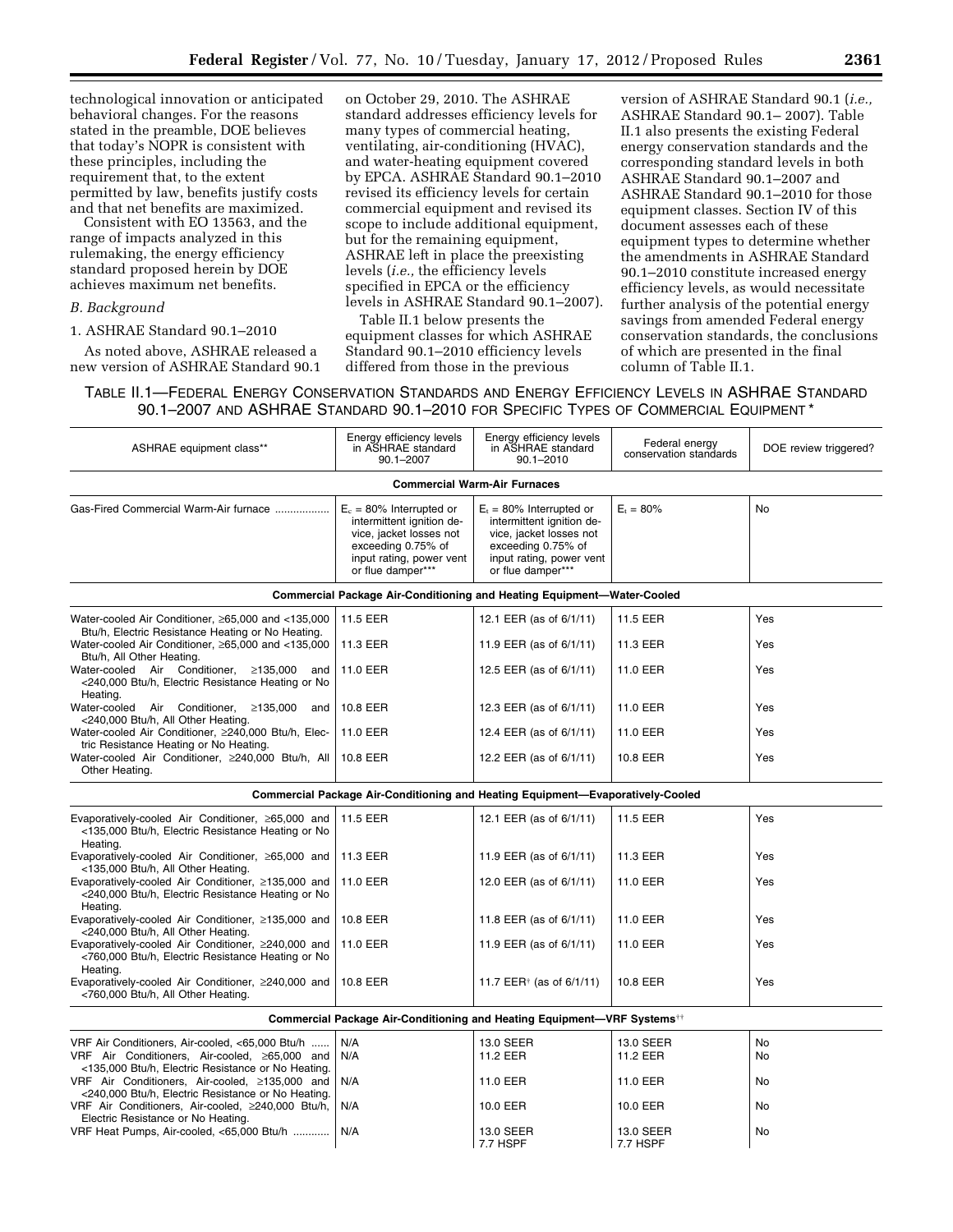۰

# TABLE II.1—FEDERAL ENERGY CONSERVATION STANDARDS AND ENERGY EFFICIENCY LEVELS IN ASHRAE STANDARD 90.1–2007 AND ASHRAE STANDARD 90.1–2010 FOR SPECIFIC TYPES OF COMMERCIAL EQUIPMENT \*—Continued

| ASHRAE equipment class**                                                                                                                                                    | Energy efficiency levels<br>in ASHRAE standard<br>90.1-2007                                                          | Energy efficiency levels<br>in ASHRAE standard<br>$90.1 - 2010$                                        | Federal energy<br>conservation standards                                                                                | DOE review triggered?                                                           |
|-----------------------------------------------------------------------------------------------------------------------------------------------------------------------------|----------------------------------------------------------------------------------------------------------------------|--------------------------------------------------------------------------------------------------------|-------------------------------------------------------------------------------------------------------------------------|---------------------------------------------------------------------------------|
| VRF Heat Pumps, Air-cooled, ≥65,000 and <135,000<br>Btu/h, without heat recovery, Electric Resistance<br>or No Heating.                                                     | N/A                                                                                                                  | 11.0 EER<br>3.3 COP                                                                                    | 11.0 EER<br>3.3 COP                                                                                                     | No                                                                              |
| VRF Heat Pumps, Air-cooled, ≥65,000 and <135,000<br>Btu/h, with heat recovery, Electric Resistance or<br>No Heating.                                                        | N/A                                                                                                                  | 10.8 EER<br>3.3 COP                                                                                    | 11.0 EER (electric resist-<br>ance heating)<br>10.8 EER (no electric re-<br>sistance heating) <sup>†††</sup><br>3.3 COP | No                                                                              |
| VRF Heat Pumps, Air-cooled, ≥135,000 and<br><240,000 Btu/h, without heat recovery, Electric<br>Resistance or No Heating.                                                    | N/A                                                                                                                  | 10.6 EER<br>3.2 COP                                                                                    | 10.6 EER<br>3.2 COP                                                                                                     | No                                                                              |
| VRF Heat Pumps, Air-cooled, ≥135,000 and<br><240,000 Btu/h, with heat recovery, Electric Re-<br>sistance or No Heating.                                                     | N/A                                                                                                                  | 10.4 EER<br>3.2 COP                                                                                    | 10.6 EER (electric resist-<br>ance heating)<br>10.4 (no electric resist-<br>ance heating) <sup>†††</sup><br>3.2 COP     | No                                                                              |
| VRF Heat Pumps, Air-cooled, ≥240,000 Btu/h, with-<br>out heat recovery, Electric Resistance or No Heat-<br>ing.                                                             | N/A                                                                                                                  | 9.5 EER<br>3.2 COP                                                                                     | 9.5 EER<br>3.2 COP                                                                                                      | No                                                                              |
| VRF Heat Pumps, Air-cooled, ≥240,000 Btu/h, with<br>heat recovery, Electric Resistance or No Heating.                                                                       | N/A                                                                                                                  | 9.3 EER<br>3.2 COP                                                                                     | 9.5 EER (electric resist-<br>ance heating)<br>9.3 EER (no electric re-<br>sistance heating) <sup>†††</sup><br>3.2 COP   | No                                                                              |
| VRF Heat Pumps, Water-source, <65,000 Btu/h,<br>without heat recovery.                                                                                                      | N/A                                                                                                                  | 12.0 EER<br>4.2 COP                                                                                    | 11.2 EER (<17,000 Btu/<br>h)‡<br>12.0 EER (≥17,000 Btu/h<br>and <65,000 Btu/h)<br>4.2 COP                               | Yes⊹⊹⊹<br>for <17,000 Btu<br>No<br>for $\geq$ 17.000 Btu/h and<br><65,000 Btu/h |
| VRF Heat Pumps, Water-source, <65,000 Btu/h,<br>with heat recovery.                                                                                                         | N/A                                                                                                                  | 11.8 EER<br>4.2 COP                                                                                    | 11.2 EER (< 17,000 Btu/<br>h)‡<br>12.0 EER (≥17,000 Btu/h<br>and <65,000 Btu/h)<br>4.2 COP                              | Yes⊹⊹⊹<br>for <17,000 Btu<br>No<br>for $\geq$ 17,000 Btu/h and<br><65,000 Btu/h |
| VRF Heat Pumps, Water-source, ≥65,000 and<br><135,000 Btu/h, without heat recovery.<br>VRF Heat Pumps, Water-source, ≥65,000 and                                            | N/A<br>N/A                                                                                                           | 12.0 EER<br>4.2 COP<br>11.8 EER                                                                        | 12.0 EER<br>4.2 COP<br>12.0 EER                                                                                         | No<br>No                                                                        |
| <135,000 Btu/h, with heat recovery.<br>VRF Heat Pumps, Water-source, ≥135,000 Btu/h,<br>without heat recovery.                                                              | N/A                                                                                                                  | 4.2 COP<br>10.0 EER<br>3.9 COP                                                                         | 4.2 COP<br>N/A                                                                                                          | Yes⊹⊹⊹                                                                          |
| VRF Heat Pumps, Water-source, ≥135,000 Btu/h,<br>with heat recovery.                                                                                                        | N/A                                                                                                                  | 9.8 EER<br>3.9 COP                                                                                     | N/A                                                                                                                     | Yes⊹⊹                                                                           |
|                                                                                                                                                                             |                                                                                                                      | Commercial Package Air-Conditioning and Heating Equipment—PTACs and PTHPs**                            |                                                                                                                         |                                                                                 |
| Package Terminal Air Conditioner, <7,000 Btu/h,                                                                                                                             | $EER = 11.0$                                                                                                         | $EER = 11.7$                                                                                           | $EER = 11.7$                                                                                                            | No                                                                              |
| Standard Size (New Construction)###.<br>Package Terminal Air Conditioner, ≥7,000 and<br><15,000 Btu/h, Standard Size (New Construc-<br>$tion$ <sup><math>***</math></sup> . | $EER = 12.5 - (0.213 x)$<br>$Cap^{\diamondsuit}$                                                                     | (as of 10/8/12)<br>$EER = 13.8 \text{ m} (0.300 \text{ x})$<br>$Cap^{\diamondsuit}$<br>(as of 10/8/12) | $EER = 13.8 \text{---} (0.300 \text{ x})$<br>$Cap^{\diamondsuit}$                                                       | No                                                                              |
| Package Terminal Air Conditioner, >15,000 Btu/h,<br>Standard Size (New Construction) ###.                                                                                   | $EER = 9.3$                                                                                                          | $EER = 9.3$                                                                                            | $EER = 9.3$                                                                                                             | No                                                                              |
| Package Terminal Heat Pump, <7,000 Btu/h, Stand-<br>ard Size (New Construction) ***.                                                                                        | $EER = 10.8$<br>$COP = 3.0$                                                                                          | $EER = 11.9$<br>$COP = 3.3$<br>(as of 10/8/12)                                                         | $EER = 11.9$<br>$COP = 3.3$                                                                                             | No                                                                              |
| Package Terminal Heat Pump, ≥7,000 and <15,000<br>Btu/h, Standard Size (New Construction)###.                                                                               | $EER = 12.3 \text{---} (0.213 \text{ x})$<br>$Cap^{\diamondsuit}$<br>$COP = 3.2 - (0.026 x)$<br>$Cap^{\diamondsuit}$ | $EER = 14.0 - (0.300 x)$<br>Cap∜)<br>$COP = 3.7 - (0.052 x)$<br>$Cap^{\diamondsuit}$                   | $EER = 14.0 \text{-(}0.300 \text{ x}$<br>$Cap^{\diamondsuit}$<br>$COP = 3.7 - (0.052 x)$<br>$Cap^{\diamondsuit}$        | No                                                                              |
| Package Terminal Heat Pump, >15,000 Btu/h,<br>Standard Size (New Construction)###.                                                                                          | $EER = 9.1$<br>$COP = 2.8$                                                                                           | (as of 10/8/12)<br>$EER = 9.5$<br>$COP = 2.9$                                                          | $EER = 9.5$<br>$COP = 2.9$                                                                                              | No                                                                              |
|                                                                                                                                                                             |                                                                                                                      | Commercial Package Air-Conditioning and Heating Equipment-SDHV and TTW                                 |                                                                                                                         |                                                                                 |
| Through-the-Wall, Air-cooled Heat Pumps, ≤30,000                                                                                                                            | 12.0 SEER                                                                                                            | 13.0 SEER                                                                                              | 13.0 SEER                                                                                                               | No                                                                              |
| Btu/h.<br>Small-Duct, High-Velocity, Air-cooled Heat Pumps,<br><65,000 Btu/h.                                                                                               | 7.4 HSPF<br>10.0 SEER<br>6.8 HSPF                                                                                    | 7.4 HSPF<br>$N/A \diamond \diamond$                                                                    | 7.7 HSPF<br>13.0 SEER<br>7.7 HSPF                                                                                       | No                                                                              |
|                                                                                                                                                                             |                                                                                                                      | Air Conditioners and Condensing Units Serving Computer Rooms                                           |                                                                                                                         |                                                                                 |
| Air conditioners, air-cooled, <65,000 Btu/h                                                                                                                                 | N/A                                                                                                                  | 2.20 SCOP (downflow)                                                                                   | N/A                                                                                                                     | Yes⊹⊹⊹                                                                          |
| Air conditioners, air-cooled, $\geq 65,000$ and $\lt 240,000$<br>Btu/h.                                                                                                     | N/A                                                                                                                  | 2.09 SCOP (upflow)<br>2.10 SCOP (downflow)<br>1.99 SCOP (upflow)                                       | N/A                                                                                                                     | Yes⊹⊹⊹                                                                          |
| Air conditioners, air-cooled, ≥240,000 Btu/h                                                                                                                                | N/A                                                                                                                  | 1.90 SCOP (downflow)<br>1.79 SCOP (upflow)                                                             | N/A                                                                                                                     | Yes⊹⊹⊹                                                                          |

۳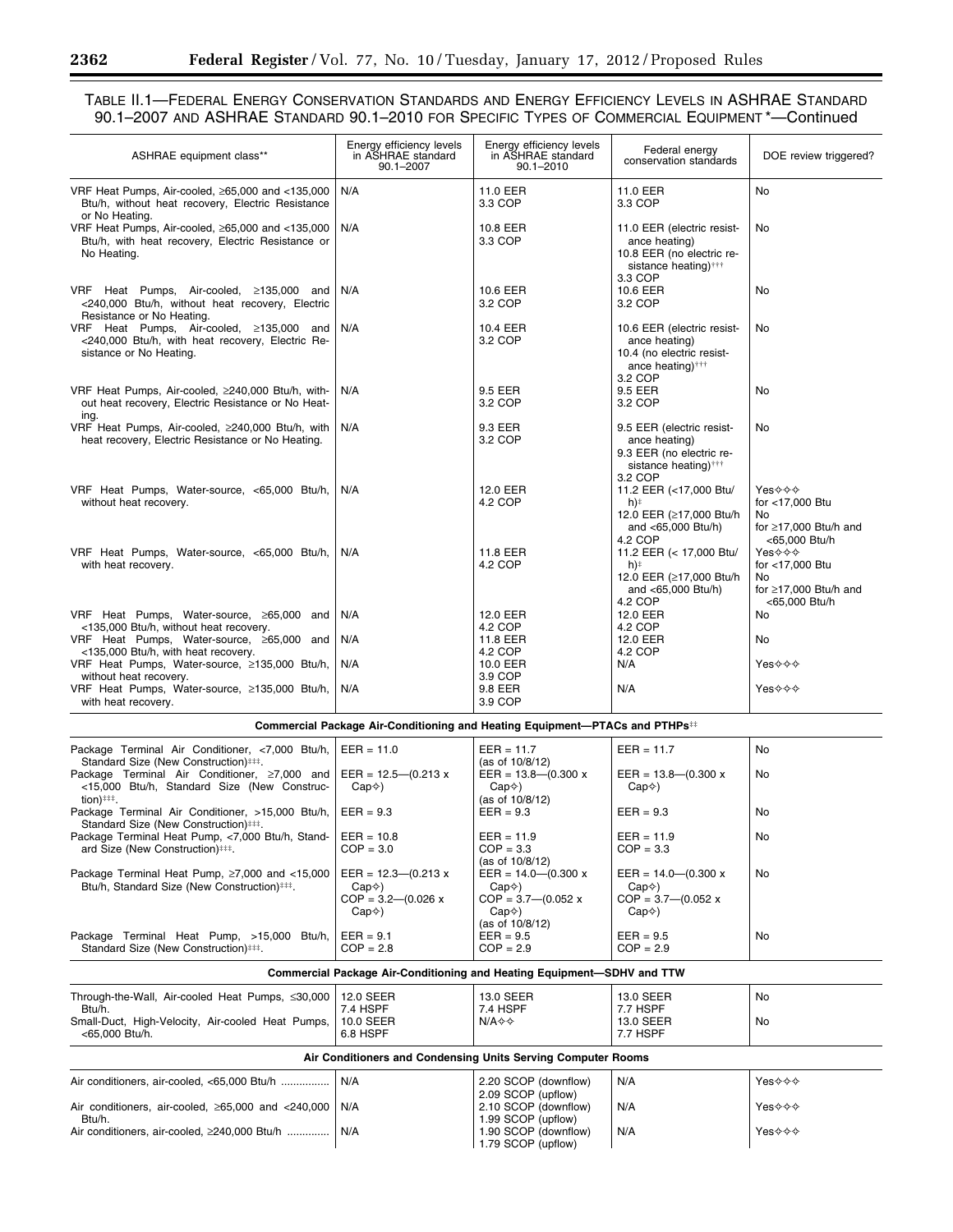TABLE II.1—FEDERAL ENERGY CONSERVATION STANDARDS AND ENERGY EFFICIENCY LEVELS IN ASHRAE STANDARD 90.1–2007 AND ASHRAE STANDARD 90.1–2010 FOR SPECIFIC TYPES OF COMMERCIAL EQUIPMENT \*—Continued

| ASHRAE equipment class**                                                              | Energy efficiency levels<br>in ASHRAE standard<br>$90.1 - 2007$ | Energy efficiency levels<br>in ASHRAE standard<br>$90.1 - 2010$ | Federal energy<br>conservation standards | DOE review triggered? |
|---------------------------------------------------------------------------------------|-----------------------------------------------------------------|-----------------------------------------------------------------|------------------------------------------|-----------------------|
| Air conditioners, water-cooled, <65,000 Btu/h                                         | N/A                                                             | 2.60 SCOP (downflow)<br>2.49 SCOP (upflow)                      | N/A                                      | Yes☆☆☆                |
| Air<br>conditioners.<br>water-cooled,<br>≥65,000<br>and<br><240,000 Btu/h.            | N/A                                                             | 2.50 SCOP (downflow)<br>2.39 SCOP (upflow)                      | N/A                                      | Yes☆☆☆                |
| Air conditioners, water-cooled, ≥240,000 Btu/h                                        | N/A                                                             | 2.40 SCOP (downflow)<br>2.29 SCOP (upflow)                      | N/A                                      | Yes⊹⊹⊹                |
| Air conditioners, water-cooled with fluid economizer,<br><65,000 Btu/h.               | N/A                                                             | 2.55 SCOP (downflow)<br>2.44 SCOP (upflow)                      | N/A                                      | Yes⊹⊹⊹                |
| Air conditioners, water-cooled with fluid economizer,<br>≥65,000 and <240,000 Btu/h.  | N/A                                                             | 2.45 SCOP (downflow)<br>2.34 SCOP (upflow)                      | N/A                                      | Yes⊹⊹⊹                |
| Air conditioners, water-cooled with fluid economizer,<br>≥240,000 Btu/h.              | N/A                                                             | 2.35 SCOP (downflow)<br>2.24 SCOP (upflow)                      | N/A                                      | Yes⊹⊹⊹                |
| Air conditioners, glycol-cooled, <65,000 Btu/h                                        | N/A                                                             | 2.50 SCOP (downflow)<br>2.39 SCOP (upflow)                      | N/A                                      | Yes☆☆☆                |
| Air conditioners,<br>glycol-cooled,<br>≥65,000<br>and<br><240,000 Btu/h.              | N/A                                                             | 2.15 SCOP (downflow)<br>2.04 SCOP (upflow)                      | N/A                                      | Yes⊹⊹⊹                |
| Air conditioners, glycol-cooled, ≥240,000 Btu/h                                       | N/A                                                             | 2.10 SCOP (downflow)<br>1.99 SCOP (upflow)                      | N/A                                      | Yes☆☆☆                |
| Air conditioners, glycol-cooled with fluid economizer,<br><65.000 Btu/h.              | N/A                                                             | 2.45 SCOP (downflow)<br>2.34 SCOP (upflow)                      | N/A                                      | Yes⊹⊹⊹                |
| Air conditioners, glycol-cooled with fluid economizer,<br>≥65,000 and <240,000 Btu/h. | N/A                                                             | 2.10 SCOP (downflow)<br>1.99 SCOP (upflow)                      | N/A                                      | Yes⊹⊹⊹                |
| Air conditioners, glycol-cooled with fluid economizer,<br>≥240,000 Btu/h.             | N/A                                                             | 2.05 SCOP (downflow)<br>1.94 SCOP (upflow)                      | N/A                                      | Yes⊹⊹⊹                |

"E<sub>c</sub>" means combustion efficiency; "E<sub>t</sub>" means thermal efficiency; "EER" means energy efficiency ratio; "SEER" means seasonal energy efficiency ratio; "HSPF"<br>-means heating seasonal performance factor; "COP" means coeffi efficient of performance.

\*\* ASHRAE Standard 90.1–2010 equipment classes may differ from the equipment classes defined in DOE's regulations, but no loss of coverage will occur (*i.e.,* all previously covered DOE equipment classes remained covered equipment).<br>\*\*\* A vent damper is an acceptable alternative to a flue damper for those furnaces that draw combustion air from conditioned space

tASHRAE Standard 90.1-2010 specifies this efficiency level as 12.2 EER. However, as explained in section IV.B.2 of this NOPR, DOE believes this level was a mistake and that the correct level is 11.7 EER.

mistake and that the correct level is 11.7 EER. ††Variable Refrigerant Flow (VRF) systems are newly defined equipment classes in ASHRAE Standard 90.1–2010. As discussed in section IV.B.3 of this NOPR,

DOE believes these systems are currently covered by Federal energy conservation standards for commercial package air conditioning and heating equipment.<br>The for these equipment classes, ASHRAE sets lower efficiency require lowing for a 0.2 EER reduction in the Federal minimum requirement.<br>‡The Federal energy conservation standards for this equipment class are specified differently for equipment with cooling capacity <17,000 Btu/h. However,

ASHRAE Standard 90.1–2010 does not distinguish this equipment class.<br>For equipment rated according to the DOE test procedure, all EER values must be rated at 95°F outdoor dry-bulb temperature for air-cooled products and ev

air-cooled products, and at 70°F entering water temperature for water-source heat pumps.<br>≢‡‡ ''Standard size'' refers to PTAC or PTHP equipment with wall sleeve dimensions ≥16 inches high, or ≥42 inches wide.

✧ ''Cap'' means cooling capacity in kBtu/h at 95ß F outdoor dry-bulb temperature. → SHRAE Standard 90.1–2010 includes an efficiency level of 10.0 SEER for these products. However, as explained in section IV.B.5 of this NOPR, DOE be-<br>lieves that ASHRAE did not intend to set an efficiency level for these

data or because there is no equipment on the market that would fall into this equipment class.

#### 2. Notice of Data Availability

On May 5, 2011, DOE published a notice of data availability (May 2011 NODA) in the **Federal Register** and requested public comment as a preliminary step required pursuant to EPCA when DOE considers amended energy conservation standards for certain types of commercial equipment covered by ASHRAE Standard 90.1. 76 FR 25622. Specifically, the May 2011 NODA presented for public comment DOE's analysis of the potential energy savings estimates for amended national energy conservation standards for types of commercial equipment based on: (1) The modified efficiency levels contained within ASHRAE Standard 90.1–2010; and (2) more-stringent efficiency levels. *Id.* at 25637. DOE has described these analyses and preliminary conclusions and sought input from interested parties, including

the submission of data and other relevant information. *Id.* 

In addition, DOE presented a discussion in the May 2011 NODA of the changes found in ASHRAE Standard 90.1–2010. *Id.* at 25630–37. The May 2011 NODA includes a description of DOE's evaluation of each ASHRAE equipment type in order for DOE to determine whether the amendments in ASHRAE Standard 90.1–2010 have increased efficiency levels. As an initial matter, DOE sought to determine which requirements for covered equipment in ASHRAE Standard 90.1, if any, have been revised solely to reflect the level of the current Federal energy conservation standard (where ASHRAE is merely ''catching up'' to the current national standard), have been revised but lowered, have been revised to include design requirements without changes to the efficiency level, or have had any

other revisions made that do not increase the standard level, in which case, DOE is not triggered to act under 42 U.S.C. 6313(a)(6) for that particular product type. For those types of equipment in ASHRAE Standard 90.1 for which ASHRAE actually increased efficiency levels above the current Federal standard, DOE subjected that equipment to the potential energy savings analysis discussed above and presented the results in the May 2011 NODA for public comment. 76 FR 25622, 25644–47 (May 5, 2011). Additionally, for single package vertical air conditioners and heat pumps, although the levels in ASHRAE Standard 90.1–2010 were unchanged, DOE performed an analysis of their potential energy savings as required by 42 U.S.C. 6313(a)(10)(B). Lastly, DOE presented an initial assessment of the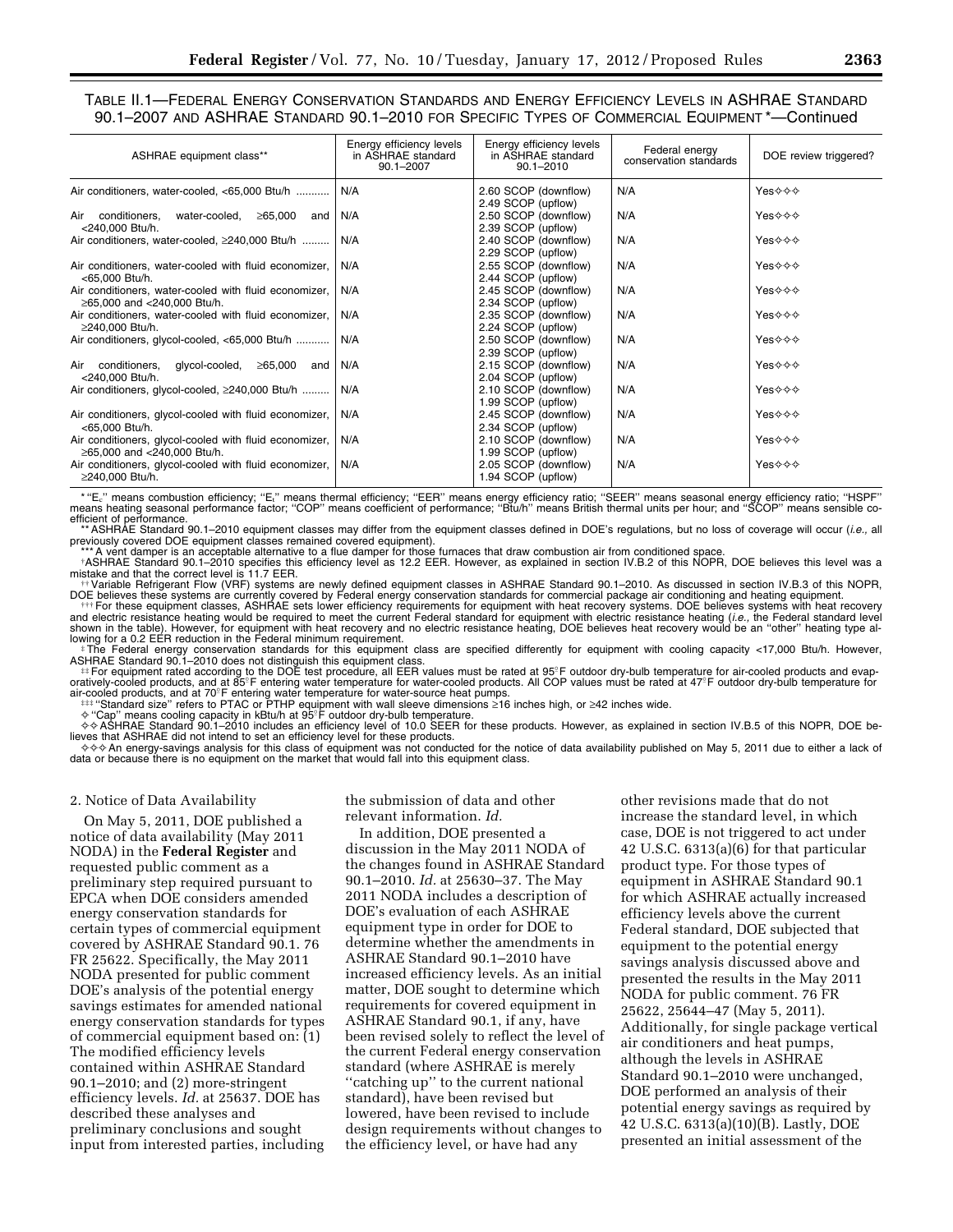test procedure changes included in ASHRAE Standard 90.1–2010.

As a result of the preliminary determination of scope set forth in the May 2011 NODA, DOE found that there were equipment types for which ASHRAE increased the efficiency levels (thereby triggering further analysis) including: (1) Water-cooled and evaporatively-cooled air conditioners; (2) two classes of VRF water-source heat pumps with and without heat recovery; and (3) computer room air conditioners (which were not previously covered). 76 FR 25622, 25644–47 (May 5, 2011). DOE presented its methodology, data, and results for the preliminary energy savings analysis developed for the water-cooled and evaporatively-cooled equipment classes in the May 2011 NODA for public comment. 76 FR 25622, 25637–46 (May 5, 2011). For the remaining equipment classes, DOE requested data and information that would allow it to accurately assess the energy savings potential of those equipment classes.

# **III. General Discussion of Comments Regarding the ASHRAE Process and DOE's Interpretation of EPCA's Requirements With Respect to ASHRAE Equipment**

In response to its request for comment on the May 2011 NODA, DOE received seven comments from manufacturers, trade associations, utilities, and energy efficiency advocates. As discussed above, these comments are available in the docket for this rulemaking and are available for review by following the instructions in the **ADDRESSES** section. The following section summarizes the issues raised in these comments, along with DOE's responses.

#### *A. The ASHRAE Process*

In response to the preliminary determination of scope and analyses set forth in the May 2011 NODA, DOE received several comments regarding the ASHRAE process for considering revised efficiency levels for certain commercial heating, ventilating, airconditioning, and water heater equipment.

Edison Electric Institute (EEI) stated that it supported the efficiency levels for equipment shown in ASHRAE Standard 90.1–2010, because the efficiency levels were created through a consensus-based process, DOE's analysis shows energy savings for all ASHRAE values analyzed, and adopting ASHRAE values would ensure a streamlined approach. (EEI, No. 7 at p.  $1-2$ )<sup>7</sup> The Air-

Conditioning, Heating, and Refrigeration Institute (AHRI) stated that AHRI and its members were participants in the development of ASHRAE Standard 90.1–2010, and that revisions to ASHRAE Standard 90.1 are developed through a consensus process. AHRI encouraged DOE to adopt the efficiency levels in ASHRAE Standard 90.1–2010 as Federal minimum efficiency standards. (AHRI, No. 11 at p. 1, 3)

DOE maintains its position expressed in the March 20, 2009 NOPR, as restated below. While DOE recognizes that efficiency levels in ASHRAE Standard 90.1–2010 are the result of a consensus process, EPCA clearly sets forth DOE's obligations in terms of considering amendments when ASHRAE revises Standard 90.1. Specifically, EPCA directs that if ASHRAE Standard 90.1 is amended, DOE must adopt amended energy conservation standards at the new efficiency level in ASHRAE Standard 90.1, unless clear and convincing evidence supports a determination that adoption of a morestringent level as a national standard would produce significant additional energy savings and be technologically feasible and economically justified. (42 U.S.C. 6313(a)(6)(A)(ii)) In order to determine if more-stringent efficiency levels would meet EPCA's criteria, DOE must review the efficiency levels in ASHRAE Standard 90.1–2010 and morestringent efficiency levels for their energy savings and economic potentials irrespective of whether the efficiency levels were part of a consensus standard. 74 FR 12000, 12006.

## *B. The Definition of ''Amendment'' With Respect to the Efficiency Levels in ASHRAE Standard 90.1*

The Appliance Standards Awareness Project (ASAP), the Natural Resources Defense Council (NRDC), the Northwest Energy Efficiency Alliance (NEEA), and the Northwest Power and Conservation Council (NPCC) submitted a joint comment (hereafter referred to as ''The Advocates'' comment), which argued that although efficiency levels did not change for warm-air furnaces, ASHRAE 90.1–2010 contains design requirements (interrupted or intermittent ignition device, jacket losses not exceeding 0.75 percent of the input rating, and either power venting or a flue damper) that qualify as an amendment that triggers DOE's review. (The Advocates, No. 8 at

p. 2–3) The Advocates stated in previous comments attached as Exhibit B, ''The plain language of EPCA ties DOE's duty to review and update Federal standards to ASHRAE's amendment of its own standards regardless of the direction or nature of the ASHRAE change.'' (The Advocates, No. 8 at Exhibit B, p. 3) The Advocates further note that the prescriptive requirements for warm-air furnaces meet DOE's own definition of ''amendment,'' because it increases the level of efficiency for this equipment type. (The Advocates, No. 8 at Exhibit B p. 4, referring to 73 FR 40771) Even if DOE decides it cannot adopt multimetric standards, the Advocates believe that ASHRAE's action triggers a DOE review of the warm-air furnaces standard. (The Advocates, No. 8 at Exhibit B p. 4)

DOE does not agree with the Advocates' assertion that DOE is required to review changes in ASHRAE Standard 90.1–2010 that do not increase the efficiency level when compared to the current Federal energy conservation standards for a given type of equipment. As it did in the July 2009 Final Rule, DOE views the trigger as attached to an increased efficiency level. 74 FR 36312, 36320 (July 22, 2009). Further, since EPCA does not explicitly define the term ''amended'' in the context of ASHRAE Standard 90.1, DOE provided its interpretation of what would constitute an ''amended standard'' in a final rule published in the **Federal Register** on March 7, 2007. 72 FR 10038. In that rule, DOE stated that the statutory trigger requiring DOE to adopt uniform national standards based on ASHRAE action is for ASHRAE to change a standard for any of the equipment listed in EPCA section 342(a)(6)(A)(i) (42 U.S.C. 6313(a)(6)(A)) by increasing the energy efficiency level for that equipment type. *Id.* at 10042. The section cited above refers to ''the minimum level \* \* \* specified in the amended ASHRAE standard,'' which DOE interprets as referring to an energy efficiency level.

The Advocates also argued that EPCA authorizes DOE to adopt a multi-metric standard. (The Advocates, No. 8 at p. 3) DOE has previously noted that Congress intended 42 U.S.C. 6313 to result in DOE ''maintain[ing] uniform national standards consistent with those set in ASHRAE/IESNA Standard 90.1.'' (The Advocates, No. 8 at p. 3, referring to 72 FR 10038, 10042 (March 7, 2007)) The Advocates, therefore, contend that DOE must read the statute as permitting sufficient authority to harmonize standards with ASHRAE Standard 90.1. (The Advocates, No. 8 at p. 3) The

<sup>7</sup> ''EEI, No. 7 at p. 2'' refers to: (1) To a statement that was submitted by the Edison Electric Institute

and is recorded in the docket under ''Energy Conservation Program for Certain Industrial Equipment: Energy Conservation Standards for Commercial Heating, Air-Conditioning, and Water-Heating Equipment,'' Docket Number EERE–2011– BT–STD–0029, as comment number 7; and (2) a passage that appears on pages 1–2 of that statement.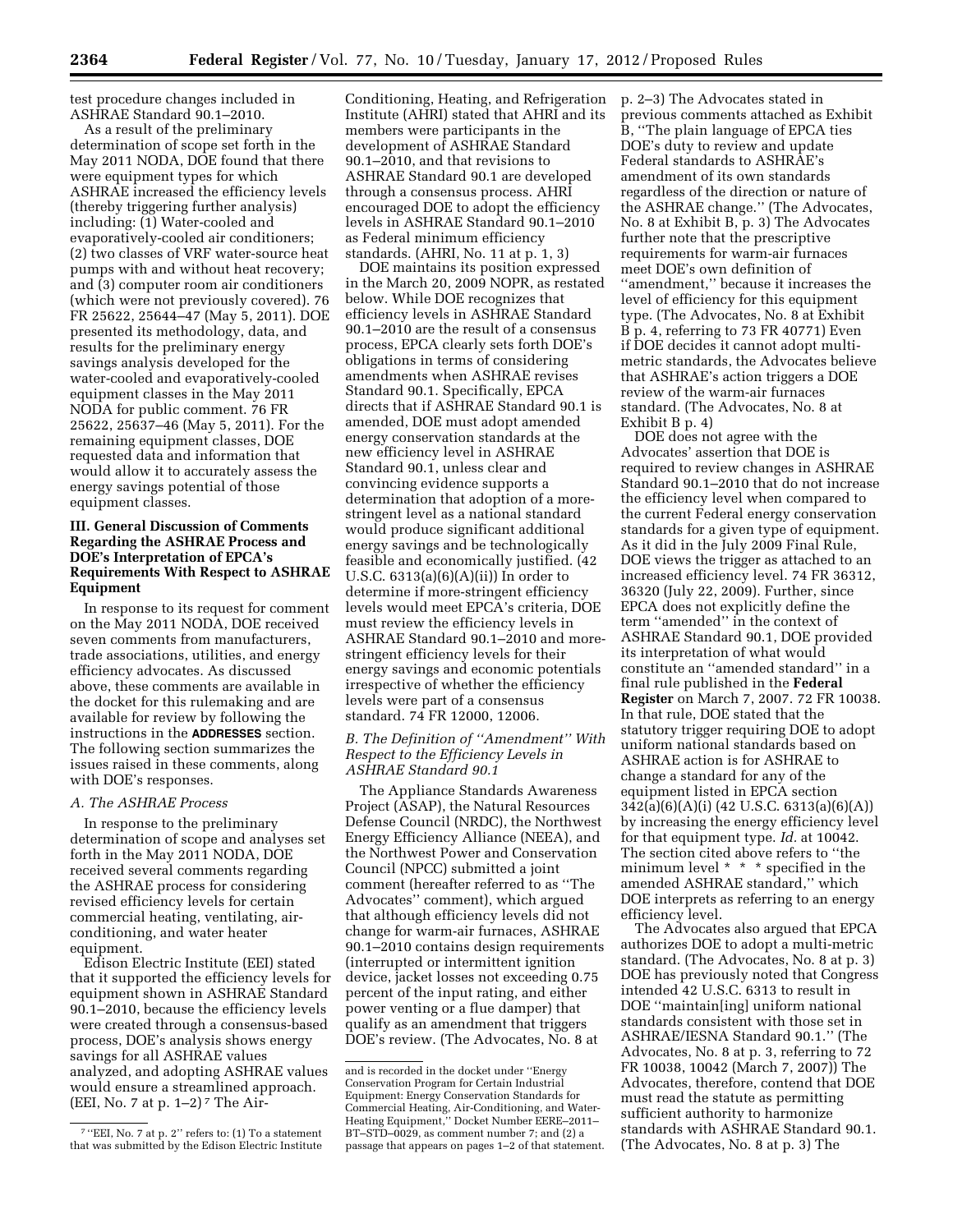Advocates also state that several products (commercial storage water heaters, instantaneous water heaters, and commercial heat pumps) are already subject to multiple efficiency requirements, some of which are based on multi-part requirements in ASHRAE Standard 90.1. (The Advocates Comment, No. 8 at p. 3) The Advocates asserted that DOE's position that it lacks legal authority to apply more than one requirement in a standard for a given product was developed by DOE during the Bush administration in the residential furnaces rulemaking, and that it reversed the agency position taken previously in the central air conditioner docket. Therefore, the Advocates urged DOE to reconsider the policy. (The Advocates, No. 8 at Exhibit C p. 2)

In response, if ASHRAE adds a prescriptive requirement for equipment where an efficiency level is already specified, DOE does not believe it has the authority to use a dual descriptor for a single equipment type. EPCA authorizes the Secretary to amend the energy conservation standards for specified equipment. (42 U.S.C. 6313(a)(6)), but under 42 U.S.C. 6311(18), the statute's definition of the term ''energy conservation standard'' is limited to: (A) A performance standard that prescribes a minimum level of energy efficiency or a maximum quantity of energy use for a product; or (B) a design requirement for a product.

The language of EPCA authorizes DOE to establish a performance standard *or* a single design standard. As such, DOE maintains its position stated in the July 2009 Final Rule that a standard that establishes both a performance standard and a design requirement is beyond the scope of DOE's legal authority, as would be a standard that included more than one design requirement. 74 FR 36312, 36322 (July 22, 2009). In this case, ASHRAE Standard 90.1–2010 recommends three design requirements, which goes beyond EPCA's limit of one design requirement for the specified covered equipment.

In light of the above, DOE maintains its position (stated in the July 2008 notice of data availability) that if the revised ASHRAE Standard 90.1 leaves the standard level unchanged or lowers the standard, as compared to the level specified by the national standard adopted pursuant to EPCA, DOE does not have the authority to conduct a rulemaking to consider a higher standard for that equipment pursuant to 42 U.S.C. 6313(a)(6)(A). 73 FR 40770, 40771 (July 16, 2008).

# *C. DOE's Review of ASHRAE Equipment Independent of the ASHRAE Standards Process*

Pacific Gas and Electric Company, Southern California Gas Company, and San Diego Gas and Electric submitted a joint comment in response to the May 2011 NODA, with Southern California Edison (SCE) submitting an identical comment (hereafter referred to together as the CA IOU comment). Both the CA IOU comment and the Advocates comment argued that DOE should expand the scope of the rulemaking to include additional product classes. (CA IOU, Nos. 10 and 12 at p. 1; The Advocates, No. 8 at p. 1) Both comments specifically recommended considering amended standards for commercial aircooled unitary air conditioners and heat pumps and commercial water heaters, arguing that higher efficiency levels would be technologically feasible and that potential national energy savings would be significant (commercial aircooled unitary air conditioners and heat pumps) or would likely be significant (commercial water heaters). (CA IOU, Nos. 10 and 12 at p. 2; The Advocates, No. 8 at p. 5, 9) The Advocates also requested that DOE evaluate whether there are potentially significant savings for unitary water-source heat pumps. (The Advocates, No. 8 at p. 6) In addition, EEI recommended that if DOE reviews products for higher efficiency standards, it should take a fuel-neutral approach and analyze the energy savings potential from increasing energy efficiency standards for gas and oil-fired furnaces and boilers in addition to the electric products triggered by ASHRAE 90.1–2010. (EEI, No. 7 at p. 2)

The Advocates also argued that the six-year look back provision in the Energy Independence and Security Act of 2007 (EISA 2007) 8 compels DOE to review standards for all product classes, including those specifically mentioned above, that are more than five years old. (The Advocates, No. 8 at p. 1, 5–6, 9) The Advocates stated that the plain language of the provision applies to all final rules setting standards, including those issued prior to EISA 2007. (The Advocates, No. 8 at p. 2) These commenters also stated that it would be unreasonable to read the provision to exclude the most out-of-date standards, because the purpose of the provision is to keep standards up-to-date. (The

Advocates, No. 8 at p. 2) Further, it was noted that the U.S. Department of Energy May 2011 Strategic Plan commits the Department to reviewing minimum appliance efficiency standards at least every 5 years. (The Advocates, No. 8 at p. 1)

The Advocates argued that EISA 2007 does not provide a temporal limitation on what is included in the ''any final rule'' language used. (The Advocates, No. 8 at Exhibit A p. 7) The Advocates also cited several Supreme Court cases in which ''any'' is interpreted to have an expansive meaning encompassing all species of the category in question. (The Advocates, No. 8 at Exhibit A p. 6–7) Therefore, the Advocates contend that the six-year review must be applied to all products that have a final rule regardless of when it was issued (*i.e.,*  including those issued prior to December 19, 2007, the enactment date of EISA 2007). (The Advocates, No. 8 at Exhibit A p. 7) These commenters use this rationale to support their recommendation above for DOE to expand the scope of the present rulemaking to include additional product classes.

In response, DOE previously addressed similar comments in a March 20, 2009 Notice of Proposed Rulemaking related to ASHRAE products. 74 FR 12000. In that document, DOE acknowledged that EISA 2007 directs DOE to assess whether there is a need to update Federal energy conservation standards for certain commercial equipment (*i.e.,* ASHRAE equipment) after a certain amount of time has elapsed. However, DOE also noted that it did not believe it was Congress's intention to apply these requirements retroactively, so that DOE would immediately be in violation of its legal obligations upon passage of the statute, thereby failing from its inception. DOE did not agree that it was late or that it should immediately initiate review of certain commercial equipment. *Id.* at 12007.

DOE largely reiterated its position in the July 22, 2009 Final Rule related to ASHRAE products. 74 FR 36312, 36321. In response to DOE's previously stated position, the Advocates acknowledged that the provision is not retroactive, but rather is prospective as it requires reviews going forward. (The Advocates, No. 8 at Exhibit A p. 8–9) The Advocates also acknowledged that some final rules were already more than six years old when the amendment was enacted, and that Congress did not specifically provide a transition period. (The Advocates, No. 8 at Exhibit A p. 9) However, the Advocates contend that this does not mean DOE was out of

<sup>8</sup>The Energy Independence and Security Act of 2007 incorporated a provision commonly known as the ''six-year look back,'' requiring DOE to review ''any final rule establishing or amending a standard'' every six years and either publish a notice indicating that new standards are not required or begin a rulemaking proposing new standards. (42 U.S.C. 6313(a)(6)(C))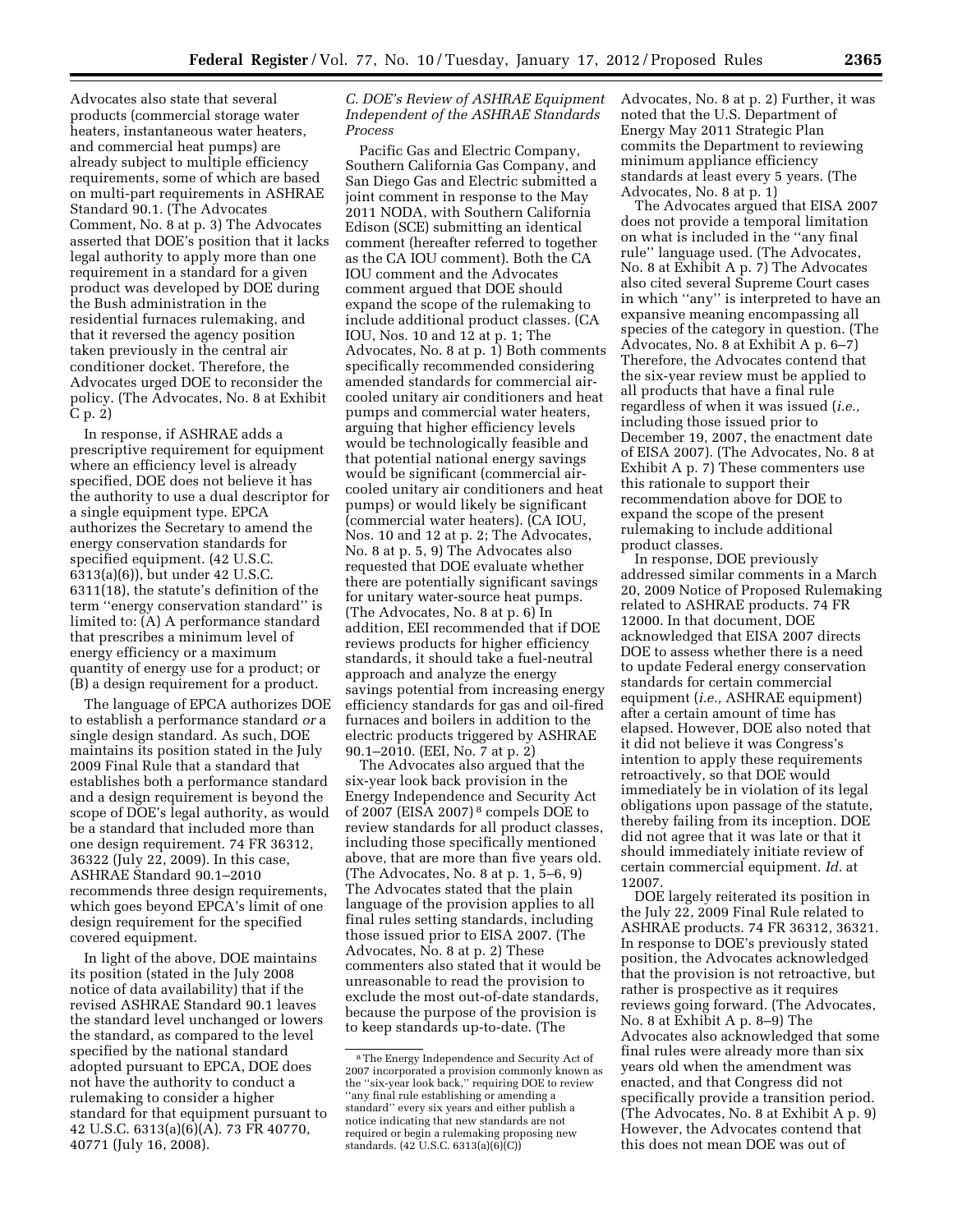compliance at the time of enactment, but rather that DOE must begin the process of reviewing standards more than six years old. (The Advocates, No. 8 at Exhibit A p. 9)

In response, DOE notes that it has determined previously that it plans to implement the six-year look back provision prospectively and believes that the clock for the six-year look back does not commence until a final rule is published for a given product or equipment after the enactment of EISA 2007 (which occurred on December 19, 2007). As the products in question (*i.e.,*  commercial air-cooled unitary air conditioners and heat pumps, commercial water heaters, and unitary water-source heat pumps) have not been the subject of a final rule since before the enactment of EISA 2007, review under the look back provision will not be required until after the next update of standards is completed following a trigger by updates to the corresponding ASHRAE Standard 90.1 efficiency levels. After that point, if ASHRAE does not update standards within six years, DOE will be compelled to review the standards under the six-year look back provision. However, as a matter of policy, DOE's May 2011 Strategic Plan expressed a goal of reviewing appliance standards at least every five years, and, accordingly, DOE will make an effort to review standards for ASHRAE products on a similar schedule, consistent with statutory mandates and available resources.

# **IV. General Discussion of the Changes in ASHRAE Standard 90.1–2010 and Determination of Scope for Further Rulemaking Activity**

As discussed above, before beginning an analysis of the potential economic impacts and energy savings that would result from adopting the efficiency levels specified by ASHRAE Standard 90.1–2010 or more-stringent efficiency levels, DOE first sought to determine whether or not the ASHRAE Standard 90.1–2010 efficiency levels actually represented an increase in efficiency above the current Federal standard levels. This section discusses each equipment class where the ASHRAE Standard 90.1–2010 efficiency level differs from the current Federal standard level, along with DOE's preliminary conclusion as to the action DOE is taking with respect to that equipment.

#### *A. Commercial Warm-Air Furnaces*

Under 42 U.S.C. 6311(11)(A), a ''warm air furnace'' is defined as ''a selfcontained oil- or gas-fired furnace designed to supply heated air through

ducts to spaces that require it and includes combination warm air furnace/ electric air-conditioning units but does not include unit heaters and duct furnaces.'' In its regulations, DOE defines a ''commercial warm air furnace'' as a ''warm air furnace that is industrial equipment, and that has a capacity (rated maximum input) of 225,000 Btu per hour or more.'' 10 CFR 431.72.

Gas-fired commercial warm-air furnaces are fueled by either natural gas or propane. The Federal minimum energy conservation standard for gasfired commercial warm-air furnaces corresponds to the efficiency level in ASHRAE Standard 90.1–1989, which specifies for equipment with a capacity of 225,000 Btu/h or more, the thermal efficiency at the maximum rated capacity (rated maximum input) must be no less than 80 percent. 10 CFR 431.77(a). The Federal minimum energy conservation standard for gas-fired commercial warm-air furnaces applies to equipment manufactured on or after January 1, 1994. 10 CFR 431.77.

The current Federal standard for gasfired commercial warm-air furnaces is in terms of ''thermal efficiency,'' which is defined as ''100 percent minus percent flue loss.'' 10 CFR 431.72. The previous version of ASHRAE Standard 90.1 (*i.e.,* ASHRAE Standard 90.1–2007) specified a minimum efficiency level of 80 percent combustion efficiency, but it defined ''combustion efficiency'' as ''100 percent minus flue losses'' in the footnote to the efficiency table for commercial warm-air gas-fired furnaces, which references ANSI Z21.47–2001, ''Standard for Gas-Fired Central Furnaces,'' as the test procedure. In its analysis for the 2009 NOPR regarding standards for ASHRAE equipment in which DOE considered the updates in ASHRAE Standard 90.1–2007, DOE noted that upon reviewing the efficiency levels and methodology specified in ASHRAE Standard 90.1–2007, ASHRAE changed the efficiency metric for gasfired commercial warm-air furnaces in name only, and not in the actual test or calculation method. 74 FR 12000, 12008–09 (March 20, 2009). Therefore, DOE stated its understanding that despite using the term ''combustion efficiency'' rather than ''thermal efficiency,'' ASHRAE did not intend to change the substance of the metric. Consequently, DOE left the existing Federal energy conservation standards in place for gas-fired commercial warmair furnaces, which specify a ''thermal efficiency'' of 80 percent using the definition of ''thermal efficiency'' presented at 10 CFR 431.72.

ASHRAE Standard 90.1–2010 updated the tabulated requirements for gas-fired commercial warm-air furnaces to specify a minimum efficiency level of 80 percent ''thermal efficiency'' and references ANSI Z21.47–2006, ''*Standard for Gas-Fired Central Furnaces,''* as the test procedure. ANSI Z21.47–2006 defines ''thermal efficiency'' as ''100 percent minus flue losses,'' which is the same as DOE's definition of ''thermal efficiency'' for this equipment. Because of this, DOE believes that the purpose of the ASHRAE metric change to ''thermal efficiency'' was to clarify the alignment to the existing Federal standards and the ANSI Z21.47–2006 test procedure. As a result, DOE tentatively concluded in the May 2011 NODA that this change does not constitute a revision to the actual efficiency level for gas-fired commercial warm-air furnaces and that no further action by the Department is required.

In response to the preliminary review set forth in the May 2011 NODA, the Advocates commented that DOE must review requirements for warm-air furnaces because ASHRAE Standard 90.1–2010 contains new design requirements that are not included in the Federal standards, which they view as constituting an amendment that triggers DOE review. (The Advocates, No. 8 at p. 2–3) Further, the Advocates urged DOE to adopt all the requirements for gas-fired and oil-fired warm-air furnaces included in ASHRAE 90.1– 2010 (*i.e.,* efficiency level and design requirements) as Federal standards, as these requirements are included as part of the Implementation of National Consensus Appliance Agreements Act (INCAAA, S. 398). (The Advocates, No. 8 at p. 2) In addition, the CA IOUs urged DOE to adopt all requirements, including prescriptive (design) requirements, for warm-air furnaces. (CA IOU, Nos. 10 and 12, at p. 2)

For the reasons explained in section III.B, DOE does not view the ASHRAE Standard 90.1 design requirements for warm-air furnaces as triggering DOE review of the efficiency levels for those products. Further, DOE has determined that incorporation of the design requirements in ASHRAE Standard 90.1–2010 for commercial warm-air furnaces is beyond the scope of its legal authority, because the language of EPCA authorizes DOE to establish a performance standard or a single design standard and does not permit DOE to adopt both a performance standard and design standard. The fact that pending legislation, if passed, may convey such authority does not have any bearing on DOE's current authority. Thus, DOE has not changed its preliminary view set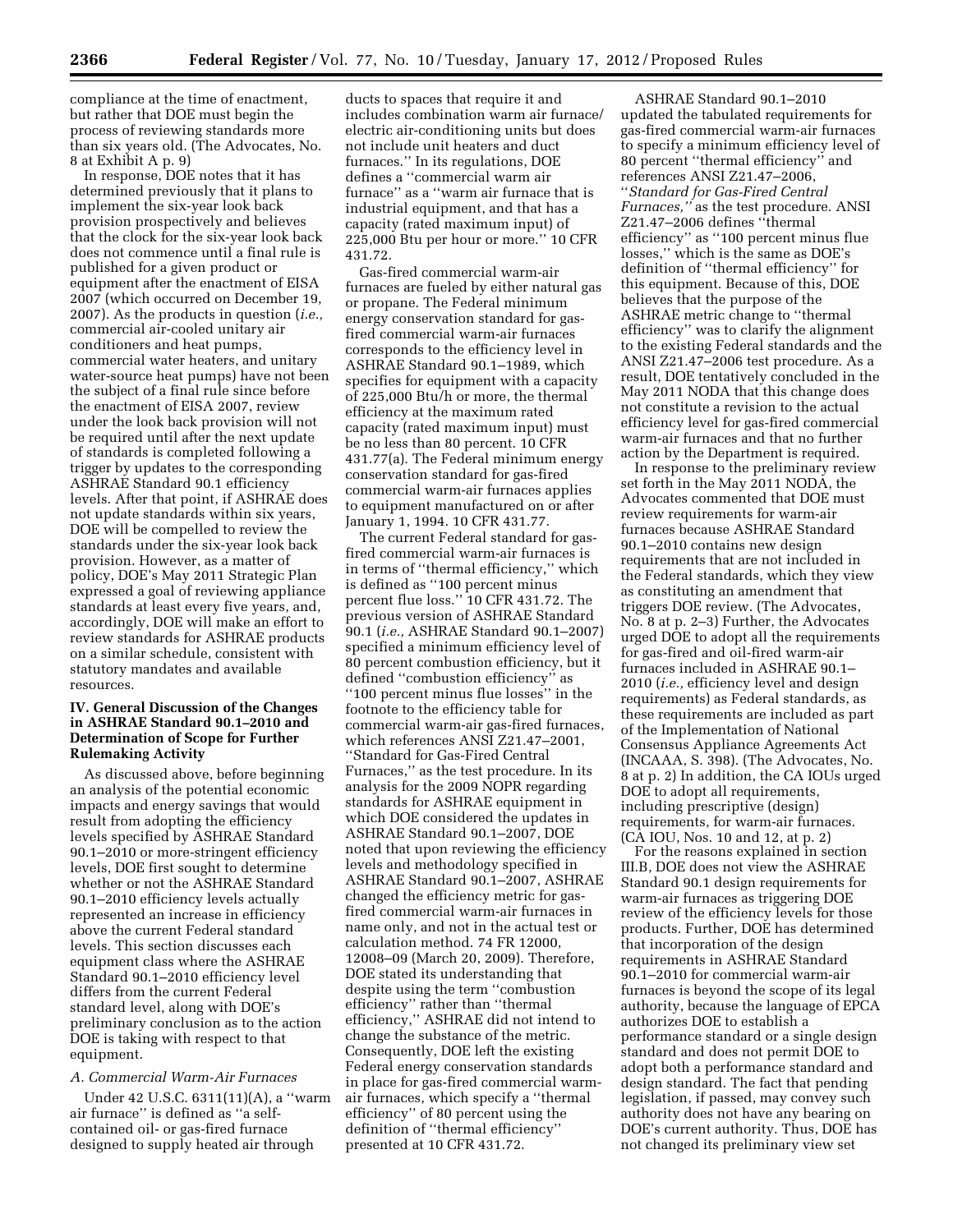forth in the May 2011 NODA, and consequently, DOE proposes to leave the existing Federal energy conservation standards in place for commercial warm-air furnaces.

# *B. Commercial Package Airconditioning and Heating Equipment*

EPCA, as amended, defines ''commercial package air conditioning and heating equipment'' as air-cooled, evaporatively-cooled, water-cooled, or water-source (not including ground water-source) electrically operated, unitary central air conditioners and central air conditioning heat pumps for commercial use. (42 U.S.C. 6311(8)(A); 10 CFR 431.92) EPCA also defines ''small,'' ''large,'' and ''very large'' commercial package air conditioning and heating equipment based on the equipment's rated cooling capacity. (42 6311(8)(B)–(D); 10 CFR 431.92) ''Small commercial package air conditioning and heating equipment'' means equipment rated less than 135,000 Btu per hour (cooling capacity). (42 6311(8)(B); 10 CFR 431.92) ''Large commercial package air conditioning and heating equipment'' means equipment rated at or above 135,000 Btu per hour and less than 240,000 Btu per hour (cooling capacity). (42 U.S.C. 6311(8)(C); 10 CFR 431.92) ''Very large commercial package air conditioning and heating equipment'' means equipment rated at or above 240,000 Btu per hour and less than 760,000 Btu per hour (cooling capacity). (42 U.S.C. 6311(8)(D); 10 CFR 431.92)

#### 1. Water-Cooled Equipment

The current Federal energy conservation standards for the six classes of water-cooled commercial package air conditioners for which ASHRAE Standard 90.1–2010 amended efficiency levels are shown in Table II.1. The Federal energy conservation standards for water-cooled equipment are differentiated based on the cooling capacity (*i.e.,* small, large, or very large) and heating type (*i.e.,* electric resistance heating/no heating or some other type of heating). ASHRAE Standard 90.1–2010 increased the energy efficiency levels for all six equipment classes to efficiency levels that surpass the current Federal energy conservation standard levels. Therefore, the Department conducted an analysis of the potential energy savings due to amended standards for these products in the May 2011 NODA.

In response to the May 2011 NODA, the Advocates, the CA IOUs, and EEI recommended that DOE adopt the ASHRAE Standard 90.1–2010 efficiency levels for water-cooled equipment,

given that the potential national energy savings from efficiency levels above those in ASHRAE Standard 90.1–2010 are very small. (The Advocates, No. 8 at p. 5; CA IOU, Nos. 10 and 12 at p. 1; EEI, No. 7 at p. 2) Upon reviewing the results of the potential energy savings analysis in the May 2011 NODA, DOE agrees with the submitted comments. Because of the minimal energy savings available from this equipment (see section VIII.B.1), DOE has not conducted further analyses on these products and is proposing in today's NOPR to adopt the energy efficiency levels contained in ASHRAE Standard 90.1–2010 for water-cooled commercial package air conditioning and heating equipment.

#### 2. Evaporatively-Cooled Equipment

The current Federal energy conservation standards for the six classes of evaporatively-cooled commercial package air conditioners for which ASHRAE Standard 90.1–2010 amended efficiency levels are shown in Table II.1 above. Similar to water-cooled equipment, Federal energy conservation standards divide evaporatively-cooled equipment based on the cooling capacity (*i.e.,* small, large, or very large) and heating type (*i.e.,* electric resistance heating/no heating or some other type of heating). ASHRAE Standard 90.1–2010 increased the energy efficiency levels for all six equipment classes to efficiency levels that surpass the current Federal energy conservation standard levels.

DOE reviewed the market for evaporatively-cooled equipment and could not identify any models available on the market in the ''small'' unit product class (*i.e.,* cooling capacity <135,000 Btu/h) and the ''large'' unit product class (*i.e.,* cooling capacity ≥135,000 and <240,000 Btu/h). Because there is currently no equipment in these classes being manufactured, DOE believes there are no energy savings associated with these classes at this time. Therefore, it is not possible to assess the potential for additional energy savings at the levels in ASHRAE Standard 90.1–2010 or more-stringent levels. Thus, DOE did not perform a potential energy-savings analysis for the small and large equipment classes of evaporatively-cooled commercial package air conditioners.

For very large (*i.e.,* cooling capacity ≥240,000 Btu/h) evaporatively-cooled air conditioners, DOE was able to identify a number of models on the market, and, therefore, DOE conducted an analysis of the potential energy savings for these products in the May 2011 NODA. For very large

evaporatively-cooled air conditioners, ASHRAE Standard 90.1–2010 set the efficiency level for equipment with electric resistance or no heating at 11.9 EER and for equipment with all other heating at 12.2 EER. However, ASHRAE historically has set the levels for equipment with other heating at 0.2 EER points below the efficiency levels for equipment with electric heating or no heating, which would make the expected efficiency level for very large evaporatively-cooled equipment with other heating 11.7 EER. In February 2011, the Department received a letter from AHRI indicating that the ASHRAE Standard 90.1–2010 efficiency level for very large evaporatively-cooled equipment with other heating is incorrect, and that the correct minimum energy efficiency standard for this category is 11.7 EER, as would be expected given the historical ASHRAE Standard 90.1 efficiency levels for these products. (AHRI, No. 0001 at p. 1) Further, AHRI indicated that at the winter 2011 ASHRAE meeting, the ASHRAE 90.1 committee approved an addendum for public review that corrects this error. In March 2011, ASHRAE released Proposed Addendum j to ASHRAE Standard 90.1–2010, which corrects the value from 12.2 to 11.7 EER. Based on release of the public review draft of this addendum, the Department tentatively decided in the May 2011 NODA to analyze the potential energy savings for this category at an ASHRAE Standard 90.1 level of 11.7 EER.

In response to the May 2011 NODA, the Advocates, CA IOUs, and EEI recommended that DOE adopt the ASHRAE Standard 90.1–2010 levels for evaporatively-cooled equipment, given that the potential national energy savings from efficiency levels above those in ASHRAE Standard 90.1–2010 are very small. (The Advocates, No. 8 at p. 5; CA IOU, Nos. 10 and 12 at p. 1; EEI, No. 7 at p. 2) In addition, AHRI agreed that overall energy savings for evaporatively-cooled units less than 240,000 Btu/h cannot be estimated because none exist on the market, but that DOE should still adopt ASHRAE Standard 90.1–2010 levels for those product classes. (AHRI, No. 11 at p. 2) AHRI also agreed with DOE's recognition of Proposed Addendum j in regards to the EER correction for very large evaporatively-cooled equipment. (AHRI, No. 11 at p. 1)

DOE agrees with these comments, and because of the minimal energy savings associated with more-stringent levels for very large equipment (see section VIII.B.1) and the lack of models on the market for small and large equipment,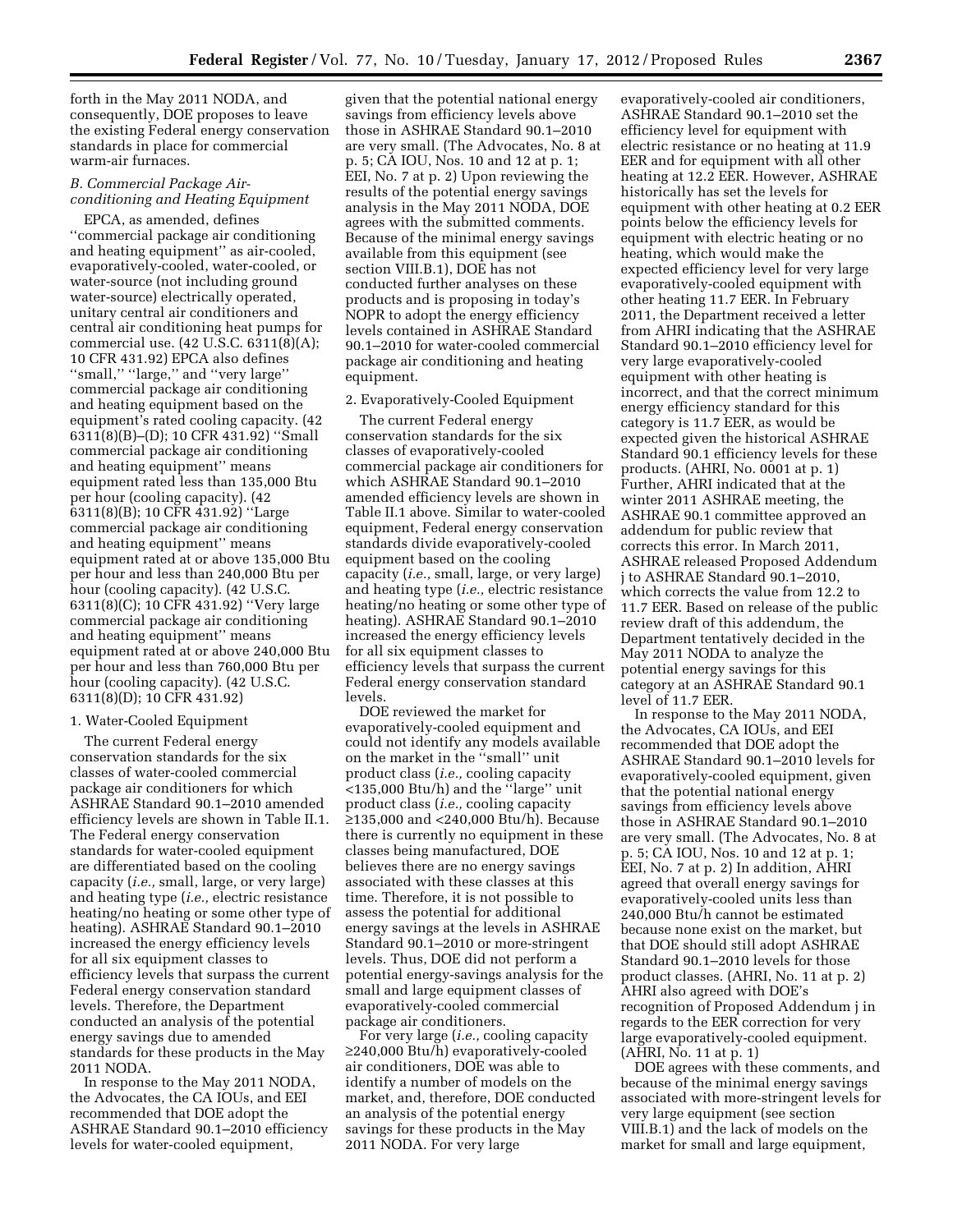DOE has not conducted further analyses on these products. Accordingly, DOE is proposing to adopt the energy efficiency levels contained in ASHRAE Standard 90.1–2010 for evaporatively-cooled commercial package air conditioning and heating equipment.

# 3. Variable Refrigerant Flow Equipment

ASHRAE Standard 90.1–2010 created a separate product class for variable refrigerant flow (VRF) air-conditioning and heating equipment. These products are currently covered under DOE's standards for commercial air conditioners and heat pumps, but they are not broken out as a separate product class.

In general, a VRF system will have a single condensing unit serving multiple evaporator coils within a building. Specific ''subclasses'' of variable refrigerant flow heat pumps equipped with heat recovery capability have been specified in ASHRAE Standard 90.1– 2010 with less-stringent efficiency requirements than specified for VRF systems without heat recovery. (Heat recovery capability provides for shuttling of heat from one part of the building to another and allows for simultaneous cooling and heating of different zones within a building.) Specifically, the efficiency requirements in ASHRAE Standard 90.1–2010 for aircooled VRF heat pumps with heat recovery are equivalent to the Federal minimum energy conservation standards defined for air-cooled heat pumps with ''all other heating system types that are integrated into the equipment,'' and the efficiency requirements for air-cooled VRF heat pumps without heat recovery are equivalent to the Federal minimum

standards for air-cooled heat pumps with electric resistance or no heating.<sup>9</sup> The VRF systems with heat recovery specified by ASHRAE may also be provided with electric resistance heating systems as a back-up. For aircooled VRF heat pump systems that have both electric resistance heating and heat recovery heating capability, the Department has tentatively concluded that these systems must meet the efficiency requirements contained in EPCA for small, large, and very large aircooled central air-conditioning heat pumps with electric resistance heating, which are codified at 10 CFR 431.97(b). (42 U.S.C. 6313(a)(7)–(9)) In addition, the Department has tentatively concluded that air-cooled VRF systems without electric resistance heating but with heat recovery can qualify as having an ''other'' means of heating, and that these systems must meet the efficiency requirements contained in EPCA for small, large, and very large air-cooled central air-conditioning heat pumps with other heating, which are codified at 10 CFR 431.97(b). (42 U.S.C. 6313(a)(7)–(9)) The proposed changes to the Code of Federal Regulations can be found at the end of this NOPR.

Table IV.1 shows the ASHRAE Standard 90.1–2010 efficiency levels for VRF water-source heat pumps in comparison to the current Federal minimum energy conservation standards for water-source heat pumps, which DOE has preliminarily determined would apply to VRF systems. For water-source VRF heat pumps, ASHRAE Standard 90.1–2010 generally maintains the existing energy efficiency requirements that apply to commercial package air-conditioning and heating equipment (water-source)

for the VRF systems, with several notable exceptions. For VRF watersource heat pumps under 17,000 Btu/h, ASHRAE Standard 90.1–2010 raises the efficiency levels above current Federal energy conservation standards. For VRF water-source heat pumps over 135,000 Btu/h, ASHRAE sets standards for products where DOE did not previously have standards. As a result, the Department conducted further analysis for these classes in the May 2011 NODA. DOE began by reviewing the current market for VRF water-source heat pumps with cooling capacities either less than 17,000 Btu/h or equal to or greater than 135,000 Btu/h and less than 760,000 Btu/h. The Department did not identify any models under 17,000 Btu/h on the market. DOE did identify 19 models greater than 135,000 Btu/h on the market and attempted to contact the manufacturer producing most of these models, but DOE was unable to obtain EER information for most of the models and had no shipment information for this product class. Because DOE could not identify any VRF water-source heat pumps being manufactured with cooling capacities less than 17,000 Btu/h, DOE believes that there are no energy savings associated with this equipment class. Therefore, DOE did not perform a potential energy-savings analysis for this equipment. Due to the lack of information and data on VRF watersource heat pumps with cooling capacities greater than 135,000 Btu/h available at the time of the NODA, the Department did not conduct a preliminary energy saving estimate for the additional energy savings beyond the levels anticipated in ASHRAE Standard 90.1–2010 for these VRF water-source heat pumps.

TABLE IV.1—COMPARISON OF FEDERAL ENERGY CONSERVATION STANDARDS FOR WATER-SOURCE HEAT PUMPS TO ASHRAE STANDARD 90.1–2010 REQUIREMENTS FOR VRF WATER-SOURCE HEAT PUMPS

| Existing federal equipment class                         | Federal minimum energy<br>conservation standard | ASHRAE standard 90.1-2010 Efficiency level for<br>newly-established VRF equipment class |
|----------------------------------------------------------|-------------------------------------------------|-----------------------------------------------------------------------------------------|
|                                                          | 11.2 EER                                        | 12.0 EER (without heat recovery)<br>11.8 EER (with heat recovery)                       |
|                                                          | 4.2 COP                                         | $4.2$ COP                                                                               |
| Water-source Heat Pump $\geq$ 17,000 and <65,000 Btu/h   | 12.0 EER                                        | 12.0 EER (without heat recovery)                                                        |
|                                                          |                                                 | 11.8 EER (with heat recovery)                                                           |
|                                                          | 4.2 COP                                         | $4.2$ COP                                                                               |
| Water-source Heat Pump $\geq 65,000$ and <135,000 Btu/h  | 12.0 EER                                        | 12.0 EER (without heat recovery)                                                        |
|                                                          |                                                 | 11.8 EER (with heat recovery)                                                           |
|                                                          | 4.2 COP                                         | 4.2 COP                                                                                 |
| Water-source Heat Pump $\geq$ 135,000 and <760,000 Btu/h | N/A                                             | 10.0 EER (without heat recovery)                                                        |
|                                                          |                                                 | 9.8 EER (with heat recovery)                                                            |
|                                                          |                                                 | 3.9 COP                                                                                 |
|                                                          |                                                 |                                                                                         |

<sup>9</sup>Section 136 of the Energy Policy Act of 2005 (EPACT 2005; Pub. L. 109–58) amended EPCA to include separate minimum efficiency requirements

for commercial package air-cooled air conditioners and heating equipment with ''all other heating system types that are integrated into the

equipment'' and with electric resistance or no heating.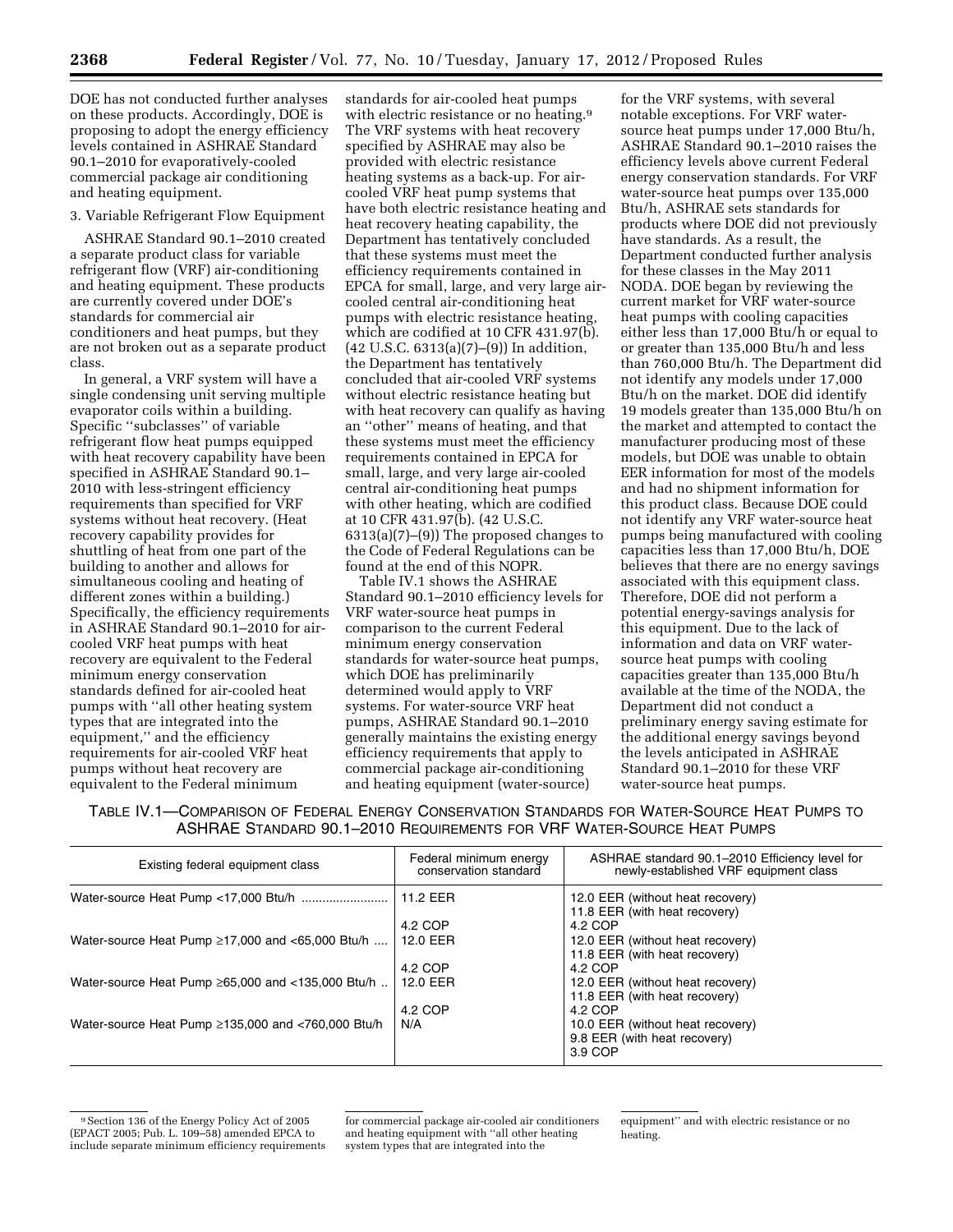In addition to the changes for the equipment classes discussed above, ASHRAE Standard 90.1–2010 includes efficiency levels for VRF water-source heat pumps that provide for a 0.2 EER reduction in the efficiency requirement for systems with heat recovery. However, the current Federal minimum standards for water-source heat pumps do not provide for any reduction in the EER requirements for equipment with ''other'' heating types. Therefore, the 0.2 EER reduction below the current Federal standard levels for the VRF water-source heat pump equipment classes in which ASHRAE did not raise the standard from the existing Federal minimum for water-source heat pumps (*i.e.,* water-source heat pumps with cooling capacities greater than or equal to 17,000 Btu/h and less than 65,000 Btu/h and for water-source heat pumps with cooling capacities greater than or equal to 65,000 Btu/h and less than 135,000 Btu/h) would result in a decrease in stringency in comparison to current standards. As noted in section III.B, if ASHRAE Standard 90.1 lowers its efficiency level as compared to the Federal minimum standard level, DOE does not have the authority to conduct a rulemaking to consider a higher standard for that equipment pursuant to 42 U.S.C. 6313(a)(6)(A). Therefore, DOE did not consider the lower EER requirements for systems with heat recovery and will not perform an analysis of those product classes. The proposed changes to the Code of Federal Regulations to clarify which energy conservation standards VRF watersource heat pumps must meet can be found at the end of this NOPR.

In response to the May 2011 NODA, AHRI agreed that there are no products available on the market in the category of less than 17,000 Btu/h water-source VRF heat pumps. (AHRI, No. 11 at p. 3) AHRI also commented that VRF watersource heat pumps with a cooling capacity greater than 135,000 Btu/h comprise a new equipment class, and as such, DOE should accept that an analysis to estimate energy savings cannot be done because of the unavailability of data. (AHRI, No. 11 at p. 3) AHRI encouraged DOE to adopt the efficiency standards for these products in ASHRAE Standard 90.1–2010. (AHRI, No. 11 at p. 3)

With regard to the 0.2 EER reduction for systems with heat recovery, AHRI noted that DOE should consider this requirement because non-VRF watersource heat pumps are not a proper comparative product for determining appropriate VRF water-source heat pump efficiency levels (in regard to backsliding) because: (1) Non-VRF

water-source heat pumps do not use the type of heating components used by VRF systems, and (2) the components that require the 0.2 EER reduction provide overall energy savings in the system that are not reflected in EER calculations. (AHRI, No. 11 at p. 5) Mitsubishi also submitted a comment in which it also noted that DOE's comparison of VRF water-source heat pumps to non-VRF water-source heat pumps is not appropriate because the non-VRF water-source heat pumps do not contain gas-fired heat exchangers like the unitary systems, which Mitsubishi believes would be a better comparison to the VRF system. (Mitsubishi, No. 13 at p. 3) Mitsubishi further noted that regardless of the comparison, DOE should adopt the 0.2 EER reduction because DOE is not legally prohibited from adopting an amendment that is a reduction of EER levels. (Mitsubishi, No. 13 at p. 2, referring to 42 USC  $6313(a)(6)(A)$ Mitsubishi stated that the 0.2 EER reduction is necessary due to the increased pressure drop in the refrigerant levels due to the BC (branch circuit) controller, which works in unison with the outdoor unit to provide simultaneous cooling and heating needs. (Mitsubishi, No. 13 at p. 2)

In response to comments from AHRI and from Mitsubishi regarding the 0.2 EER deduction for water-source heat pumps with heat recovery, DOE has determined that while there may be certain additional efficiency penalties for the incorporation of heat recovery in VRF water-source heat pumps, DOE believes that under the statutory scheme for commercial equipment standards, the corresponding existing product class is a water-source heat pump in which condenser heat is rejected to water, not air. As such, DOE is prohibited from adopting an efficiency level lower than the current Federal standards for watersource heat pumps less than 135,000 Btu/h cooling capacity under 42 U.S.C. 6295(o)(1) and 42 U.S.C. 6316(a), regardless of the provision in 42 U.S.C. 6313(a)(6)(A)) providing for adoption of ASHRAE Standard 90.1 efficiency levels. For VRF water-source heat pumps less than 17,000 Btu/h, the ASHRAE Standard 90.1–2010 levels with or without heat recovery exceed the current Federal standards. For VRF water-source heat pumps at or greater than 135,000 Btu/h, no current Federal standards exist. In both cases, DOE may adopt the ASHRAE 90.1–2010 efficiency levels for VRF water-source heat pumps with and without heat recovery.

Since the May 2011 NODA, AHRI released a certified product directory for VRF water-source heat pumps, thereby

allowing DOE to perform an energy use analysis for VRF water-source heat pumps equal to or greater than 135,000 Btu/h similar to those presented for other products in the May 2011 NODA. This analysis is discussed in detail in section V. The preliminary analysis showed that only minimal energy savings are available for surpassing ASHRAE efficiency levels for these products (see section VIII.B.2), so DOE did not conduct any further energy or economic analysis for these products. DOE agrees with AHRI's suggestion to adopt the ASHRAE Standard 90.1–2010 level for these products and is proposing to do so for VRF water-source heat pumps either less than 17,000 Btu/ h or equal to or greater than 135,000 Btu/h with and without heat recovery.

4. Packaged Terminal Air Conditioners and Heat Pumps

EPCA defines a ''packaged terminal air conditioner'' as ''a wall sleeve and a separate unencased combination of heating and cooling assemblies specified by the builder and intended for mounting through the wall. It includes a prime source of refrigeration, separable outdoor louvers, forced ventilation, and heating availability by builder's choice of hot water, steam, or electricity.'' (42 U.S.C. 6311(10)(A)) EPCA defines a ''packaged terminal heat pump'' as ''a packaged terminal air conditioner that utilizes reverse cycle refrigeration as its prime heat source and should have supplementary heat source available to builders with the choice of hot water, steam, or electric resistant heat.'' (42 U.S.C. 6311(10)(B)) DOE codified these definitions at 10 CFR 431.92 in a final rule published in the **Federal Register** on October 21, 2004. 69 FR 61962, 61970.

DOE adopted amended energy conservation standards for this class of equipment in a final rule published in the **Federal Register** on October 7, 2008. 73 FR 58772, 58828–30. The adopted Federal standards exceeded the standards in ASHRAE Standard 90.1– 2007. These Federal standards apply to standard size equipment manufactured on or after October 8, 2012, and to nonstandard size equipment manufactured on or after October 7, 2010. The CFR currently states that the compliance dates are September 30, 2012, and September 30, 2010, for standard size and non-standard size equipment, respectively. 10 CFR 431.97(c). The compliance dates currently included in the CFR for package terminal air conditioners and heat pumps were calculated from the date of issuance of the final rule for those products (*i.e.,*  September 29, 2008), but should have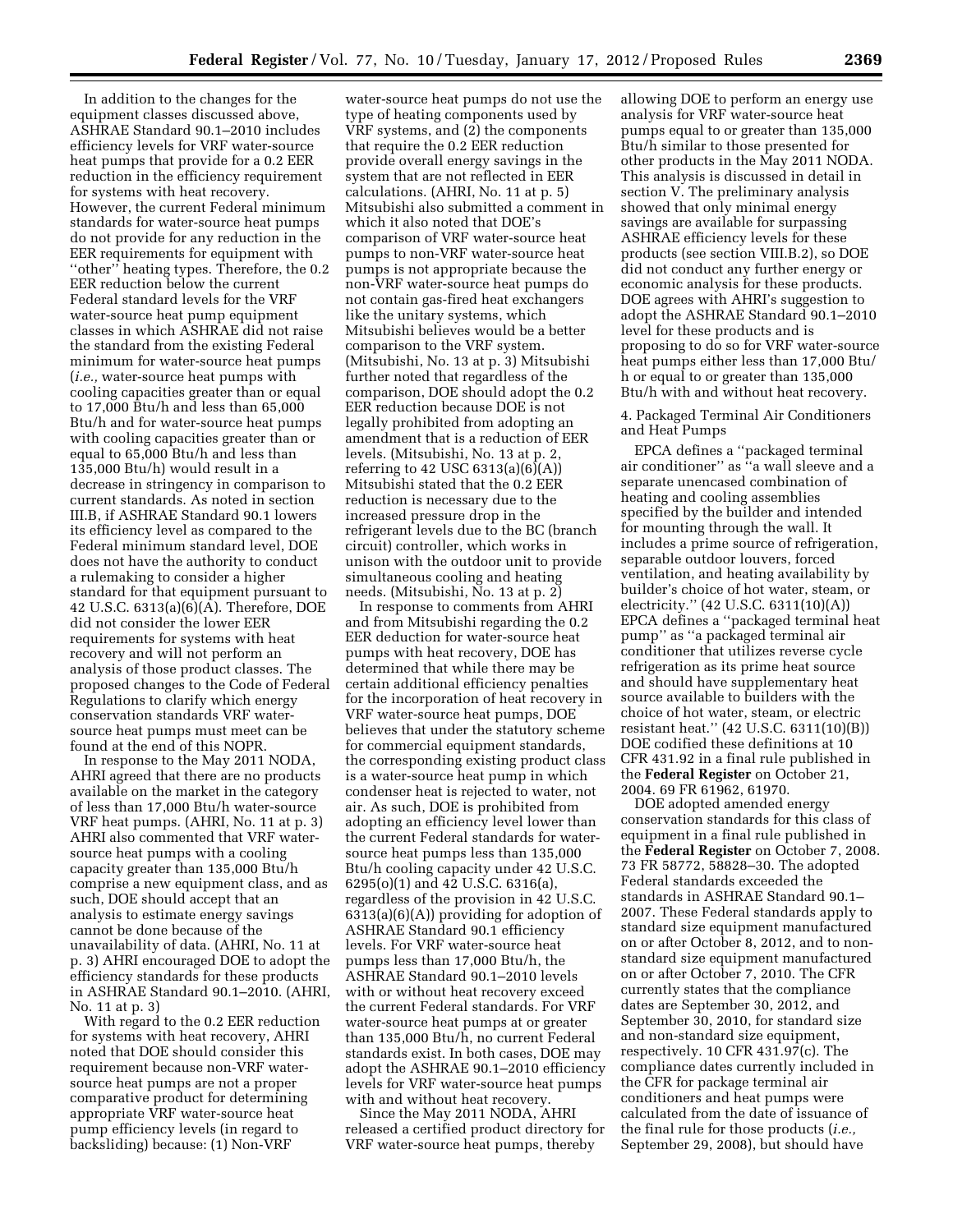been calculated from the publication date in the **Federal Register** (*i.e.,*  October 7, 2008). Therefore, DOE is proposing in today's notice to correct the compliance dates to October 8, 2012 and October 7, 2010 for compliance with standards for standard size and non-standard size package terminal air conditioners and heat pumps, respectively.

ASHRAE Standard 90.1–2010 increased the efficiency levels for standard size equipment in comparison to the efficiency levels in ASHRAE Standard 90.1–2007. However, the efficiency levels specified by ASHRAE Standard 90.1–2010 for these equipment classes meet but do not exceed the Federal standards established by DOE in the October 2008 final rule. Because ASHRAE seems to be harmonizing the levels in ASHRAE Standard 90.1–2010 with the Federal levels rather than increasing the minimum efficiency, DOE tentatively concluded in the May 2011 NODA that it is not required to take action on these products at this time. DOE did not receive any comments on this subject and is maintaining its position in this NOPR.

5. Small-Duct, High-Velocity, and Through-the-Wall Equipment

EPCA does not separate small-duct high-velocity (SDHV) or through-thewall (TTW) heat pumps from other types of small commercial package airconditioning and heating equipment in its definitions. (42 U.S.C. 6311(8)) Therefore, EPCA's definition of ''small commercial package air conditioning and heating equipment'' would include SDHV and TTW heat pumps. (42 U.S.C. 6311(8)(B))

ASHRAE Standard 90.1–2010 increased some of the efficiency levels for these classes of equipment. Specifically, ASHRAE Standard 90.1– 2010 increased the efficiency requirements for TTW heat pumps to 13.0 SEER and 7.4 HSPF in comparison to the efficiency levels of 12.0 SEER and 7.4 HSPF in ASHRAE Standard 90.1– 2007. However, in March 2011, ASHRAE issued Proposed Addendum h for public review that would correct the minimum SEER for these products to 12.0 SEER.10 For SDHV heat pumps, ASHRAE Standard 90.1–2010 did not increase the cooling efficiency requirement of 10.0 SEER beyond that in ASHRAE 90.1–2007. In addition, although ASHRAE 90.1–2007 specified a heating efficiency requirement of 6.8

HSPF, ASHRAE 90.1–2010 did not specify any heating efficiency level for SDHV heat pumps.

In the May 2011 NODA, DOE noted that Proposed Addendum h and another Proposed Addendum j,11 would both remove the SDHV product class from the standards tables entirely, with Addendum j stating: ''In addition the small duct high velocity requirements have been dropped by DOE and they are only allowing such systems under waiver clause so the addendum has also made a change to remove the small duct high velocity systems from table 6.8.1a and table 6.8.1b.'' 76 FR 25622, 25633 (May 5, 2011) (*quoting* ASHRAE Addenda h and j). Therefore, DOE concluded that ASHRAE did not intend to specify any efficiency levels for these products in ASHRAE Standard 90.1– 2010. *Id.* 

In response, DOE notes that the Federal energy conservation standards for commercial types of TTW and SDHV heat pumps, which are 13.0 SEER and 7.7 HSPF, were established for the overall equipment category of small commercial package air-conditioning and heating equipment by EISA 2007, which amended EPCA. (42 U.S.C. 6313(a)(7)(D)) Because the ASHRAE Standard 90.1–2010 efficiency levels for TTW equipment meet or do not exceed the DOE standards and because DOE believed that through the issuance of Addenda h and j, ASHRAE was removing requirements for this equipment from within ASHRAE 90.1 (and thus also not proposing new, higher efficiency requirements), DOE tentatively concluded in the May 2011 NODA that it was not required to take action on these products at this time. 76 FR 25622, 25633 (May 5, 2011).

In response to the May 2011 NODA, AHRI commented that DOE is incorrect in assuming that Addendum j removes SDHV systems from the scope of coverage of ASHRAE Standard 90.1. (AHRI, No. 11 at p. 2) It stated that the current minimum SEER requirement for SDHV units in ASHRAE Standard 90.1– 2010 applies to all models, both singlephase and three-phase electrical power with a cooling capacity less than 65,000 Btu/h. (AHRI, No. 11 at p. 2) AHRI stated that three-phase SDHV with a cooling capacity less than 65,000 Btu/h are still covered by ASHRAE Standard 90.1–2010 despite the omission in Addendum j (which AHRI believed deals only with single-phase SDHV systems covered under the National

Appliance Energy Conservation Act (NAECA)). (AHRI, No. 11 at p. 2) AHRI stated that DOE must consider the ASHRAE Standard 90.1 SEER requirement for three-phase SDHVs and adopt it as the Federal standard or propose an alternate requirement. AHRI recommended that DOE consider establishing the minimum requirements for three-phase SDHV models at 11 SEER and 6.8 HSPF. (AHRI, No. 11 at p. 2)

In addition, Unico requested that SDHV be retained as a product class with a minimum efficiency of 11 SEER/ 6.8 HSPF and that the product manufacturer must have an exception for this as granted by DOE. (Unico, No. 14 at p. 2) (Currently, three manufacturers of SDHV products have been granted exception relief by DOE's Office of Hearings and Appeals (OHA) allowing for the sale of SDHV products meeting efficiency of 11 SEER and 6.8 HSPF.12) Unico recommended that DOE create a commercial SDHV product class that mirrors the consumer single-phase product class due to similar operating conditions. (Unico, No. 14 at p. 2)

In response to the AHRI and Unico comments, DOE did not intend to imply that SDHV are removed from the scope of ASHRAE Standard 90.1, but notes that the removal of an efficiency requirement for a covered product within ASHRAE Standard 90.1 is indicative that ASHRAE is not proposing a higher standards for the equipment and that DOE, thus, has no requirement or legal ability to react to ASHRAE Standard 90.1 efficiency levels for the equipment. In both the case of the published ASHRAE Standard 90.1– 2010 efficiency levels for SDHV, or the removal of published values as a result of Addendum j, the minimum Federal efficiency standards for three-phase, less than 65,000 Btu/h small commercial package air conditioning and heating equipment, at 13 SEER and 7.7 HSPF, are higher than the levels originally proposed for SDHV in ASHRAE Standard 90.1–2010. DOE cannot adopt lower efficiency levels due to the prohibition against ''backsliding'' found in 42 U.S.C. 6295(o)(1) and 42 U.S.C. 6316(a). As such, DOE is prohibited from adopting the original ASHRAE Standard 90.1–2007 SEER requirement for three-phase SDHVs as the Federal standard, and DOE has no requirement to consider higher levels for three-phase SDHV equipment.

<sup>10</sup>Proposed Addendum h to Standard 90.1–2010, *Energy Standard for Buildings Except Low-Rise Residential Buildings* (First Public Review, March 2011) (Last accessed March 2011) (Available at *: <https://osr.ashrae.org/default.aspx>*).

<sup>11</sup>Proposed Addendum j to Standard 90.1–2010, *Energy Standard for Buildings Except Low-Rise Residential Buildings* (First Public Review, March 2011) (Last accessed March 2011) (Available at*: <https://osr.ashrae.org/default.aspx>*).

<sup>12</sup> Department of Energy: Office of Hearings and Appeals, Decision and Order, Case #TEE 0010 (2004) (Available at: *[http://www.oha.doe.gov/cases/](http://www.oha.doe.gov/cases/ee/tee0010.pdf)  [ee/tee0010.pdf](http://www.oha.doe.gov/cases/ee/tee0010.pdf)*) and Case #TEE 0026 (2005) (Available at: *[http://www.oha.doe.gov/cases/ee/](http://www.oha.doe.gov/cases/ee/tee0026.pdf) [tee0026.pdf](http://www.oha.doe.gov/cases/ee/tee0026.pdf)*).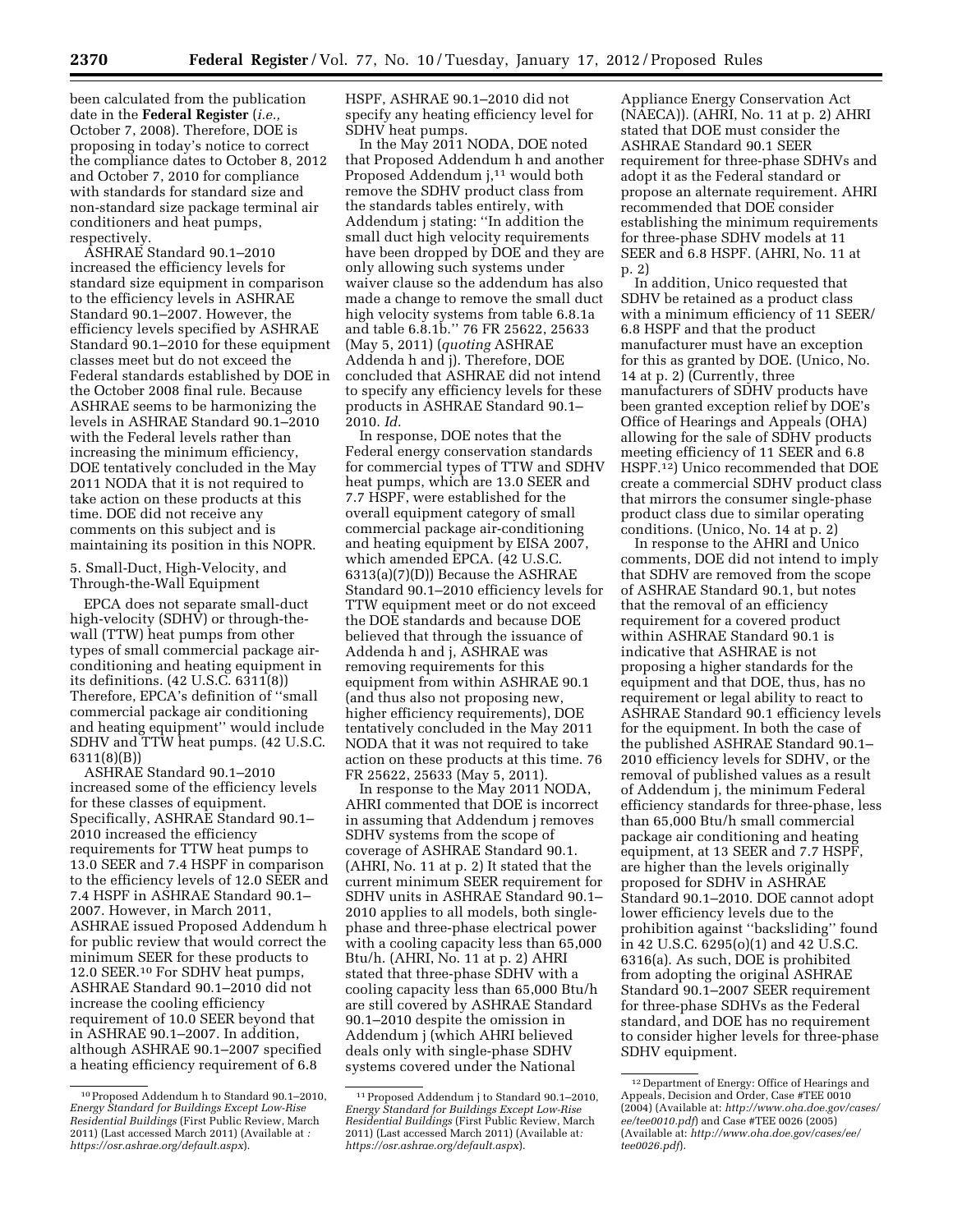DOE did not receive any comments regarding TTW heat pumps and is maintaining its position in today's NOPR. The efficiency levels shown in ASHRAE Standard 90.1–2010 or in Addendum h, meet or do not exceed the current Federal standard for 3-phase, less than 65,000 Btu/h small package cooling and heating equipment, and, thus, DOE is not required to take action on these products at this time. DOE has no authority to set standards for any products of this type lower than the current Federal minimum.

## 6. Single-Package Vertical Air Conditioners and Single-Package Vertical Heat Pumps

DOE issued standards for singlepackage vertical air conditioner and heat pump units (SPVUs) as part of the March 23, 2009 final rule technical amendment in response to mandated efficiency levels for SPVUs established in the EISA 2007 legislation. 74 FR 12058, 12073–74. However, SPVUs are subject to a provision established by EISA 2007, which amended the applicable provisions of EPCA such that not later than three years after the date of this statutory provision's enactment (*i.e.,* December 19, 2007), the Secretary must review the most recently published ASHRAE Standard 90.1 with respect to single-package vertical air conditioners and single-package vertical heat pumps using the procedures established under 42 U.S.C. 6313(a)(6). (42 U.S.C. 6313(a)(10)(B))

The Department interprets the provision at 42 U.S.C. 6313(a)(10)(B) as constituting a separate trigger to evaluate standards higher than the ASHRAE Standard 90.1 level. SPVUs are considered classes within the broader scope of small, large, and very large commercial package airconditioning and heating equipment. EPCA, as amended, directs DOE to conduct a review of the energy savings potential sometime in the three-year interval, and DOE believes this separate trigger is a one-time mechanism, after which SPVUs revert to the normal ''ASHRAE trigger.'' Accordingly, DOE commenced analytical work on these products along with the other equipment that is subject to the current ''ASHRAE trigger'' in the May 2011 NODA.

Upon review of the SPVU market, DOE identified several models of SPVUs in the small equipment class. However, DOE did not identify any models of SPVUs in the very large category or any models of single package vertical heat pumps (SPVHPs) in the large category. The Department identified only five models of single package vertical air

conditioners (SPVACs) in the large category, and these were all close to the upper size limit of the small category, at 70,000 Btu/h or less. As a result of the apparent lack of a market for very large SPVUs and large SPVHPs (as demonstrated by the small size of the market (five models) and accompanying lack of shipment estimates for the large SPVACs), for the May 2011 NODA, DOE conducted complete preliminary energy saving estimates for only the small equipment classes. Additionally, DOE used the energy saving results for small SPVACs to derive an estimate of the potential energy savings for large SPVACs.

In response to the May 2011 NODA, the CA IOUs encouraged DOE to conduct additional analysis for SPVUs above the current ASHRAE levels due to DOE's preliminary analysis of higher levels showing potential reduction of national energy consumption of 0.5 quads over 30 years. (CA IOU, Nos. 10 and 12 at p. 2) The Advocates also agreed that the amendments to EISA 2007 compel review of the existing standards for SPVUs and consideration of levels above those contained in ASHRAE 90.1–2010. (The Advocates, No. 8 at p. 7)

DOE concurs with these comments. As a result of the potential for high energy savings from increasing the efficiency levels for SPVUs, and the fact that any of these levels would be higher than the ASHRAE levels, DOE is conducting additional analysis for these products along the 30-month timeline for more-stringent standards, as allowed by EPCA. (42 U.S.C. 6313(a)(6)(B)) No further results regarding these products' efficiency are presented in today's NOPR, and the results of the additional analysis for SPVUs will be presented in a separate NOPR in the future, consistent with that timeline. However, DOE is proposing to adopt AHRI 390 as the DOE test procedure for this equipment.

# *C. Air Conditioners and Condensing Units Serving Computer Rooms*

Air conditioners and condensing units serving computer rooms operate similarly to other types of commercial packaged air conditioners in that they provide space conditioning using a refrigeration cycle consisting of a compressor, condenser, expansion valve, and evaporator. However, air conditioners and condensing units serving computer rooms are typically designed to maintain the temperature in the conditioned space within a narrow range (*i.e.,* minimizing temperature swings) and to maintain a specific relative humidity. This equipment is

commonly capable of humidifying or dehumidifying the air and then, if necessary, reheating it to maintain a specific humidity.

ASHRAE Standard 90.1–2010 created a separate product class for ''air conditioners and condensing units serving computer rooms,'' and set efficiency levels using the sensible coefficient of performance (SCOP) metric, as measured using the test method in ASHRAE Standard 127–2007, ''Method of Testing for Rating Computer and Data Processing Room Unitary Air Conditioners.'' The product classes and efficiency levels established in ASHRAE Standard 90.1–2010 are set forth in Table II.1 above.

Prior to this equipment having separate efficiency levels and test procedures specified in ASHRAE Standard 90.1, DOE discussed such units using the terminology ''computer room air conditioners'' in an August 9, 2000 NOPR (65 FR 48828, 48830–31) and an October 21, 2004 direct final rule (69 FR 61962, 61967). In the August 2000 NOPR, DOE determined that computer room air conditioners were not covered as part of the commercial packaged air conditioning and heating equipment classes in EPCA and subsequently upheld this position in the October 2004 direct final rule. DOE made this determination because at the time of passage of the Energy Policy Act of 1992 (EPACT 1992, Pub. L. 102–486, which gave DOE the authority to cover commercial package air-conditioning and heating equipment), the statute excluded this equipment, and as a result, DOE concluded that it lacked the authority to regulate this equipment. The basis for DOE's decision stemmed from the scope of ASHRAE Standard 90.1, which at the time specified that the standard did not cover ''equipment and portions of building systems that use energy primarily to provide for industrial, manufacturing, or commercial processes.'' (See section 2.3(c) of ASHRAE 90.1 standards prior to ASHRAE Standard 90.1–2010; cited at 65 FR 48828, 48830 (August 9, 2000)). Further, the House Report on EPACT 1992 (H.R. Rep. No. 474, 102d Cong., 2d Sess., pt. 1 at 175 (1992)) pointed out that the efficiency standards contained in the bill were developed by ASHRAE in ASHRAE Standard 90.1. DOE concluded that this indicated that the efficiency standards for commercial products in EPACT 1992 would have the same scope as the version of ASHRAE Standard 90.1 current at the time of the legislation's enactment (*i.e.,*  ASHRAE Standard 90.1–89), which did not cover computer room air conditioners. As a result, DOE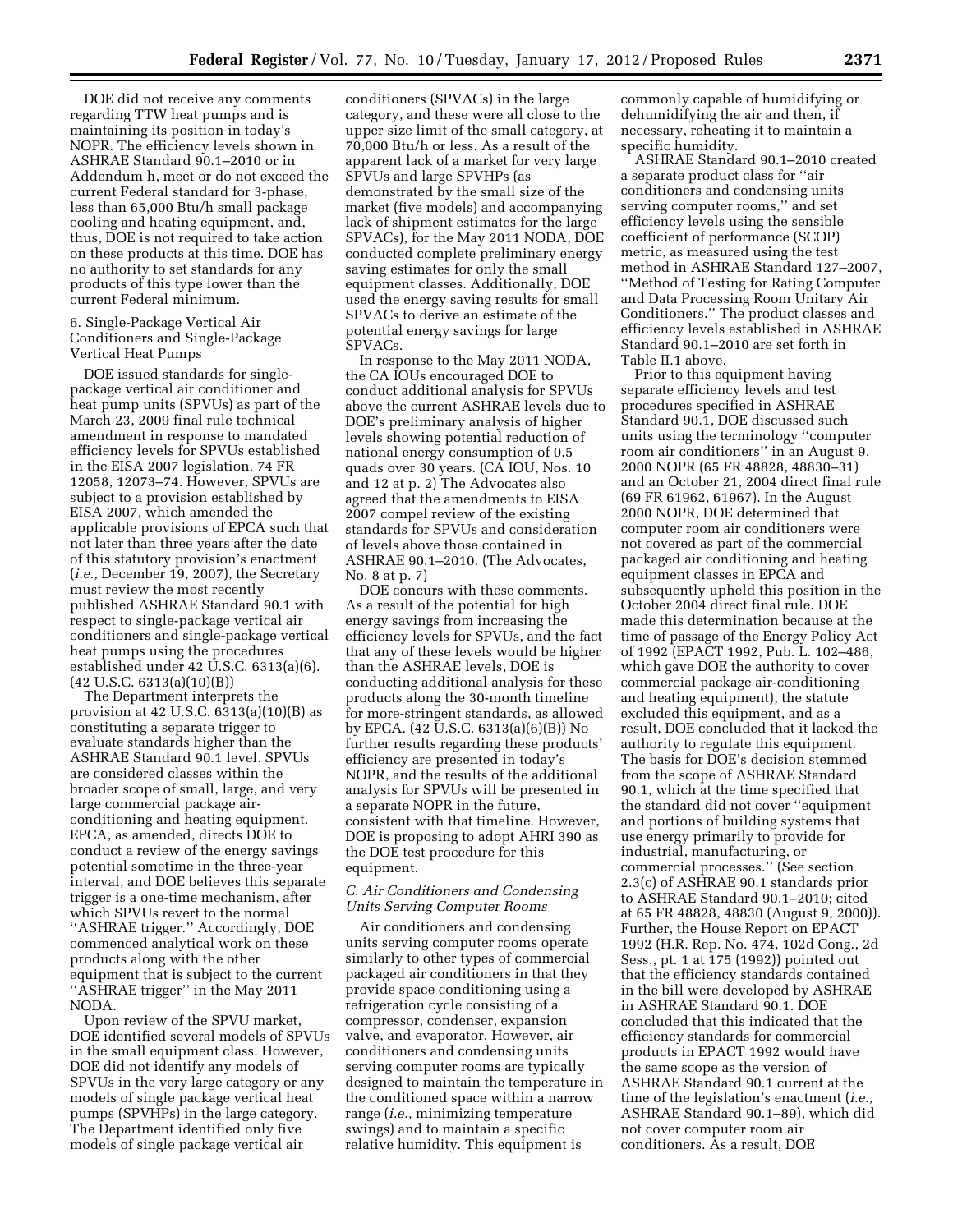concluded at the time that it did not have the authority to cover computer room air conditioners. However, DOE stated in both the NOPR and direct final rule that ''if some of the relevant circumstances were to change—if, for example, ASHRAE Standard 90.1 were to incorporate efficiency standards and test procedures for this equipment or the equipment was to become widely used for conventional air conditioning applications—the Department might revisit this issue.'' 65 FR 48828, 48831 (August 9, 2000) (supporting this point); 69 FR 61962, 61967 (Oct. 21, 2004) (making the quotation).

ASHRAE Standard 90.1–2010 experienced expanded scope as compared to previous versions of ASHRAE Standard 90.1, including process loads (*e.g.,* computer rooms) and creation of a separate product class for ''air conditioners and condensing units serving computer rooms.'' EPCA generally directs DOE to follow ASHRAE Standard 90.1 when it is amended with respect to certain equipment types, including commercial package air conditioning and heating equipment. Thus, DOE has tentatively concluded that because ASHRAE has expanded the scope of Standard 90.1 to include air conditioners and condensing units serving computer rooms, the scope of DOE's obligations pursuant to EPCA with regard to ASHRAE products has similarly expanded to encompass these products. As such, DOE tentatively concluded in the May 2011 NODA that it had the authority to review the ASHRAE Standard 90.1–2010 efficiency levels for air conditioners and condensing units serving computer rooms and to establish minimum energy conservation standard levels for this equipment. 76 FR 25622, 25634 (May 5, 2011). However, DOE did not perform a potential energy savings analysis for this equipment as a part of the NODA due to the lack of available data, and instead, DOE requested data and information from interested parties that would allow it to conduct a potential energy savings analysis as part of this proceeding.

Lastly, although DOE addressed computer room air conditioners in the August 2000 NOPR and October 2004 direct final rule, DOE never formally defined this term. In reviewing ASHRAE Standard 90.1–2010, DOE noted that ASHRAE does not define a class of equipment in terms of physical characteristics, but rather an application (*i.e.*, "serving computer rooms"). Because air conditioners and condensing units serving computer rooms have the same basic components as conventional air conditioners, there

is some difficulty in defining ''air conditioners and condensing units serving computer rooms'' such that they can be clearly differentiated from conventional commercial packaged air conditioners and heat pumps. DOE reviewed the definitions in both ASHRAE 127–2007, *Method of Testing for Rating Computer and Data Processing Room Unitary Air Conditioners,* (the test procedure specified in ASHRAE Standard 90.1– 2010 for air conditioners and condensing units serving computer rooms) and Title 20 in the California Code of Regulations (which establishes California's requirements for this equipment), and found in the May 2011 NODA that the definitions in each of the above sources do not contain criteria that would allow DOE to clearly differentiate this type of equipment from conventional equipment, without overlapping. 76 FR 25622, 25634 (May 5, 2011). DOE revisited the issue of defining ''computer room air conditioners'' for this NOPR, and it is discussed further in section VI.A.1 below.

In response to the May 2011 NODA, the Advocates supported DOE's determination that it has the authority to review the ASHRAE Standard 90.1– 2010 efficiency levels for computer room air conditioners and establish energy conservation standards. (The Advocates, No. 8 at p. 7) AHRI suggested that DOE should adopt the ASHRAE Standard 90.1 approach for computer room air conditioners. (AHRI, No. 11 at p. 3) The Advocates stated that potential energy savings for computer room air conditioners may be significant, and the CA IOUs also noted that computer room air conditioners have high potential energy savings, particularly given their market penetration. (The Advocates, No. 8 at p. 7; CA IOU, Nos. 10 and 12 at p. 3–4) The Advocates and the CA IOUs recommended that DOE ensure that any standards established for computer room air conditioners be at least as stringent as the current California standards. (The Advocates, No. 8 at p. 7; CA IOU, Nos. 10 and 12 at p. 3–4)

In response to the suggestions from stakeholders, DOE undertook an analysis to estimate the potential energy savings associated with computer room air conditioners, and to perform a costbenefit analysis of standard levels above the ASHRAE Standard 90.1–2010 levels. DOE has obtained additional information for this equipment and conducted an energy and economic savings analysis, which is discussed in Section VI. However, as discussed in that section, DOE believes that clear and

convincing evidence does not exist as would justify standards beyond those in ASHRAE Standard 90.1–2010. As a result, DOE is proposing to adopt energy efficiency standards for computer room air conditioners at the levels set forth in ASHRAE Standard 90.1–2010. See sections VI and VIII for a summary of DOE's analysis, results, and conclusions for computer room air conditioners.

#### *D. Coverage of Commercial Package Air Conditioning and Heating Equipment That Are Exclusively Used as Part of Industrial or Manufacturing Processes*

DOE received an inquiry from an interested party regarding the applicability of DOE's regulatory program for commercial package air conditioning and heating equipment in terms of equipment that is used exclusively for industrial or manufacturing processes. Specifically, Engineered Air asked the Department to clarify it's position on the following three issues: (1) In units where centrifugal condenser fans are required, the specified EERs cannot be met due to the motor horsepower required on the condenser fan; (2) applicability of the regulatory program in applications where the DX unit functions without ANY regard to the comfort of the occupants, the EERs may not be met; and (3) DOE's position on enforcing its regulations since DOE's regulations are broader than the scope of ASHRAE Standard 90.1. (Engineered Air, No. 15 at p. 1)

As mentioned above with regard to air conditioners and condensing units serving computer rooms, ASHRAE Standard 90.1–2010 expanded the scope of its coverage as compared to previous versions of ASHRAE Standard 90.1. Previous versions of ASHRAE Standard 90.1 did not apply to equipment and portions of building systems that use energy primarily to provide for industrial, manufacturing, or commercial processes (see ASHRAE Standard 90.1–2007, section 2.3(c)). While DOE still believes it is ASHRAE's intent to continue to exclude most of those equipment types that are used solely for manufacturing and industrial processes, ASHRAE Standard 90.1–2010 now applies to new equipment or building systems used in manufacturing or industrial processes that are specifically identified in the standard.

In order to aid regulated entities in determining whether their equipment falls within the scope of DOE's definition of ''commercial package air conditioning and heating equipment'' and, thus, is subject to DOE's regulatory requirements, DOE is providing the following guidance. If the equipment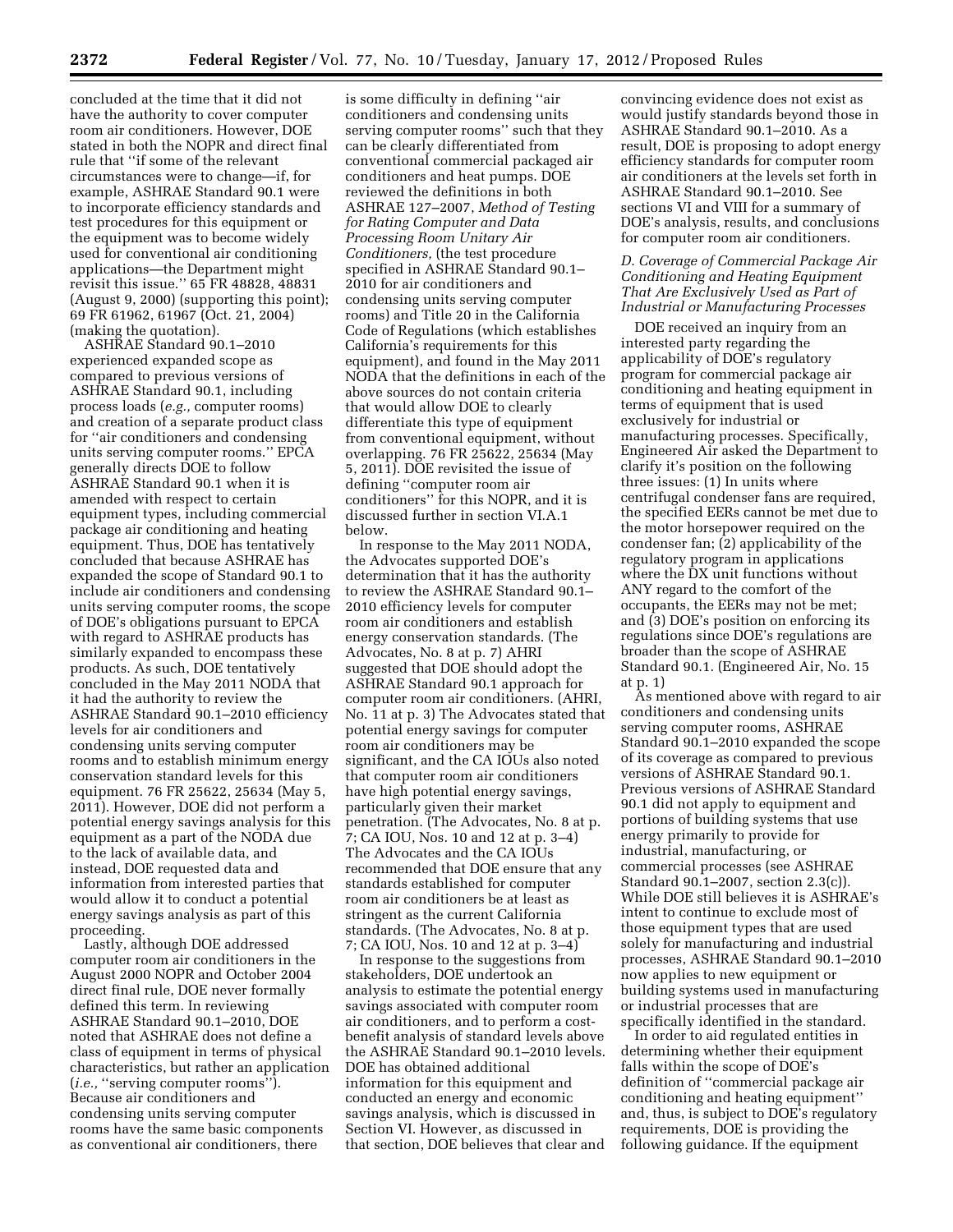meets the definition of ''commercial package air conditioning and heating equipment'' in 10 CFR 431.92, is used exclusively for manufacturing and/or industrial processes, and is not listed as one of the equipment types specifically added to ASHRAE Standard 90.1, then DOE also believes it is not covered under DOE's regulatory program. Just like manufacturers, DOE will make this determination on a case-by-case basis after considering the facts of the particular model in question. In making such a determination, DOE will consider factors such as how the model is advertised, marketed, and/or sold for use in buildings, the extent to which the equipment provides comfort conditioning to occupants, and how the equipment is designed and manufactured. For equipment that is used in commercial or industrial buildings, that has a design similar to that of equipment used in manufacturing processes, but provides comfort conditioning, DOE considers such equipment to meet the definition of ''commercial package air conditioning and heating equipment'' and consequently to be covered under ASHRAE Standard 90.1–2010. DOE notes that the fact that equipment may be advertised, marketed, and/or sold as part of industrial or manufacturing processes is not a mutually exclusive determination that the models are exempt them from coverage by DOE's standards for equipment in buildings. DOE seeks comments on ways manufacturers currently differentiate commercial package air conditioning and heating equipment used solely for manufacturing and industrial processes from that equipment of the same type that is used in buildings. This is identified as issue 1 in section X.E, ''Issues on Which DOE Seeks Comment.''

With respect to Engineered Air's specific questions, DOE believes the above guidance will help manufacturers like Engineered Air evaluate the applicability of the Department's regulatory equipment to the specific basic models it manufactures. All equipment distributed in commerce in the U.S. that meets DOE's definition of commercial package air conditioning and heating equipment that is not subject to the Department's exclusion guidance set forth above must meet the Federal energy conservation standards regardless of technology or design. DOE actively enforces all of its energy conservation standards for all covered products and equipment.

# *E. Test Procedures*

EPCA requires DOE to amend any test procedures for ASHRAE products to the latest version generally accepted by the industry or the rating procedures developed or recognized by industry, as referenced in ASHRAE/IES Standard 90.1, unless the Secretary determines that clear and convincing evidence exists that the latest version of the industry test procedure does not meet the requirements for test procedures described under 42 U.S.C. 6314(a)(2)– (3).13 (42 U.S.C. 6314(a)(4)(A)–(B)) The latest version of the ASHRAE Standard 90.1, ASHRAE Standard 90.1–2010, updated its referenced test procedures to the latest generally accepted industry test procedures for small commercial package air conditioners and heating equipment (AHRI 210/240–2008, *Performance Rating of Unitary Air-Conditioning & Air-Source Heat Pump Equipment*), large and very large commercial package air conditioners and heating equipment (AHRI 340/360– 2007, *Performance Rating of Commercial and Industrial Unitary Air-Conditioning and Heat Pump Equipment*), commercial warm-air furnaces (UL 727–2006, *Standard for Safety for Oil-Fired Central Furnaces,*  and ANSI Z21.47–2006, *Standard for Gas-Fired Central Furnaces*), and commercial water heaters (ANSI Z21.10.3–2004, *Gas Water Heaters, Volume III, Storage Water Heaters with Input Ratings Above 75,000 Btu Per Hour, Circulating and Instantaneous*). In the May 2011 NODA, DOE reviewed each of these test procedures and described the changes in comparison to the previous version of the test procedure. 76 FR 25622, 25634–37 (May 5, 2011). These changes are described further in the sections below.

Additionally, ASHRAE Standard 90.1–2010 adopts new test procedures for measuring the efficiency of variable refrigerant flow equipment (AHRI 1230– 2010, *Performance Rating of Variable Refrigerant Flow (VRF) Multi-Split Air-Conditioning and Heat Pump Equipment*) and air conditioners and condensing units serving computer rooms (ASHRAE 127–2007, *Method of Testing for Rating Computer and Data Processing Room Unitary Air Conditioners*). ASHRAE Standard 90.1–

2010 also lists AHRI 390–2003, *Performance Rating of Single Package Vertical Air-Conditioners and Heat Pumps,* as the test procedure for SPVACs and SPVHPs, for which there are currently no DOE test procedures. An initial assessment of these test procedures is presented below.

Lastly, DOE is required to review the test procedures for covered ASHRAE equipment at least once every seven years. (42 U.S.C. 6314(a)(1)(A)) In addition to the updates to the referenced standards (which are discussed in the subsections below), DOE is seeking comments on any other relevant issues that would affect the test procedures for the ASHRAE equipment addressed in today's NOPR (*i.e.,* those equipment for which DOE has been triggered). Interested parties are welcome to comment on any aspect of these test procedures as part of this comprehensive 7-year-review. This is identified as issue 2 in section X.E, ''Issues on Which DOE Seeks Comment.''

1. Small 14 (<65,000 Btu/h Cooling Capacity) Commercial Package Air Conditioners and Heating Equipment

For small commercial package air conditioners and heating equipment, ASHRAE Standard 90.1–2010 updated its referenced test procedure from AHRI 210/240–2003 to AHRI 210/240–2008. Between the 2003 and 2008 versions of AHRI 210/240, AHRI made several updates, which are summarized here and discussed in further detail in the May 2011 NODA. 76 FR 25622, 25635 (May 5, 2011). AHRI 210/240–2008 references DOE's test procedure for residential central air conditioners and heat pumps contained at 10 CFR part 430, subpart B, Appendix M. AHRI updated the 210/240 test procedure for small commercial air conditioners and air-source heat pumps with a cooling capacity less than 65,000 Btu/h to reflect the recent updates the DOE made to its test procedure for residential central air conditioners and heat pumps at 10 CFR part 430, subpart B, Appendix M. In doing so, AHRI updated the definitions for ''heating seasonal

<sup>13</sup>The relevant statutory provisions at 42 U.S.C. 6314(a)(2)–(3) state that test procedure shall be reasonably designed to produce test results which reflect energy efficiency, energy use, and estimated operating costs of a type of industrial equipment and shall not be unduly burdensome to conduct. If the test procedure is a procedure for determining estimated annual operating costs, such costs shall be calculated from measurements of energy use in a representative average-use cycle.

<sup>14</sup>EPCA defines ''small commercial package air conditioning and heating equipment'' as commercial package air conditioning and heating equipment that are rated below 135,000 Btu/h (cooling capacity). (42 U.S.C. 6311(8)(B)) ASHRAE 90.1–2010 generally divides covered commercial package air conditioners into the following class sizes: (1) <65,000 Btu/h; (2) ≥65,000 and <135,000 Btu/h; (3) ≥135,000 and <240,000 Btu/h; and (4) ≥240,000 Btu/h and <760,000 Btu/h. Thus, ''small'' commercial package air conditioners, as defined by EPCA, are split into two size classes in ASHRAE Standard 90.1–2010: (1) <65,000 Btu/h and (2) ≥65,000 and <135,000 Btu/h.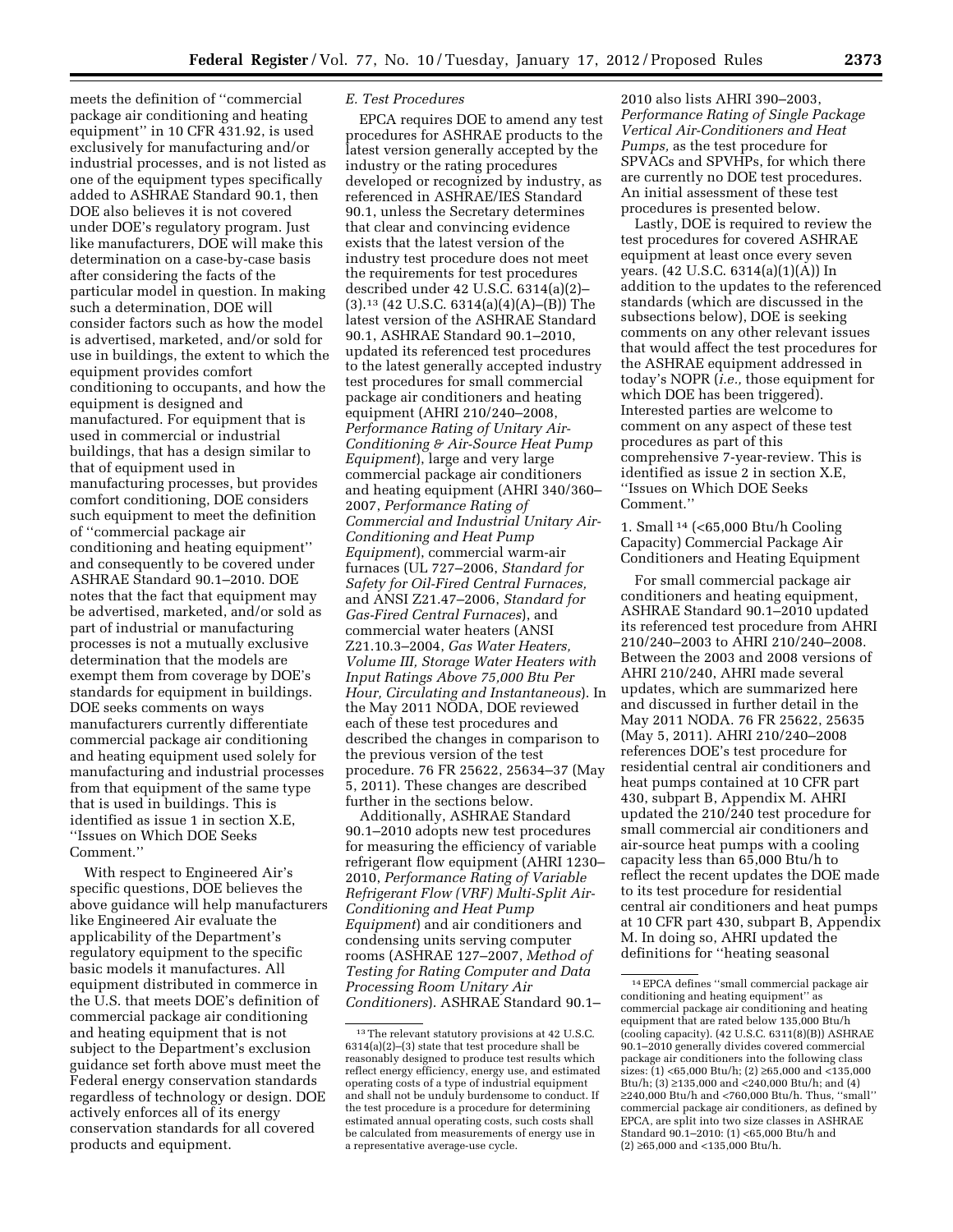performance factor'' and ''seasonal energy efficiency ratio'' to match the definitions for those terms in DOE's residential central air conditioner and heat pump test procedure. AHRI also added definitions for ''tested combination, ''small duct, high velocity system," "space-constrained product," and ''through-the-wall air conditioner and heat pump,'' that match the DOE's definitions at 10 CFR 430.2. Further, AHRI reorganized and added tables specifying the criteria for the standard rating conditions for the various types of equipment to be identical to those contained in the DOE test procedure for residential central air conditioners and heat pumps at 10 CFR part 430, subpart B, Appendix M.

In the NODA, DOE tentatively concluded that these changes did not significantly impact the energy efficiency metric of small commercial air conditioners and heat pumps with a cooling capacity less than 65,000 Btu/h. In response, DOE received comment from AHRI agreeing with DOE's tentative conclusion in the NODA. (AHRI, No. 11 at p. 4) DOE did not receive any comments or information that would cause it to reconsider the adoption of the updated AHRI 210/240– 2008 test method. As a result, DOE is proposing to incorporate by reference AHRI 210/240–2008 into the Federal test procedure for small commercial air conditioners and heat pumps with a cooling capacity less than 65,000 Btu/h.

Additionally, through review of the AHRI certification program for commercial unitary equipment, DOE has discovered that the use of a compressor ''break-in'' period is common when testing commercial unitary equipment. By way of explanation, the AHRI certification program provides for an optional ''break-in'' period, which allows a manufacturer to have the testing laboratory run the equipment for a period of time before beginning the test. This break-in period is particularly important for scroll compressors, which may be less efficient when first started and may require time to warm up to achieve optimal performance. Once the compressor is broken in, the performance should be more representative of the actual field performance. EPCA requires that test procedures be reasonably designed to produce test results which reflect energy efficiency, energy use, and estimated operating costs for a typical type of equipment (or class thereof) during a representative use cycle, and shall not be unduly burdensome to conduct. (42 U.S.C. 6314(a)(2))

DOE believes that allowing for an optional break-in period will provide manufacturers more flexibility to produce test results that reflect energy efficiency of their units in a manner that is representative of their average use. At the same time, DOE recognizes that requiring the break-in period may add significant testing costs and burden, and, thus, DOE believes the break-in period should be optional to allow manufacturers to use this period at their discretion. Therefore, DOE is proposing to create a provision in its test procedures at 10 CFR 431.96 that would allow manufacturers the option of a ''break-in'' period not to exceed 16 hours to warm up the equipment's compressor and components. This 16 hour time limit of the ''break-in'' period that DOE is proposing matches the period used by AHRI in its Operations Manual for Unitary Large Equipment Certification Program.15 DOE believes that this limit is likely common practice in industry. Lastly, if manufacturers choose to use a break-in period when testing their equipment, DOE will be proposing to require that in addition to reporting to DOE the efficiency rating for their products, manufacturers must also report the amount of time (up to 16 hours) used to break in their equipment to achieve the efficiency being represented. Note, DOE will update the certification provisions pending the outcome of this proposal in the upcoming certification, compliance, and enforcement rulemaking. DOE seeks comments on all aspects of this proposal, including the need for an optional break-in period and the length of time that should be allowed for such a period. This is identified as issue 3 in section X.E, ''Issues on Which DOE Seeks Comment.''

2. Small (≥65,000 and <135,000 Btu/h Cooling Capacity), Large (≥135,000 and <240,000 Btu/h Cooling Capacity) and Very Large (≥240,000 and <760,000 Btu/ h Cooling Capacity) Commercial Package Air Conditioners and Heating Equipment

ASHRAE Standard 90.1–2010 updated its referenced test procedure for small, large, and very large commercial package air conditioners and heating equipment with a cooling capacity greater than or equal to 65,000 Btu/h (AHRI 340/360) from the 2004 version (currently referenced in DOE's test procedures) to the 2007 version. Between these two versions of AHRI 340/360, AHRI expanded the scope of

the standard to include air-cooled packaged unitary air-conditioners with a cooling capacity from 250,000 Btu/h to less than 760,000 Btu/h. AHRI also added a tolerance to the minimum external static pressure measurement (from 0.0 inches of  $H<sub>2</sub>O$  to 0.05 inches of  $H_2O$ ).

In the May 2011 NODA, DOE concluded that these changes did not significantly impact the measurement of energy efficiency of small (≥65,000 Btu/ h), large, and very large commercial package air conditioners and heat pumps. 76 FR 25622, 25636 (May 5, 2011). In response to this conclusion, DOE received comment from AHRI agreeing with DOE's position in the NODA. (AHRI, No. 11 at p. 4) DOE did not receive any other comments on this topic. As a result, DOE is proposing to incorporate by reference AHRI 340/360– 2007 into the DOE test procedure for small, large, and very large commercial air conditioners and heat pumps with a cooling capacity greater than or equal to 65,000 Btu/h but less than 760,000 Btu/h.

For small (≥65,000 Btu/h), large, and very large commercial package air conditioning and heating equipment, DOE is also proposing to add the optional ''break-in'' time of no more than 16 hours, as discussed in the small (<65,000 Btu/h) commercial package air conditioners and heating equipment subsection above (section IV.E.1). DOE believes that adding this option will allow the test procedure to be more representative of the actual performance characteristics of small (≥65,000 Btu/h), large, and very large commercial package air conditioners and heating equipment, while not increasing the burden on manufacturers. Note, DOE will update the certification provisions pending the outcome of this proposal in the upcoming certification, compliance, and enforcement rulemaking. DOE seeks comment on the need for an optional break-in period for small, large, and very large commercial package air conditioning and heating equipment, and the length of time that should be allowed for such a period. This is identified as issue 4 in section X.E, ''Issues on Which DOE Seeks Comment.''

3. Commercial Oil-Fired Warm-Air Furnaces

ASHRAE Standard 90.1–2010 updated its reference test procedure for commercial oil-fired warm-air furnaces (UL 727) from the 1994 version of the standard to the 2006 version of the standard. The DOE test procedure for determining the energy efficiency of commercial warm-air furnaces

<sup>15</sup>See: *[http://www.ahrinet.org/App](http://www.ahrinet.org/App_Content/ahri/files/Certification/OM%20pdfs/ULE%20OM%20December%202010.pdf)*\_*Content/ahri/ [files/Certification/OM%20pdfs/](http://www.ahrinet.org/App_Content/ahri/files/Certification/OM%20pdfs/ULE%20OM%20December%202010.pdf) [ULE%20OM%20December%202010.pdf.](http://www.ahrinet.org/App_Content/ahri/files/Certification/OM%20pdfs/ULE%20OM%20December%202010.pdf)*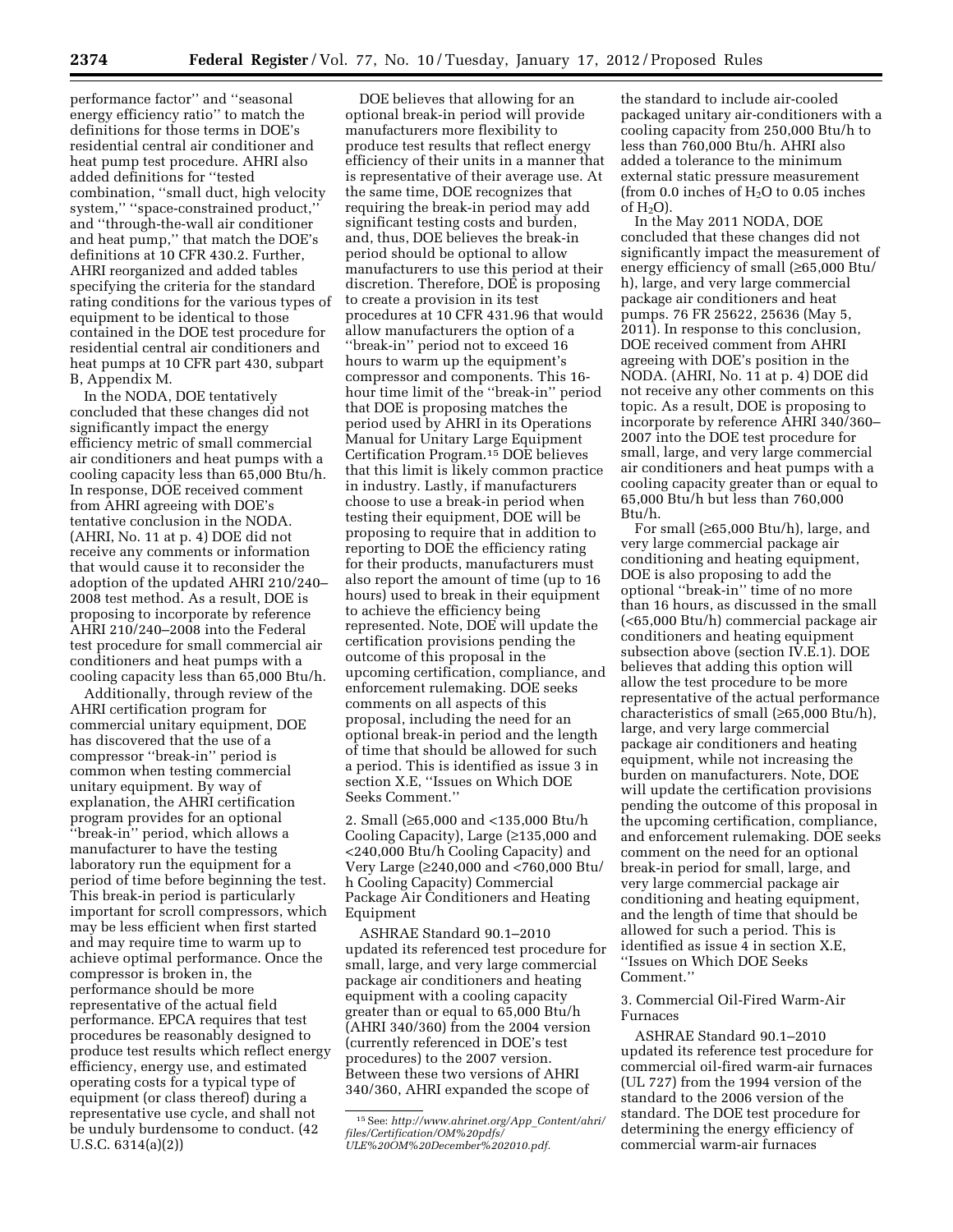references part of UL 727 for commercial oil-fired warm-air furnaces. 10 CFR 431.76. Within the sections of UL 727 referenced by the DOE test procedure, the only substantive change from the 1994 version to the 2006 version of UL 727 was the removal of a passage from the scope section that allowed manufacturers to propose alternate revisions to the requirements of UL 727 if their product's features, components, materials, or systems are unsafe when used with the UL 727 test procedure.

In the May 2011 NODA, DOE concluded that this change did not significantly impact the energy efficiency metric for commercial oilfired warm-air furnaces. 76 FR 25622, 25636 (May 5, 2011). In response, DOE received comment from AHRI agreeing with DOE's tentative conclusion. (AHRI, No. 11 at p. 4) DOE did not receive any other comments on this topic. Thus, DOE is proposing to amend its test procedures at 10 CFR 431.76 to reference UL 727–2006 for commercial oil-fired warm-air furnaces.

### 4. Commercial Gas-Fired Warm-Air Furnaces

ASHRAE Standard 90.1–2010 updated its referenced test procedure for commercial gas-fired warm-air furnaces (ANSI Z21.47) from the 1998 version (currently referenced in DOE's test procedure) to the 2006 version. Between the two versions of ANSI Z21.47, ANSI updated the sections that DOE references in its test procedure for determining the energy efficiency of commercial gas-fired warm-air furnaces. In the relevant sections, ANSI expanded the scope to include optional special construction provisions for furnaces designed to operate at altitudes over 2000 feet. ANSI also added a new section, which is not part of the referenced DOE test procedure but caused the Thermal Efficiency section (which is relevant) to move from section 2.38 to section 2.39. In the May 2010 NODA, DOE summarized these updates and stated its tentative conclusion that they do not substantively impact the measurement of energy efficiency for commercial gas-fired warm-air furnaces. 76 FR 25622, 25636 (May 5, 2011).

In response, DOE received comment from AHRI agreeing with DOE's conclusion in the NODA. (AHRI, No. 11 at p. 4) DOE did not receive any other comments from interested parties pertaining to this issue. Thus, DOE is proposing to amend its test procedure at 10 CFR 431.76 to reference ANSI Z21.47–2006 for commercial gas-fired furnaces warm-air furnaces.

# 5. Commercial Water Heaters

ASHRAE Standard 90.1–2010 updated its referenced test procedure for commercial gas-fired water heaters (ANSI Z21.10.3) from the 1998 version to the 2004 version. Between these two versions, ANSI moved the relevant sections for thermal efficiency test and standby loss test to Exhibit G and added a provision to limit the duration of the standby loss test to a maximum of 48 hours if there is no cutout (*i.e.,* the thermostat acts to shut off the burner) after the 24-hour mark. This addition closely matches the additional stipulation in DOE's test procedure for commercial gas-fired water heaters at 10 CFR 431.106, which references the ANSI Z21.10.3–1998 test procedure, but adds that the maximum duration of the test should be 48 hours if the water heater is not in heating mode at that time. The difference between the two tests is the ANSI version ends the test immediately at the 48-hour mark, whereas the DOE test procedure would allow time after the 48-hour mark for the water heater to finish its heating cycle. Because DOE's test procedure already includes a provision regarding the duration of the standby test, the provision will supersede this update to ANSI Z21.10.3.

In the May 2010 NODA, DOE tentatively concluded that these updates would not significantly affect the measurement of energy efficiency for commercial gas-fired water heaters. 76 FR 25622, 25636 (May 5, 2011). In response, DOE received comment from AHRI agreeing with DOE's conclusion in the NODA. (AHRI, No. 11 at p. 4) However, the American Gas Association (AGA) expressed concern that water heaters that comply with the version of ANSI Z21.10.3 currently referenced by DOE's test procedure may be found in non-compliance under the revised test method and suggested that DOE do testing in order to provide data on the impact of this change. (AGA, No. 9 at p. 1)

In response, DOE again reviewed the changes to the ANSI Z21.10.3 test procedure for commercial water heating equipment. DOE notes that the only change in the relevant sections of the ANSI Z21.10.3–1998 test procedure is the duration limit for the standby loss test in the event that a cutout does not occur. As noted above, this duration limit is superseded by DOE's duration limit specified in 10 CFR 431.106, which has been in place since the October 21, 2004 direct final rule. 69 FR 61974, 61984. As a result, the standby loss test changes in ANSI Z21.10.3–2004 would similarly be superseded by DOE's requirements for the standby loss test; and for all practical purposes, the test will continue to be required to be conducted in the same manner as before this proposed rule. Thus, DOE does not believe that the new changes to the test procedure will cause any currentlycompliant water heaters to be found in noncompliance. Because DOE believes that the incorporated provisions of the water heater test procedure in ANSI Z21.10.3–2004 will be conducted in the same manner as those referenced in the previous test procedure, DOE does not believe that testing is required to support its tentative conclusion that there will be no difference in equipment efficiency as determined by the updated test procedure.

AGA also requested clarification on the current DOE efficiency requirement for electric and oil-fired commercial storage water heaters and was concerned that the standby loss test changes in ANSI Z21.10.3–2004 would also affect the ratings for these equipment classes. AGA stated its interpretation that the current standby loss requirements for these products stem from the 1989 version of ASHRAE Standard 90.1 and that editions of the ASHRAE Standard 90.1 since then contain standby loss requirements that are less stringent for commercial electric water heaters and, accordingly, are not adoptable by DOE. (AGA, No. 9 at p.1) In response, the efficiency requirements for electric and oil-fired commercial storage water heaters are listed at 10 CFR 431.110. Oil-fired storage water heaters must have a minimum thermal efficiency of 78 percent and a maximum standby loss of  $Q/800+110(V_r)^{1/2}$  (Btu/h), where Q is the nameplate input rate in Btu/h and  $V_r$  is the rated volume. Electric water heaters do not currently have a minimum thermal efficiency but have a maximum standby loss of 0.30+27/ $V_m$  (%/hr), where  $V_m$  is the measured storage volume. The standards for oil-fired commercial storage water heaters were promulgated in a final rule published in the **Federal Register** on January 12, 2001, which adopted the efficiency levels in ASHRAE Standard 90.1–1999 (66 FR 3336), and the Energy Policy Act of 1992 (EPACT 1992) set the standards for electric commercial water heaters (EPACT 1992, Pub. L. 102–486, Oct. 24, 1992). ASHRAE Standard 90.1–1999 did revise the efficiency level for electric water heaters; however, DOE determined that the revised level was a less stringent standard than the current Federal standard (66 FR 3336, 3350 (Jan. 12, 2001)). Subsequent editions of ASHRAE Standard 90.1 still contain this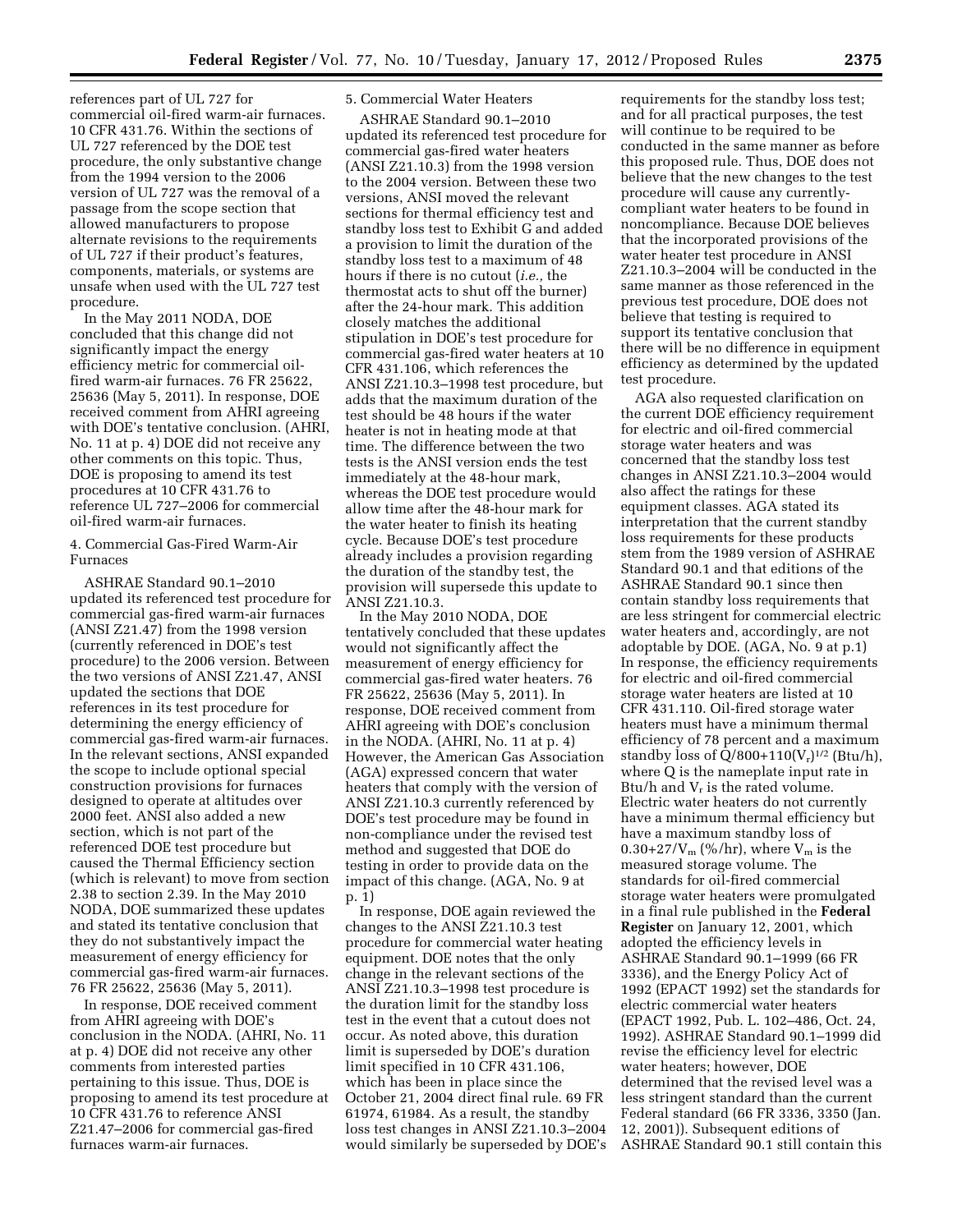revised efficiency level, but DOE still maintains that the current Federal standard set by EPACT 1992 is more stringent than the ASHRAE efficiency level.

DOE is proposing to amend its test procedure at 10 CFR 431.106 to incorporate by reference ANSI Z21.10.3–2006 for commercial gas-fired water heaters. DOE seeks additional comment on this proposal to adopt ANSI Z21.10.3–2006, which is identified as issue 5 in section X.E, ''Issues on Which DOE Seeks Comment.''

#### 6. Air Conditioners and Condensing Units Serving Computer Rooms

ASHRAE Standard 90.1–2010 specifies ASHRAE 127–2007, *Method of Testing for Rating Computer and Data Processing Room Unitary Air Conditioners,* as the test procedure for determining the sensible coefficient of performance (SCOP) of air conditioners and condensing units serving computer rooms. ASHRAE 127–2007 defines and establishes a test method for computer room air conditioners. As noted above, EPCA directs DOE to prescribe the generally accepted industry testing procedures or rating procedures developed or recognized by ASHRAE, as referenced in ASHRAE Standard 90.1, unless there is clear and convincing evidence that to do so would not produce test results which reflect the energy efficiency or energy use during an representative average use cycle or that the test procedure would be unduly burdensome to conduct. (42 U.S.C. 6314(a)(2)–(4) DOE reviewed ASHRAE 127–2007 to determine whether it meets the requirements of EPCA for incorporation by reference as part of the Federal test method for determining compliance with minimum energy conservation standards.

ASHRAE 127–2007 contains provisions that make it better suited for computer room air conditioners than the current commercial packaged air conditioner test procedures (*i.e.,* AHRI 210/240 and AHRI 340/360). The ASHRAE 127–2007 test procedure places an emphasis on sensible cooling 16 by establishing the SCOP metric, which is a measure of the sensible cooling output divided by the electrical input of all components, excluding reheaters and humidifiers (*e.g.,* the input of the compressors, fans,

controls, air-cooled condenser, or aircooled fluidcooler fans if used). Sensible cooling is important in computer room air conditioners because the cooling load in most server and computer rooms deals almost exclusively with a sensible heat load, meaning that there is very little moisture removed from the air inside the room. There is a very low latent heat load (*i.e.,* heat load associated with the removal of moisture in the air) because very little outside air actually reaches the room, and there is almost no outside water in the room, which would alter the humidity of the computer room. A typical air conditioner used for space conditioning will encounter both a latent load and a sensible load. However, unlike other types of air conditioners, a computer room air conditioner will have an almost exclusively sensible cooling load, so it is reasonable that the metric for measuring energy efficiency would place an emphasis on sensible cooling. DOE believes that the SCOP metric under ASHRAE 127–2007 is a useful metric for measuring the energy efficiency of computer rooms and data rooms due to its emphasis on sensible cooling.

In addition, ASHRAE 127–2007 contains a standard rating test for reheating/dehumidification/ humidification systems, which are important functions of computer room air conditioners. The humidity of a computer room is an important aspect to control, as too much humidity can cause condensation on the electronic equipment (which has the potential to render the equipment inoperable) and too little humidity may cause potentially hazardous static discharges.

Because ASHRAE 127–2007 is tailored to computer room air conditioners, DOE believes it will provide a more representative efficiency rating, which is more reflective of the actual efficiency of the unit. DOE believes that ASHRAE 127–2007 is reasonably designed to produce test results that reflect the energy efficiency, energy use, and estimated operating costs during a representative average use cycle and is not unduly burdensome to conduct, as outlined in EPCA. (42 U.S.C. 6314(a)(2)). In response to the May 2011 NODA, AHRI encouraged DOE to adopt ASHRAE 127 as the test procedure for air conditioners and condensing units serving computer rooms. (AHRI, No. 11 at p. 4) DOE did not receive any other comments from interested parties pertaining to this issue. For the reasons above, DOE is proposing to adopt ASHRAE 127–2007 as the test method for computer room

air conditioners; however, DOE notes several possible issues with the test procedure in the paragraphs below. DOE seeks comment on this proposal, as well as the need for potential modifications for the computer room air conditioner test procedures, and this is identified as issue 6 in section X.E, ''Issues on Which DOE Seeks Comment.''

DOE notes that on July 14, 2011, ASHRAE published a public draft review of a revision to ASHRAE 127. A preliminary review of this draft revealed that ASHRAE created four different application classes to meet the industry need to modify equipment to accept higher return temperatures. Each application class has a different standard rating condition. ASHRAE also changed the water temperature conditions for water-cooled direct expansion units to match the conditions in AHRI 340/360 plus a typical cooling tower approach. This update also renames the SCOP and adjusted sensible coefficient of performance (ASCOP) metrics as Net Sensible Coefficient of Performance Rating (NSenCOP) and Integrated Net Sensible Rating (iNSenCOP), respectively. The NSenCOP is to be published at five rating conditions as opposed to four for SCOP (the four rating test conditions A– D in addition to iNSenCOP). The public comment period for the review of this draft has closed. DOE is not proposing to adopt the draft revisions to ASHRAE 127 because they have not been finalized yet, but DOE seeks comments about how to treat the revisions. This is identified as issue 6 in section X.E, ''Issues on Which DOE Seeks Comment.''

Lastly, DOE notes that the SCOP metric in ASHRAE 127–2007 does not measure part-load performance, and may not properly account for efficiency features that improve the part-load performance, such as variable speed fan motors and multi-stage compressors. Computer room air conditioners operate virtually all year round with a varying load, depending on how active the computer room is and the outdoor conditions. DOE requests comments on the shortcomings of this test procedure and the SCOP metric, and further improvements that could be made. See Section X.E, ''Issues on Which DOE Seeks Comment.''

For computer room air conditioners, DOE is also requesting comment on the appropriateness of allowing an optional ''break-in'' time of no more than 16 hours, similar to those being proposed for other commercial air conditioning and heating equipment in this notice (as discussed in section IV.E.1). DOE believes that adding this option could

<sup>16</sup> ''Sensible cooling'' is the cooling effect that causes a decrease in the dry-bulb temperature, which is the actual temperature of the air. ''Latent cooling'' is the cooling effect that causes a decrease in the wet-bulb temperature or the moisture content of the air, which is similar to the temperature one feels.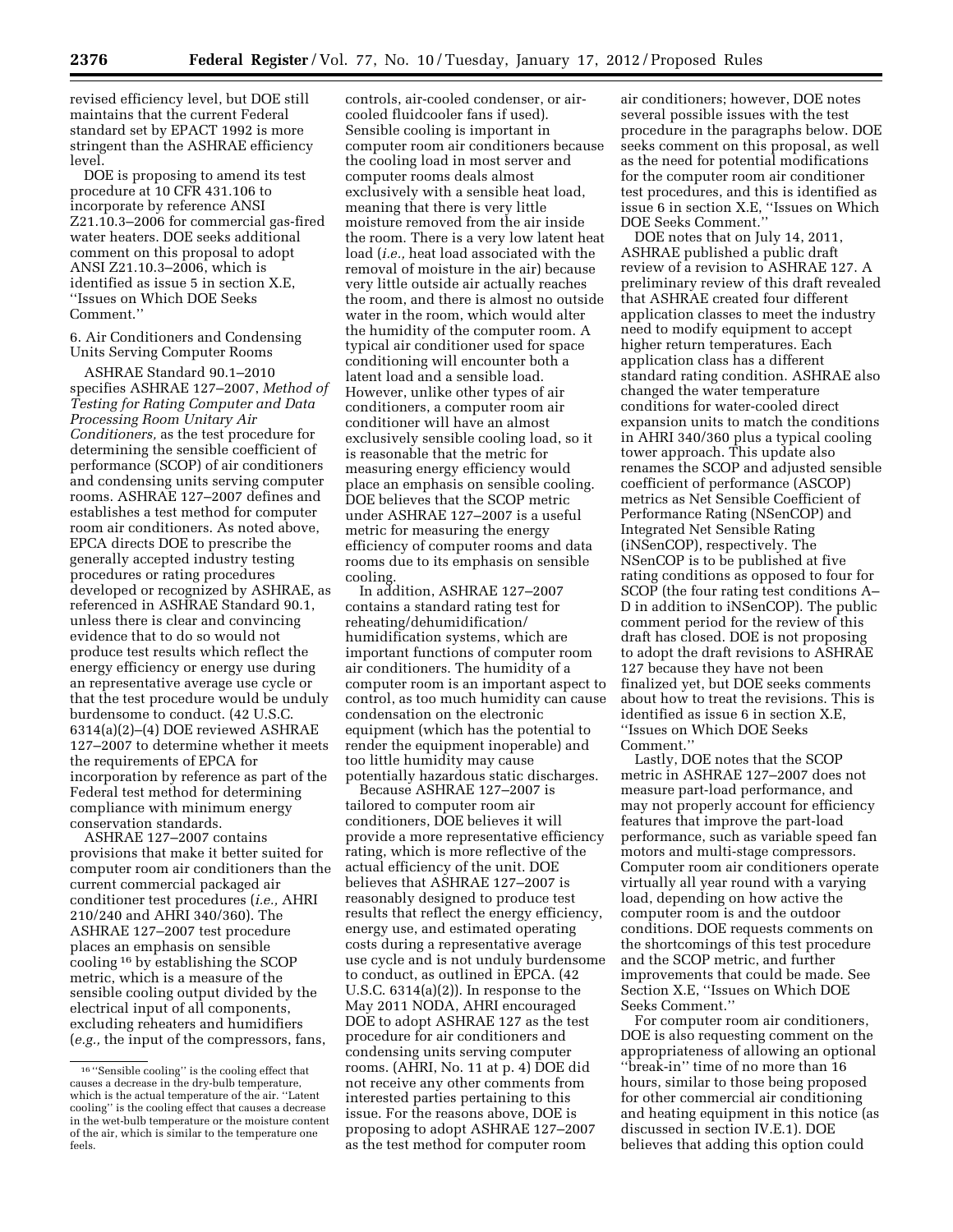allow the test procedure to be more representative of the actual performance characteristics of computer room air conditioners, while not increasing the burden on manufacturers. DOE seeks comment on the need for an optional break-in period for computer room air conditioners, and the length of time that should be allowed for such a period, if it is needed. This is identified as issue 17 in section X.E, ''Issues on Which DOE Seeks Comment.''

# 7. Variable Refrigerant Flow Systems

ASHRAE Standard 90.1–2010 specifies AHRI 1230, *Performance Rating of Variable Refrigerant Flow (VRF) Multi-Split Air-Conditioning and Heat Pump Equipment,* as the test procedure for variable refrigerant flow systems. As noted previously, EPCA directs DOE to prescribe the ''generally accepted industry testing procedures or rating procedures developed or recognized by the Air-Conditioning and Refrigeration Institute or by the American Society of Heating, Refrigeration and Air Conditioning Engineers, as referenced in ASHRAE/ IES Standard 90.1'' unless there is clear and convincing evidence that to do so would not produce test results which reflect the energy efficiency or energy use during an representative average use cycle or that the test procedure would be unduly burdensome to conduct. (42 U.S.C. 6314(a)(2)–(4)) DOE reviewed AHRI 1230–2010 to determine whether it meets the requirements of EPCA for incorporation by reference as part of the Federal test method for determining compliance with minimum energy conservation standards.

DOE first addressed the issue of AHRI 1230 in the October 22, 2007 test procedure final rule for residential air conditioners and heat pumps. 72 FR 59906. In that final rule, DOE decided not to adopt ARI 1230 at the time for residential VRF products, because ARI 1230 had not been finalized yet. DOE also noted that the draft test procedure lacked information on: (1) How to conduct intermediate speed tests; (2) whether any indoor units are to be turned off for part-load test; and (3) how to interpolate EER and COP in the intermediate speed range. *Id.* at 59909.

Since 2008, DOE has issued 13 waivers to 5 different manufacturers exempting them from the commercial air conditioning and heat pump test procedures (AHRI 210/240 or AHRI 340/ 360).17 In all 13 cases, the equipment in

question was a multi-split variable refrigerant flow air conditioner or heat pump. For these types of equipment, there are multiple indoor units that are paired with a single outdoor unit, and the indoor and outdoor units can be mixed and matched to create different systems with a wide array of possible combinations. For example, one major manufacturer has a product line that can have as many as 38 different interior units connected to a single outdoor unit. Those 38 interior units can be selected in any combination from a pool of 43 unique indoor models. Then, when considering that the indoor units in the system could also be paired with any one of 7 unique outdoor models, the number of possible combinations becomes astronomical. DOE recognized that the vast number of combinations of units that would need to be tested would overwhelm any testing laboratory, so it granted test procedure waivers for these units and required these units to be tested using an alternative test procedure that DOE developed. The only restriction in terms of the number of interior units is that the total capacity of all the indoor units must be comparable to the capacity of the outdoor unit. This alternate test procedure (which is outlined in each test procedure waiver granted by DOE for this equipment) permits the manufacturer to designate a ''tested combination'' for each outdoor unit. Each ''tested combination'' must have between two and five indoor units and must be tested using according to the applicable DOE test procedure. Manufacturers must release the test results for those ''tested combinations,'' and for the non-tested combinations, manufacturers can represent the energy use as equal to the tested combination, provided that the outdoor units are the same.

In addition, manufacturers brought up several other issues in the petitions for test procedure waivers that related to applying the commercial air conditioning test procedure to VRF systems. Manufacturers asserted that: (1) There is no provision to accommodate having indoor units operating at different static pressures; (2) there is no precise number of part-load tests for fully variable speed; and (3) it does not account for simultaneous heating and cooling. DOE notes that the fact that

multi-split systems can simultaneously heat and cool a building does not impact the efficiency rating, because the efficiency metric (*i.e.,* EER) is a single point rating metric and does not measure seasonal energy use.

AHRI 1230–2010 contains the same definition and procedures for rating the efficiency of a ''tested combination'' as the alternative DOE test procedure that DOE developed in response to the waivers. AHRI 1230–2010 also contains specific language on how to test multiple indoor units, the number of tests for variable speed compressors, and how to test for simultaneous cooling and heating efficiency, which should mitigate manufacturer complaints regarding the existing DOE test procedure for commercial package air conditioning and heating equipment as it applies to VRF systems. AHRI 1230–2010 also tests for EER and COP at the same rating conditions as AHRI 210/240 and AHRI 340/360. Thus, these systems should test for EER in the same way as other commercial air conditioners and heat pumps once the systems are set up according to AHRI 1230–2010.

In February 2011, AHRI amended the test procedure in Addendum 1 to AHRI 1230 to modify the definition of ''tested combination'' to contain between 2 and 12 indoor units as opposed to between 2 and 5 indoor units. DOE believes this change merely extends the range of a tested combination and has no effect on the efficiency metric of the system. DOE believes this test procedure properly addresses all the concerns of testing VRF systems, results in a rating that reasonably reflects the energy efficiency of these systems, and would not be unduly burdensome to conduct.

In response, DOE received a comment from AHRI which encouraged DOE to adopt AHRI 1230–2010, stating that a deliberate and open process was used to develop this test procedure and that it incorporates the alternative test procedure initially developed by DOE to cover VRF equipment. (AHRI, No. 11 at p. 4) The Advocates and CA IOUs, however, encouraged DOE to conduct a test procedure rulemaking for VRF equipment in order to eliminate the need for manufacturers to seek test procedure waivers for this equipment. (Advocates, No. 8 at p. 5, CA IOUs, No. 10,12 at p. 3) DOE believes that AHRI 1230–2010 incorporates all of the alternative test procedure that DOE developed through its waiver process, is a comprehensive test procedure for VRF systems, and would not be unduly burdensome to conduct. Manufacturers of VRF systems should not need to seek a test procedure waiver from AHRI

<sup>17</sup> Daikin AC (Americas) Inc. (73 FR 39680 (July 10, 2008); 74 FR 15955 (April 8, 2009); 74 FR 16373 (April 10, 2009); 75 FR 22581 (April 29, 2010); 75 FR 25224 (May 7, 2010); 76 FR 34685 (June 14, 2011)).

Mitsubishi Electric and Electronics USA, Inc. (74 FR 35860 (July 21, 2009); 74 FR 66311 (Dec. 15, 2009); 74 FR 66315 (Dec. 15, 2009); 76 FR 40714 (July 11, 2011)).

LG (74 FR 66330 (Dec. 15, 2009)).

Sanyo North America Corporation (75 FR 41845 (July 19, 2010)).

Carrier Corporation (76 FR 31951 (June 2, 2011)).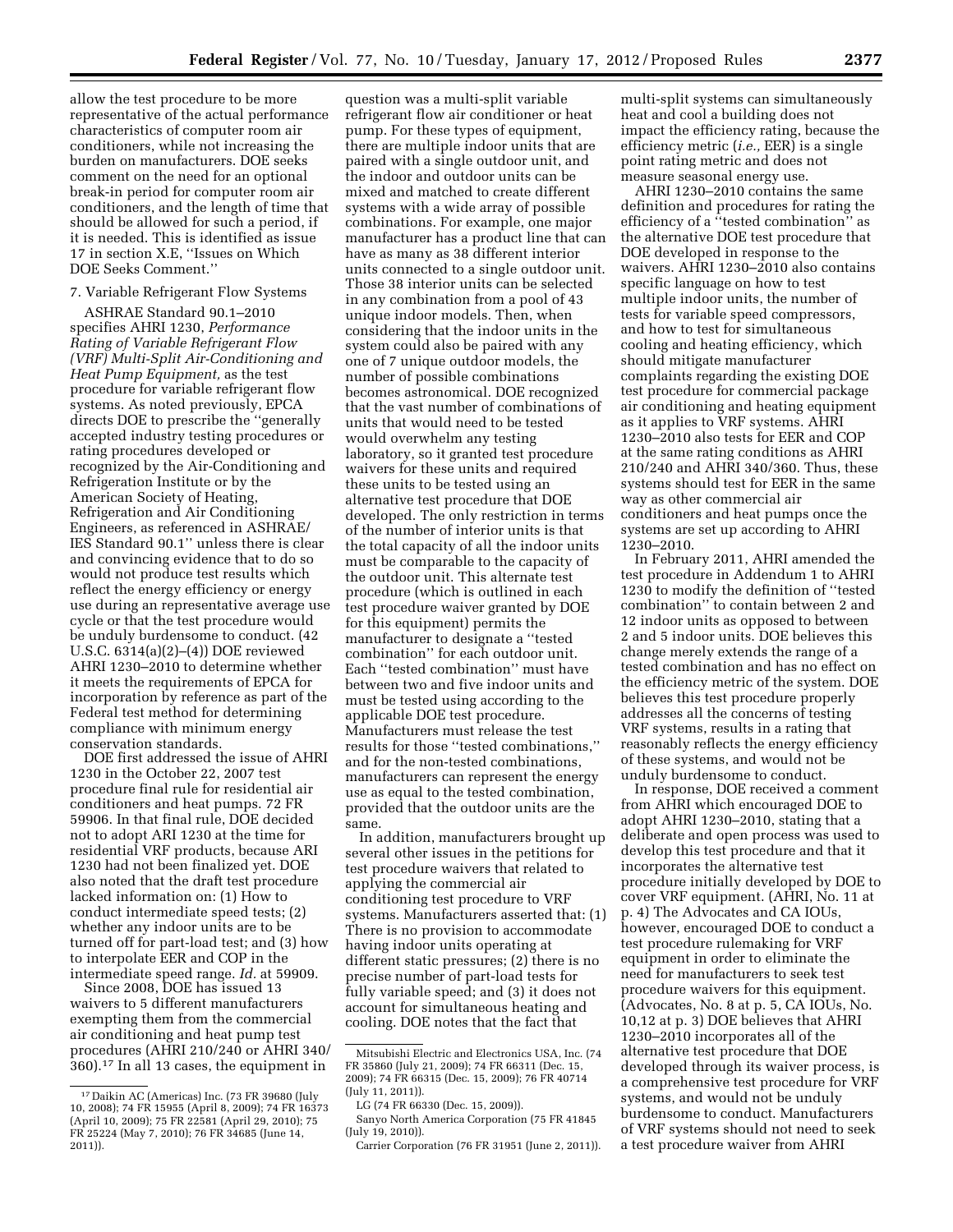1230–2010 with Addendum 1. Further, DOE notes that EPCA generally directs DOE to prescribe the industry testing procedures as referenced in ASHRAE Standard 90.1, unless there is clear and convincing evidence that to do so would not produce test results consistent with the requirements of EPCA. (42 U.S.C. 6314(a)(2)–(4)). DOE believes AHRI 1230 meets the requirements of EPCA, and, therefore, is proposing to adopt AHRI 1230–2010 with Addendum 1 as the test procedure for VRF systems. DOE seeks comment on this proposal, and this issue is identified as issue 7 in section X.E, ''Issues on Which DOE Seeks Comment.''

For VRF systems, DOE is also proposing to add the optional ''breakin'' time of no more than 16 hours, as discussed in the small (<65,000 Btu/h) commercial package air conditioners and heating equipment subsection above (section IV.E.1). DOE believes that adding this option will allow the test procedure to be more representative of the actual performance characteristics of VRF systems, while not increasing the burden on manufacturers. Note, DOE will update the certification provisions pending the outcome of this proposal in the upcoming certification, compliance, and enforcement rulemaking. DOE seeks comment on the need for an optional break-in period for VRF systems, and the length of time that should be allowed for such a period. This is identified as issue 7 in section X.E, ''Issues on Which DOE Seeks Comment.''

8. Single Package Vertical Air Conditioners and Single Package Vertical Heat Pumps

For single package vertical air conditioners and single package vertical heat pumps, ASHRAE Standard 90.1– 2010 lists AHRI 390–2003, ''Performance Rating of Single Packaged Vertical Air-Conditioners and Heat Pumps,'' as the referenced test procedure. Commercial SPVACs and SPVHPs were not distinguished as separate classes of commercial air conditioning and heating equipment in DOE's regulations until EISA 2007 amended EPCA to set efficiency standards specifically for this equipment (codified at 42 U.S.C. 6313(a)(10)), which DOE subsequently codified in its regulations through a final rule published on March 23, 2009. 74 FR 12058. Although EISA 2007 specified minimum energy conservation standards for SPVACs and SPVHPs, it did not specify the applicable test procedure for measuring the energy efficiency of SPVACs and SPVHPs. As discussed previously, according to

EPCA, the test procedures for ASHRAE products shall be those generally accepted industry testing procedures or rating procedures developed or recognized by AHRI or ASHRAE, as referenced in ASHRAE Standard 90.1, and shall be reasonably designed to product test results which reflect energy efficiency or energy use of those products. Further, when a test procedure in ASHRAE Standard 90.1 is amended, EPCA directs DOE to amend its test procedure for the product as necessary to be consistent with the amended industry test procedure, unless doing so would not meet the requirements for test procedures described in 42 U.S.C. 6314(a)(2) and (3). (42 U.S.C. 6314(a)(4)(A)–(B))

DOE reviewed AHRI 390–2003 and believes the procedure is reasonably designed to produce test results which reflect energy efficiency of SPVACs and SPVHPs. In the May 2011 NODA, DOE requested comment about the adoption of AHRI 390–2003 as the test method for SPVACs and SPVHPs. 76 FR 25622, 25635 (May 5, 2011). DOE received a comment from AHRI encouraging DOE to adopt AHRI 390–2003, in which AHRI remarked that this test procedure was developed with input from DOE. (AHRI, No. 11 at p. 4) DOE did not receive any other comments on this topic. As a result, DOE is proposing to adopt AHRI 390–2003 as its test procedure for SPVACs and SPVHPs.

In addition, for this equipment DOE is proposing to add the optional ''breakin'' time of no more than 16 hours, as discussed in the small (<65,000 Btu/h) commercial package air conditioners and heating equipment subsection above (section IV.E.1). DOE believes that adding this option will allow the test procedure to be more representative of the actual performance characteristics of SPVACs and SPVHPs, while not increasing the burden on manufacturers. Note, DOE will update the certification provisions pending the outcome of this proposal in the upcoming certification, compliance, and enforcement rulemaking. DOE seeks comment on the need for an optional break-in period for small, large, and very large commercial package air conditioning and heating equipment, and the length of time that should be allowed for such a period. This is identified as issue 8 in section X.E, ''Issues on Which DOE Seeks Comment.''

9. Additional Specifications for Testing of Commercial Package Air Conditioning and Heating Equipment, Including VRF Systems

As part of its ongoing testing efforts in support of DOE's regulatory program,

DOE has encountered situations where the Department has received *ad hoc*  requests from manufacturers regarding the need for tailored modifications to the testing set-up or operating conditions for a basic model. The Department is reiterating that DOE will use only the conditions specified in the DOE test procedure for a given covered equipment, along with any additional guidance that is presented in the installation and/or operating manuals shipped with those units for any DOEinitiated testing. For example, the Department typically uses the optimal charge settings in the installation manuals of commercial package air conditioning and heating equipment when they are specified for a given basic model. No additional information (*i.e.,*  additional specificity for the placement or types of specific testing sensors) will be used for any DOE verification or enforcement testing that are not part of the aforementioned documents.

DOE does not intend for this clarification to change the way manufacturers currently test their products for the purposes of determining their certified ratings for each basic model. Instead, DOE wishes to harmonize the way it conducts its testing with the testing done by manufacturers. Consequently, DOE seeks comments generally on whether there are additional settings beyond the tolerances in the test procedure or additional specifications for the test setup that DOE should consider for testing of all types of commercial air conditioning and heating equipment as part of this rulemaking. If such settings are basic-model specific, DOE could, for example, come up with a way for manufacturers to disclose these instructions as part of their initial certifications for a given basic model. With the separation of VRF systems as a separate equipment class and the complexity inherent in testing this type of equipment, DOE specifically seeks comment on the testing conditions, the basic model operating points, and set-up for this equipment. This is identified as issue 9 in section X.E, ''Issues on Which DOE Seeks Comment.''

10. Sampling Plans for Commercial Heating, Ventilating, and Air-Conditioning Equipment

For purposes of certification testing, the determination that a basic model complies with the applicable conservation standard must be based on testing conducted using DOE's testing procedures and the sampling procedures, which are found in 10 CFR Part 429.43 for commercial heating, ventilating, and air conditioning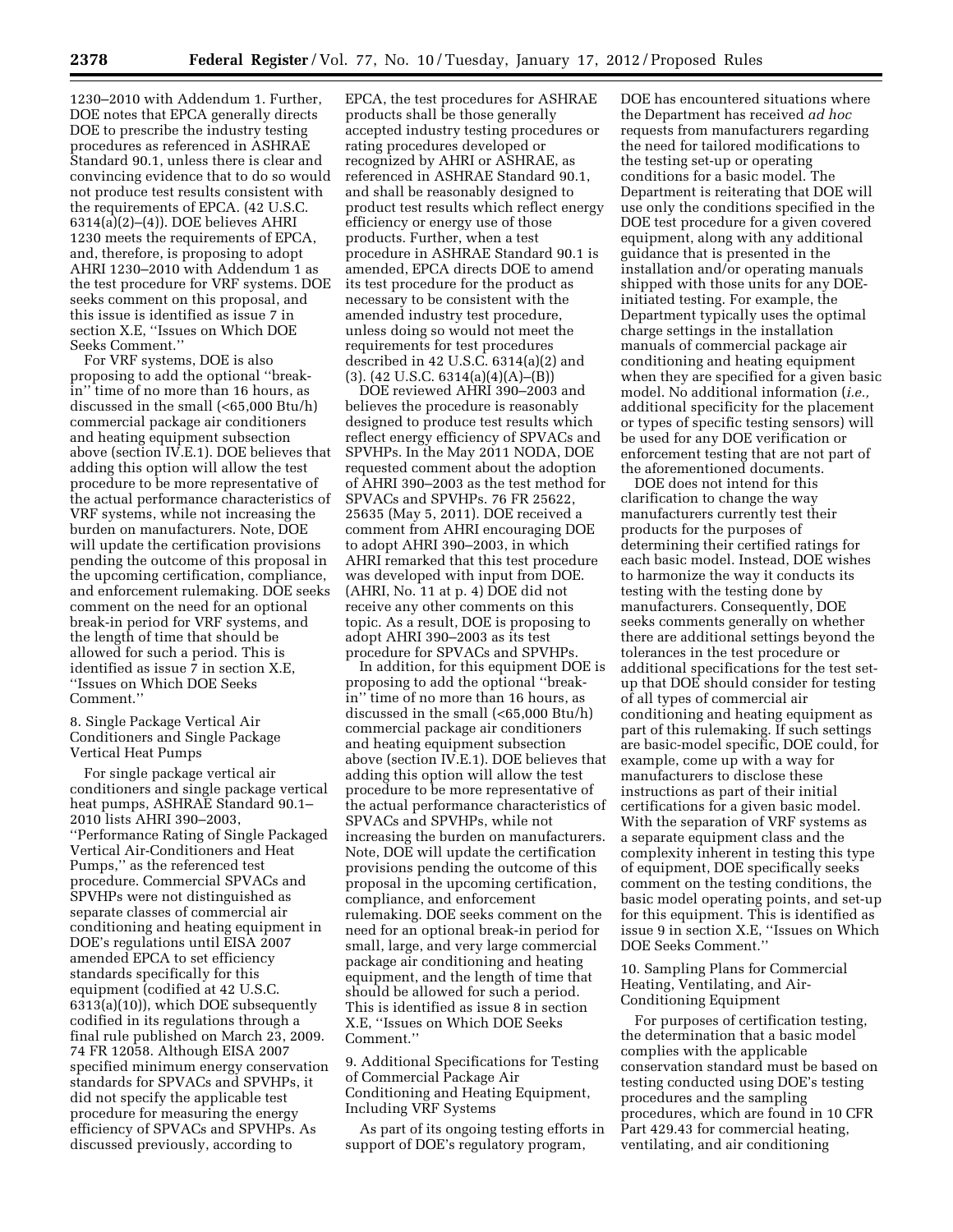equipment. The sampling procedures provide that ''a sample of sufficient size shall be tested to insure [compliance].'' A minimum of two units must be tested to certify a basic model as compliant. This minimum is implicit in the requirement to calculate a mean—an average—which requires at least two values. Under no circumstances is a sample size of one (1) authorized. Manufacturers may need to test more than two samples depending on the variability of their sample. Therefore, the sample size can be an important element when evaluating the compliance of a basic model.

DOE uses statistically meaningful sampling procedures for selecting test specimens of commercial and industrial equipment, which would require the manufacturer to select a sample at random from a production line and, after each unit or group of units is tested, either accept the sample or continue sampling and testing additional units until a rating determination can be made. DOE did not propose a specific sample size for each product because the sample size is determined by the validity of the sample and how the mean compares to the standard, factors which cannot be determined in advance.

In this proposed rule, DOE is proposing that the existing sampling procedures in 10 CFR part 429.43 be applied to any new covered equipment being addressed by testing procedures in this NOPR, including VRF systems, SPVUs, and CRACs. DOE believes this type of equipment is similar to the other types of commercial heating, ventilating, and air-conditioning equipment subject to DOE's existing sampling procedures for certification testing and does not warrant differential treatment.

#### *F. Definitional Changes*

As discussed in the preceding sections, DOE is proposing to include in its regulations separate standards and test procedures for VRF systems, and new standards and test procedures for computer room air conditioners. Additionally, after the enactment of EISA 2007, DOE created separate standards for single package vertical air conditioners and heat pumps in its regulations at 10 CFR 431.97 (74 FR 12058, 12073–74 (March 23, 2009)), and is proposing to adopt a test procedure for those equipment in today's notice. Further, DOE's regulations at 10 CFR 431.97 also include ''very large'' commercial package air conditioning and heating equipment. To be consistent with the treatment of other commercial HVAC equipment and to reduce

ambiguity, DOE is proposing to modify the definition of ''Commercial HVAC & WH product'' that was added to 10 CFR 431.2 by a March 7, 2011 final rule for certification, compliance, and enforcement for consumer products and commercial and industrial equipment. 76 FR 12422, 12503. DOE proposes to modify the definition so that it explicitly includes very large commercial package air conditioners and heating equipment, single package vertical air conditioners, single package vertical heat pumps, computer room air conditioners, variable refrigerant flow multi-split air conditioners, and variable refrigerant flow multi-split heat pumps.

# **V. Methodology for VRF Water-Source Heat Pumps**

This section addresses the analysis DOE has performed for this rulemaking with respect to VRF water-source heat pumps. As mentioned in section IV.B.3, DOE performed a preliminary National Energy Savings analysis for VRF watersource heat pumps greater than 135,000 Btu/h, equivalent to that performed for the May 2011 NODA for other product categories. DOE was unable to perform this analysis at the time of the NODA because AHRI had not yet released a database of efficiency information for these products, and DOE was unable to obtain sufficient EER information from a review of manufacturer Web sites. As a result of the minimal energy savings demonstrated by DOE's analysis for the NOPR (the results of which are summarized in section VIII.B.2), DOE did not conduct further energy savings or economic analyses. In addition, in response to the May 2011 NODA, AHRI confirmed that there are no VRF watersource heat pumps being manufactured with cooling capacities below 17,000 Btu/h, so DOE did not perform a potential energy-savings analysis for this product class.

# *A. Definitions of ''VRF Multi-Split Air Conditioners'' and ''VRF Multi-Split Heat Pumps''*

VRF water-source heat pumps are part of the larger VRF system equipment class. VRF systems are a subset of commercial air conditioning and heating equipment, which ASHRAE Standard 90.1–2010 placed into separate equipment classes. As a result, in today's NOPR, DOE is proposing to separate the VRF equipment classes from the other classes of commercial package air conditioning and heating equipment. Neither EPCA nor DOE's regulations in the CFR define ''variable refrigerant flow system.'' DOE examined the definitions for VRF systems in ASHRAE Standard 90.1–2010 and AHRI

Standard 1230, the proposed test procedure for this equipment.

ASHRAE Standard 90.1–2010 defines a ''variable refrigerant flow system'' as ''an engineered direct expansion (DX) multi-split system incorporating at least one variable capacity compressor distributing refrigerant through a piping network to multiple indoor fan coil units each capable of individual zone temperature control, through integral zone temperature control devices and common communications network. Variable refrigerant flow utilizes three or more steps of control on common, interconnecting piping.'' AHRI Standard 1230, the test procedure cited by ASHRAE Standard 90.1–2010 for use with this equipment, uses the term ''variable refrigerant flow multi-split system'' and defines it as ''a split system air-conditioner or heat pump incorporating a single refrigerant circuit, with one or more outdoor units, at least one variable speed compressor or an alternative compressor combination for varying the capacity of the system by three or more steps, multiple indoor fan coil units, each of which is individually metered and individually controlled by a proprietary control device and common communications network. The system shall be capable of operating as an air conditioner or a heat pump. Variable refrigerant flow implies three or more steps of control on common, inter-connecting piping.

In both cases, the definitions use the term ''multi-split'' to distinguish such units from ''mini-split,'' with the indoor units of the latter systems only being able to be controlled by one thermostat (as opposed to multi-split, which can be controlled by multiple thermostats). Because DOE believes that it is important to distinguish VRF systems as multi-split systems, DOE is proposing to formulate these definitions with the term ''multi-split'' in the title for this equipment class based on the definitions above. DOE believes that these proposed definitions incorporate all the unique features of this equipment class, most notably the individuallycontrolled indoor units which operate independently from other indoor units. DOE proposes the definitions of ''variable refrigerant flow multi-split air conditioner'' and ''variable refrigerant flow multi-split heat pump'' to read as follows:

*Variable refrigerant flow multi-split air conditioner* means a unit of commercial package air conditioning and heating equipment that is configured as a split system air-conditioner incorporating a single refrigerant circuit, with one or more outdoor units, at least one variable-speed compressor or an alternate compressor combination for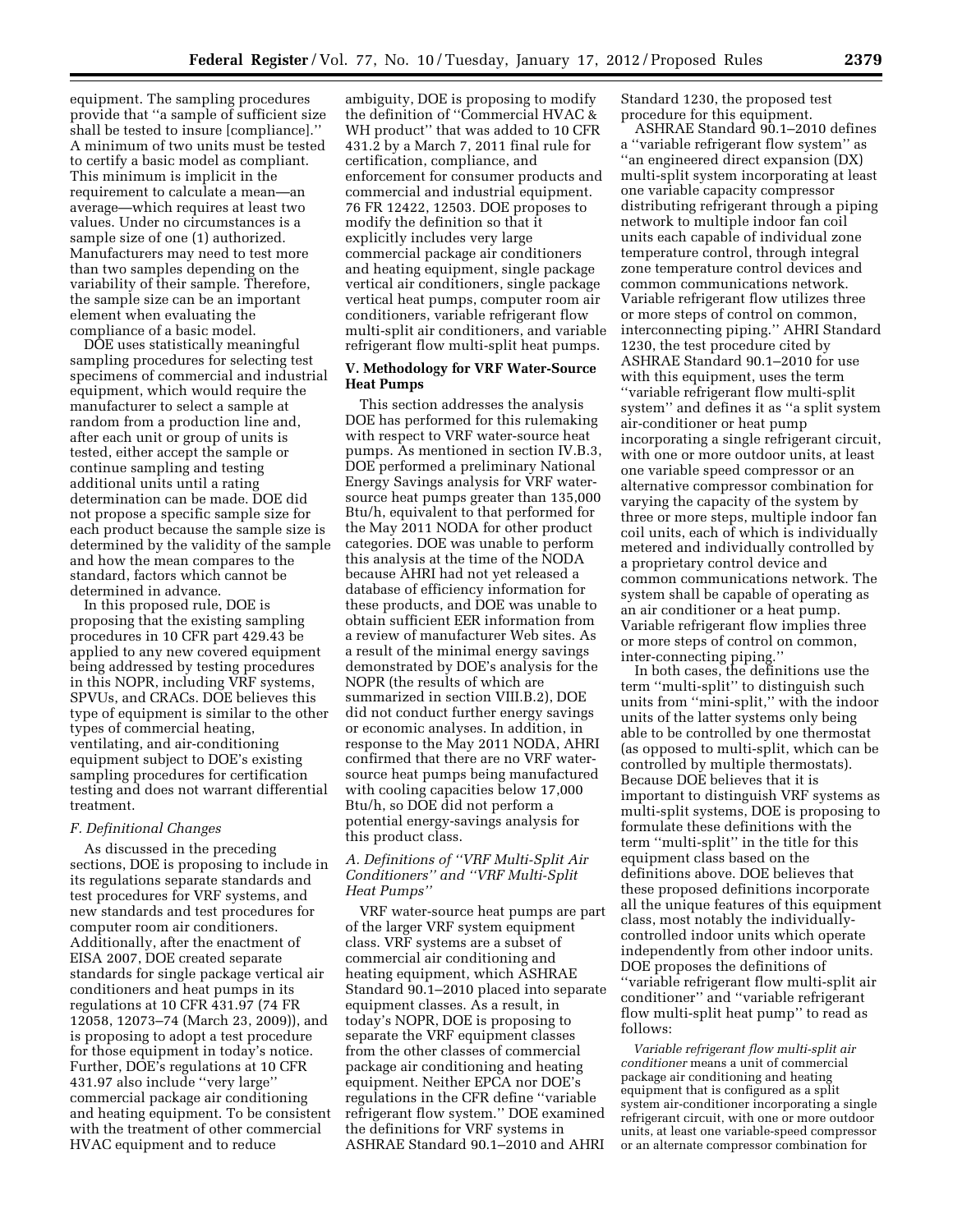varying the capacity of the system by three or more steps, and multiple indoor fan coil units, each of which is individually metered and individually controlled by an integral control device and common communications network and which can operate independently in response to multiple indoor thermostats. Variable refrigerant flow implies three or more steps of capacity control on common, inter-connecting piping.

*Variable refrigerant flow multi-split heat pump* means a unit of commercial package air conditioning and heating equipment that is configured as a split system heat pump that uses reverse cycle refrigeration as its primary heating source and which may include secondary supplemental heating by means of electrical resistance, steam, hot water, or gas. The equipment incorporates a single refrigerant circuit, with one or more outdoor units, at least one variable-speed compressor or an alternate compressor combination for varying the capacity of the system by three or more steps, and multiple indoor fan coil units, each of which is individually metered and individually controlled by a control device and common communications network and which can operate independently in response to multiple indoor thermostats. Variable refrigerant flow implies three or more steps of capacity control on common, interconnecting piping.

These definitions clearly delineate VRF air conditioners and heat pumps as a sub-category of commercial package air conditioning and heating equipment and are structured in such a way to ensure that there are no overlaps with any other covered equipment class. There is also a subcategory of VRF systems that have heat recovery; therefore, DOE is also proposing to define ''heat recovery'' in the context of variable refrigerant flow multi-split air conditioners or variable refrigerant flow multi-split heat pumps to read as follows:

*Heat recovery* (in the context of variable refrigerant flow multi-split air conditioners or variable refrigerant flow multi-split heat pumps) means that the air conditioner or heat pump is also capable of providing simultaneous heating and cooling operation, where recovered energy from the indoor units operating in one mode can be transferred to one or more other indoor units operating in the other mode. A variable refrigerant flow multi-split heat recovery heat pump is a variable refrigerant flow multisplit heat pump with the addition of heat recovery capability.

DOE is requesting comment on its proposed definitions of ''variable refrigerant flow multi-split air conditioner,'' ''variable refrigerant flow multi-split heat pump,'' and ''heat recovery.'' This is identified as issue 10 in section X.E, ''Issues on Which DOE Seeks Comment.''

# *B. Annual Energy Use*

Annual per-unit energy use estimates for VRF water-source heat pumps at or greater than 135,000 Btu/h cooling capacity were developed based on whole building energy simulation of a medium-sized prototype office building in 15 locations around the U.S, with each location representing one of 15 unique climate zones within the U.S.18 The prototype office building model used two water-source VRF systems in conjunction with a gas-fired boiler and a single cooling tower to serve the condensing water loop for the VRF systems. The simulation tool was a commercial version of the DOE2.1E building simulation tool, with the capability to model water-source VRF equipment using custom DOE2.1E functions. This simulation tool also provides actual performance curves obtained from equipment manufacturers for a number of specific equipment models, including many water-source VRF condensing units and indoor sections.

DOE simulated the medium office building using actual equipment selections corresponding to three different efficiency levels identified in the AHRI certified product directory for VRF multi-split air conditioners and heat pumps.19 These efficiency levels corresponded to: (1) The lowest efficiency level identified in the directory and close to the ASHRAE baseline; (2) an efficiency level corresponding to the highest efficiency level identified for ducted systems; and (3) an efficiency level near the highest efficiency identified for ductless systems. The AHRI 1230–2010 test procedure provides that each condensing unit be tested as both a ducted system (representing equipment using indoor units that are connected to short distribution ducts) and as a ductless system (representing equipment using ductless indoor sections that provide conditioned air directly to the building space served). Because of a higher external static pressure when testing ducted units, the rated efficiency (EER and COP) of a given condensing unit is lower when tested as a ducted system than when tested as a ductless system. The two

higher efficiency levels simulated utilized the same condensing unit but represent ratings as a ducted and as a ductless system respectively. The lowest EER level simulated was represented by a lower-performing condensing unit in a ducted system configuration.

DOE performed simulations of the prototype office building at these three VRF efficiency levels in each climate for systems with and without heat recovery. As the ratings data do not identify the indoor units used, DOE selected a representative ducted indoor section and developed supply fan power estimates based on that unit for ducted systems representing the first two efficiency levels simulated. For nonducted systems where there was a large variety of indoor sections available, DOE developed an average fan power estimate based on average supply fan power data for five different ductless indoor section designs. DOE then used that average ductless fan power estimate in simulating the building with VRF systems at this third, highest, efficiency level.

The annual electrical energy use for the VRF equipment, including each condensing unit and all associated evaporator units, was extracted from the simulation results for each building simulated and normalized by cooling capacity to provide estimates of annual VRF cooling, heating, and fan energy consumption at the average cooling capacities estimated by DOE for the two VRF product classes. For water-source VRF systems greater than 135,000 Btu/h without heat recovery, DOE estimated the average cooling capacity at 216,000 Btu/h based on the average for available equipment found in the 2011 AHRI certified products directory.20 For water-source VRF systems with heat recovery, DOE estimated the average cooling capacity at 192,000 Btu/h using the same data source.

DOE calculated the national average energy use for VRF systems with and without heat recovery at each efficiency level using commercial building construction weights previously developed by DOE and assigned to each of the 15 U.S. climate zones. For each equipment class, DOE developed linear relationship between the national average cooling energy use and the reciprocal of the cooling EER for each consecutive pair of three efficiencies modeled. DOE also developed a linear relationship between the national average heating energy use and the

<sup>18</sup>Briggs, R.L., R.G. Lucas, and Z.T. Taylor, *Climate Classification for Building Energy Codes and Standards: Part 1—Development Process* and Part 2—Zone Definitions, Maps, and Comparisons, ASHRAE Transactions (2003) (1) pp. 4610–4611.

<sup>19</sup> Directory of Certified Variable Refrigerant Flow (VRF) Multi-Split Air Conditioning and Heat Pump Equipment: 2011 Edition (Effective Date: Sept. 16, 2011) (Last accessed on Sept. 26, 2011) (Available at: *[http://www.ahridirectory.org/ahridirectory/](http://www.ahridirectory.org/ahridirectory/pages/home.aspx) [pages/home.aspx](http://www.ahridirectory.org/ahridirectory/pages/home.aspx)*).

<sup>20</sup>See: *[http://www.ahridirectory.org/](http://www.ahridirectory.org/ahridirectory/pages/vrf/VRFDirectory_20110916.pdf)  [ahridirectory/pages/vrf/](http://www.ahridirectory.org/ahridirectory/pages/vrf/VRFDirectory_20110916.pdf) VRFDirectory*\_*[20110916.pdf](http://www.ahridirectory.org/ahridirectory/pages/vrf/VRFDirectory_20110916.pdf)*.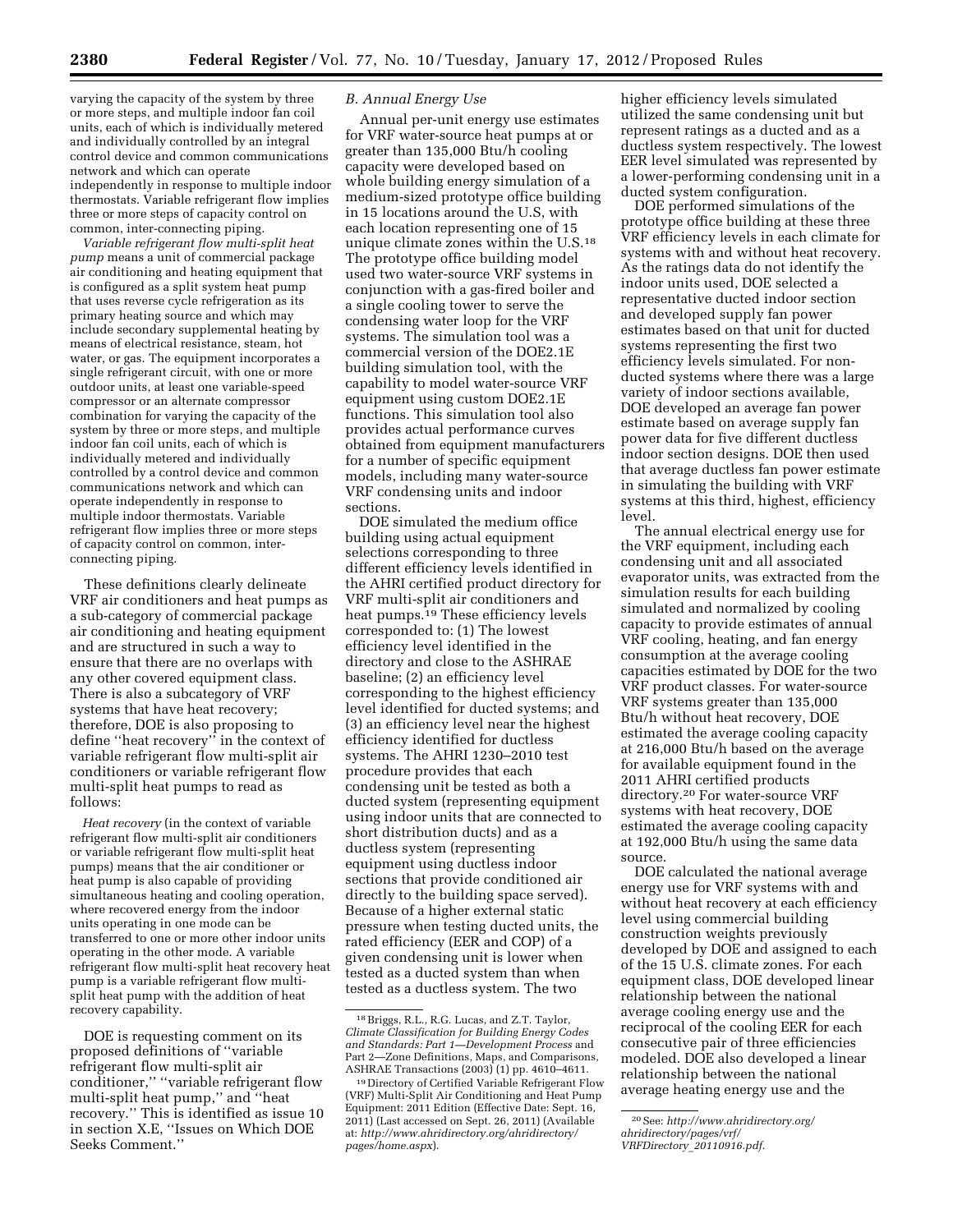reciprocal of the heating COP for each consecutive pair of efficiencies modeled. DOE then used these relationships to estimate the annual average cooling and heating energy use at the ASHRAE baseline efficiency level and at four higher efficiency levels, including the highest EER and COP levels found in the AHRI certified product directory for each product class (identified as max-tech levels for this analysis). Level 2 corresponded to the highest efficiency found for ducted VRF equipment in the AHRI directory. DOE held the fan energy use constant for levels at and below level 2 to that estimated based on the ducted VRF simulations. DOE determined that the max-tech level corresponded to a ductless system and estimated the energy use at the max-tech level using the linear relationship between the higher two efficiencies simulated. Annual energy use at level 3 was calculated based on interpolation between level 2 and the max-tech level. In all, DOE developed annual energy consumption estimates for efficiency levels at EER values of 10.0, 11.0, 12.0, 13.0, and 14.5 for water-source VRF heat pumps without heat recovery. DOE developed annual energy consumption estimates for efficiency levels at EER values of 9.8, 11.0, 12.0, 13.0, and 14.5 for water-source VRF heat pumps with heat recovery.

#### *C. Shipments*

DOE obtained historical (1989–2009) water-source heat pump shipment data from the U.S. Census.21 Table V.1 exhibits the shipment data provided for a selection of years, while the full data set can be found in chapter 7 of the NOPR TSD.22 DOE used these shipment data to extrapolate shipments into the future based on the historical trend.

TABLE V.1—TOTAL SHIPMENTS OF WATER-SOURCE HEAT PUMPS

| Year | Units<br>shipped                                   |
|------|----------------------------------------------------|
| 2009 | 139.864<br>99.321<br>133.654<br>141.410<br>180.101 |

As these shipment data represent water-source heat pumps generally and not VRF water-source heat pumps specifically, DOE undertook research to ascertain the number of models of water-source heat pumps in total, and VRF water-source heat pumps specifically. DOE used AHRI's Directories of Certified Product Performance for Water-to-Air and Water-to-Water Heat Pumps (excluding groundwater loop and ground loop) and VRF Multi-Split Water-to-Air Heat Pumps for this purpose.23 DOE supplemented the AHRI Directory for VRF systems with information from manufacturers' Web sites to capture as much of the market as possible. DOE used the ratio of VRF water-source heat pump greater than 135,000 Btu/h models to all water-source heat pump models on the market (164:4277) to estimate VRF water-source heat pump shipments. DOE also used the ratio of VRF water-source heat pumps greater than 135,000 Btu/h without heat recovery to all VRF water-source heat pumps greater than 135,000 Btu/h to allocate shipments into the two product classes (106:164). The complete historical data set and the projected

shipments can be found in chapter 7 of the NOPR TSD.

DOE then reviewed the AHRI Certified Product Directory to determine the distribution of efficiency levels for commercially-available models of VRF water-source heat pumps greater than 135,000 Btu/h. DOE bundled the efficiency levels into ''efficiency ranges'' and determined the percentage of models within each range. The distribution of efficiencies in the base case can be found in chapter 8 of the NOPR TSD. It is important to note that DOE did not identify any models on the market for either class of equipment with an EER below those specified in ASHRAE Standard 90.1–2010.

For the standards case, DOE assumed shipments at lower efficiencies were most likely to roll up into higher efficiency levels in response to morestringent energy conservation standards. For each efficiency level analyzed within a given equipment class, DOE used a ''roll-up'' scenario to establish the market shares by efficiency level for the year in which compliance with amended standards is required (*i.e.,*  2013). DOE estimated that the efficiencies of equipment in the base case that did not meet the standard level under consideration would roll up to meet the standard level. Available information also suggests that all equipment efficiencies in the base case that were above the standard level under consideration would not be affected. As an example, Table V.2 shows the distribution of efficiencies within the base-case and the roll-up scenarios to establish the distribution of efficiencies in the standards cases for VRF water-source heat pumps without heat recovery.

TABLE V.2—DISTRIBUTION OF EFFICIENCIES IN THE BASE CASE AND STANDARDS CASES FOR VRF WATER-SOURCE HEAT PUMPS >135 KBtu WITHOUT HEAT RECOVERY

|                  | Efficiency ranges (EER)* |              |             |                |                 |                |
|------------------|--------------------------|--------------|-------------|----------------|-----------------|----------------|
| Efficiency level | $9.5 - 9.7$              | $9.8 - 10.4$ | 10.5–11.5   | 11.6–12.5      | 12.6–13.4       | $13.5+$        |
|                  | $0\%$<br>.               | 3%<br>3%     | 73%<br>73%  | 15%<br>15%     | 3%<br>3%        | 5%<br>5%       |
|                  | <br>.<br>                | <br><br>     | 76%<br><br> | 15%<br>92%<br> | 3%<br>3%<br>95% | 5%<br>5%<br>5% |
|                  |                          |              |             |                |                 | 100%           |

\* DOE binned models into efficiency ranges surrounding the EER of each efficiency level; the specific bins were chosen to maintain the same market average efficiency (when the number of models in each range is multiplied by the efficiency level EER) as calculated using the full distribution of models.

Using the distribution of efficiencies in the base case and in the standards

cases, as well as the unit energy consumption (UEC) for each specified

22*[http://www1.eere.energy.gov/buildings/](http://www1.eere.energy.gov/buildings/appliance_standards/commercial/ashrae_products_docs_meeting.html) appliance*\_*[standards/commercial/](http://www1.eere.energy.gov/buildings/appliance_standards/commercial/ashrae_products_docs_meeting.html)  ashrae*\_*products*\_*docs*\_*[meeting.html.](http://www1.eere.energy.gov/buildings/appliance_standards/commercial/ashrae_products_docs_meeting.html)* 

EER (discussed previously), DOE calculated market-weighted average

<sup>21</sup>*[http://www.census.gov/manufacturing/cir/](http://www.census.gov/manufacturing/cir/historical_data/ma333m/index.html)  historical*\_*[data/ma333m/index.html,](http://www.census.gov/manufacturing/cir/historical_data/ma333m/index.html) [http://](http://permanent.access.gpo.gov/lps38720/)  [permanent.access.gpo.gov/lps38720/.](http://permanent.access.gpo.gov/lps38720/)* 

<sup>23</sup>See: *[www.ahridirectory.org](http://www.ahridirectory.org)*.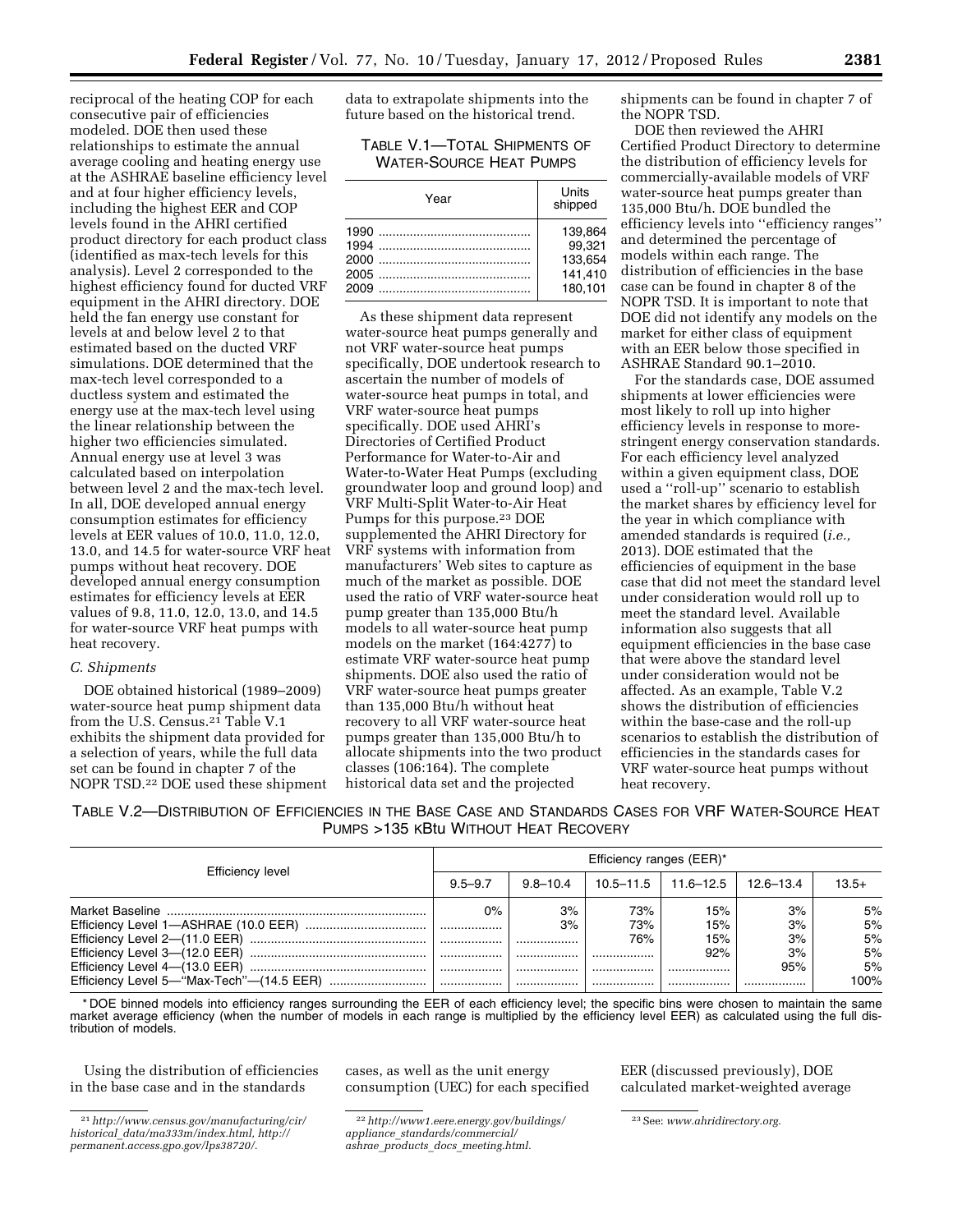efficiency values. The market-weighted average efficiency value represents the average efficiency of the total units shipped at a specified amended standard level. The market-weighted average efficiency values for the base case and the standards cases for each efficiency level analyzed are provided in chapter 8 of the ASHRAE NOPR TSD.

#### *D. Other Analytical Inputs*

#### 1. Site-to-Source Conversion

DOE converted the annual site energy savings into the annual amount of energy saved at the source of electric generation (*i.e.,* primary energy), using site-to-source conversion factors over the analysis period (calculated from the Energy Information Agency's (EIA's) *Annual Energy Outlook 2011* (*AEO2011*) projections).24 DOE derived the annual conversion factors by dividing the delivered electricity to the commercial sector plus loss for each forecast year in the United States, as indicated in *AEO2011,* by the delivered electricity to the commercial sector for each forecasted year.

#### 2. Product Lifetime

DOE used a product lifetime of 19 years for VRF water-source heat pumps based on the ASHRAE 2011 HVAC Applications Handbook.25

3. Compliance Date and Analysis Period

For purposes of calculating the national energy savings (NES), DOE used an analysis period of 2013 (the assumed compliance date if DOE were to adopt the ASHRAE levels as Federal standards for large and very large products) through 2042. This is the standard analysis period of 30 years that DOE typically uses in its NES analysis. While the analysis period remains the same for assessing the energy savings of

Federal standard levels higher than the ASHRAE levels, those energy savings would not begin accumulating until 2017 (the assumed compliance date if DOE were to determine that standard levels more stringent than the ASHRAE levels are justified).

If DOE were to propose a rule prescribing energy conservation standards at the efficiency levels contained in ASHRAE Standard 90.1– 2010, EPCA states that any such standards shall become effective on or after a date which is two or three years (depending on equipment size) after the effective date of the applicable minimum energy efficiency requirement in the amended ASHRAE standard (*i.e.,*  ASHRAE Standard 90.1–2010). (42 U.S.C. 6313(a)(6)(D)) For VRF watersource heat pumps in this rulemaking, ASHRAE Standard 90.1–2010 does not specify an effective date; therefore, the effective date is assumed to be the publication date of ASHRAE Standard 90.1–2010, or October 29, 2010. Thus, if DOE decides to adopt the levels in ASHRAE Standard 90.1–2010, the rule would apply to large and very large equipment (the product class analyzed here) manufactured on or after October 29, 2013, which is three years from the effective date specified in ASHRAE Standard 90.1–2010.

If DOE were to propose a rule prescribing energy conservation standards higher than the efficiency levels contained in ASHRAE Standard 90.1–2010, under EPCA, any such standard would apply to for products manufactured four years after the date of publication of the final rule in the **Federal Register.** (42 U.S.C. 6313(a)(6)(D)) Thus, for products for which DOE might adopt a level more stringent than the ASHRAE efficiency level, the rule would apply to products manufactured on or after a date which is four years from the date of publication of the final rule adopting standards higher than the ASHRAE efficiency levels (30 months after publication of the revised ASHRAE Standard 90.1, which was October 29, 2010). Under this timeline, compliance with such more-stringent standards would be required no later than April 29, 2017.

#### **VI. Methodology for Computer Room Air Conditioners**

This section addresses the analyses DOE has performed for this rulemaking with respect to computer room air conditioners. A separate subsection addresses each analysis. In overview, DOE used a spreadsheet to calculate the life-cycle cost (LCC) and payback periods (PBPs) of potential energy

conservation standards. DOE used another spreadsheet to provide shipments forecasts and then calculate national energy savings and net present value impacts of potential amended energy conservation standards.

#### *A. Market Assessment*

To begin its review of the ASHRAE Standard 90.1–2010 efficiency levels, DOE developed information that provides an overall picture of the market for the equipment concerned, including the purpose of the equipment, the industry structure, and market characteristics. This activity included both quantitative and qualitative assessments based primarily on publicly-available information. The subjects addressed in the market assessment for this rulemaking include equipment classes, manufacturers, quantities, and types of equipment sold and offered for sale. The key findings of DOE's market assessment are summarized below. For additional detail, see chapter 2 of the NOPR TSD.

1. Definitions of ''Computer Room Air Conditioners''

As discussed in the May 2011 NODA, the 2010 version of ASHRAE Standard 90.1 modified the scope of the standard to include air conditioning equipment used for process cooling and set efficiency levels for computer room air conditioners. 76 FR 25622, 25633–34 (May 5, 2011). Given this expansion of scope, DOE tentatively determined that it has the authority to consider and adopt standards for this equipment. *Id.*  However, DOE currently does not have a definition for ''computer room air conditioner,'' because DOE's regulations do not currently cover this equipment class. Because ASHRAE Standard 90.1– 2010 expanded its scope to include air conditioners and condensing units serving computer rooms and DOE has decided to consider standards for this equipment, DOE must now define this equipment.

As noted in section IV.C, computer room air conditioners operate in a similar manner to other commercial air conditioners, in that they provide space conditioning using a refrigeration cycle with a compressor, condenser, expansion valve, and an evaporator. However, computer room air conditioners are designed to maintain the temperature in a narrow range, to minimize temperature swings, and to maintain a specific relative humidity (usually between 40 and 55 percent). The equipment usually must be able to both humidify and dehumidify the air to maintain humidity at desired levels, and they are sometimes called ''precision air

<sup>24</sup>*AEO2011* can be accessed at: *[http://](http://www.eia.gov/forecasts/aeo/) [www.eia.gov/forecasts/aeo/.](http://www.eia.gov/forecasts/aeo/)* 

<sup>25</sup> 2011 ASHRAE Handbook HVAC Applications. ASHRAE, 2011. Atlanta GA (Available at *[www.ashrae.org](http://www.ashrae.org)*). ASHRAE's handbook does not list a service life for VRF equipment specifically, but it does provide service life estimates for water-source heat pumps generally. In this regard, ASHRAE cites two different studies for equipment service life. The first study of this type of equipment reported a service life of 19 years. The second, more-recent study cited suggests a service life of 24 years for all classes of direct expansion cooling systems. This second study relies heavily on extrapolation of a survival curve based on a sample of 1907 DX equipment observations from various equipment classes from which 284 units had actually been replaced and most were still in service. (ASHRAE Research Project 1237–TRP *Interactive Web-based Owning and Operating Cost Database Final Report,*  July 2005. Available at [www.ashrae.org\)](http://www.ashrae.org) However, as VRF products are new to the U.S. with relatively little data on lifetime, DOE has relied on the older, more conservative, 19-year service life estimate for its analysis.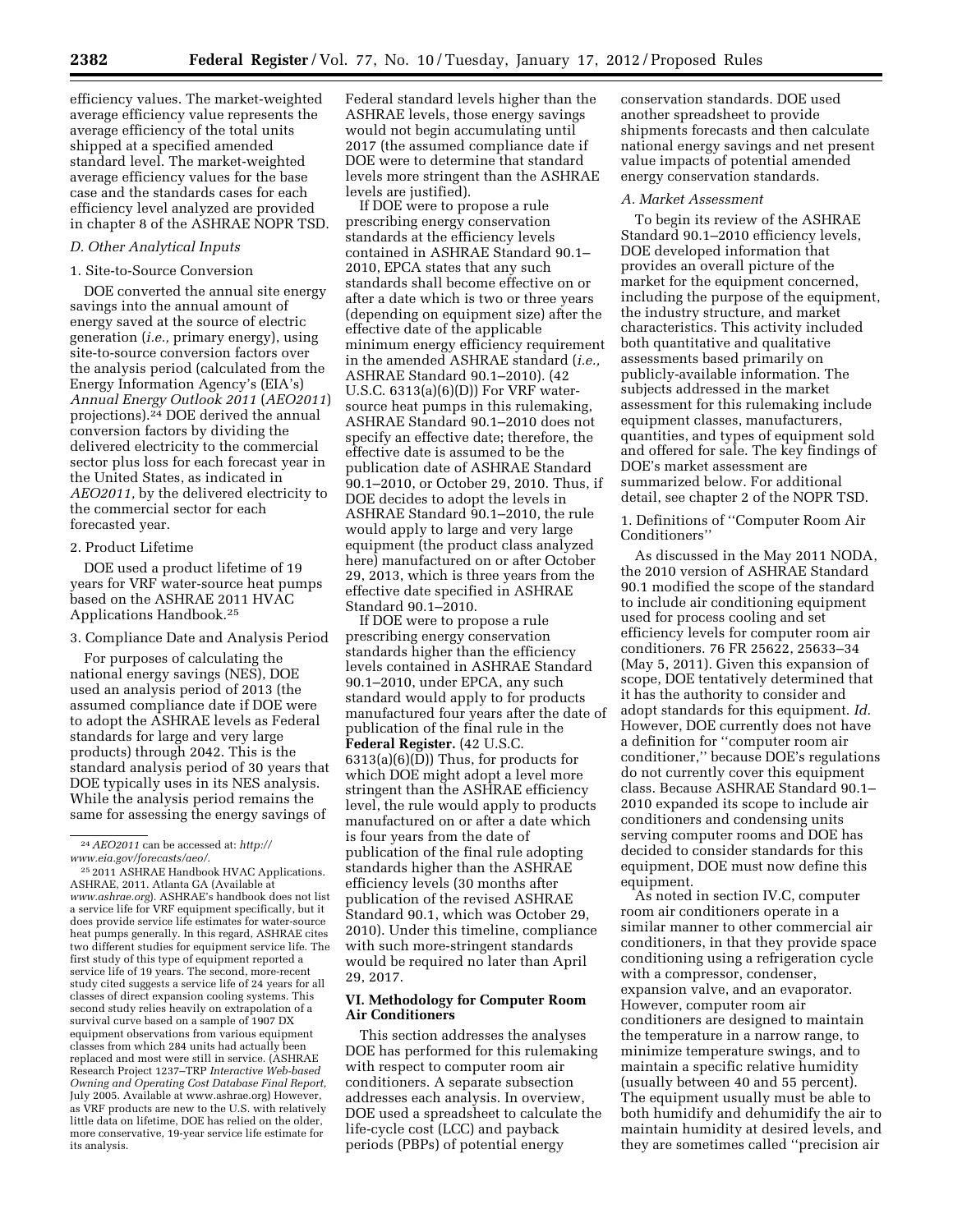conditioners'' because of this requirement. However, although the characteristics listed above are common among computer room air conditioners, not all computer room air conditioners are equipped with humidity control options; DOE found that typically, such features are optional, as much of the equipment is custom-built for a specific application.

DOE is not aware of any components in computer room air conditioners that are exclusive to only computer room air conditioners and not to commercial air conditioners used for comfort conditioning (or vice versa) that could be used to effectively differentiate the two types of units on the basis of their construction. Further, DOE notes that the class of computer room air conditioners is defined in ASHRAE Standard 90.1 as an application (*i.e.,*  units that serve computer rooms), rather than based on a specific physical characteristic or component that differentiates the equipment from other commercial package air conditioning equipment. DOE also examined the definitions in ASHRAE Standard 127– 2007 (Method of Testing for Rating Computer and Data Processing Room Unitary Air Conditioners). Specifically, DOE reviewed the definition of ''computer and data processing room (CDPR) unitary air conditioner'' contained in that standard and found that there are no distinct physical characteristics used to differentiate computer room air conditioners from other commercial air conditioning and heating equipment. DOE believes, therefore, that this equipment is typically identified in the marketplace based on its intended application (*i.e.,*  how the equipment is marketed), rather than on differentiating physical components.

In the NODA, DOE requested comment on an appropriate approach

for establishing a definition for ''computer room air conditioner.'' 76 FR 25622, 25634 (May 5, 2011). In response, AHRI suggested that DOE use the product's rated performance and the relevant rating standard (SCOP and ASHRAE 127, respectively) to distinguish air conditioners and condensing units designed for serving computer rooms from other types of commercial packaged air conditioning and heating equipment covered by EPCA. (AHRI, No. 11 at p. 4) DOE did not receive any other comments on this issue.

As noted above, DOE found that the operating conditions for computer room air conditioners are different from those for air conditioners used for comfort conditioning. Different humidity and temperature conditions and a higher sensible load could lead manufacturers of computer room air conditioners to optimize their equipment to perform best at the rating conditions found in ASHRAE Standard 127 (a test method specifically for computer and data processing room air conditioners), rather than AHRI Standard 210/240 or 340/360 (test methods for commercial package air conditioning equipment used for comfort conditioning). Because of this, DOE believes that manufacturers of computer room air conditioners would likely test those units according to ASHRAE Standard 127, while manufacturers of commercial package air conditioners intended for use in comfort conditioning applications would test those units according to either AHRI Standard 210/240 or AHRI Standard 340/360, depending on the cooling capacity of the unit.

As a result, DOE is proposing in today's NOPR to define a ''computer room air conditioner'' based on how the equipment is marketed exclusively for use and which test standard is used to rate the performance of the equipment.

DOE proposes the following definition of ''computer room air conditioner'':

*Computer room air conditioner* means a unit of commercial package air conditioning and heating equipment that is advertised, marketed, and/or sold specifically for use in computer rooms, data processing rooms, or other precision cooling applications, and is rated for performance using ASHRAE Standard 127. Such equipment may not be marketed or advertised as equipment for any other space conditioning applications, and may not be rated for performance using AHRI Standard 210/240 or AHRI Standard 340/360.

DOE seeks comment on its proposed definition of ''computer room air conditioner,'' as well as on alternatives to this proposed definition. DOE is particularly interested in information on physical characteristics or features that could possibly be used to differentiate between computer room air conditioners and other types of commercial package air conditioners. This is identified as issue 11 in Section X.E, ''Issues on Which DOE Seeks Comment.''

# 2. Equipment Classes

As noted above, there are currently no Federal energy conservation standards for computer room air conditioners. Different classes of computer room air conditioners are distinguished by several factors in ASHRAE Standard 90.1–2010, which include the net sensible cooling capacity (*i.e.,* small, large, or very large), orientation of airflow through the equipment (*i.e.,*  upflow or downflow), heat rejection method (*i.e.,* air-cooled, water-cooled, or glycol-cooled), and whether a fluid economizer is used.26 Using these characteristics, ASHRAE Standard 90.1– 2010 divided computer room air conditioners into thirty equipment classes and set the efficiency levels shown in Table VI.1.

#### TABLE VI.1—ASHRAE STANDARD 90.1–2010 COMPUTER ROOM AIR CONDITIONERS EFFICIENCY LEVELS

|                |                                  | Minimum SCOP<br>efficiency |                 |
|----------------|----------------------------------|----------------------------|-----------------|
| Equipment type | Net sensible cooling capacity    | Downflow<br>units          | Upflow<br>units |
|                |                                  | 2.20                       | 2.09            |
|                | ≥65,000 Btu/h and <240,000 Btu/h | 2.10                       | 1.99            |
|                |                                  | 1.90                       | 1.79            |
|                |                                  | 2.60                       | 2.49            |
|                | ≥65,000 Btu/h and <240,000 Btu/h | 2.50                       | 2.39            |

<sup>26</sup>A ''fluid economizer'' is a system configuration potentially available where an external fluid cooler is utilized for heat rejection (*i.e.,* for glycol-cooled or water-cooled equipment). The fluid economizer utilizes a separate liquid-to-air cooling coil within

the CRAC unit and the cooled water or glycol fluid returning from the external fluid cooler to cool return air directly, much like a chilled water air handling unit (*i.e.,* without the use of compressors). The ''economizer'' cooling can either augment or can take the place of compressor cooling, but only when returning water or glycol fluid temperatures are low enough to provide for significant direct coiling from the liquid-to-air cooling coil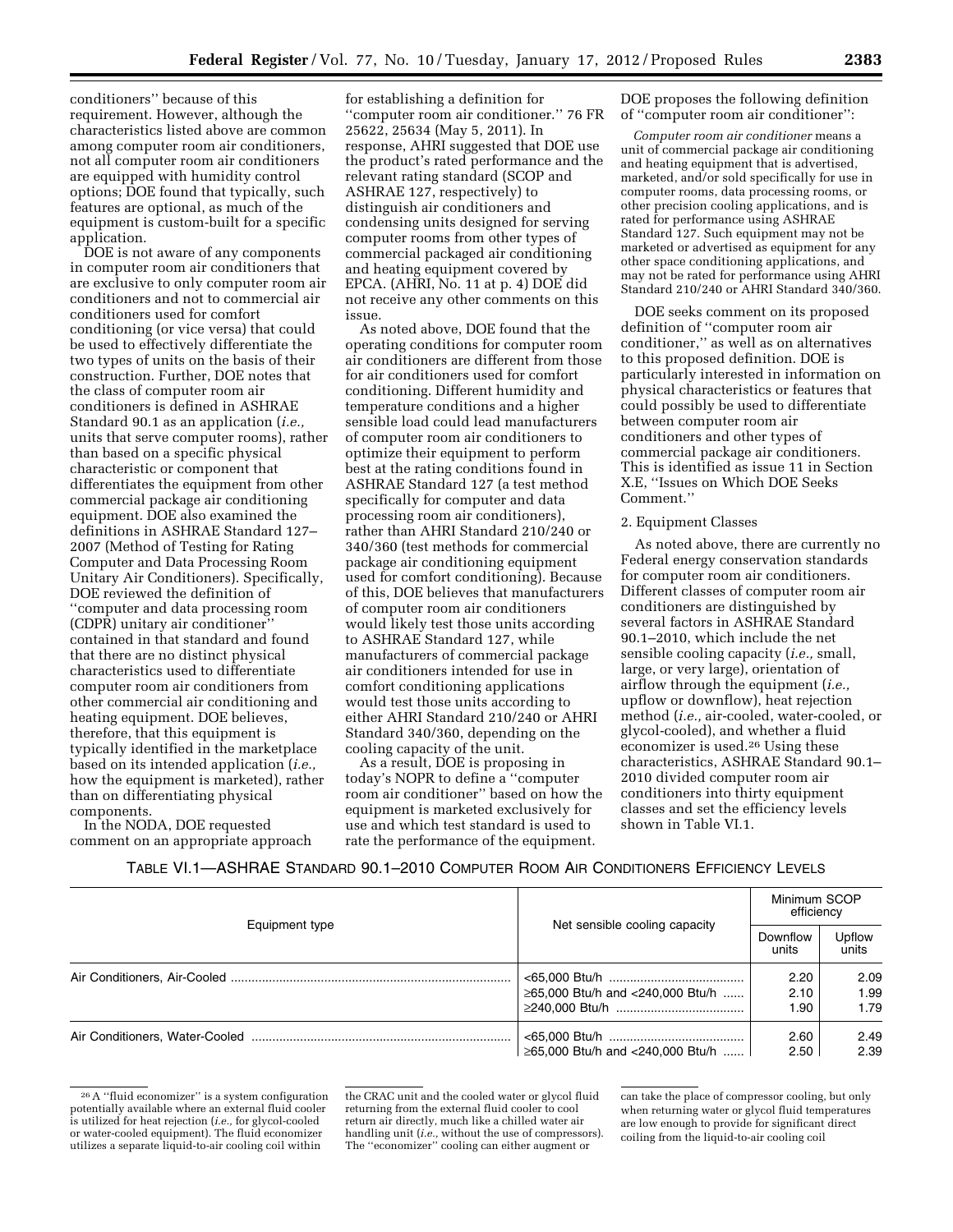|                                                                                            | Net sensible cooling capacity    | Minimum SCOP<br>efficiency |                      |
|--------------------------------------------------------------------------------------------|----------------------------------|----------------------------|----------------------|
| Equipment type                                                                             |                                  | Downflow<br>units          | Upflow<br>units      |
|                                                                                            |                                  | 2.40                       | 2.29                 |
|                                                                                            | ≥65,000 Btu/h and <240,000 Btu/h | 2.55<br>2.45<br>2.35       | 2.44<br>2.34<br>2.24 |
|                                                                                            | ≥65,000 Btu/h and <240,000 Btu/h | 2.50<br>2.15<br>2.10       | 2.39<br>2.04<br>1.99 |
| Air Conditioner, Glycol-Cooled (rated at 40% propylene glycol) with a Fluid<br>Economizer. |                                  | 2.45                       | 2.34                 |
|                                                                                            | ≥65,000 Btu/h and <240,000 Btu/h | 2.10<br>2.05               | 1.99<br>1.94         |

TABLE VI.1—ASHRAE STANDARD 90.1–2010 COMPUTER ROOM AIR CONDITIONERS EFFICIENCY LEVELS—Continued

In general, DOE divides equipment classes by the type of energy used or by capacity or other performance-related features that affect efficiency. Different energy conservation standards may apply to different equipment classes. (42 U.S.C. 6295(q)) In the context of the present rulemaking, DOE believes net sensible cooling capacity (*i.e.,* small, large, or very large), orientation (*i.e.,*  upflow or downflow), heat rejection method (*i.e.,* air-cooled, water-cooled, or glycol-cooled), and use of a fluid economizer are all performance-related features that affect computer room air conditioner efficiency (*i.e.,* SCOP). By examining the characteristics of equipment available on the market, DOE found computer room air conditioners in a wide range of efficiencies depending on their design and features. Consequently, DOE is proposing to use the same thirty equipment classes in ASHRAE Standard 90.1–2010 to differentiate between types of computer room air conditioners.

3. Review of Current Market for Computer Room Air Conditioners

In order to obtain the information needed for the market assessment for this rulemaking, DOE consulted a variety of sources, including manufacturer literature, manufacturer Web sites, and the California Energy Commission (CEC) Appliance Efficiency Database. The information DOE gathered serves as resource material throughout the rulemaking. The sections below provide an overview of the computer room air conditioner market assessment, and chapter 2 of the NOPR

TSD provides additional detail on the market assessment, including citations to relevant sources.

# a. Trade Association Information

There is no trade association that represents computer room air conditioner manufacturers. AHRI is the trade association representing most manufacturers of commercial air conditioning and heating equipment; however, AHRI does not have a subsection for computer room air conditioners, and the major manufacturers of computer room air conditioners that DOE identified are not AHRI members.27

#### b. Manufacturer Information

DOE initially identified manufacturers of computer room air conditioners through conversations with industry experts and by examining the California Energy Commission (CEC) appliance efficiency database.28 Manufacturers that DOE identified include American Power Conversion, Compu-Aire, Data Aire, Liebert, and Stulz. DOE reviewed manufacturer literature to gain insight into product availability, technologies used to improve efficiency, and product characteristics (*e.g.,* cooling capacities) of the models in each equipment class.

# c. Market Data

Using the CEC database and manufacturer literature gathered from manufacturer Web sites, DOE compiled a database of 1,364 computer room air conditioner models from the five manufacturers it identified. These units

included 452 air-cooled units, 248 water-cooled units without a fluid economizer, 174 water-cooled units with a fluid economizer, 237 glycolcooled units without a fluid economizer, and 253 glycol-cooled units with a fluid economizer. These units can also be divided by size categories and orientation, and a full breakdown of the number of units in each equipment class can be found in chapter 2 of the NOPR TSD. Of the 1,364 computer room air conditioners in DOE's database, DOE was only able to obtain efficiency data for 208 units, which accounts for approximately 15 percent of the database (see section VI.B.4 of this NOPR for information about how DOE estimated efficiency data). Because computer room air conditioner manufacturers are not currently required to report efficiency information to DOE, most manufacturers do not publish efficiency information in their product literature. DOE gathered available efficiency information for two manufacturers from the CEC database (where manufacturers are required to report efficiency information in if they sell models in California) and one other manufacturer's product literature (which was the only manufacturer that provided efficiency information in their product literature). DOE did not find any efficiency information for equipment from two of the five manufacturers of computer room air conditioners.

The average SCOP for each equipment class where DOE had adequate data is shown in the Table VI.2.

<sup>27</sup>For more information see: *[http://](http://www.ahrinet.org/ahri+members.aspx)  [www.ahrinet.org/ahri+members.aspx.](http://www.ahrinet.org/ahri+members.aspx)* 

<sup>28</sup>See: *[http://www.appliances.energy.ca.gov/.](http://www.appliances.energy.ca.gov/)*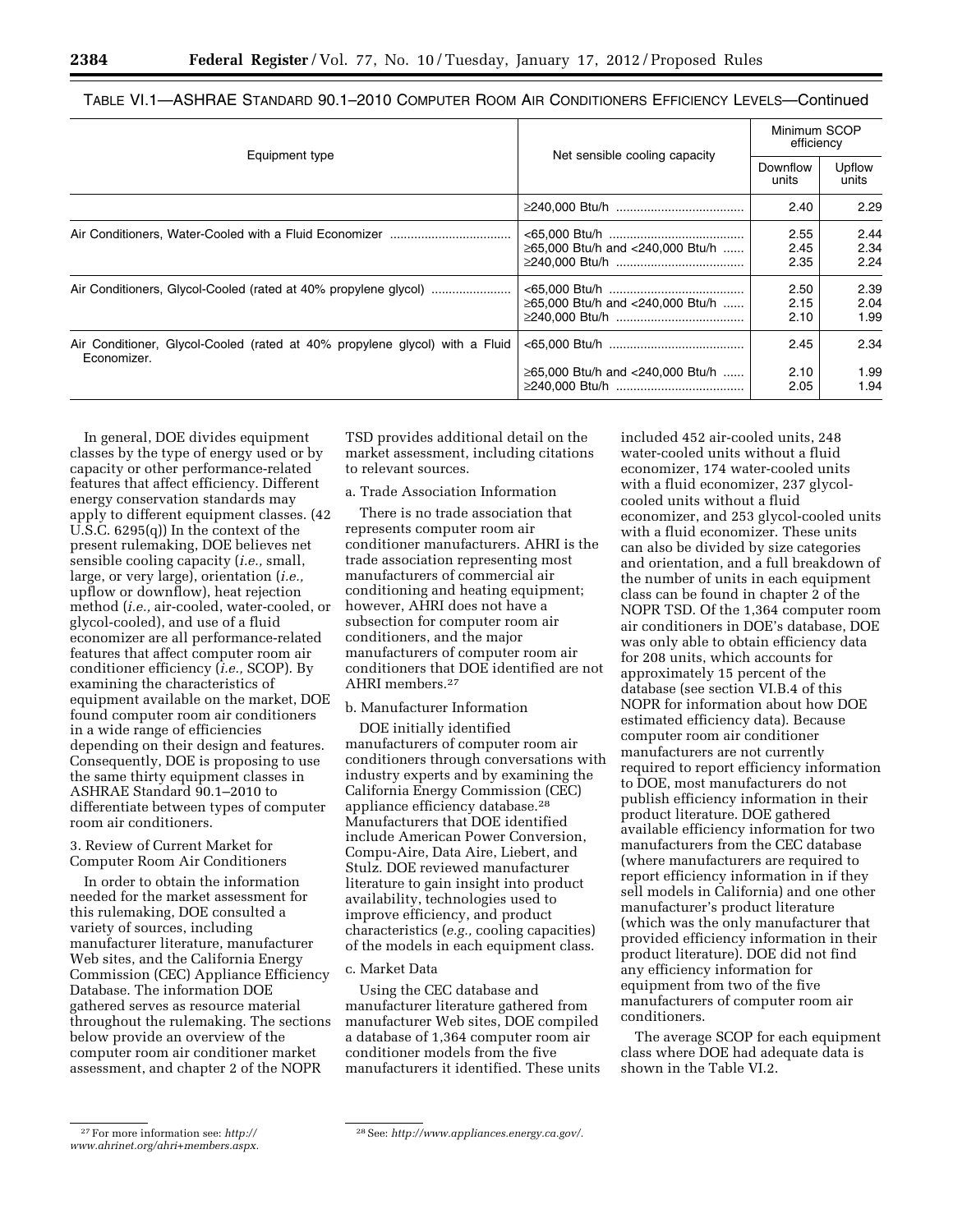| Equipment class | Size category                                      | Upflow<br>orientation<br>average<br>SCOP | Downflow<br>orientation<br>average<br>SCOP |
|-----------------|----------------------------------------------------|------------------------------------------|--------------------------------------------|
| Air-Cooled      | ≥65,000 Btu/h and <240,000 Btu/h<br>≥240,000 Btu/h | 2.49<br>2.64                             | 2.61<br>2.64<br>2.25                       |
|                 | ≥65,000 Btu/h and <240,000 Btu/h<br>≥240,000 Btu/h | 2.76<br>2.76                             | 2.90<br>2.78<br>2.45                       |
|                 | ≥65,000 Btu/h and <240,000 Btu/h<br>≥240,000 Btu/h |                                          | (1)<br>(1)<br>(1)                          |
|                 | ≥65,000 Btu/h and <240,000 Btu/h<br>≥240.000 Btu/h | 2.66                                     | 2.71<br>2.62<br>2.49                       |
|                 | ≥65,000 Btu/h and <240,000 Btu/h<br>≥240,000 Btu/h |                                          | 2.43<br>2.48<br>2.38                       |

| TABLE VI.2—AVERAGE SCOP FOR COMPUTER ROOM AIR CONDITIONER EQUIPMENT CLASSES |  |  |  |
|-----------------------------------------------------------------------------|--|--|--|
|-----------------------------------------------------------------------------|--|--|--|

1 No information.

Chapter 2 of the NOPR TSD contains additional information drawn from the data that was used to inform DOE's analysis, such as the average sensible capacities for each equipment class. DOE used the information gathered in the market assessment as the foundation for developing the price-efficiency relationship in the engineering analysis. Additionally, DOE used the market data, along with other sources, to estimate the shipments of computer room air conditioners. Further details regarding the development of shipments estimates and forecasts can be found in section VI.F of this NOPR.

#### *B. Engineering Analysis*

The engineering analysis establishes the relationship between the cost and efficiency of a piece of equipment DOE is evaluating for potential amended energy conservation standards. This relationship serves as the basis for costbenefit calculations for individual consumers and the Nation. The engineering analysis identifies representative baseline equipment, which is the starting point for analyzing possible energy efficiency improvements. For covered ASHRAE equipment, DOE sets the baseline at the ASHRAE Standard 90.1 efficiency level, because by statute, DOE cannot adopt any level below the revised ASHRAE level. The engineering analysis then identifies higher efficiency levels and the incremental increase in product cost associated with achieving the higher efficiency levels. After identifying the baseline models and cost of achieving increased efficiency, DOE estimates the

additional costs to the customer through an analysis of contractor costs and markups, and uses that information in the downstream analyses to examine the costs and benefits associated with increased equipment efficiency.

DOE typically structures its engineering analysis around one of three methodologies: (1) The design-option approach, which calculates the incremental costs of adding specific design options to a baseline model; (2) the efficiency-level approach, which calculates the relative costs of achieving increases in energy efficiency levels without regard to the particular design options used to achieve such increases; and/or (3) the reverse-engineering or cost-assessment approach, which involves a ''bottom-up'' manufacturing cost assessment based on a detailed bill of materials derived from tear-downs of the product being analyzed.

#### 1. Approach

For this analysis, DOE used an efficiency-level approach in conjunction with a pricing survey to develop the price-efficiency relationships for the various classes of computer room air conditioners. An efficiency-level approach allowed DOE to estimate the cost of achieving different SCOP levels in a timely manner (which was necessary to allow DOE to meet the statutorily-required deadlines for ASHRAE equipment in EPCA). The efficiency-level approach allowed DOE to capture a variety of designs available on the market and focused on the price of units at different SCOP ratings. The efficiency levels that DOE considered in

the engineering analysis were representative of computer room air conditioners currently produced by manufacturers at the time the engineering analysis was developed. DOE relied on data collected from equipment distributors of three large computer room air conditioner manufacturers to develop its costefficiency relationship for computer room air conditioners. (See chapter 3 of the NOPR TSD for further detail.)

Although there are certain benefits to using an efficiency-level approach with a pricing survey (namely the ability to conduct an analysis in a limited amount of time that spans a variety of equipment and technologies), DOE notes there are also drawbacks to this approach. The most significant drawback of such an approach is that equipment pricing is not always based solely on equipment cost and is often influenced by a variety of other factors. Factors such as whether the unit is a high-volume seller, whether the unit has premium features (such as more sophisticated controls or a longer warranty), and the differences in markup between different manufacturers all have an effect on the prices of computer room air conditioners. In certain instances, this can make it difficult to compare prices across manufacturers because of the number of different ways that manufacturers can decide to set pricing based on features that are not part of the basic equipment costs. As a result, the relationship between price and efficiency could be different from the relationship between manufacturer cost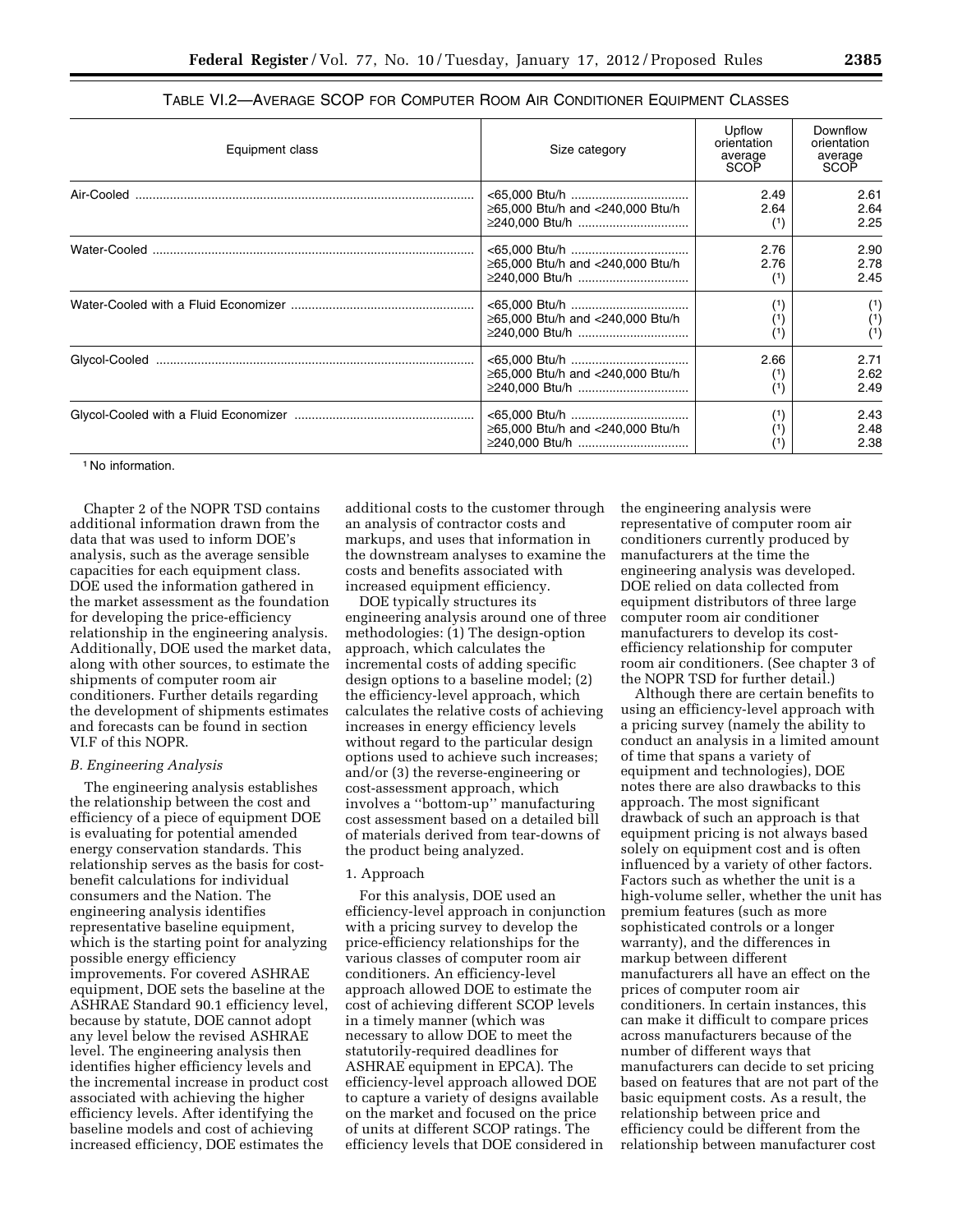and efficiency that might be revealed through other engineering methods such as a design-option approach or using reverse-engineering. However, given the limited analysis time allowed by EPCA, DOE proceeded with an efficiency-level approach in which it gathered the price of equipment at various efficiency levels. Nonetheless, DOE believes this approach provides a reasonable approximation of the cost increases associated with efficiency increases and could be conducted in a timely manner that would allow DOE to meet the deadlines specified in EPCA for ASHRAE products. The approach allowed DOE to provide an estimate of equipment prices at different efficiencies and spanned a range of technologies currently on the market that are used to achieve the increased efficiency levels.

# 2. Representative Input Capacities for Analysis

Computer room air conditioners are separated into three size categories based upon the equipment's net sensible cooling capacity:  $(1)$  <65,000 Btu/h;  $(2)$ ≥65,000 Btu/h and <240,000 Btu/h; and (3) ≥240,000 Btu/h and <760,000 Btu/h. For each equipment size category, DOE chose a representative capacity for analysis. The representative capacity chosen was the average sensible capacity (rounded to the nearest ton 29) of all models that DOE found on the market in a given product class. DOE collected pricing data as close to the representative capacity as possible;

however, given the limited amount of data available, it was not always possible for DOE to obtain pricing information for models exactly at the representative capacity. Consequently, DOE obtained pricing for units as close as possible to the representative capacity (generally within 15 percent of the representative capacity) and then normalized the price in order to estimate the price at the representative capacity by calculating the price based on the price per Btu per hour and adjusting it accordingly.

For computer room air conditioners with a sensible cooling capacity less than 65,000 Btu/h, DOE collected data at the representative size of 36,000 Btu/ h and normalized the cost to that capacity. For computer room air conditioners with a sensible cooling capacity greater than 65,000 Btu/h and less than 240,000 Btu/h, DOE collected data at the representative size of 132,000 Btu/h and normalized the cost to that capacity. For computer room air conditioners with a sensible cooling capacity greater than 240,000 Btu/h, DOE collected data for five total units with efficiency data in these equipment classes and normalized it to a representative capacity of 288,000 Btu/ h. See chapter 2 of the NOPR TSD for information about the capacity information that DOE found for equipment on the market and chapter 3 of the TSD for more detail about the representative capacities selected.

# 3. Baseline Equipment

DOE selected baseline efficiency levels as reference points for each equipment class, against which it measured changes resulting from potential amended energy conservation standards. DOE defined the baseline efficiency levels in the engineering analysis and the LCC and PBP analyses as reference points to compare the technology, energy savings, and cost of equipment with higher energy efficiency levels. A baseline piece of equipment refers to a model having features and technologies typically found in equipment currently offered for sale. The baseline model in each equipment class represents the typical characteristics of equipment in that class. Typically, units at the baseline efficiency level just meet Federal energy conservation standards and provide basic consumer utility. However, since computer room air conditioners are a new equipment class, there are no current Federal standards for these units. Further, EPCA requires that DOE must adopt either the ASHRAE Standard 90.1–2010 levels or more stringent levels. Therefore, because the ASHRAE Standard 90.1–2010 levels were the lowest levels that DOE could adopt, DOE used those levels as the baseline efficiency level for the purposes of its analysis. Table VI.3 shows the baseline efficiency level for each computer room air conditioner equipment class in the downflow orientation.30

# TABLE VI.3—BASELINE SCOP EFFICIENCY LEVEL

| Equipment class<br>Size category |                                  | Downflow<br>orientation<br>baseline<br><b>SCOP</b> |
|----------------------------------|----------------------------------|----------------------------------------------------|
|                                  | ≥65,000 Btu/h and <240,000 Btu/h | 2.2<br>2.1<br>1.9                                  |
|                                  | ≥65,000 Btu/h and <240,000 Btu/h | 2.6<br>2.5<br>2.4                                  |
|                                  | ≥65,000 Btu/h and <240,000 Btu/h | 2.55<br>2.45<br>2.35                               |
|                                  | ≥65,000 Btu/h and <240,000 Btu/h | 2.5<br>2.15<br>2.1                                 |
|                                  | ≥65,000 Btu/h and <240,000 Btu/h | 2.45<br>2.1<br>2.05                                |

<sup>29</sup>One ton of cooling capacity is equivalent to 12,000 Btu/h.

<sup>30</sup>As discussed in section VI.B.6, DOE focused its analysis on downflow models to reduce the total number of product classes requiring analysis. The

SCOP for upflow models were reduced by 0.11 SCOP, and the upflow class was combined with the downflow class.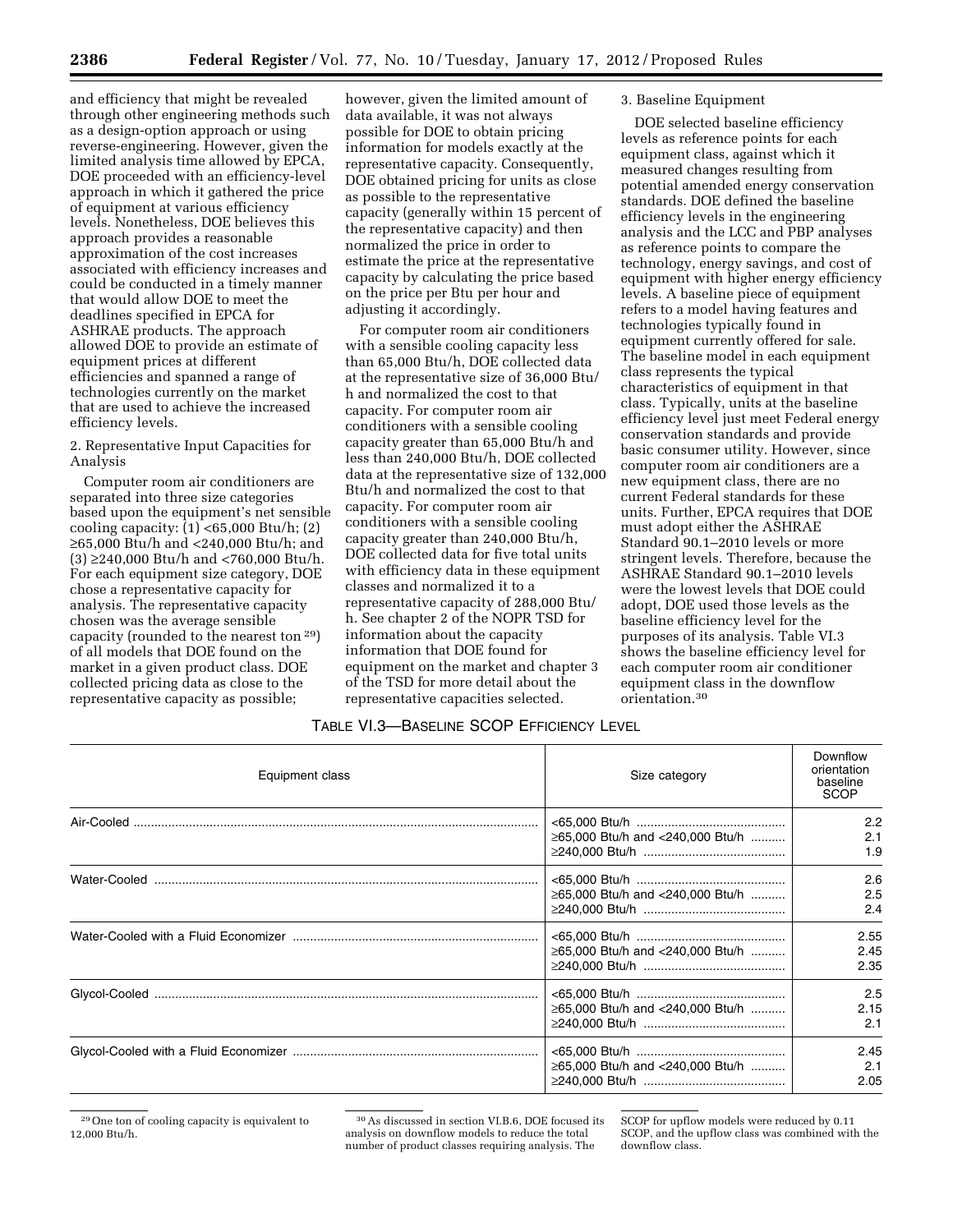4. Identification of Efficiency Information and Efficiency Levels for Analysis

Since DOE does not currently regulate computer room air conditioners, manufacturers are not required to report or rate the efficiency of their equipment. Therefore, DOE relied on efficiency information found in manufacturer literature (for those manufacturers who voluntarily rate their equipment efficiency) and in the CEC database (as CEC does require manufacturers to certify the efficiency ratings for their computer room air conditioners being sold in California). Because SCOP is a new efficiency metric in ASHRAE 127– 2007, all efficiency data DOE gathered were in the form of EER, as measured by

the previous version of ASHRAE 127 (*i.e.,* ASHRAE 127–2001). DOE only found EER data for three of the five manufacturers. ASHRAE 127–2007 contains a ''rule-of-thumb'' method for determining SCOP using the EER as measured by ASHRAE 127–2001 and the sensible heat ratio (SHR).31 DOE used the ''rule-of-thumb'' method to approximate SCOP ratings based on EER information contained in the CEC database and manufacturer literature, as well as SHR information found in manufacturer specification sheets. As noted above, this method allowed DOE to estimate SCOP ratings for 15 percent of the total units in its database, for which this information was available. Upon examining the market, DOE

concluded that only four equipment classes contained enough models with efficiency information to adequately select efficiency levels based on the efficiency of models on the market. For the equipment classes where DOE did not have enough SCOP data to select efficiency levels, DOE translated the efficiency levels from one of the four previously mentioned equipment classes based on the SCOP differences between the different equipment classes as specified by ASHRAE Standard 90.1– 2010. The efficiency levels selected for analysis for each equipment class are shown in Table VI.4. Chapter 3 of the NOPR TSD shows additional details on the efficiency levels selected for analysis.

TABLE VI.4—EFFICIENCY LEVELS FOR ANALYSIS OF COMPUTER ROOM AIR CONDITIONERS

| Equipment                                                                      |      | Efficiency levels (SCOP) |         |         |         |  |
|--------------------------------------------------------------------------------|------|--------------------------|---------|---------|---------|--|
|                                                                                |      | Level 1                  | Level 2 | Level 3 | Level 4 |  |
|                                                                                | 2.20 | 2.40                     | 2.60    | 2.80    | 3.00    |  |
|                                                                                | 2.10 | 2.35                     | 2.60    | 2.85    | 3.10    |  |
|                                                                                | 1.90 | 2.15                     | 2.40    | 2.65    | 2.90    |  |
|                                                                                | 2.60 | 2.80                     | 3.00    | 3.20    | 3.40    |  |
|                                                                                | 2.50 | 2.70                     | 2.90    | 3.10    | 3.30    |  |
|                                                                                | 2.40 | 2.60                     | 2.80    | 3.00    | 3.20    |  |
|                                                                                | 2.55 | 2.75                     | 2.95    | 3.15    | 3.35    |  |
| Water-Cooled with a Fluid Economizer, ≥65,000 Btu/h and <240,000 Btu/h         | 2.45 | 2.65                     | 2.85    | 3.05    | 3.25    |  |
| Water-Cooled with a Fluid Economizer. $\geq$ 240.000 Btu/h and <760.000 Btu/h  | 2.35 | 2.55                     | 2.75    | 2.95    | 3.15    |  |
|                                                                                | 2.50 | 2.70                     | 2.90    | 3.10    | 3.30    |  |
|                                                                                | 2.15 | 2.35                     | 2.55    | 2.75    | 2.95    |  |
|                                                                                | 2.10 | 2.30                     | 2.50    | 2.70    | 2.90    |  |
|                                                                                | 2.45 | 2.65                     | 2.85    | 3.05    | 3.25    |  |
| Glycol-Cooled with a Fluid Economizer, ≥65,000 Btu/h and <240,000 Btu/h        | 2.10 | 2.30                     | 2.50    | 2.70    | 2.90    |  |
| Glycol-Cooled with a Fluid Economizer, $\geq$ 240,000 Btu/h and <760,000 Btu/h | 2.05 | 2.25                     | 2.45    | 2.65    | 2.85    |  |

## 5. Pricing Data

Once DOE identified representative capacities and baseline units, and selected equipment classes and efficiency levels to analyze, DOE contacted three of the manufacturers of computer room air conditioners 32 to obtain pricing information for individual models in quantities of 10 units. DOE used 10 as a standard request that would be typical of a contractor installing the units in an office space. DOE received pricing information for 32 models total. DOE then used the pricing information in conjunction with the SCOP data (estimated from EER data) to build price-efficiency curves. See chapter 3 of the NOPR TSD for additional details about the pricing data DOE received.

6. Equipment Classes for Analysis and Extrapolation to Unanalyzed Equipment Classes

Due to a lack of efficiency data and small number of models on the market for certain equipment classes, DOE did not analyze each of the 30 equipment classes created by ASHRAE Standard 90.1 separately. Rather, DOE analyzed the equipment classes with the largest numbers of models on the market (and as a result the most data available) and used a variety of assumptions to extrapolate that analysis to the equipment classes with less information available.

DOE only considered downflow units in its engineering analysis. In reviewing the models available in its database, DOE found that each given equipment model (characterized by a product line and model number) was generally

available in both an upflow and downflow configuration, and review of specific equipment indicated that the internal components could be optionally arranged by the manufacturer for either an upflow or downflow orientation. Therefore, DOE assumed that downflow units and upflow units generally have the same major components, but that those components are arranged differently. DOE assumed that the price of the units would likely be nearly the same and that the incremental cost of increasing efficiency would also be the same. However, DOE observed the 0.11 SCOP reduction in the ASHRAE Standard 90.1–2010 efficiency levels for upflow units as compared to downflow units. DOE believes this difference is a result of the additional static pressure that the blower fan must overcome in the upflow orientation, as required in the ASHRAE 127 test

<sup>31</sup> ''Sensible heat ratio'' is the ratio of a unit's sensible cooling capacity to its total (*i.e.,* sensible and latent) cooling capacity.

<sup>32</sup>As noted in section VI.B.4, only three manufacturers provided efficiency data. DOE

obtained pricing from all manufacturers for which it had efficiency data.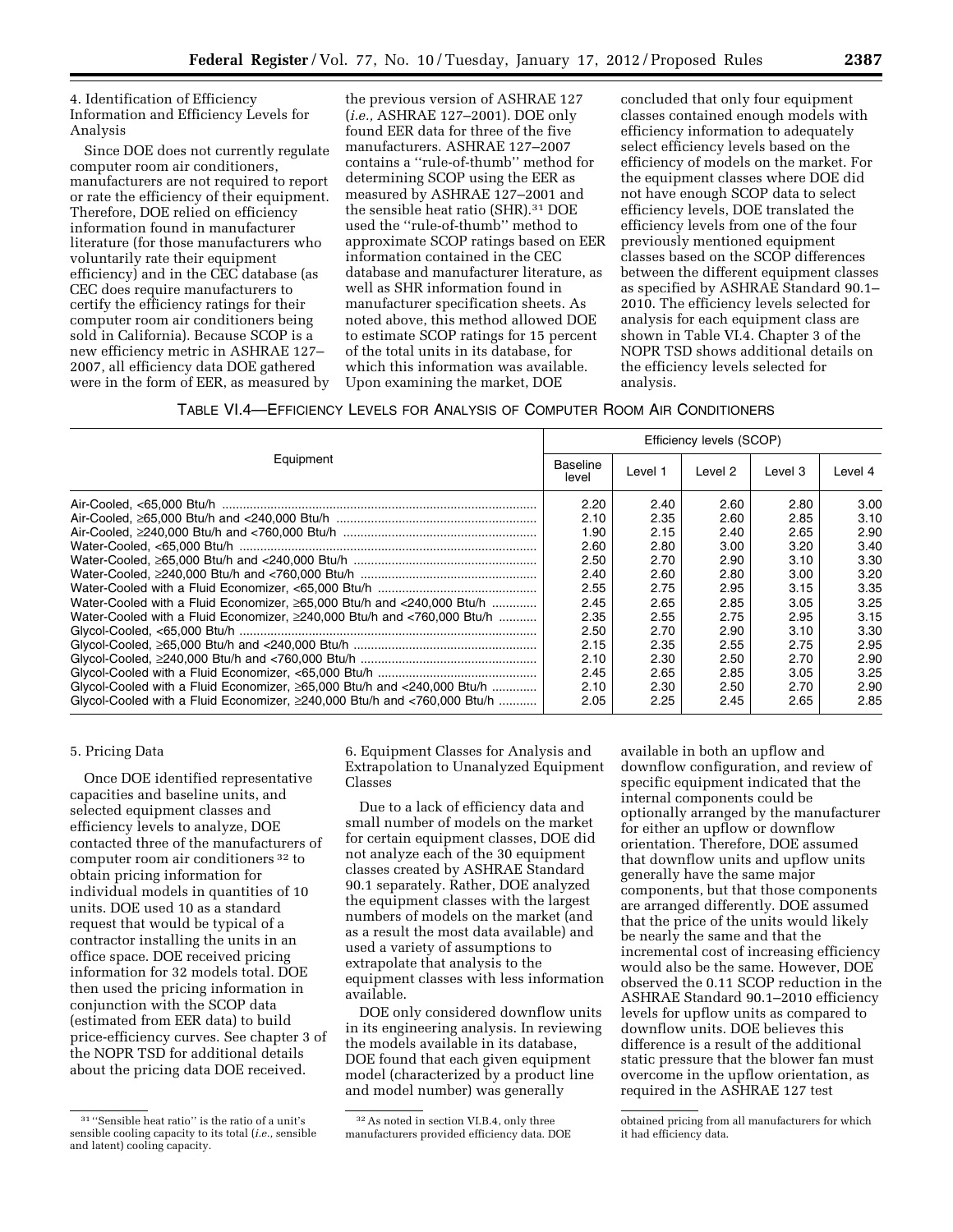procedure. By assuming that the results of a cost-benefit analysis for the upflow classes for a given incremental change in SCOP would have the same results as the downflow class (because the incremental cost and efficiency gains would be the same), DOE was able to focus on the downflow equipment classes where more data were available.

Among the downflow equipment classes, DOE found there was only enough efficiency information to analyze four equipment classes: (1) Small (*i.e.,* sensible capacity less than 65,000 Btu/h) air-cooled; (2) large (*i.e.,*  sensible capacity greater than or equal to 65,000 Btu/h but less than 240,000 Btu/h) air-cooled; (3) small (*i.e.,* sensible capacity less than 65,000 Btu/h) watercooled; and (4) large (*i.e.,* sensible capacity greater than or equal to 65,000 Btu/h but less than 240,000 Btu/h) water-cooled. For the other 11 downflow equipment classes, DOE had to extrapolate the analysis based on these four primary equipment classes due to a lack of efficiency and pricing data for those equipment classes.

To extrapolate the data and generate a price-efficiency relationship for the very large (*i.e.,* sensible capacity greater than or equal to 240,000 Btu/h but less than 760,000 Btu/h) air-cooled and very large water-cooled equipment classes, DOE modified the price-efficiency curves for the large air-cooled and large water-cooled equipment classes, respectively. In each case, DOE shifted the relationship down by the difference in SCOP specified between the equipment classes in ASHRAE Standard 90.1–2010. Then, using the limited pricing data collected in the very large equipment classes, DOE found the percent difference between a large unit and very large unit for a given manufacturer (or manufacturers if multiple points were available). DOE

multiplied the prices by the average percentage difference between a very large unit and a large unit of the same model line to estimate the priceefficiency relationship for the very large equipment classes.

For the three glycol-cooled equipment classes (*i.e.,* small, large, and very large), DOE was able to collect a limited amount of pricing data, and DOE found that the prices of glycol-cooled units were identical to those for water-cooled units in the same product line. Therefore, DOE modeled the costefficiency curves for glycol-cooled units after the water-cooled equipment by maintaining the same pricing, but shifting the curves to account for the decrease in SCOP that DOE believes results from a decrease in heat transfer for glycol-cooled units as compared to water-cooled units. DOE shifted the curves by the same amount as the difference in the ASHRAE Standard 90.1–2010 efficiency levels between each respective equipment class.

For the six computer room air conditioner equipment classes with a fluid economizer (*i.e.,* small, large, and very large water-cooled, and small, large, and very large glycol-cooled), DOE translated the efficiency data and prices from the corresponding watercooled or glycol-cooled equipment classes. Because a fluid economizer adds additional external static pressure that must be overcome by the blower fan, DOE believes these units generally will require more fan power and have lower SCOP ratings than equivalent models without an economizer. Therefore, DOE shifted the efficiency down 0.05 SCOP, which was the efficiency difference for computer room air conditioners with fluid economizers versus those without an economizer in ASHRAE Standard 90.1–2010. From the limited pricing data that DOE was able

to collect for units with fluid economizers, DOE found the percentage difference in price for equipment with a fluid economizer compared to the same model without a fluid economizer. DOE then increased the pricing in the price-efficiency relationships for each equipment class by the percentage difference found for adding a fluid economizer to generate the priceefficiency relationship for the equipment classes with fluid economizers.

# 7. Engineering Analysis Results

The result of the engineering analysis is a set of price-efficiency curves. Creating the price-efficiency curves involved plotting the manufacturer price versus efficiency and using an exponential regression analysis to fit a curve that best defines the aggregated data. When DOE examined the pricing data for each individual manufacturer, DOE found there was no correlation between pricing and efficiency. Only when the manufacturer data points were aggregated across all manufacturers for each equipment class did a correlation appear. Generally, there were manufacturers who sold lower-priced, lower-SCOP equipment and those who sold higher-priced, higher-SCOP equipment. DOE used an exponential regression to determine the relationship between price and efficiency across the three manufacturers. Table VI.5 and Table VI.6 below show the priceefficiency data for the four primary equipment classes, for which DOE had enough information to do a regression analysis. The results for the equipment classes where DOE had to extrapolate the price-efficiency relationship are contained in chapter 3 of the NOPR TSD.

#### TABLE VI.5—AIR-COOLED COMPUTER ROOM AIR CONDITIONERS PRICE-EFFICIENCY DATA

| <65,000 Btu/h |       | ≥65,000 Btu/h and <240,000 Btu/h  |                        |
|---------------|-------|-----------------------------------|------------------------|
| SCOP          | Price | SCOP                              | Price                  |
| 2.20          |       | $$6,681.09 \mid 2.10 \dots 10.10$ | \$22,621.45            |
|               |       |                                   | 24.383.30<br>26.282.38 |
|               |       |                                   | 28.329.36<br>30,535.77 |

# TABLE VI.6—WATER-COOLED COMPUTER AIR CONDITIONERS PRICE-EFFICIENCY DATA

| <65,000 Btu/h        |                   | ≥65,000 Btu/h and <240,000 Btu/h  |                                       |
|----------------------|-------------------|-----------------------------------|---------------------------------------|
| SCOP                 | Price             | SCOP                              | Price                                 |
| 2.60<br>2.80<br>3.00 | $9.336.69$   2.90 | $$14,232.84 \mid 2.50 \dots 1000$ | \$12,883.01<br>17,315.28<br>23,272.43 |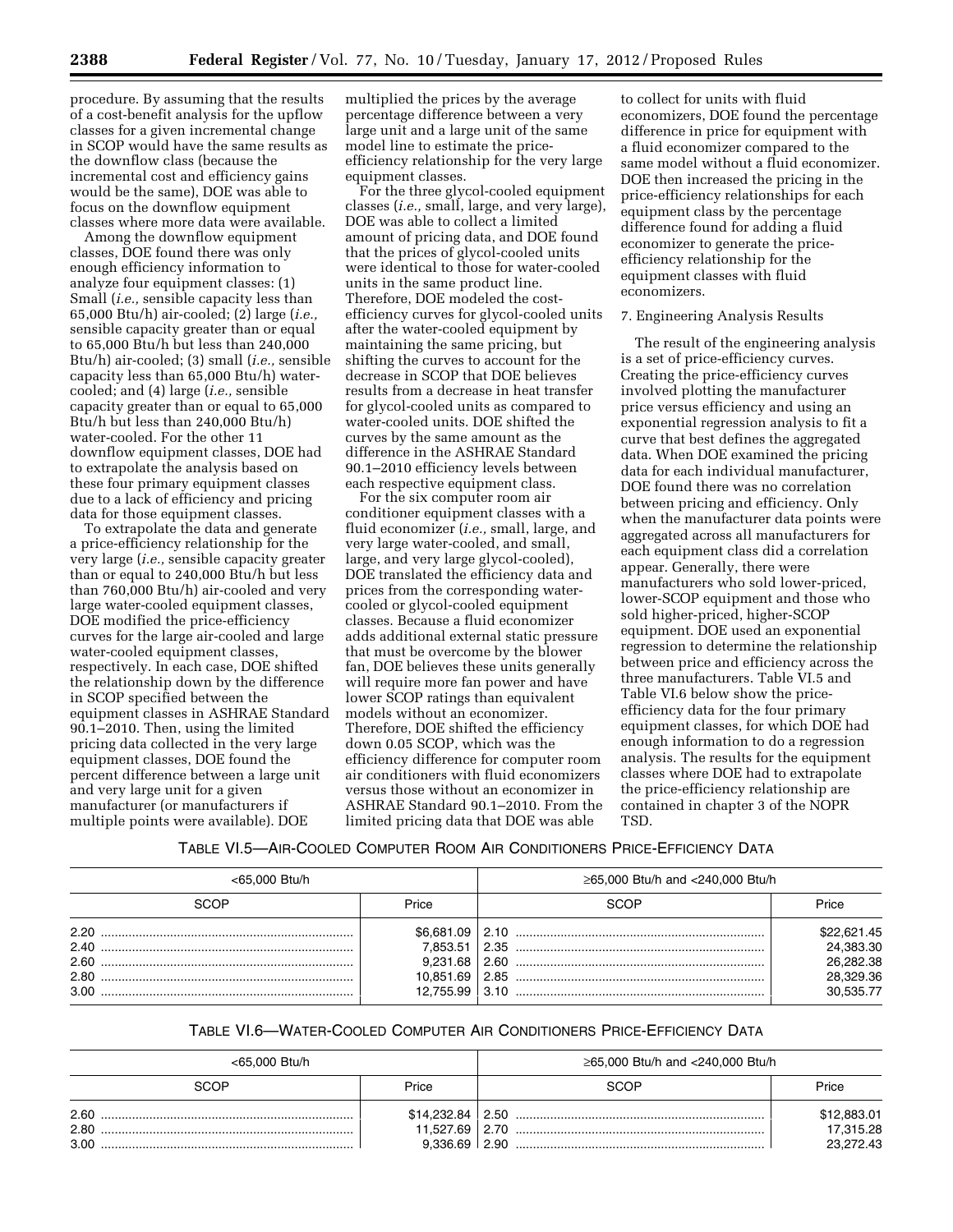TABLE VI.6—WATER-COOLED COMPUTER AIR CONDITIONERS PRICE-EFFICIENCY DATA—Continued

| <65,000 Btu/h |                           | ≥65,000 Btu/h and <240,000 Btu/h |                        |
|---------------|---------------------------|----------------------------------|------------------------|
| SCOP          | Price                     | SCOP                             | Price                  |
| 3.20<br>3.40  | 7,562.12 3.10<br>6.124.84 | 3.30                             | 31,279.07<br>42,040.32 |

DOE notes that the results for the small (< 65,000 Btu/h) water-cooled equipment class are counter-intuitive, because the correlation between price and efficiency showed a decrease in price for increased efficiency for that equipment class. This result is likely the result of not having enough data points to develop a statistically significant trend between price and efficiency. In addition, as discussed above, manufacturers might have different reasons for pricing the different features other than equipment efficiency, and, thus, there would be no correlation between efficiency and price for individual manufacturers. In DOE's experience, an inverse correlation between price and efficiency is not typical, and thus, DOE believes additional data and analysis would possibly reveal a different relationship than the pricing analysis. DOE seeks comment on the results of the pricing analysis and requests information and data regarding price-efficiency trends for computer room air conditioners. This is identified as issue 12 in section X.E, ''Issues on Which DOE Seeks Comments.''

C. Markups To Determine Equipment Price

DOE understands that the price of CRAC equipment depends on the distribution channel the customer uses to purchase the equipment. Typical distribution channels for most commercial HVAC equipment include shipments which may pass through manufacturers' national accounts, or through entities including wholesalers, mechanical contractors, and/or general contractors; however, DOE understands that the typical distribution channel for CRAC equipment for either new construction or replacement is that a mechanical contractor orders the equipment from a manufacturer or distributor who provides the equipment at a price delivered to the job site. The mechanical contractor then adds his own markup and provides installation services. Because of the specialized nature of the equipment, general contractors are not involved in the transaction, nor did DOE find any evidence of wholesaler involvement or national accounts for distribution of this specialized CRAC equipment. DOE developed equipment costs for mechanical contractors directly in the engineering analysis and estimated cost to customers using a markup chain beginning with the mechanical contractor cost. Because of the complexity of installation, DOE estimated most sales of CRAC equipment involved mechanical contractors. Consequently, DOE did not develop separate markups for other distribution chains.

DOE developed supply chain markups in the form of multipliers that represent increases above the mechanical contractor cost. DOE applied these markups (or multipliers) to the mechanical contractor costs it developed from the engineering analysis. DOE then added sales taxes and installation costs to arrive at the final installed equipment prices for baseline and higher-efficiency equipment. See chapter 5 of the ASHRAE NOPR TSD for additional details on markups. DOE identified two separate distribution channels for CRAC equipment to describe how the equipment passes from the mechanical contractor to the customer (Table VI.7).

TABLE VI.7—DISTRIBUTION CHANNELS FOR CRAC EQUIPMENT

| Channel 1       | Channel 2              |
|-----------------|------------------------|
| (replacements)  | (New construction)     |
| Mechanical Con- | <b>Mechanical Con-</b> |
| tractor.        | tractor                |
| Customer        | Customer               |

DOE estimated a baseline markup and an incremental markup. DOE defined a ''baseline markup'' as a multiplier that converts the mechanical contractor cost of equipment with baseline efficiency to the customer purchase price for the equipment at the same baseline efficiency level. An ''incremental markup'' is defined as the multiplier to convert the incremental increase in mechanical contractor cost of higherefficiency equipment to the customer purchase price for the same equipment. Both baseline and incremental markups are independent of the CRAC equipment efficiency levels.

DOE developed the markups based on available financial data. DOE based the

mechanical contractor markups on data from the 2007 U.S. Census Bureau financial data 33 for the plumbing, heating, and air conditioning industry.

The overall markup is the product of all the markups (baseline or incremental) for the different steps within a distribution channel plus sales tax. DOE calculated sales taxes based on 2010 State-by-State sales tax data reported by the Sales Tax Clearinghouse.34 Because both contractor costs and sales tax vary by State, DOE developed distributions of markups within each distribution channel by State. No information was available to develop State-by-State distribution of CRAC equipment by building type or business type, so the percentage distribution of sales by business type are assumed to be the same in all States. The National distribution of the markups varies among business types. Chapter 5 of the ASHRAE NOPR TSD provides additional detail on markups.

# *D. Energy Use Characterization*

DOE's building energy use characterization assesses the annual energy use for each of the 15 classes of computer room air conditioners at the efficiency levels established in the engineering analysis. Because of the fixed 0.11 EER difference between upflow and downflow CRAC units established in ASHRAE Standard 90.1– 2010 and presumed in the engineering analysis for all higher efficiency levels, DOE determined that the per-unit energy savings benefits for corresponding upflow computer room air conditioners at higher efficiency levels could be adequately represented using these 15 downflow equipment classes. The energy use characterization assessed the energy use of computer room air conditioners using a purposebuilt spreadsheet which estimates the annual energy consumption for each

<sup>33</sup>The 2007 U.S. Census Bureau financial data for the plumbing, heating, and air conditioning industry is the latest version data set and was issued in August 2009. Available at: *[http://](http://factfinder.census.gov/servlet/IBQTable?_bm=y&-geo_id=&-ds_name=EC0723I1&-_lang=en) [factfinder.census.gov/servlet/IBQTable?](http://factfinder.census.gov/servlet/IBQTable?_bm=y&-geo_id=&-ds_name=EC0723I1&-_lang=en)*\_*bm=y& geo*\_*id=&-ds*\_*[name=EC0723I1&-](http://factfinder.census.gov/servlet/IBQTable?_bm=y&-geo_id=&-ds_name=EC0723I1&-_lang=en)*\_*lang=en.* 

<sup>34</sup>The Sales Tax Clearinghouse. Table of State sales tax rates along with combined city and county rates. (Last accessed Nov. 2, 2011) (Available at: *<https://thestc.com/STRates.stm>*).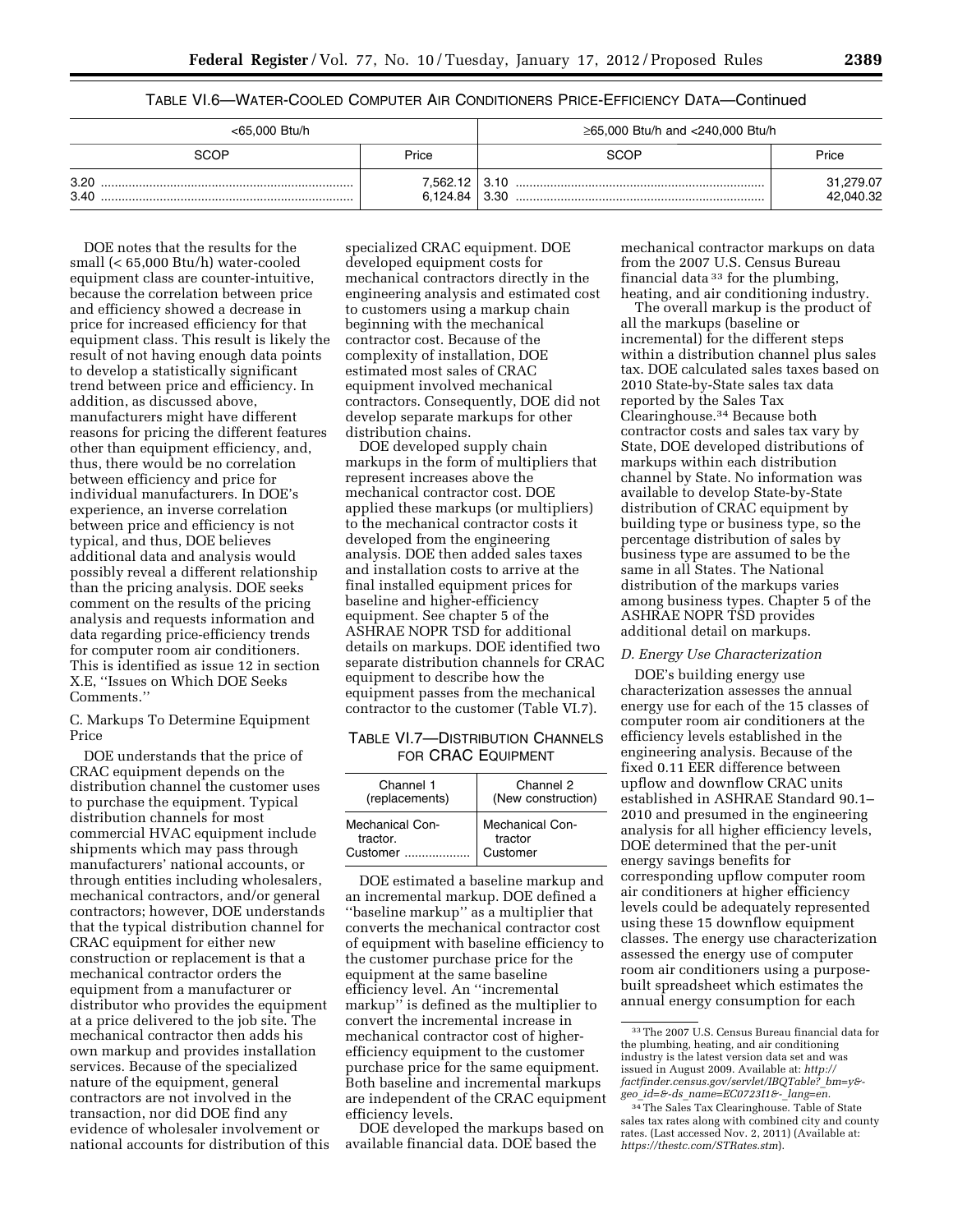equipment class at each efficiency level. The spreadsheet uses a modified outside temperature bin analysis. For each aircooled equipment class, the spreadsheet calculates fan energy and condensing unit power consumption at each 5 °F outdoor air dry bulb temperature bin. For water-cooled and glycol-cooled equipment, the spreadsheet first estimates the condensing water supply temperature from either an evaporative cooling tower or a dry cooler for watercooled and for glycol-cooled CRAC equipment, respectively, based on binned weather data. Using these results, DOE then estimates the condensing unit power consumption and adds to this the estimated fan power. The sum of the CRAC condensing unit power and the CRAC fan power is the estimated average CRAC total power consumption for each temperature bin. Annual estimates of energy use are developed by multiplying the power consumption at each temperature bin by the number of hours in that bin for each climate analyzed.

To implement DOE's analysis methodology, DOE estimated the average heat load on each type and size of CRAC equipment based on an average thermal load set at 65 percent of the nominal sensible capacity based on an estimate provided in an Australian energy performance standards report.35 As CRAC equipment is used to cool internally-generated thermal loads and is generally not climate dependent, DOE believes that this figure would also apply to CRAC equipment in the U.S. DOE did not have manufacturer efficiency or performance data as a function of the outdoor temperature or the fraction of full load. Accordingly, DOE used an example of the variation in full-load performance as a function of ambient air temperature (for air-cooled equipment) or entering fluid temperature (for water-cooled and glycol-cooled equipment) provided in the ASHRAE 127–2007 test procedure and based on computer simulations to adjust full-load performance from the SCOP rating condition. A part-load performance degradation was also included, based on the methodology outlined for unitary direct-expansion air conditioning equipment presented in the DOE EnergyPlus simulation tool documentation.36 For water-cooled and

glycol-cooled equipment with economizer coils, DOE reduced the thermal load on the condensing unit during hours when the economizer would be expected to meet some or all of the sensible cooling load. Because the primary heat load met for computer room air conditioners is a sensible load and because DOE did not have data to adequately estimate the relative sensible load versus latent load during the year for computer rooms, DOE did not separately examine the latent load on the equipment as a function of conditions, but determined that the total energy use could be based on the SCOP performance.

DOE estimated the annual energy consumption for each equipment class at each efficiency level for 239 climate locations using typical meteorological year (TMY3) weather data.37 DOE relied on population-based climate location weights to map the results for individual TMY locations to State-level annual energy consumption estimates for each U.S. State. DOE used the resulting State-by-State annual energy consumption estimates for each efficiency level in the subsequent lifecycle cost analysis.

# *E. Life-Cycle Cost and Payback Period Analyses*

DOE conducted the life-cycle cost (LCC) and payback period (PBP) analyses to estimate the economic impacts of potential standards on individual customers of CRAC equipment. DOE first analyzed these impacts for CRAC equipment by calculating the change in customers' LCCs likely to result from higher efficiency levels compared with the ASHRAE baseline efficiency levels for the 15 downflow CRAC classes discussed in the engineering analysis. DOE determined that the LCC benefits for higher efficiency levels for each downflow class of CRAC equipment would adequately represent LCC benefits for the corresponding upflow class. The LCC calculation considers total installed cost (contractor cost, sales taxes, distribution chain markups, and installation cost), operating expenses (energy, repair, and maintenance costs), equipment lifetime, and discount rate. DOE calculated the LCC for all customers as if each would purchase a new CRAC unit in the year the standard takes effect. Since DOE is considering both the efficiency levels in ASHRAE Standard 90.1–2007 and more-stringent

efficiency levels, the compliance date for a new DOE energy conservation standard for any equipment class would depend upon the efficiency level adopted. This is because the statutory lead times for DOE adoption of the ASHRAE Standard 90.1–2010 efficiency levels and the adoption of morestringent efficiency levels are different. (See section V.H.1 below for additional explanation regarding compliance dates.) However, the LCC benefits to the customer of standards higher than those in ASHRAE Standard 90.1–2010 can only begin to accrue after the compliance date for such higher standard once adopted by DOE. To account for this difference and to facilitate comparison, DOE presumes that the purchase year for all CRAC equipment for purposes of the LCC calculation is 2017, the earliest year in which DOE can establish an amended energy conservation level at an efficiency level more stringent than the ASHRAE efficiency level. To compute LCCs, DOE discounted future operating costs to the time of purchase and summed them over the lifetime of the equipment.

Next, DOE analyzed the effect of changes in installed costs and operating expenses by calculating the PBP of potential standards relative to baseline efficiency levels. The PBP estimates the amount of time it would take the customer to recover the incremental increase in the purchase price of moreefficient equipment through lower operating costs. The PBP is the change in purchase price divided by the change in annual operating cost that results from the energy conservation standard. DOE expresses this period in years. Similar to the LCC, the PBP is based on the total installed cost and the operating expenses. However, unlike the LCC, DOE only considers the first year's operating expenses in the PBP calculation. Because the PBP does not account for changes in operating expense over time or the time value of money, it is also referred to as a simple PBP.

DOE conducted the LCC and PBP analyses using a commercially-available spreadsheet tool and a purpose-built spreadsheet model, available online.38 This spreadsheet model developed by DOE accounts for variability in energy use and prices, installation costs, repair and maintenance costs, and energy costs. It uses weighting factors to account for distributions of shipments

<sup>35</sup>EnergyConsult Pty Ltd., Equipment Energy Efficiency Committee Regulatory Impact Statement Consultation Draft: Minimum Energy Performance Standards and Alternative Strategies for Close Control Air Conditioners, Report No 2008/11 (Sept. 2008) (Available at: *[www.energyrating.gov.au](http://www.energyrating.gov.au)*).

<sup>36</sup>EnergyPlus Engineering Reference included with EnergyPlus simulation software version 6.0

<sup>(</sup>Available at: *[http://apps1.eere.energy.gov/](http://apps1.eere.energy.gov/buildings/energyplus)  [buildings/energyplus](http://apps1.eere.energy.gov/buildings/energyplus)*).

<sup>37</sup>S. Wilcox and W. Marion, *Users Manual for TMY3 Data Sets,* NREL/TP–581–43156 (May 2008).

<sup>38</sup> DOE's Life-Cycle Cost spreadsheet model can be found on the DOE's ASHRAE Products Web site at: *[http://www1.eere.energy.gov/buildings/](http://www1.eere.energy.gov/buildings/appliance_standards/commercial/ashrae_products_docs_meeting.html)  appliance*\_*[standards/commercial/](http://www1.eere.energy.gov/buildings/appliance_standards/commercial/ashrae_products_docs_meeting.html)  ashrae*\_*products*\_*docs*\_*[meeting.html](http://www1.eere.energy.gov/buildings/appliance_standards/commercial/ashrae_products_docs_meeting.html)*.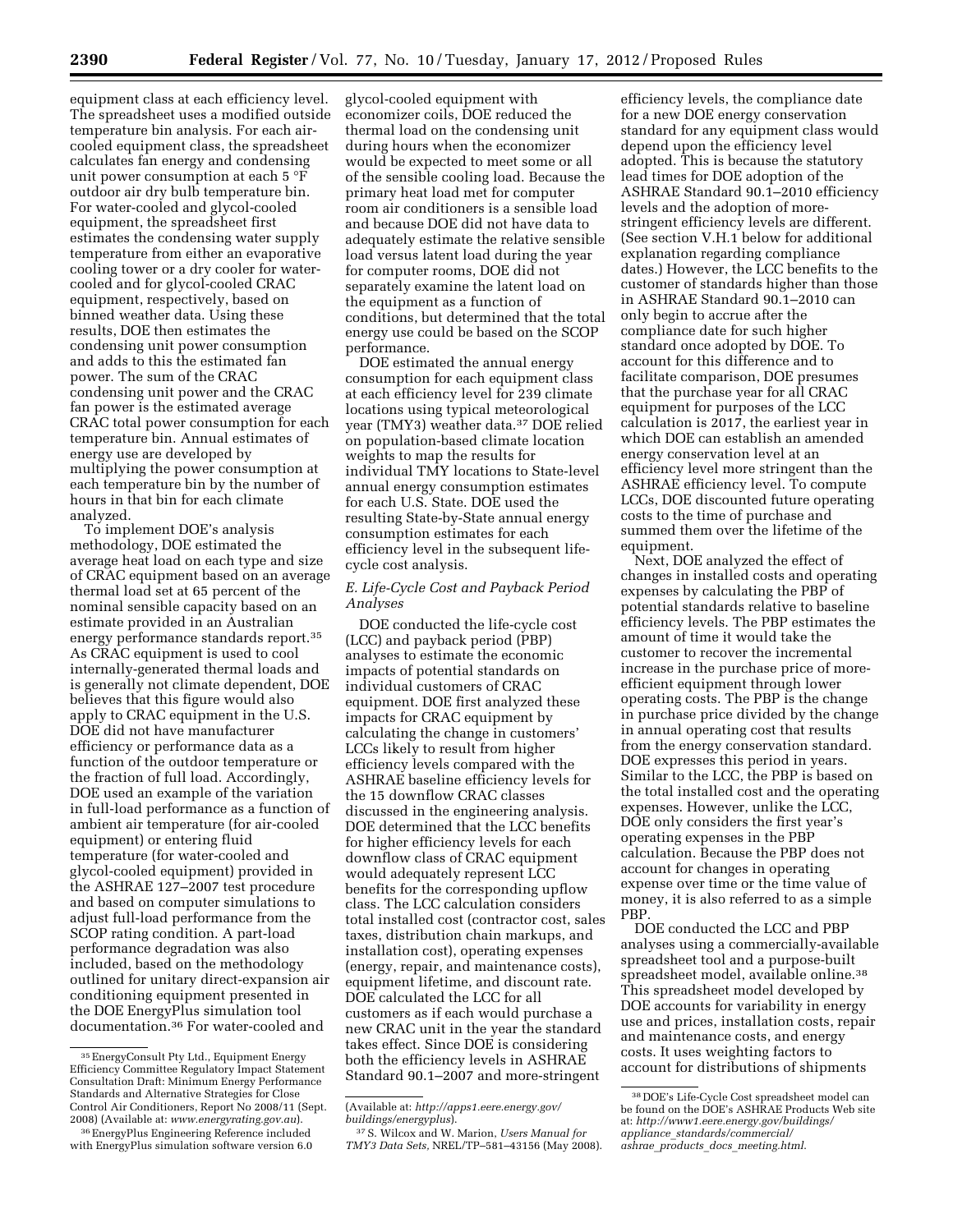to different building types and States to generate national LCC savings by efficiency level. The results of DOE's LCC and PBP analyses are summarized in section VI and described in detail in chapter 6 of the ASHRAE NOPR TSD.

### 1. Approach

Recognizing that each business that uses CRAC equipment is unique, DOE analyzed variability and uncertainty by performing the LCC and PBP calculations assuming a correspondence between business types and market segments (characterized as building types) for customers located in three types of commercial buildings (health care, education, and office). DOE developed financial data appropriate for the customers in each building type. Each type of building has typical customers who have different costs of financing because of the nature of the business. DOE derived the financing

costs based on data from the Damodaran Online site.39

The LCC analysis used the estimated annual energy use for each CRAC equipment unit described in section V.D. Because energy use of CRAC equipment is sensitive to climate, energy use varies by State. Aside from energy use, other important factors influencing the LCC and PBP analyses are energy prices, installation costs, equipment distribution markups, and sales tax. All of these are assumed to vary by State. At the national level, the LCC spreadsheets explicitly modeled both the uncertainty and the variability in the model's inputs, using probability distributions based on the shipment of CRAC equipment to different States.

As mentioned above, DOE generated LCC and PBP results by building type and State and used developed weighting factors to generate national average LCC savings and PBP for each efficiency level. As there is a unique LCC and PBP

for each calculated value at the building type and State level, the outcomes of the analysis can also be expressed as probability distributions with a range of LCC and PBP results. A distinct advantage of this type of approach is that DOE can identify the percentage of customers achieving LCC savings or attaining certain PBP values due to an increased efficiency level, in addition to the average LCC savings or average PBP for that efficiency level.

#### 2. Life-Cycle Cost Inputs

For each efficiency level DOE analyzed, the LCC analysis required input data for the total installed cost of the equipment, its operating cost, and the discount rate. Table VI.8 summarizes the inputs and key assumptions DOE used to calculate the customer economic impacts of all energy efficiency levels analyzed in this rulemaking. A more detailed discussion of the inputs follows.

TABLE VI.8—SUMMARY OF INPUTS AND KEY ASSUMPTIONS USED IN THE LCC AND PBP ANALYSES

| Inputs | Description                                                                                                                                                                                                                                                                                                                                                                                   |
|--------|-----------------------------------------------------------------------------------------------------------------------------------------------------------------------------------------------------------------------------------------------------------------------------------------------------------------------------------------------------------------------------------------------|
|        | <b>Affecting Installed Costs</b>                                                                                                                                                                                                                                                                                                                                                              |
|        | Equipment price was derived by multiplying manufacturer sales price or<br>MSP (distributor's price delivered to a mechanical contractor at the<br>job site, calculated in the engineering analysis) by mechanical con-<br>tractor markups, as needed, plus sales tax from the markups anal-<br>ysis.                                                                                          |
|        | Installation cost includes installation labor, installer overhead, and any<br>miscellaneous materials and parts, derived from RS Means<br>CostWorks 2011.40                                                                                                                                                                                                                                   |
|        | <b>Affecting Operating Costs</b>                                                                                                                                                                                                                                                                                                                                                              |
|        | Annual unit energy consumption for each class of equipment at each<br>efficiency level estimated in a per-State basis using a spreadsheet<br>model and a population-based mapping of climate locations to<br>States.                                                                                                                                                                          |
|        | DOE developed average electricity prices based on EIA's Form 861<br>data for 2010.41                                                                                                                                                                                                                                                                                                          |
|        | DOE estimated annual maintenance costs based on RS Means<br>CostWorks 2011 for CRAC equipment. Annual maintenance cost did<br>not vary as a function of efficiency.                                                                                                                                                                                                                           |
|        | DOE estimated the annualized repair cost for baseline efficiency CRAC<br>equipment based on cost data from RS Means CostWorks 2011<br>(2010 data). DOE assumed that the materials components portion of<br>the repair costs would vary in direct proportion with the MSP at high-<br>er efficiency levels because it generally costs more to replace com-<br>ponents that are more efficient. |
|        | Affecting Present Value of Annual Operating Cost Savings                                                                                                                                                                                                                                                                                                                                      |
|        | DOE estimated CRAC equipment lifetime ranged between 10 and 25<br>years, with an average lifespan of 15 years, based on estimates<br>cited in available CRAC literature.                                                                                                                                                                                                                      |
|        | Mean real discount rates for all buildings range from 2.7 percent for<br>education buildings to 4.5 percent for office building owners.                                                                                                                                                                                                                                                       |

(Available at: *[www.stern.nyu.edu/](http://www.stern.nyu.edu/~adamodar/New_Home_Page/data.html)*∼*adamodar/ New*\_*Home*\_*[Page/data.html](http://www.stern.nyu.edu/~adamodar/New_Home_Page/data.html)*).

<sup>39</sup> Damodaran Online, Leonard N. Stern School of Business, New York University (Jan. 2011)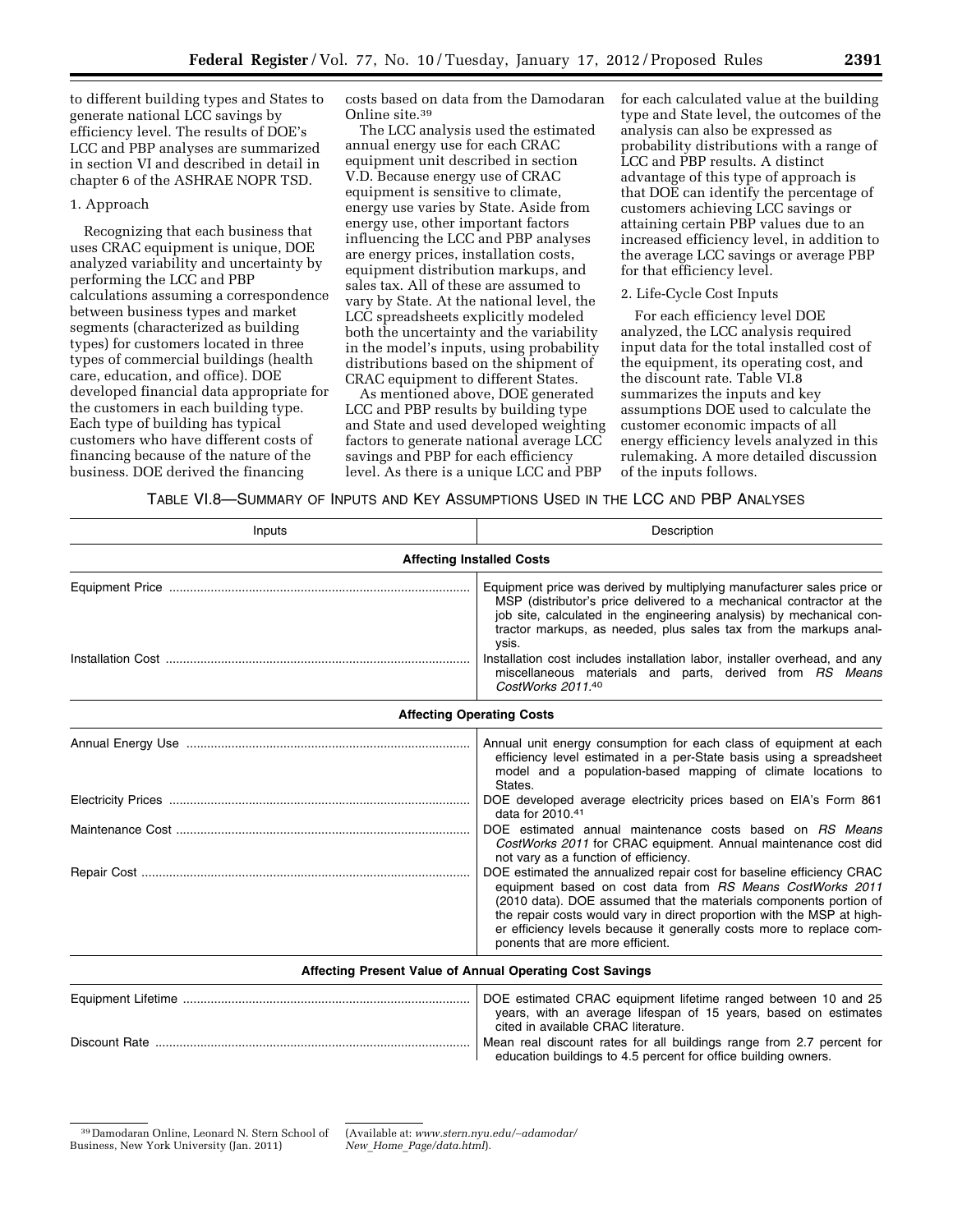## TABLE VI.8—SUMMARY OF INPUTS AND KEY ASSUMPTIONS USED IN THE LCC AND PBP ANALYSES—Continued

| Inputs | Description                                                                                                                                                                                                                                        |  |  |  |
|--------|----------------------------------------------------------------------------------------------------------------------------------------------------------------------------------------------------------------------------------------------------|--|--|--|
|        | Start year for LCC is 2017, which is the earliest compliance date that<br>DOE can set for new standards if it adopts any efficiency level for<br>energy conservation standards higher than that shown in ASHRAE<br>Standard 90.1-2010.             |  |  |  |
|        | <b>Analyzed Efficiency Levels</b>                                                                                                                                                                                                                  |  |  |  |
|        | DOE analyzed the baseline efficiency levels (ASHRAE Standard 90.1–<br>2010) and four higher efficiency levels for all 15 equipment classes.<br>See the engineering analysis for additional details on selections of<br>efficiency levels and cost. |  |  |  |

<sup>40</sup> RS Means CostWorks 2011, R.S. Means Company, Inc. (2011) (Available at: http://www.meanscostworks.com/[\).](http://www.meanscostworks.com/)<br><sup>41</sup> Electric Sales, Revenue, and Average Price 2009 (Data accessed on [May 10, 2011 at](http://www.meanscostworks.com/) http://www.eia.doe.gov/cn *esr*\_*[sum.html](http://www.eia.doe.gov/cneaf/electricity/esr/esr_sum.html)*). Inflator—2009 to 2010 dollars from EIA *AEO 2011* GDP Price Index (Accessed on 4/27/2011 at *[http://www.eia.doe.gov/oiaf/aeo/](http://www.eia.doe.gov/oiaf/aeo/tablebrowser/#release=AEO2011&subject=0-AEO2011&table=18-AEO2011®ion=0-0&cases=ref2011-d020911a) [tablebrowser/#release=AEO2011&subject=0-AEO2011&table=18-AEO2011&region=0-0&cases=ref2011-d020911a](http://www.eia.doe.gov/oiaf/aeo/tablebrowser/#release=AEO2011&subject=0-AEO2011&table=18-AEO2011®ion=0-0&cases=ref2011-d020911a)*).

#### a. Equipment Prices

The price of CRAC equipment reflects the application of distribution channel markups (mechanical contractor markups) and sales tax to the manufacturer sales price (distributor's price, delivered to the job site), which is the cost established in the engineering analysis. As described in section VI.B, DOE determined mechanical contractor costs and markup for air conditioning equipment. For each equipment class, the engineering analysis provided contractor costs for the baseline equipment and up to four higher equipment efficiencies.

The markup is the percentage increase in price as the CRAC equipment passes through the distribution channel. As explained in section VI.C, all CRAC equipment is assumed to be delivered by the manufacturer through a distributor to the mechanical contractor at the job site for installation without the involvement of a general contractor. This is assumed to happen whether the equipment is being purchased for the new construction market or to replace existing equipment.

To forecast a price trend for the NOPR, DOE derived an inflationadjusted index of the PPI for miscellaneous refrigeration and airconditioning equipment over 1990– 2010. These data show a general price index decline from 1990 to 2004, followed by a sharp increase, primarily due to rising prices of copper and steel products that go into this equipment. Given the slowdown in global economic activity in 2011, DOE believes that the extent to which the trends of the past couple of years will continue is very uncertain and that the observed data provide a firm basis for projecting future costs trends for CRAC equipment. Therefore DOE used a constant price assumption as the default price factor index to project future computer room

air conditioner prices in 2017. Thus, prices forecast for the LCC and PBP analysis are equal to the 2011 values for each efficiency level in each equipment class. Appendix 8–D of the NOPR TSD describes the historic data and the derivation of the price forecast.

DOE requests comments on the most appropriate trend to use for real (inflation-adjusted) computer room air conditioner prices.

### b. Installation Costs

DOE derived national average installation costs for CRAC equipment from data provided in *RS Means CostWorks 2011* (RS Means) specifically for CRAC equipment.42 RS Means provides estimates for installation costs for CRAC units by equipment capacity, as well as cost indices that reflect the variation in installation costs for 295 cities in the United States. The RS Means data identifies several cities in all 50 States and the District of Columbia. DOE incorporated locationbased cost indices into the analysis to capture variation in installation cost, depending on the location of the customer.

For more-stringent efficiency levels, DOE recognized that installation costs could potentially be higher with larger units and higher-efficiency CRAC equipment due to larger sizes and more complex setup requirements. DOE utilized RS Means installation cost data from *RS Means CostWorks 2011* to derive installation cost curves by size of unit for the base-efficiency unit. DOE did not have data to calibrate the extent to which installation cost might change as efficiency increased. For purposes of the NOPR LCC analysis, DOE assumed that installation cost would not increase as a function of increased efficiency.

This is identified as Issue 13 under ''Issues on Which DOE Seeks Comment'' in section X.E of today's NOPR.

#### c. Annual Energy Use

DOE estimated the annual electricity consumed by each class of CRAC equipment, by efficiency level, based on the energy use characterization described in section V.D and in chapter 4 of the NOPR TSD.

#### d. Electricity Prices

Electricity prices are used to convert the electric energy savings from higherefficiency equipment into energy cost savings. Because of the variation in annual electricity consumption savings and equipment costs across the country, it is important to consider regional differences in electricity prices. DOE used average effective commercial electricity prices at the State level from Energy Information Administration (EIA) data for 2010. This approach captured a wide range of commercial electricity prices across the United States. Furthermore, different kinds of businesses typically use electricity in different amounts at different times of the day, week, and year, and therefore, face different effective prices. To make this adjustment, DOE used EIA's 2003 CBECS 43 data set to identify the average prices the three building types paid and compared them with the average prices all commercial customers paid.44 DOE used the ratios of prices paid by the three types of businesses to the national average commercial prices seen in the 2003 CBECS as multipliers to adjust the

<sup>42</sup>RS Means CostWorks 2011, R.S. Means Company, Inc. 2011, Kingston, Massachusetts (Available at: *<http://www.meanscostworks.com/>*).

<sup>43</sup>EIA's Commercial Buildings Energy Consumption Survey, Energy Information Agency (Public use microdata available at: *[http://](http://www.eia.doe.gov/emeu/cbecs/cbecs2003/public_use_2003/cbecs_pudata2003.html)  [www.eia.doe.gov/emeu/cbecs/cbecs2003/](http://www.eia.doe.gov/emeu/cbecs/cbecs2003/public_use_2003/cbecs_pudata2003.html) public*\_*use*\_*2003/cbecs*\_*[pudata2003.html](http://www.eia.doe.gov/emeu/cbecs/cbecs2003/public_use_2003/cbecs_pudata2003.html)*).

<sup>44</sup>EIA's 2003 CBECS is the most recent version of the data set.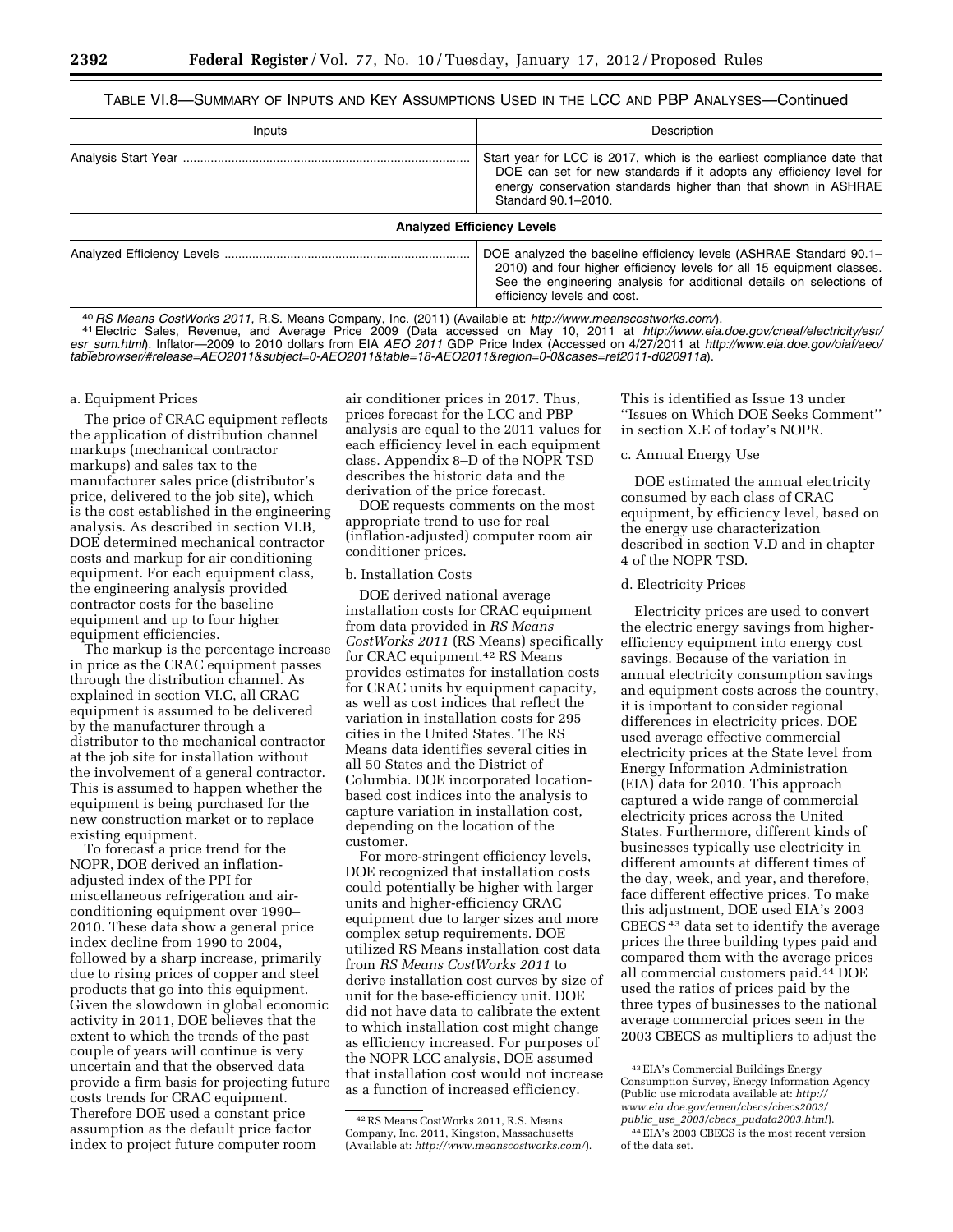average commercial 2010 State price data.

DOE weighted the prices each building type paid in each State by the estimated sales of CRAC equipment to each building type to obtain a weightedaverage national electricity price for 2010. The State/building type weights reflect the probabilities that a given unit of CRAC equipment shipped will operate with a given fuel price. The original State-by-State average commercial prices (adjusted to 2011\$) range from approximately \$0.066 per kWh to approximately \$0.216 per kWh. (See chapter 6 of the ASHRAE NOPR TSD for further details.)

The electricity price trends provide the relative change in electricity costs for future years. DOE applied the *AEO2011* reference case as the default scenario and extrapolated the trend in values at the Census Division level from 2025 to 2035 of the forecast to establish prices in 2030 to 2060. This method of extrapolation is in line with methods the EIA uses to forecast fuel prices for the Federal Energy Management Program. DOE provides a sensitivity analysis of the LCC savings and PBP results to different fuel price scenarios using both the *AEO2011* high-price and low-price forecasts in the ASHRAE NOPR TSD.

## e. Maintenance Costs

Maintenance costs are the costs to the customer of maintaining equipment operation. Maintenance costs include services such as cleaning heatexchanger coils and changing air filters. DOE estimated annual routine maintenance costs for CRAC equipment as \$84 per year for capacities up to 288 kBtu per hr and \$102 per year for larger capacities, reported in the *RS Means CostWorks 2011* database. Because data were not available to indicate how maintenance costs vary with equipment efficiency, DOE decided to use preventive maintenance costs that remain constant as equipment efficiency increases.

#### f. Repair Costs

The repair cost is the cost to the customer of replacing or repairing components that have failed in the CRAC equipment. DOE estimated the one-time repair cost in *RS Means CostWorks 2011* as a percentage of MSP for capacities between 5 tons (T) (60,000 Btu/hr) and 15 T (180,000 Btu/hr), with the curve flattening at the 15 T percentage thereafter. DOE applied the percentage to the MSP for more-efficient equipment at each capacity for the onetime repair, then annualized the resulting repair costs. DOE determined

that annualized repair costs would increase in direct proportion with increases in equipment prices. Because the price of CRAC equipment increases with efficiency, the cost for component repair will also increase as the efficiency of equipment increases. See chapter 6 of the ASHRAE NOPR TSD for details on the development of repair costs.

### g. Equipment Lifetime

DOE defines ''equipment lifetime'' as the age when a unit of CRAC equipment is retired from service. DOE reviewed available literature to establish typical equipment lifetimes. The literature offered a wide range of typical equipment lifetimes ranging from 10 years to 25 years. The data did not distinguish between classes of CRAC equipment. Consequently, DOE used a distribution of lifetimes between 10 and 25 years, with an average of 15 years based on review of a range of CRAC lifetime estimates found in published studies and online documents and applied this distribution to all classes of CRAC equipment analyzed. Chapter 6 of the ASHRAE NOPR TSD contains a discussion of equipment lifetime.

#### h. Discount Rate

The discount rate is the rate at which future expenditures are discounted to establish their present value. DOE determined the discount rate by estimating the cost of capital for purchasers of CRAC equipment. Most purchasers use both debt and equity capital to fund investments. Therefore, for most purchasers, the discount rate is the weighted-average cost of debt and equity financing, or the weightedaverage cost of capital (WACC), less the expected inflation.

To estimate the WACC of CRAC equipment purchasers, DOE used a sample of over 2000 companies grouped to be representative of operators of each of three commercial building types (health care, education, and office) drawn from a database of 7,369 U.S. companies presented on the Damodaran Online Web site.45 This database includes most of the publicly-traded companies in the United States. For most educational buildings and a portion of the office buildings occupied by public schools, universities, and State and local government agencies, DOE estimated the cost of capital based on composite tax exempt bond rates for

AA-rated municipal bonds. Federal office space was assumed to use the Federal bond rate, derived as the 40 year geometric average of long term (> 10 years) U.S. government securities. When one or more of the variables needed to estimate the discount rate in the Damodaran dataset were missing or could not be obtained, DOE discarded the firm from the analysis. DOE further reduced the sample to exclude firms that were unlikely to use the computer rooms served by CRAC equipment. The WACC approach for determining discount rates accounts for the current tax status of individual firms on an overall corporate basis. DOE did not evaluate the marginal effects of increased costs, and, thus, depreciation due to more expensive equipment, on the overall tax status.

DOE used the final sample of companies to represent purchasers of CRAC equipment. For each company in the sample, DOE derived the cost of debt, percent debt financing, and systematic company risk from information on the Damodaran Online Web site. Damodaran estimated the cost of debt financing from the long-term Federal government bond rate (6.74 percent) and the standard deviation of the stock price. DOE then determined the weighted average values for the cost of debt, range of values, and standard deviation of WACC for each category of the sample companies. Deducting expected inflation from the cost of capital provided estimates of real discount rate by ownership category. Based on this database, DOE calculated the weighted average after-tax discount rate for CRAC equipment purchases, adjusted for inflation, in each of the three building types used in the analysis. Chapter 6 of the ASHRAE NOPR TSD contains the detailed calculations on the discount rate.

#### 3. Payback Period

DOE also determined the economic impact of potential amended energy conservation standards on customers by calculating the PBP of more-stringent efficiency levels relative to a baseline efficiency level. The PBP measures the amount of time it takes the commercial customer to recover the assumed higher purchase expense of more-efficient equipment through lower operating costs. Similar to the LCC, the PBP is based on the total installed cost and the operating expenses for each building type and State, weighted on the probability of shipment to each market. Because the simple PBP does not take into account changes in operating expense over time or the time value of money, DOE considered only the first

<sup>45</sup> Damodaran financial data used for determining cost of capital available at: *[http://](http://pages.stern.nyu.edu/~adamodar/)  [pages.stern.nyu.edu/](http://pages.stern.nyu.edu/~adamodar/)*∼*adamodar/* for commercial businesses. Data for determining financing for public buildings available at: *[http://](http://finance.yahoo.com/bonds/composite_bond_rates)  [finance.yahoo.com/bonds/composite](http://finance.yahoo.com/bonds/composite_bond_rates)*\_*bond*\_*rates.*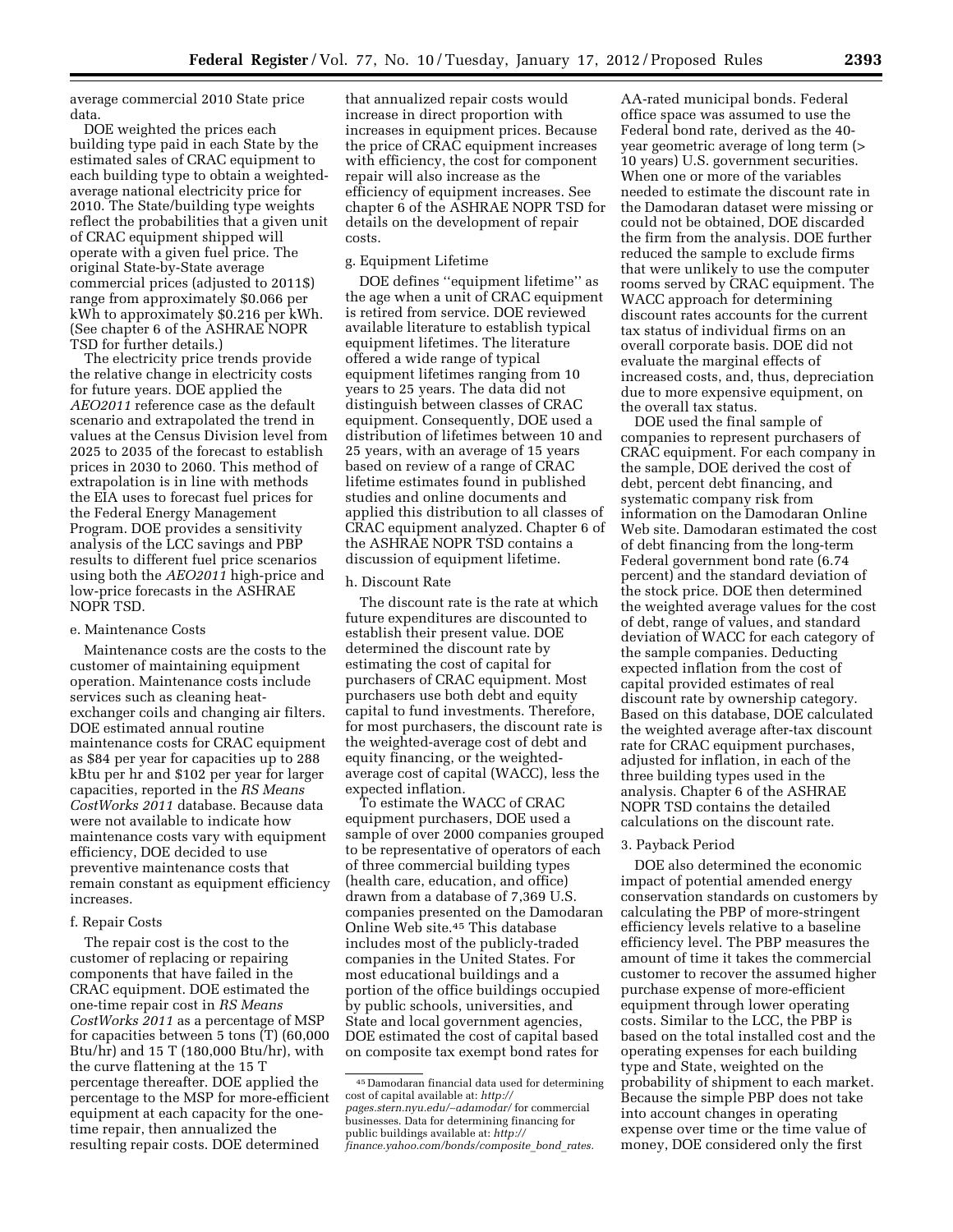year's operating expenses to calculate the PBP, unlike the LCC which is calculated over the lifetime of the equipment. Chapter 6 of the ASHRAE NOPR TSD provides additional details about the PBP.

### *F. National Impact Analysis—National Energy Savings and Net Present Value Analysis*

The national impact analysis (NIA) evaluates the effects of a proposed energy conservation standard from a national perspective rather than from the customer perspective represented by the LCC. This analysis assesses the net present value (NPV) (future amounts discounted to the present) and the National Energy Savings (NES) of total commercial customer costs and savings, which are expected to result from amended standards at specific efficiency levels. For each efficiency level analyzed, DOE calculated the NPV and NES for adopting more-stringent standards than the efficiency levels specified in ASHRAE Standard 90.1– 2010. The NES refers to cumulative energy savings from 2012 through 2041 or 2013 through 2042, depending on the product class. DOE calculated new energy savings in each year relative to a base case, defined as DOE adoption of the efficiency levels specified by ASHRAE Standard 90.1–2010. DOE also calculated energy savings from adopting efficiency levels specified by ASHRAE Standard 90.1–2010 compared to the current market base case. The NPV refers to cumulative monetary savings. DOE calculated net monetary savings in each year relative to the base case (ASHRAE Standard 90.1–2010) as the difference between total operating cost savings and increases in total installed cost. Cumulative savings are the sum of the annual NPV over the specified period. DOE accounted for operating cost savings until 2055 or 2056, when the equipment installed in the 30th year after the compliance date of the amended standards should be retired.

#### 1. Approach

The NES and NPV are a function of the total number of units in use and their efficiencies. Both the NES and NPV depend on annual shipments and equipment lifetime. Both calculations start by using the shipments estimate and the quantity of units in service derived from the shipments model.

With regard to estimating the NES, because more-efficient computer room air conditioners are expected to gradually replace less-efficient ones, the energy per unit of capacity used by the computer room air conditioners in service gradually decreases in the

standards case relative to the base case. DOE calculated the NES by subtracting energy use under a standards-case scenario from energy use in a base-case scenario.

Unit energy savings for each equipment class are taken from the LCC spreadsheet for each efficiency level and weighted based on market efficiency distributions. To estimate the total energy savings for each efficiency level, DOE first calculated the national site energy consumption (*i.e.,* the energy directly consumed by the units of equipment in operation) for each class of computer room air conditioners for each year of the analysis period. The NES and NPV analysis periods begin with the earliest expected compliance date of amended Federal energy conservation standards (*i.e.,* 2012 or 2013), assuming DOE adoption of the baseline ASHRAE Standard 90.1–2010 efficiency levels. For the analysis of DOE's potential adoption of morestringent efficiency levels, the earliest compliance date would be 2017, four years after DOE would likely issue a final rule requiring such standards. Second, DOE determined the annual site energy savings, consisting of the difference in site energy consumption between the base case and the standards case for each class of computer room air conditioner. Third, DOE converted the annual site energy savings into the annual amount of energy saved at the source of electricity generation (the source energy), using a site-to-source conversion factor. Finally, DOE summed the annual source energy savings from 2012 to 2041 or 2013 to 2042 to calculate the total NES for that period. DOE performed these calculations for each efficiency level considered for computer room air conditioners in this rulemaking.

DOE considered whether a rebound effect is applicable in its NES analysis. A rebound effect occurs when an increase in equipment efficiency leads to an increased demand for its service. EIA in its National Energy Modeling System (NEMS) model assumes a certain elasticity factor to account for an increased demand for service due to the increase in cooling (or heating) efficiency.46 EIA refers to this as an efficiency rebound. For the computer room air conditioning equipment market, there are two ways that a rebound effect could occur: (1) increased use of the air conditioning equipment within the commercial buildings they are installed in; and (2)

additional instances of air conditioning computer rooms where it was not being cooled before.

The first instance does not occur often because computer rooms are generally cooled to the level required for safe operation of the servers and other equipment. As inanimate objects, computers have no desire for further cooling, and persons maintaining the equipment have no reason to deviate from the optimal range of environmental conditions. With regard to the second instance, computer room air conditioners are unlikely to be installed in previously uncooled computer rooms, because servers and other equipment that need to be cooled or otherwise space conditioned to the degree of precision that requires a computer room air conditioner already would be. Given the potential for computer equipment damage or diminished performance, running a computer room without the appropriate environmental controls from the outset is highly unlikely. Therefore, DOE did not assume a rebound effect in the present NOPR analysis. DOE seeks input from interested parties on whether there will be a rebound effect for improvements in the efficiency of computer room air conditioners. If interested parties believe a rebound effect would occur, DOE is interested in receiving data quantifying the effects, as well as input regarding how should DOE quantify this in its analysis. This is identified as Issue 14 under ''Issues on Which DOE Seeks Comment'' in section X.E of today's NOPR.

To estimate NPV, DOE calculated the net impact as the difference between total operating cost savings (including electricity cost savings) and increases in total installed costs (including customer prices). DOE calculated the NPV of each considered standard level over the life of the equipment using the following three steps. First, DOE determined the difference between the equipment costs under the standard-level case and the base case in order to obtain the net equipment cost increase resulting from the higher standard level. As noted in section VI.E.2.a, DOE used a constant price assumption as the default price forecast. Second, DOE determined the difference between the base-case operating costs and the standard-level operating costs in order to obtain the net operating cost savings from each higher efficiency level. Third, DOE determined the difference between the net operating cost savings and the net equipment cost increase in order to obtain the net savings (or expense) for each year. DOE then discounted the annual net savings (or expenses) to 2012 for computer room

<sup>46</sup>An overview of the NEMS model and documentation is found at *[http://www.eia.doe.gov/](http://www.eia.doe.gov/oiaf/aeo/overview/index.html) [oiaf/aeo/overview/index.html.](http://www.eia.doe.gov/oiaf/aeo/overview/index.html)*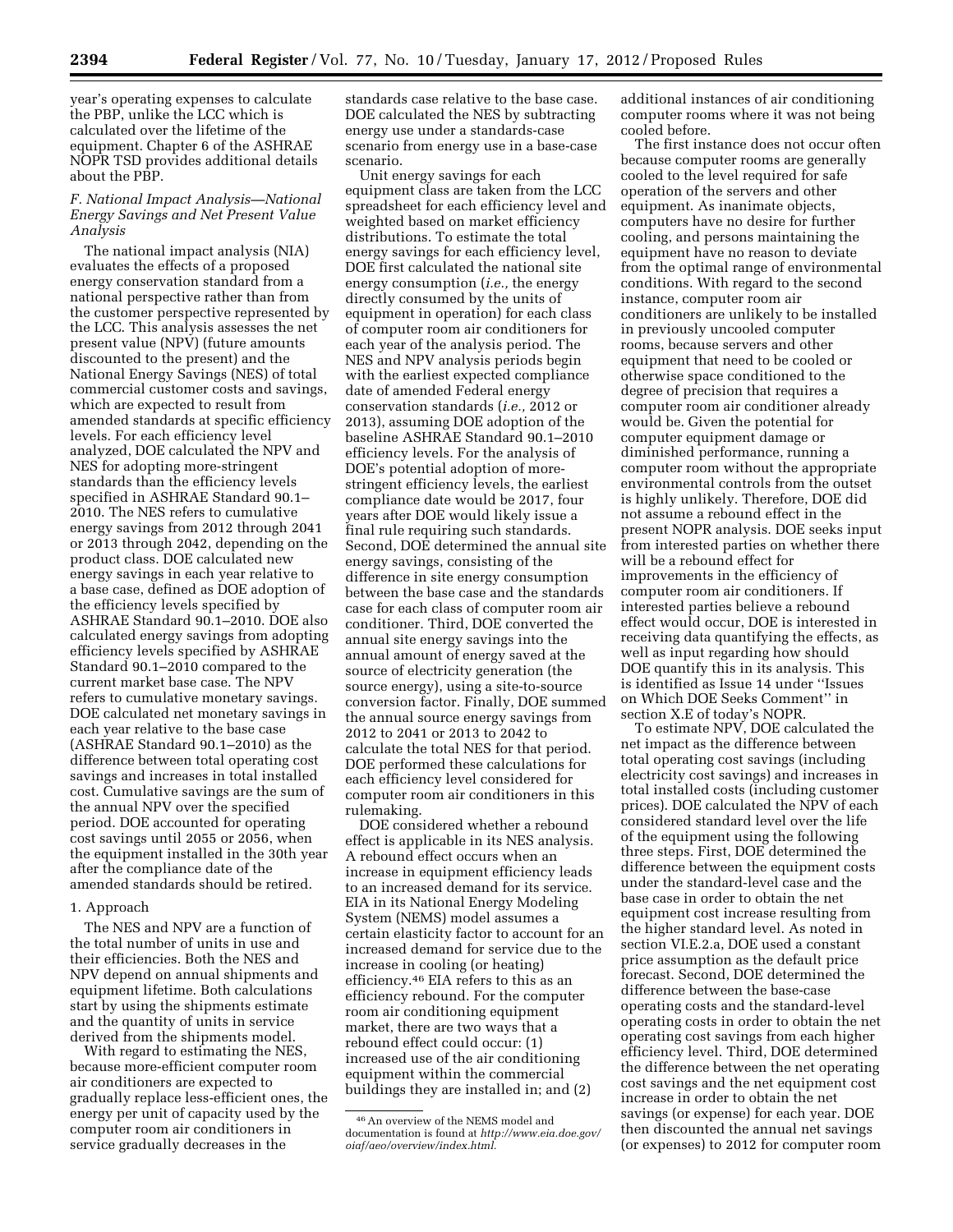air conditioners bought on or after 2012 or 2013, depending on product class, and summed the discounted values to provide the NPV of an efficiency level. An NPV greater than zero shows net savings (*i.e.,* the efficiency level would reduce customer expenditures relative to the base case in present value terms). An NPV that is less than zero indicates that the efficiency level would result in a net increase in customer expenditures in present value terms.

To make the analysis more transparent to all interested parties, DOE used a commercially-available spreadsheet tool to calculate the energy savings and the national economic costs and savings from potential amended standards. Chapter 8 of the NOPR TSD explains the models and how to use them. Interested parties can review DOE's analyses by changing various input quantities within the spreadsheet.

Unlike the LCC analysis, the NES spreadsheet does not use distributions for inputs or outputs, but relies on national average first costs and energy

costs developed from the LCC spreadsheet. DOE used the NES spreadsheet to perform calculations of energy savings and NPV using the annual energy consumption and total installed cost data from the LCC analysis. DOE forecasted the energy savings, energy cost savings, equipment costs, and NPV of benefits for equipment sold in each computer room air conditioner class from 2012 through 2041 or 2013 through 2042, depending on the product class. The forecasts provided annual and cumulative values for all four output parameters described above.

### 2. Shipments Analysis

Equipment shipments are an important element in the estimate of the future impact of a potential standard. DOE developed shipment projections and, in turn, calculated equipment stock by assuming that in each year, each existing computer room air conditioner either ages by one year or breaks down after a 15-year equipment life. DOE used

the shipments projection and the equipment stock to determine the NES. The shipments portion of the spreadsheet model forecasts computer room air conditioner shipments from 2012 or 2013 to 2041 or 2042, depending on the product class.

Data on computer room air conditioner shipments in the U.S. were not available. To estimate U.S. shipments, DOE obtained historical and projected (2000–2020) computer room air conditioner shipment data from an Australian energy performance standards report.47 DOE then used the ratio of business establishments in the United States compared to Australia to inflate Australia shipments to the U.S. market. The inflator used was 13.2. Table VI.9 exhibits the shipment data provided for a selection of years, while the full data set and the complete discussion of energy use indicators can be found in chapter 7 of the NOPR TSD. DOE used these shipments data to extend a shipments trend into the future.

## TABLE VI.9—TOTAL SHIPMENTS OF COMPUTER ROOM AIR CONDITIONERS (UNITS)

| ⁄ear                                 | วทคต<br>data                      |                                              |
|--------------------------------------|-----------------------------------|----------------------------------------------|
| 2000<br>2005<br>2010<br>2015<br>2020 | 850<br>985<br>140<br>1320<br>1526 | .228<br>13,011<br>15,058<br>17,436<br>20,157 |

DOE allocated overall shipments into product classes using a two-step process. First, DOE used Australian market share to allocate shipments to six broad product classes. DOE then used the relative fraction of models for each equipment class reflected in DOE's market database to allocate shipments further into the 15 product classes analyzed. The complete discussion of shipment allocation can be found in chapter 7 of the ASHRAE NOPR TSD.

Table VI.10 shows the forecasted shipments for the different equipment

classes of computer room air conditioners for selected years from 2012 to 2042 (with start and end years dependent on the product class), as well as the cumulative shipments. As equipment purchase price and repair costs increase with efficiency, DOE recognizes that higher first costs and repair costs can result in a drop in shipments. However, DOE had no basis for estimating the elasticity of shipments for computer room air conditioners as a function of first costs, repair costs, or operating costs. In

addition, because computer room air conditioners are necessary for their application, DOE believes shipments would not change as a result of higher first costs and repair costs. Therefore, DOE presumed that the shipments projection does not change with higher standard levels. DOE seeks input on this assumption. This is identified as Issue 15 under ''Issues on Which DOE Seeks Comment'' in section X.E of today's NOPR. Chapter 7 of the NOPR TSD provides additional details on the shipments forecasts.

#### TABLE VI.10—SHIPMENTS FORECAST FOR COMPUTER ROOM AIR CONDITIONERS

|                                                                                                             |               | Units shipped by year and equipment class |       |        |        |        |        |               |                                                      |
|-------------------------------------------------------------------------------------------------------------|---------------|-------------------------------------------|-------|--------|--------|--------|--------|---------------|------------------------------------------------------|
| Equipment                                                                                                   | 2012/<br>2013 | 2015                                      | 2020  | 2025   | 2030   | 2035   | 2040   | 2041/<br>2042 | Cumulative<br>shipments<br>(2012/2013-<br>2041/2042) |
| Air conditioners, air-cooled, <65,000 Btu/h<br>Air conditioners, air-cooled, $\geq 65,000$ to $\lt 240,000$ | 671           | 732                                       | 847   | 922    | 1.015  | 1.109  | 1.202  | 1.221         | 28,518                                               |
| Btu/h                                                                                                       | 7.499         | 7.951                                     | 9.192 | 10,009 | 11,023 | 12.038 | 13.052 | 13.457        | 315.793                                              |

47EnergyConsult Pty Ltd., Equipment Energy Efficiency Committee Regulatory Impact Statement Consultation Draft: Minimum Energy Performance

Standards and Alternative Strategies for Close

Control Air Conditioners, Report No 2008/11 (Sept. 2008) (Available at: *[www.energyrating.gov.au](http://www.energyrating.gov.au)*).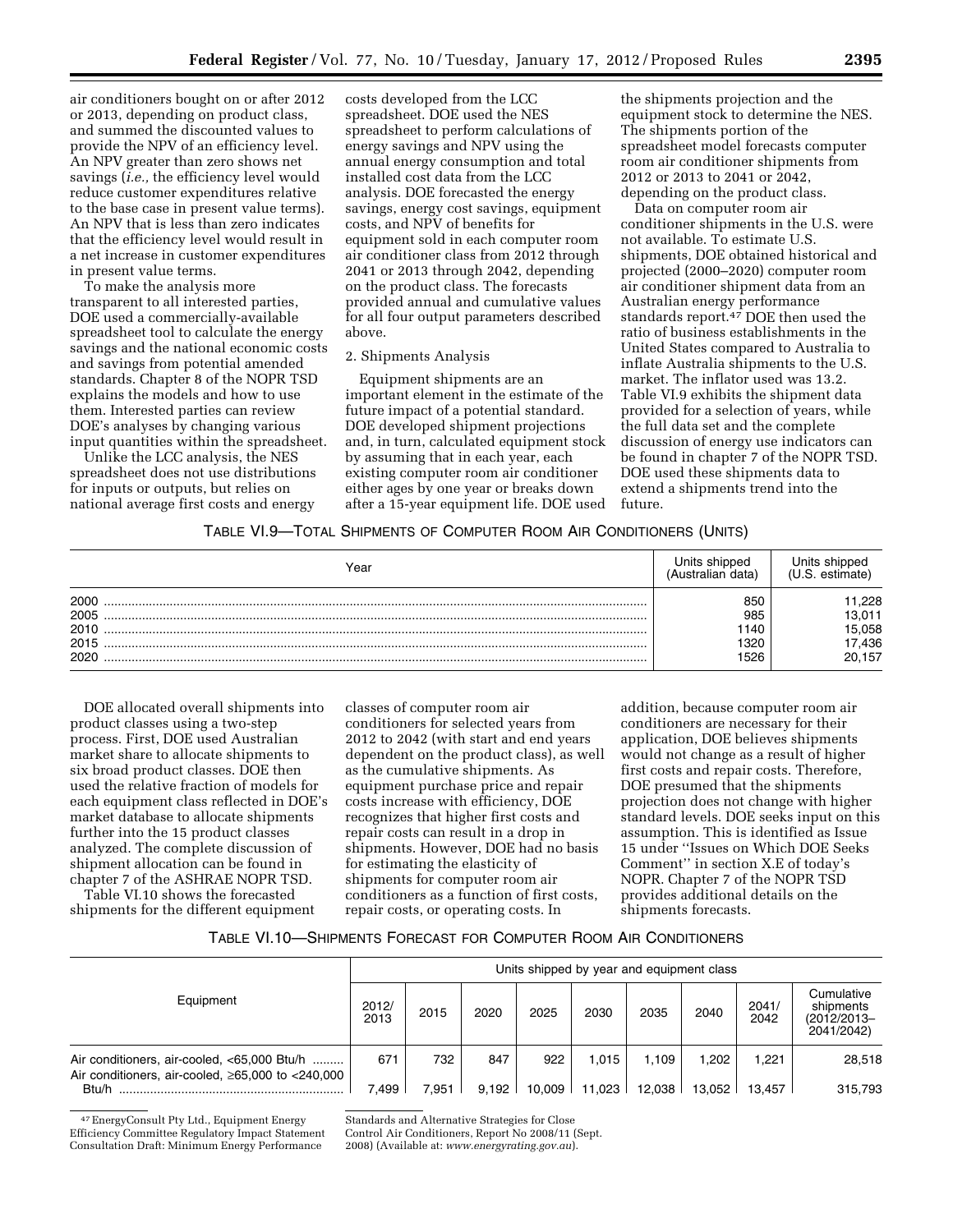|                                                                                                                                                      |               |              |              |              |              | Units shipped by year and equipment class |              |               |                                                      |
|------------------------------------------------------------------------------------------------------------------------------------------------------|---------------|--------------|--------------|--------------|--------------|-------------------------------------------|--------------|---------------|------------------------------------------------------|
| Equipment                                                                                                                                            | 2012/<br>2013 | 2015         | 2020         | 2025         | 2030         | 2035                                      | 2040         | 2041/<br>2042 | Cumulative<br>shipments<br>(2012/2013–<br>2041/2042) |
| Air conditioners, air-cooled, ≥240,000 Btu/h<br>Air conditioners, water-cooled, <65,000 Btu/h                                                        | 1,677<br>74   | 1,778<br>81  | 2,056<br>94  | 2,239<br>102 | 2,466<br>112 | 2,693<br>122                              | 2,919<br>133 | 3,010<br>135  | 70,636<br>3,152                                      |
| Air conditioners, water-cooled, $\geq 65,000$ to<br>Air conditioners, water-cooled, ≥240,000 Btu/h                                                   | 1,233<br>470  | 1,308<br>498 | 1,512<br>576 | 1,646<br>627 | 1,813<br>690 | 1,980<br>754                              | 2,147<br>817 | 2,213<br>843  | 51,940<br>19,780                                     |
| Air conditioners, water-cooled with fluid econo-                                                                                                     | 46            | 50           | 58           | 63           | 70           | 76                                        | 82           | 84            | 1,954                                                |
| Air conditioners, water-cooled with fluid econo-<br>mizers, $\geq 65,000$ to $\lt 240,000$ Btu/h<br>Air conditioners, water-cooled with fluid econo- | 1,036         | 1,098        | 1,270        | 1,383        | 1,523        | 1,663                                     | 1,803        | 1,859         | 43,628                                               |
| Air conditioners, glycol-cooled, <65,000 Btu/h<br>Air conditioners, glycol-cooled, ≥65,000 to                                                        | 180<br>69     | 190<br>75    | 220<br>87    | 240<br>95    | 264<br>104   | 288<br>114                                | 313<br>124   | 322<br>126    | 7,563<br>2,935                                       |
| Air conditioners, glycol-cooled, ≥240,000 Btu/h<br>Air conditioners, glycol-cooled with fluid econo-                                                 | 1,233<br>387  | 1,308<br>410 | 1,512<br>474 | 1,646<br>516 | 1,813<br>569 | 1,980<br>621                              | 2,147<br>673 | 2,213<br>694  | 51,940<br>16,288                                     |
|                                                                                                                                                      | 69            | 75           | 87           | 95           | 104          | 114                                       | 124          | 126           | 2,935                                                |
| Air conditioners, glycol-cooled with fluid econo-<br>mizers, ≥65,000 to <240,000 Btu/h<br>Air conditioners, glycol-cooled with fluid econo-          | 1,431         | 1,517        | 1,754        | 1,910        | 2,103        | 2,297                                     | 2,490        | 2,567         | 60,250                                               |
|                                                                                                                                                      | 345           | 366          | 423          | 461          | 508          | 554                                       | 601          | 620           | 14,542                                               |
|                                                                                                                                                      | 16,420        | 17,437       | 20,162       | 21,954       | 24,177       | 26,403                                    | 28,627       | 29,490        | 691,854                                              |

TABLE VI.10—SHIPMENTS FORECAST FOR COMPUTER ROOM AIR CONDITIONERS—Continued

**Note:** Total shipments shown in this table may not exactly match those in Table VI.9 as a result of rounding during allocation to product classes.

### 3. Base-Case and Standards-Case Forecasted Distribution of Efficiencies

DOE reviewed the distribution of efficiency levels for commerciallyavailable models within each equipment class in order to develop base-case efficiency distributions. DOE bundled the efficiency levels into ''efficiency ranges'' and determined the percentage of models within each range. DOE applied the percentages of models within each efficiency range to the total unit shipments for a given equipment class to estimate the distribution of shipments within the base case. Then, from those market shares and projections of shipments by equipment class, DOE extrapolated future equipment efficiency trends both for a base-case scenario and for standardscase scenarios. The difference in equipment efficiency between the base case and standards cases was the basis for determining the reduction in perunit annual energy consumption that could result from amended standards.

For the base case, DOE had no basis to estimate potential change in efficiency market shares. Therefore, DOE assumed that, absent amended standards, forecasted market shares would remain frozen until the end of the forecast period (30 years after the compliance date). This prediction could cause DOE to overestimate the savings

associated with the higher efficiency levels discussed in this notice because computer room air conditioner efficiencies or relative efficiency class preferences may change voluntarily over time.

For each efficiency level analyzed, DOE used a ''roll-up'' scenario to establish the market shares by efficiency level for the year that compliance would be required with amended standards (*i.e.*, 2017 if DOE adopts more-stringent efficiency levels than those in ASHRAE Standard 90.1–2010). DOE collected information that suggests the efficiencies of equipment in the base case that did not meet the standard level under consideration would roll up to meet the standard level. This information also suggests that equipment efficiencies in the base case that were above the standard level under consideration would not be affected.

The base-case efficiency distributions for each equipment class are presented in chapter 7 of the TSD. DOE seeks input on its basis for the NES-forecasted base-case distribution of efficiencies and its prediction of how amended energy conservation standards would affect the distribution of efficiencies in the standards case. This is identified as Issue 16 under ''Issues on Which DOE Seeks Comment'' in section X.E of today's NOPR.

4. National Energy Savings and Net Present Value

The computer room air conditioner equipment stock is the total number of computer room air conditioners in each equipment class purchased or shipped from previous years that have survived until the point at which stock is taken. The NES spreadsheet,<sup>48</sup> through use of the shipments model, keeps track of the total number of computer room air conditioners shipped each year. For purposes of the NES and NPV analyses, DOE assumes that shipments of CRAC units survive for 15 years, at the end of which time they are removed from stock.

The national annual energy consumption is the product of the annual unit energy consumption and the number of computer room air conditioner units of each vintage in the stock, summed over all vintages. This approach accounts for differences in unit energy consumption from year to year. In determining national annual energy consumption, DOE calculated the annual energy consumption at the site (*i.e.*, million kWh consumed by computer room air conditioners) and

<sup>48</sup>The NES spreadsheet can be found on the DOE's ASHRAE Products Web site at: *[http://](http://www1.eere.energy.gov/buildings/appliance_standards/commercial/ashrae_products_docs_meeting.html) [www1.eere.energy.gov/buildings/](http://www1.eere.energy.gov/buildings/appliance_standards/commercial/ashrae_products_docs_meeting.html) appliance*\_*[standards/commercial/](http://www1.eere.energy.gov/buildings/appliance_standards/commercial/ashrae_products_docs_meeting.html)  ashrae*\_*products*\_*docs*\_*[meeting.html.](http://www1.eere.energy.gov/buildings/appliance_standards/commercial/ashrae_products_docs_meeting.html)*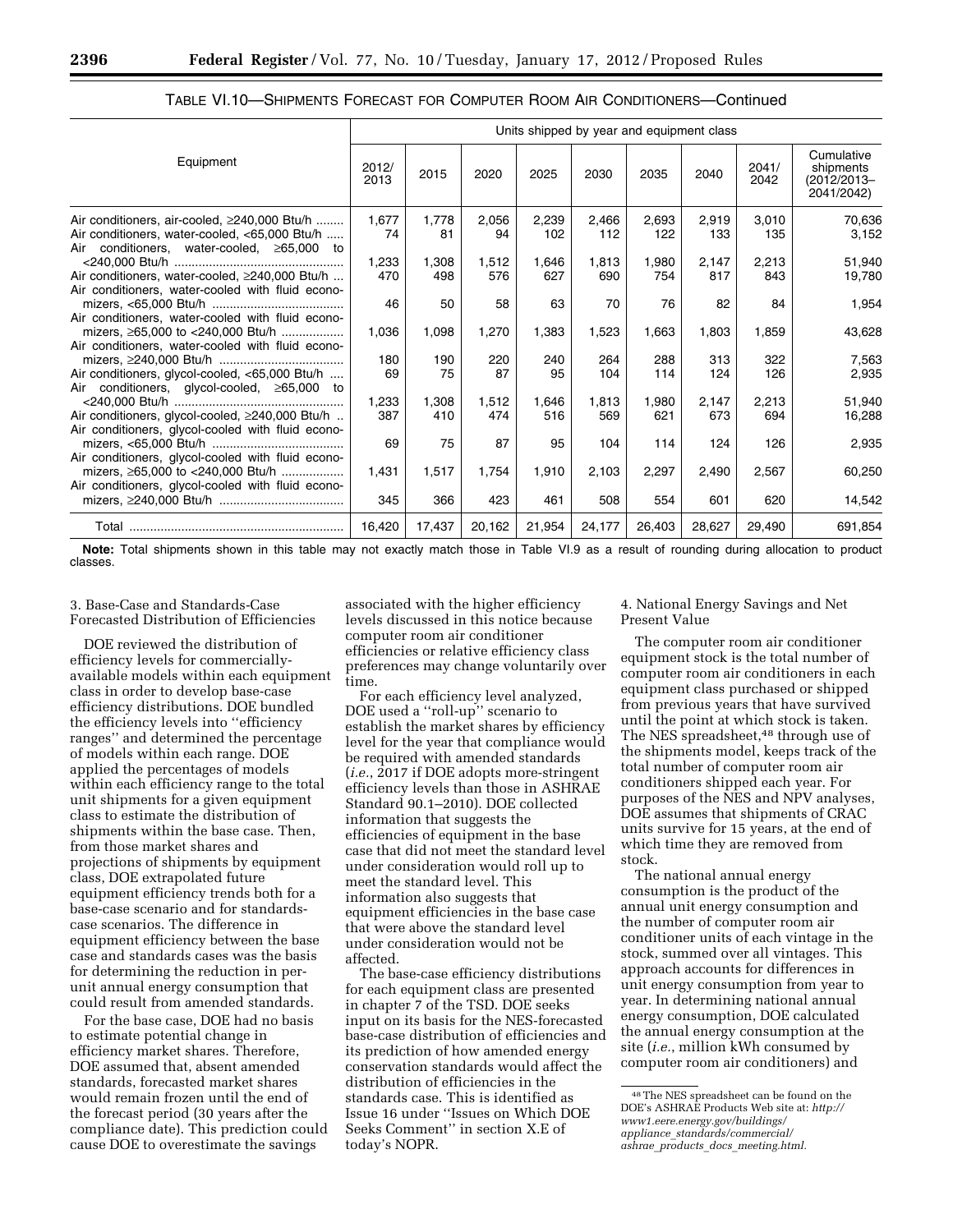multiplied that by a conversion factor to account for generation and distribution losses, resulting in annual energy consumption at the source (or primary energy). DOE then summed the source

or primary energy savings over a 30-year period to arrive at NES.

Table VI.11 summarizes the inputs to the NES spreadsheet model along with a brief description of the data sources.

The results of DOE's NES and NPV analysis are summarized in section VIII.B.3.b below and described in detail in chapter 7 of the NOPR TSD.

| TABLE VI.11—SUMMARY OF NES AND NPV MODEL INPUTS |
|-------------------------------------------------|
|-------------------------------------------------|

| Inputs                                                                                  | Description                                                                                                                                                                                                                                                                                                      |
|-----------------------------------------------------------------------------------------|------------------------------------------------------------------------------------------------------------------------------------------------------------------------------------------------------------------------------------------------------------------------------------------------------------------|
| Compliance Date of Standard                                                             | Annual shipments based on Australian data adjusted to the U.S. (see chapter 7 of the NOPR TSD).<br>2017 for adoption of a more-stringent efficiency level than those specified by ASHRAE Standard 90.1–<br>2010.                                                                                                 |
| Base-Case Efficiencies                                                                  | 2012 or 2013 for adoption of the efficiency levels specified by ASHRAE Standard 90.1–2010.<br>Distribution of base-case shipments by efficiency level.                                                                                                                                                           |
| Standards-Case Efficiencies                                                             | Distribution of shipments by efficiency level for each standards case. Standards-case annual shipment-<br>weighted market shares remain the same as in the base case and each standard level for all efficiencies<br>above the efficiency level being analyzed. All other shipments are at the efficiency level. |
| Annual Energy Use per Unit                                                              | Annual national weighted-average values are a function of efficiency level. (See chapter 4 of the NOPR<br>TSD.)                                                                                                                                                                                                  |
| Total Installed Cost per Unit<br>Annualized Maintenance and Re-<br>pair Costs per Unit. | Annual weighted-average values are a function of efficiency level. (See chapter 5 of the NOPR TSD.)<br>Annual weighted-average values are a function of efficiency level. (See chapter 5 of the NOPR TSD.)                                                                                                       |
| Escalation of Fuel Prices<br>Site-Source Conversion                                     | AEO2011 forecasts (to 2035) and extrapolation for beyond 2035. (See chapter 8 of the NOPR TSD.)<br>AEO2011 forecasts (to 2035) and extrapolation for beyond 2035. (See chapter 8 of the NOPR TSD.)<br>3 percent and 7 percent real.<br>Future costs are discounted to 2012.                                      |

#### *G. Other Issues*

1. Compliance Date of the Proposed Amended Energy Conservation Standards

Generally, covered equipment to which a new or amended energy conservation standard applies must comply with the standard if such equipment is manufactured or imported on or after a specified date. In today's NOPR, DOE is evaluating whether morestringent efficiency levels than those in ASHRAE Standard 90.1–2010 would be technologically feasible, economically justified, and result in a significant amount of energy savings. If DOE were to propose a rule prescribing energy conservation standards at the efficiency levels contained in ASHRAE Standard 90.1–2010, EPCA states that compliance with any such standards shall be required on or after a date which is two or three years (depending on equipment size) after the compliance date of the applicable minimum energy efficiency requirement in the amended ASHRAE/ IES standard. (42 U.S.C. 6313(a)(6)(D)) DOE has applied this two-year or threeyear implementation period to determine the compliance date of any energy conservation standard equal to the efficiency levels specified by ASHRAE Standard 90.1–2010 proposed by this rulemaking. Thus, if DOE decides to adopt the efficiency levels in ASHRAE Standard 90.1–2010, the compliance date of the rulemaking would be dependent upon the date specified in ASHRAE Standard 90.1–

2010 or its publication date, if none is specified.

The rule would apply to equipment <65,000 Btu/h (10 product classes 49) manufactured on or after October 29, 2012, which is two years after the publication date of ASHRAE Standard 90.1–2010, and to equipment ≥65,000 Btu/h (20 product classes 50) manufactured on or after October 29, 2013, which is three years after the publication date of ASHRAE Standard 90.1–2010. Typically, equipment equal to or greater than 65,000 Btu/h and less than 135,000 Btu/h would have a compliance date two years after the publication of ASHRAE Standard 90.1. However, because ASHRAE Standard 90.1–2010 established a product class for computer room air conditioners that combines traditional small and large categories, DOE has decided to assign the later compliance date of three years after the publication of ASHRAE 90.1– 2010 to all computer room air conditioner product classes that cover

products between 65,000 Btu/h and 240,000 Btu/h.

If DOE were to propose a rule prescribing energy conservation standards higher than the efficiency levels contained in ASHRAE Standard 90.1–2010, EPCA states that compliance with any such standards is required for products manufactured on or after a date which is four years after the date the rule is published in the **Federal Register**. (42 U.S.C. 6313(a)(6)(D)) DOE has applied this 4-year implementation period to determine the compliance date for any energy conservation standard higher than the efficiency levels specified by ASHRAE Standard 90.1– 2010 that might be prescribed in a future rulemaking. Thus, for products for which DOE might adopt a level more stringent than the ASHRAE efficiency levels, the rule would apply to products manufactured on or after a date four years from the date of publication of the final rule, which the statute requires to be completed by April 29, 2013 (thereby resulting in a compliance date no later than April 29, 2017).51

Table VI.12 presents the anticipated compliance dates of an amended energy conservation standard for each equipment class for which DOE

<sup>49</sup>The analysis only shows five product classes for this equipment size because DOE was able to analyze downflow and upflow units in combination. These units are nearly identical, but ASHRAE Standard 90.1–2010 identifies a 0.11 SCOP reduction in efficiency levels for upflow units as compared to downflow units (likely as a result of the additional static pressure that the blower fan must overcome in the upflow orientation). By adjusting the upflow units by 0.11 SCOP, DOE could analyze upflow and downflow units in combination.

<sup>50</sup>The analysis only shows ten product classes for this equipment size for the same reasons mentioned for equipment <65,000 Btu/h.

<sup>51</sup>Since ASHRAE published ASHRAE Standard 90.1–2010 on October 29, 2010, EPCA requires that DOE publish a final rule adopting more-stringent standards than those in ASHRAE Standard 90.1– 2010, if warranted, within 30 months of ASHRAE action (*i.e.*, by April 2013). Thus, four years from April 2013 would be April 2017, which would be the anticipated complaince date for DOE adoption of more-stringent standards.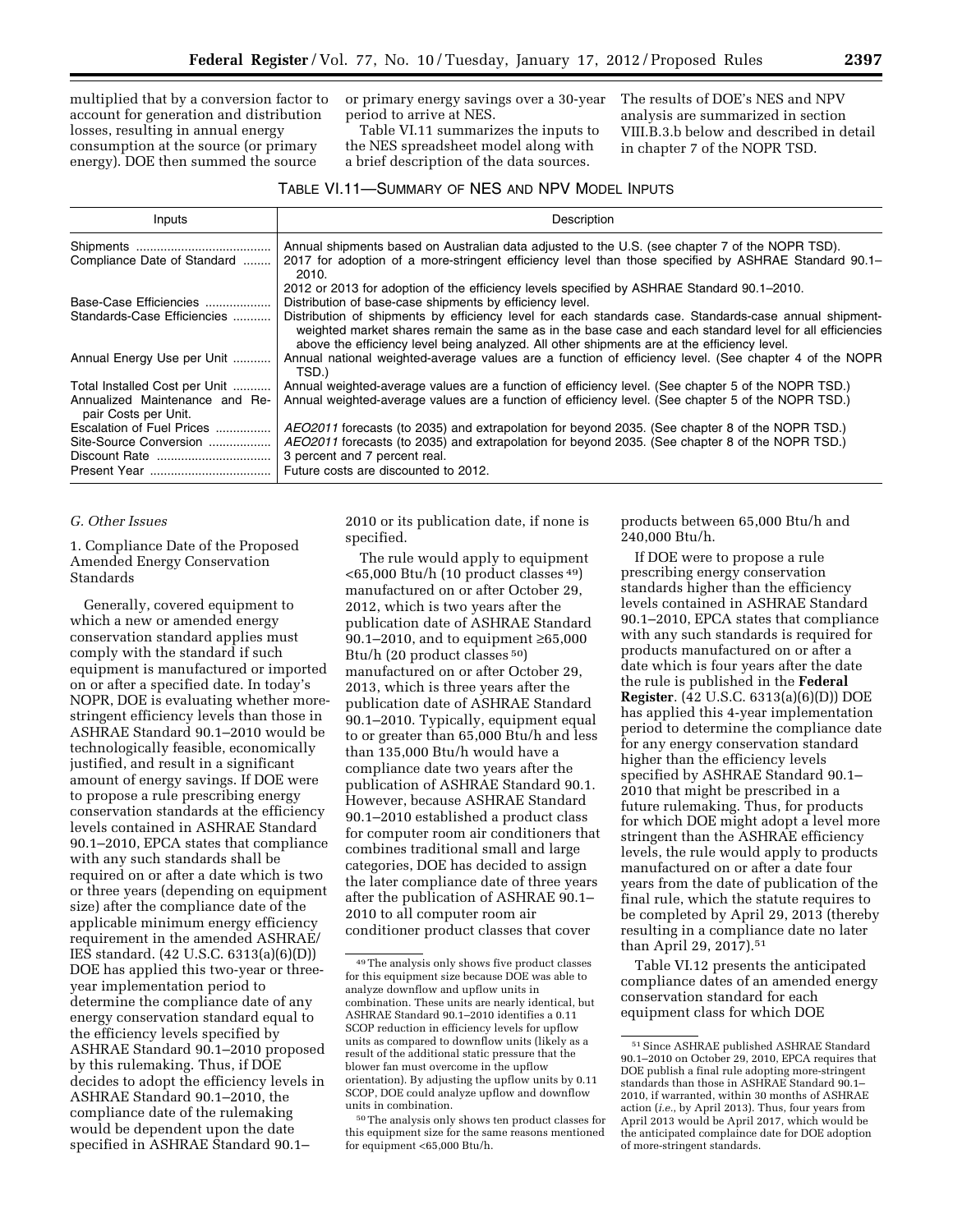developed a potential energy savings analysis.

## TABLE VI.12—COMPLIANCE DATES OF AN AMENDED ENERGY CONSERVATION STANDARD FOR EACH EQUIPMENT CLASS OF COMPUTER ROOM AIR CONDITIONERS

| Equipment class | Compliance date for<br>adopting the efficiency<br>levels in ASHRAE<br>standard 90.1-2010                                                                                                                                                                                                                                    | Compliance date for<br>adopting more-strin-<br>gent efficiency levels<br>than those in<br><b>ASHRAE</b> standard<br>90.1-2010 (no later<br>than)                                                                                                                       |
|-----------------|-----------------------------------------------------------------------------------------------------------------------------------------------------------------------------------------------------------------------------------------------------------------------------------------------------------------------------|------------------------------------------------------------------------------------------------------------------------------------------------------------------------------------------------------------------------------------------------------------------------|
|                 | October 29, 2012<br>October 29, 2013<br>October 29, 2013<br>October 29, 2012<br>October 29, 2013<br>October 29, 2013<br>October 29, 2012<br>October 29, 2013<br>October 29, 2013<br>October 29, 2012    April 29, 2017.<br>October 29, 2013<br>October 29, 2013<br>October 29, 2012<br>October 29, 2013<br>October 29, 2013 | April 29, 2017.<br>April 29, 2017.<br>April 29, 2017.<br>April 29, 2017.<br>April 29, 2017.<br>April 29, 2017.<br>April 29, 2017.<br>April 29, 2017.<br>April 29, 2017.<br>April 29, 2017.<br>April 29, 2017.<br>April 29, 2017.<br>April 29, 2017.<br>April 29, 2017. |

### **VII. Methodology for Emissions Analysis and Monetizing Carbon Dioxide and Other Emissions Impacts**

#### *A. Emissions Analysis*

In the emissions analysis, DOE estimated the reduction in power sector emissions of carbon dioxide  $(CO<sub>2</sub>)$ , nitrogen oxides ( $NO<sub>x</sub>$ ), and mercury (Hg) from amended energy conservation standards for ASHRAE equipment. DOE used the NEMS-BT computer model,<sup>52</sup> which is run similarly to the *AEO*  NEMS, except that equipment energy use is reduced by the amount of energy saved (by fuel type) at each efficiency level. The inputs of national energy savings come from the NIA spreadsheet model, while the output is the forecasted physical emissions. The net benefit of each efficiency level in today's proposed rule is the difference between the forecasted emissions estimated by NEMS–BT at each efficiency level and the *AEO 2011*  Reference case, which incorporates projected effects of all emissions regulations promulgated as of January 31, 2011. NEMS-BT tracks  $CO<sub>2</sub>$ emissions using a detailed module that provides results with broad coverage of all sectors and inclusion of interactive

effects. For today's NOPR, DOE used the version of NEMS–BT based on *AEO 2011.* For the final rule, DOE intends to revise the emissions analysis using the most current version of NEMS–BT, which may be based on *AEO 2012.* 

SO2 emissions from affected electric generating units (EGUs) are subject to nationwide and regional emissions capand-trade programs, and DOE has preliminarily determined that these programs create uncertainty about the impact of energy conservation standards on  $SO<sub>2</sub>$  emissions. Title IV of the Clean Air Act sets an annual emissions cap on SO2 for affected EGUs in the 48 contiguous States and the District of Columbia (DC).  $SO<sub>2</sub>$  emissions from 28 eastern States and DC are also limited under the Clean Air Interstate Rule (CAIR, 70 FR 25162 (May 12, 2005)), which created an allowance-based trading program. Although CAIR was remanded to the Environmental Protection Agency (EPA) by the U.S. Court of Appeals for the District of Columbia Circuit (DC Circuit) (see *North Carolina* v. *EPA,* 550 F.3d 1176 (DC Cir. 2008)), it remained in effect temporarily, consistent with the D.C. Circuit's earlier opinion in *North Carolina* v. *EPA,* 531 F.3d 896 (D.C. Cir. 2008). On July 6, 2010, EPA issued the Transport Rule proposal, a replacement for CAIR (75 FR 45210 (Aug. 2, 2010)), and on July 6, 2011, EPA issued the final Transport Rule, titled the Cross-State Air Pollution Rule. 76 FR 48208 (August 8, 2011) (See *<http://www.epa.gov/crossstaterule/>*). Because the *AEO 2011* NEMS used for

today's NOPR assumes the implementation of CAIR, DOE has not been able to take into account the effects of the Transport Rule for this rulemaking.53

The attainment of emissions caps typically is flexible among EGUs and is enforced through the use of emissions allowances and tradable permits. Under existing EPA regulations, any excess SO2 emissions allowances resulting from the lower electricity demand caused by the imposition of an energy conservation standard could be used to permit offsetting increases in  $SO<sub>2</sub>$ emissions by any regulated EGU. However, if the new and amended standards resulted in a permanent increase in the quantity of unused emissions allowances, there would be an overall reduction in  $SO<sub>2</sub>$  emissions from the standards. While there remains some uncertainty about the ultimate effects of energy conservation standards on SO2 emissions covered by the existing cap-and-trade system, the NEMS–BT modeling system that DOE uses to forecast emissions reductions currently indicates that no physical reductions in power sector emissions would occur for  $SO_2$ .

As discussed above, the *AEO 2011*  NEMS used for today's NOPR assumes the implementation of CAIR, which established a cap on  $NO<sub>X</sub>$  emissions in 28 eastern States and the District of Columbia. With CAIR in effect, the

<sup>52</sup>EIA approves the use of the name ''NEMS'' to describe only an *AEO* version of the model without any modification to code or data. Because the present analysis entails some minor code modifications and runs the model under various policy scenarios that deviate from *AEO*  assumptions, the name ''NEMS–BT'' refers to the model as used here. (BT stands for DOE's Building Technologies Program.)

<sup>53</sup> DOE notes that future iterations of the NEMS– BT model will incorporate any changes necessitated by issuance of the Transport Rule.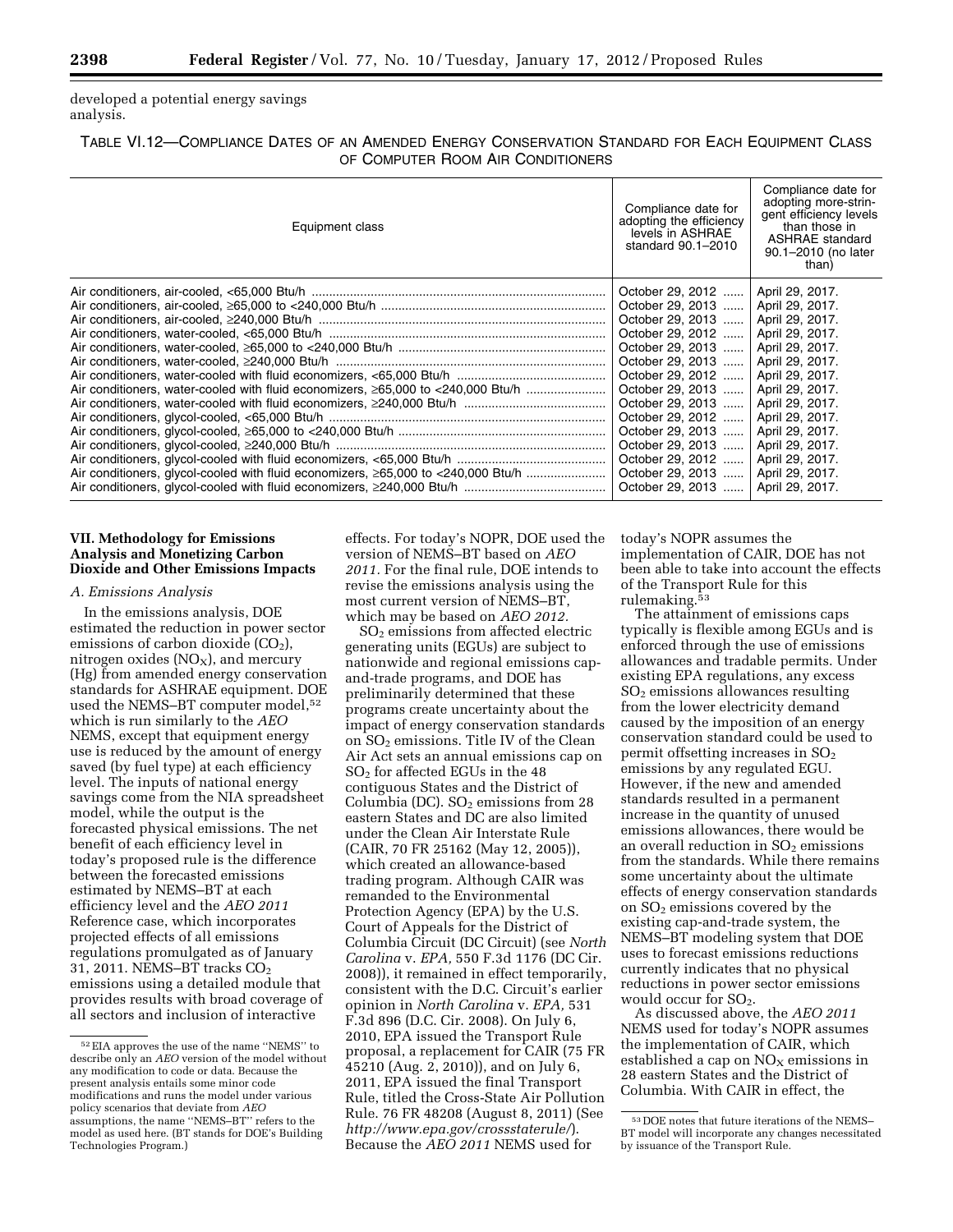energy conservation standards that are the subject of today's NOPR are expected to have little or no physical effect on  $NO<sub>x</sub>$  emissions in those States covered by CAIR, for the same reasons that they may have little effect on  $SO<sub>2</sub>$ emissions. However, the proposed standards would be expected to reduce  $NO<sub>x</sub>$  emissions in the 22 States not affected by CAIR. For these 22 States, DOE is using the NEMS–BT to estimate  $NO<sub>X</sub>$  emissions reductions from the standards considered in today's NOPR.

In the absence of caps, a DOE energy conservation standard could reduce Hg emissions, and DOE used NEMS–BT to estimate these reductions. Although at present there are no national, Federally binding regulations for mercury from EGUs, on March 16, 2011, EPA proposed national emissions standards for hazardous air pollutants (NESHAPs) for mercury and certain other pollutants emitted from coal and oil-fired EGUs. 76 FR 24976. The NESHAPs do not include a trading program and, as such, DOE's energy conservation standards would likely reduce Hg emissions. However, for the emissions analysis for this rulemaking, DOE estimated mercury emissions reductions using NEMS–BT based on *AEO2011,* which does not incorporate the NESHAPs. DOE expects that future versions of the NEMS–BT model will reflect the implementation of the NESHAPs.

### *B. Monetizing Carbon Dioxide and Other Emissions Impacts*

As part of the development of this proposed rule, DOE considered the estimated monetary benefits likely to result from the reduced emissions of  $CO<sub>2</sub>$  and  $NO<sub>X</sub>$  that are expected to result from each of the considered efficiency levels. In order to make this calculation similar to the calculation of the NPV of customer benefit, DOE considered the reduced emissions expected to result over the lifetime of products shipped in the forecast period for each efficiency level. This section summarizes the basis for the monetary values used for each of these emissions and presents the values considered in this rulemaking.

For today's NOPR, DOE is relying on a set of values for the social cost of carbon (SCC) that was developed by an interagency process. A summary of the basis for those values is provided below, and a more detailed description of the methodologies used is provided as an appendix to chapter 10 of the NOPR TSD.

## 1. Social Cost of Carbon

Under section 1(b)(6) of Executive Order 12866, ''Regulatory Planning and Review,'' 58 FR 51735 (Oct. 4, 1993),

agencies must, to the extent permitted by law, assess both the costs and the benefits of the intended regulation and, recognizing that some costs and benefits are difficult to quantify, propose or adopt a regulation only upon a reasoned determination that the benefits of the intended regulation justify its costs. The purpose of the SCC estimates presented here is to allow agencies to incorporate the monetized social benefits of reducing  $CO<sub>2</sub>$  emissions into costbenefit analyses of regulatory actions that have small, or ''marginal,'' impacts on cumulative global emissions. The estimates are presented with an acknowledgement of the many uncertainties involved and with a clear understanding that they should be updated over time to reflect increasing knowledge of the science and economics of climate impacts.

As part of the interagency process that developed the SCC estimates, technical experts from numerous agencies met on a regular basis to consider public comments, explore the technical literature in relevant fields, and discuss key model inputs and assumptions. The main objective of this process was to develop a range of SCC values using a defensible set of input assumptions grounded in the existing scientific and economic literatures. In this way, key uncertainties and model differences transparently and consistently inform the range of SCC estimates used in the rulemaking process.

### a. Monetizing Carbon Dioxide Emissions

The SCC is an estimate of the monetized damages associated with an incremental increase in carbon emissions in a given year. It is intended to include (but is not limited to) changes in net agricultural productivity, human health, property damages from increased flood risk, and the value of ecosystem services. Estimates of the SCC are provided in dollars per metric ton of carbon dioxide.

When attempting to assess the incremental economic impacts of carbon dioxide emissions, the analyst faces a number of serious challenges. A recent report from the National Research Council 54 points out that any assessment will suffer from uncertainty, speculation, and lack of information about: (1) Future emissions of greenhouse gases; (2) the effects of past and future emissions on the climate system; (3) the impact of changes in climate on the physical and biological

environment; and (4) the translation of these environmental impacts into economic damages. As a result, any effort to quantify and monetize the harms associated with climate change will raise serious questions of science, economics, and ethics and should be viewed as provisional.

Despite the serious limits of both quantification and monetization, SCC estimates can be useful in estimating the social benefits of reducing carbon dioxide emissions. Consistent with the directive in Executive Order 12866 discussed above, the purpose of the SCC estimates presented here is to make it possible for agencies to incorporate the social benefits from reducing carbon dioxide emissions into cost-benefit analyses of regulatory actions that have small, or ''marginal,'' impacts on cumulative global emissions. Most Federal regulatory actions can be expected to have marginal impacts on global emissions.

For such policies, the agency can estimate the benefits from reduced (or costs from increased) emissions in any future year by multiplying the change in emissions in that year by the SCC value appropriate for that year. The net present value of the benefits can then be calculated by multiplying each of these future benefits by an appropriate discount factor and summing across all affected years. This approach assumes that the marginal damages from increased emissions are constant for small departures from the baseline emissions path, an approximation that is reasonable for policies that have effects on emissions that are small relative to cumulative global carbon dioxide emissions. For policies that have a large (non-marginal) impact on global cumulative emissions, there is a separate question of whether the SCC is an appropriate tool for calculating the benefits of reduced emissions. This concern is not applicable to this notice, and DOE does not attempt to answer that question here.

At the time of the preparation of this notice, the most recent interagency estimates of the potential global benefits resulting from reduced  $CO<sub>2</sub>$  emissions in 2010, expressed in 2010\$, were \$4.9, \$22.3, \$36.5, and \$67.6 per metric ton avoided. For emissions reductions that occur in later years, these values grow in real terms over time. Additionally, the interagency group determined that a range of values from 7 percent to 23 percent should be used to adjust the global SCC to calculate domestic

<sup>54</sup>National Research Council, ''Hidden Costs of Energy: Unpriced Consequences of Energy Production and Use,'' National Academies Press: Washington, DC (2009).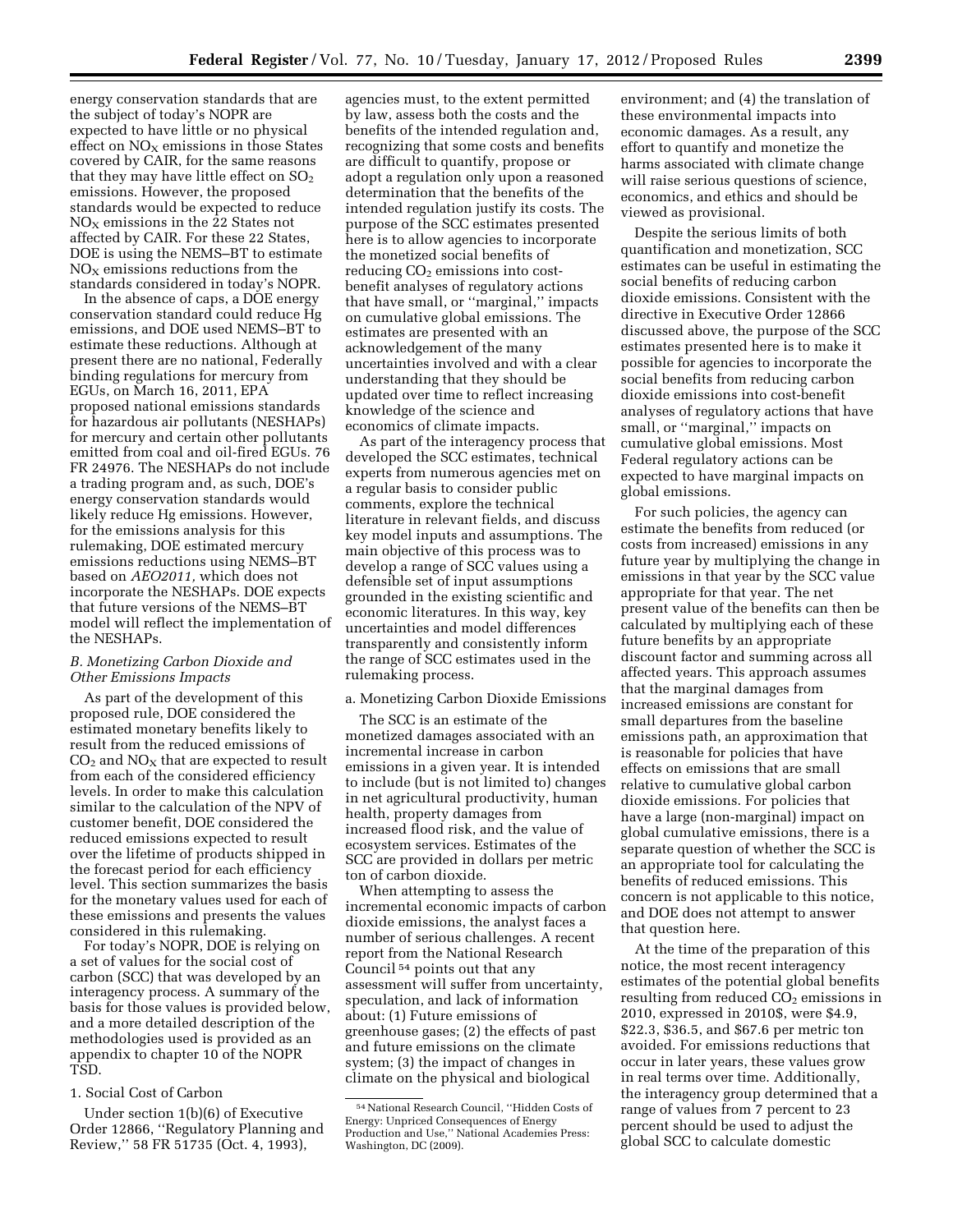effects,55 although preference is given to consideration of the global benefits of reducing  $CO<sub>2</sub>$  emissions.

It is important to emphasize that the interagency process is committed to updating these estimates as the science and economic understanding of climate change and its impacts on society improves over time. Specifically, the interagency group has set a preliminary goal of revisiting the SCC values within 2 years or at such time as substantially updated models become available, and to continue to support research in this area. In the meantime, the interagency group will continue to explore the issues raised by this analysis and consider public comments as part of the ongoing interagency process.

b. Social Cost of Carbon Values Used in Past Regulatory Analyses

To date, economic analyses for Federal regulations have used a wide range of values to estimate the benefits associated with reducing carbon dioxide emissions. In the model year 2011 CAFE final rule, the Department of Transportation (DOT) used both a ''domestic'' SCC value of \$2 per ton of  $\rm CO_2$  and a ''global'' SCC value of \$33 per ton of  $CO<sub>2</sub>$  for 2007 emission reductions (in 2007\$), increasing both values at 2.4 percent per year. It also included a sensitivity analysis at \$80 per ton of CO2. See *Average Fuel Economy Standards Passenger Cars and Light Trucks Model Year 2011,* 74 FR 14196 (March 30, 2009) (Final Rule); Final Environmental Impact Statement Corporate Average Fuel Economy Standards, Passenger Cars and Light Trucks, Model Years 2011–2015 at 3–90 (Oct. 2008) (Available at: *[http://](http://www.nhtsa.gov/fuel-economy)  [www.nhtsa.gov/fuel-economy](http://www.nhtsa.gov/fuel-economy)*). A domestic SCC value is meant to reflect the value of damages in the United States resulting from a unit change in carbon dioxide emissions, while a global SCC value is meant to reflect the value of damages worldwide.

A 2008 regulation proposed by DOT assumed a domestic SCC value of \$7 per ton of  $CO<sub>2</sub>$  (in 2006\$) for 2011 emission reductions (with a range of \$0 to \$14 for sensitivity analysis), also increasing at 2.4 percent per year. See *Average Fuel Economy Standards, Passenger Cars and Light Trucks, Model Years 2011–* 

*2015,* 73 FR 24352 (May 2, 2008) (Proposed Rule); Draft Environmental Impact Statement Corporate Average Fuel Economy Standards, Passenger Cars and Light Trucks, Model Years 2011–2015 at 3–58 (June 2008) (Available at: *[http://www.nhtsa.gov/](http://www.nhtsa.gov/fuel-economy) [fuel-economy](http://www.nhtsa.gov/fuel-economy)*). A regulation for packaged terminal air conditioners and packaged terminal heat pumps finalized by DOE in October of 2008 used a domestic SCC range of \$0 to \$20 per ton CO2 for 2007 emission reductions (in 2007\$). 73 FR 58772, 58814 (Oct. 7, 2008). In addition, EPA's 2008 Advance Notice of Proposed Rulemaking on Regulating Greenhouse Gas Emissions Under the Clean Air Act identified what it described as ''very preliminary'' SCC estimates subject to revision. 73 FR 44354 (July 30, 2008). EPA's global mean values were \$68 and \$40 per ton CO2 for discount rates of approximately 2 percent and 3 percent, respectively (in 2006\$ for 2007 emissions).

In 2009, an interagency process was initiated to offer a preliminary assessment of how best to quantify the benefits from reducing carbon dioxide emissions. To ensure consistency in how benefits are evaluated across agencies, the Administration sought to develop a transparent and defensible method, specifically designed for the rulemaking process, to quantify avoided climate change damages from reduced CO2 emissions. The interagency group did not undertake any original analysis. Instead, it combined SCC estimates from the existing literature to use as interim values until a more comprehensive analysis could be conducted. The outcome of the preliminary assessment by the interagency group was a set of five interim values: global SCC estimates for 2007 (in 2006\$) of \$55, \$33, \$19, \$10, and \$5 per ton of  $CO<sub>2</sub>$ . These interim values represent the first sustained interagency effort within the U.S. government to develop an SCC for use in regulatory analysis. The results of this preliminary effort were presented in several proposed and final rules and were offered for public comment in connection with proposed rules, including the joint EPA–DOT fuel economy and CO<sub>2</sub> tailpipe emission proposed rules.

c. Current Approach and Key Assumptions

Since the release of the interim values, the interagency group

reconvened on a regular basis to generate improved SCC estimates, which were considered for this proposed rule. Specifically, the group considered public comments and further explored the technical literature in relevant fields. The interagency group relied on three integrated assessment models (IAMs) commonly used to estimate the SCC: the FUND, DICE, and PAGE models.56 These models are frequently cited in the peer-reviewed literature and were used in the last assessment of the Intergovernmental Panel on Climate Change. Each model was given equal weight in the SCC values that were developed.

Each model takes a slightly different approach to model how changes in emissions result in changes in economic damages. A key objective of the interagency process was to enable a consistent exploration of the three models while respecting the different approaches to quantifying damages taken by the key modelers in the field. An extensive review of the literature was conducted to select three sets of input parameters for these models: climate sensitivity, socio-economic and emissions trajectories, and discount rates. A probability distribution for climate sensitivity was specified as an input into all three models. In addition, the interagency group used a range of scenarios for the socio-economic parameters and a range of values for the discount rate. All other model features were left unchanged, relying on the model developers' best estimates and judgments.

The interagency group selected four SCC values for use in regulatory analyses. Three values are based on the average SCC from three integrated assessment models, at discount rates of 2.5 percent, 3 percent, and 5 percent. The fourth value, which represents the 95th-percentile SCC estimate across all three models at a 3-percent discount rate, is included to represent higherthan-expected impacts from temperature change further out in the tails of the SCC distribution. For emissions (or emission reductions) that occur in later years, these values grow in real terms over time, as depicted in Table VII.1.

<sup>55</sup> It is recognized that this calculation for domestic values is approximate, provisional, and highly speculative. There is no *a priori* reason why domestic benefits should be a constant fraction of net global damages over time.

<sup>56</sup>The models are described in appendix 15–A of the NOPR TSD.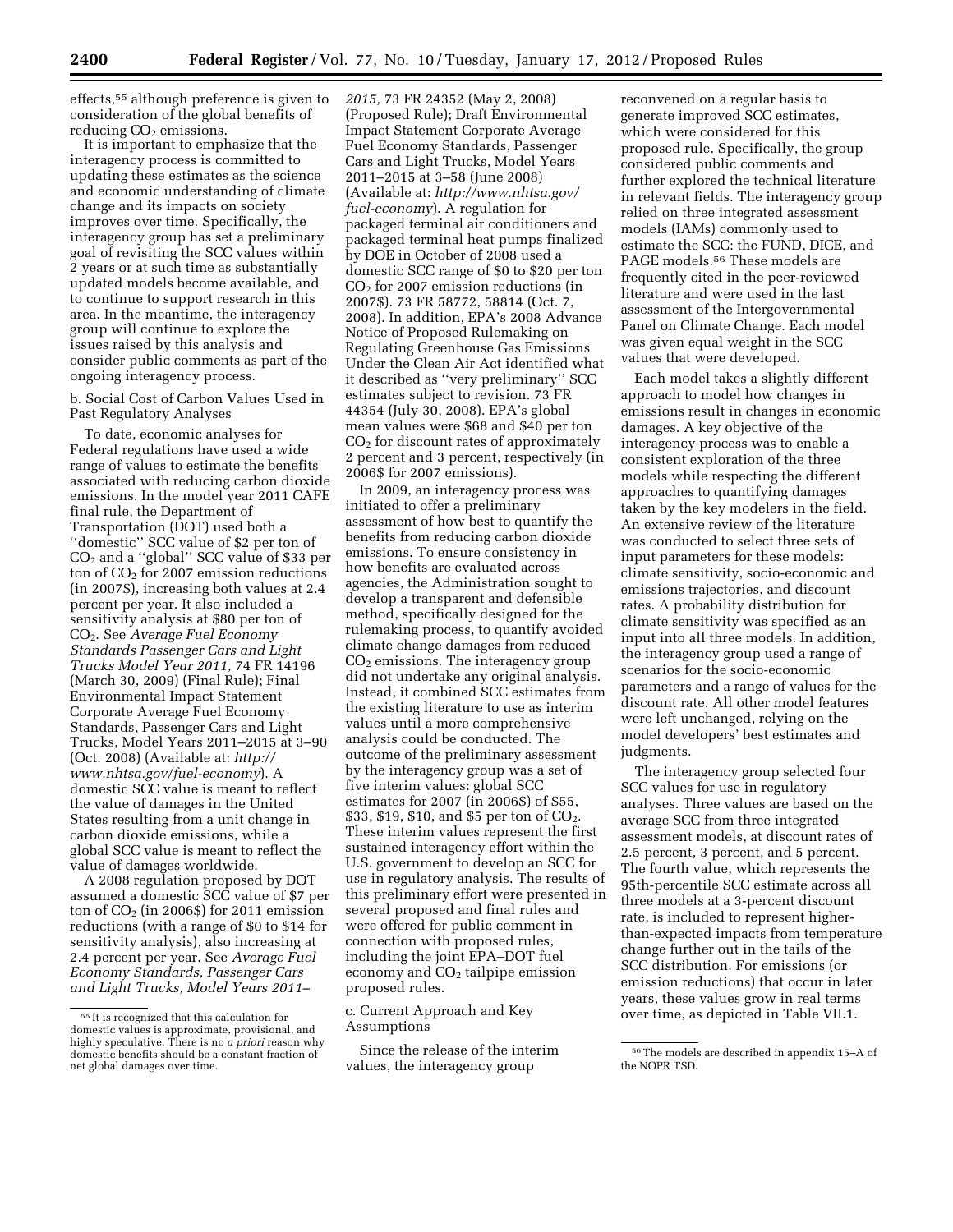| TABLE VII.1-SOCIAL COST OF $CO2$ , 2010-2050                                                                                                                                                                                                                                                                                       |
|------------------------------------------------------------------------------------------------------------------------------------------------------------------------------------------------------------------------------------------------------------------------------------------------------------------------------------|
| $\mathbf{u}$ $\mathbf{A}$ $\mathbf{A}$ $\mathbf{A}$ $\mathbf{A}$ $\mathbf{A}$ $\mathbf{A}$ $\mathbf{A}$ $\mathbf{A}$ $\mathbf{A}$ $\mathbf{A}$ $\mathbf{A}$ $\mathbf{A}$ $\mathbf{A}$ $\mathbf{A}$ $\mathbf{A}$ $\mathbf{A}$ $\mathbf{A}$ $\mathbf{A}$ $\mathbf{A}$ $\mathbf{A}$ $\mathbf{A}$ $\mathbf{A}$ $\mathbf{A}$ $\mathbf{$ |

[In 2007 dollars per metric ton]

|      | Discount rate (%) |         |         |                 |  |  |  |
|------|-------------------|---------|---------|-----------------|--|--|--|
| Year | 5                 |         | 2.5     |                 |  |  |  |
|      | Average           | Average | Average | 95th percentile |  |  |  |
| 2010 | 4.7               | 21.4    | 35.1    | 64.9            |  |  |  |
| 2015 | 5.7               | 23.8    | 38.4    | 72.8            |  |  |  |
| 2020 | 6.8               | 26.3    | 41.7    | 80.7            |  |  |  |
| 2025 | 8.2               | 29.6    | 45.9    | 90.4            |  |  |  |
| 2030 | 9.7               | 32.8    | 50.0    | 100.0           |  |  |  |
| 2035 | 11.2              | 36.0    | 54.2    | 109.7           |  |  |  |
| 2040 | 12.7              | 39.2    | 58.4    | 119.3           |  |  |  |
| 2045 | 14.2              | 42.1    | 61.7    | 127.8           |  |  |  |
| 2050 | 15.7              | 44.9    | 65.0    | 136.2           |  |  |  |

It is important to recognize that a number of key uncertainties remain, and that current SCC estimates should be treated as provisional and revisable since they will evolve with improved scientific and economic understanding. The interagency group also recognizes that the existing models are imperfect and incomplete. The National Research Council report mentioned above points out that there is tension between the goal of producing quantified estimates of the economic damages from an incremental ton of carbon and the limits of existing efforts to model these effects. There are a number of concerns and problems that should be addressed by the research community, including research programs housed in many of the Federal agencies participating in the interagency process to estimate the SCC.

DOE recognizes the uncertainties embedded in the estimates of the SCC used for cost-benefit analyses. As such, DOE and others in the U.S. Government intend to periodically review and reconsider those estimates to reflect increasing knowledge of the science and economics of climate impacts, as well as improvements in modeling. In this context, statements recognizing the limitations of the analysis and calling for further research take on exceptional significance.

In summary, in considering the potential global benefits resulting from reduced CO<sub>2</sub> emissions, DOE used the most recent values identified by the interagency process, adjusted to 2010\$ using the GDP price deflator. For each of the four cases specified, the values

used for emissions in 2010 were \$4.9, \$22.3, \$36.5, and \$67.6 per metric ton avoided (values expressed in 2010\$).57 To monetize the  $\overline{CO}_2$  emissions reductions expected to result from new or amended standards for the product classes in today's NOPR, DOE used the values identified in Table A1 of the ''Social Cost of Carbon for Regulatory Impact Analysis Under Executive Order 12866,'' which is reprinted in appendix 16–A of the NOPR TSD, appropriately escalated to 2010\$. To calculate a present value of the stream of monetary values, DOE discounted the values in each of the four cases using the specific discount rate that had been used to obtain the SCC values in each case.

2. Valuation of Other Emissions Reductions

DOE investigated the potential monetary benefit of reduced  $NO<sub>X</sub>$ emissions from the efficiency levels it considered. As noted above, DOE has taken into account how new or amended energy conservation standards would reduce  $NO<sub>X</sub>$  emissions in those 22 States not affected by the CAIR. DOE estimated the monetized value of  $NO<sub>x</sub>$ emissions reductions resulting from each of the efficiency levels considered for today's NOPR based on environmental damage estimates found in the relevant scientific literature. Available estimates suggest a very wide range of monetary values, ranging from \$370 per ton to \$3,800 per ton of  $\rm{NO_X}$ from stationary sources, measured in 2001\$ (equivalent to a range of \$450 to \$4,623 per ton in 2010\$).58 In

accordance with OMB guidance, DOE conducted two calculations of the monetary benefits derived using each of the economic values used for  $NO<sub>X</sub>$ , one using a real discount rate of 3 percent and the other using a real discount rate of 7 percent.59

DOE is aware of multiple agency efforts to determine the appropriate range of values used in evaluating the potential economic benefits of reduced Hg emissions. DOE has decided to await further guidance regarding consistent valuation and reporting of Hg emissions before it once again monetizes Hg in its rulemakings.

#### **VIII. Analytical Results**

*A. Efficiency Levels Analyzed* 

1. Water-Cooled and Evaporatively-Cooled Products

The methodology for water-cooled and evaporatively-cooled products was presented in the May 2011 NODA. 76 FR 25622, 25637–40 (May 5, 2011). Table VIII.1 presents the baseline efficiency level and the higher efficiency levels analyzed for each equipment class of water-cooled and evaporatively-cooled products subject to today's proposed rule. The baseline efficiency levels correspond to the lowest efficiency levels currently available on the market. The efficiency levels above the baseline represent efficiency levels specified in ASHRAE Standard 90.1–2010 and higher efficiency levels where equipment is currently available on the market.

<sup>57</sup>Table A1 presents SCC values through 2050. For DOE's calculation, it derived values after 2050 using the 3-percent per year escalation rate used by the interagency group.

<sup>58</sup>For additional information, refer to U.S. Office of Management and Budget, Office of Information and Regulatory Affairs, *2006 Report to Congress on the Costs and Benefits of Federal Regulations and* 

*Unfunded Mandates on State, Local, and Tribal Entities,* Washington, DC.

<sup>59</sup>OMB, Circular A–4: Regulatory Analysis (Sept. 17, 2003).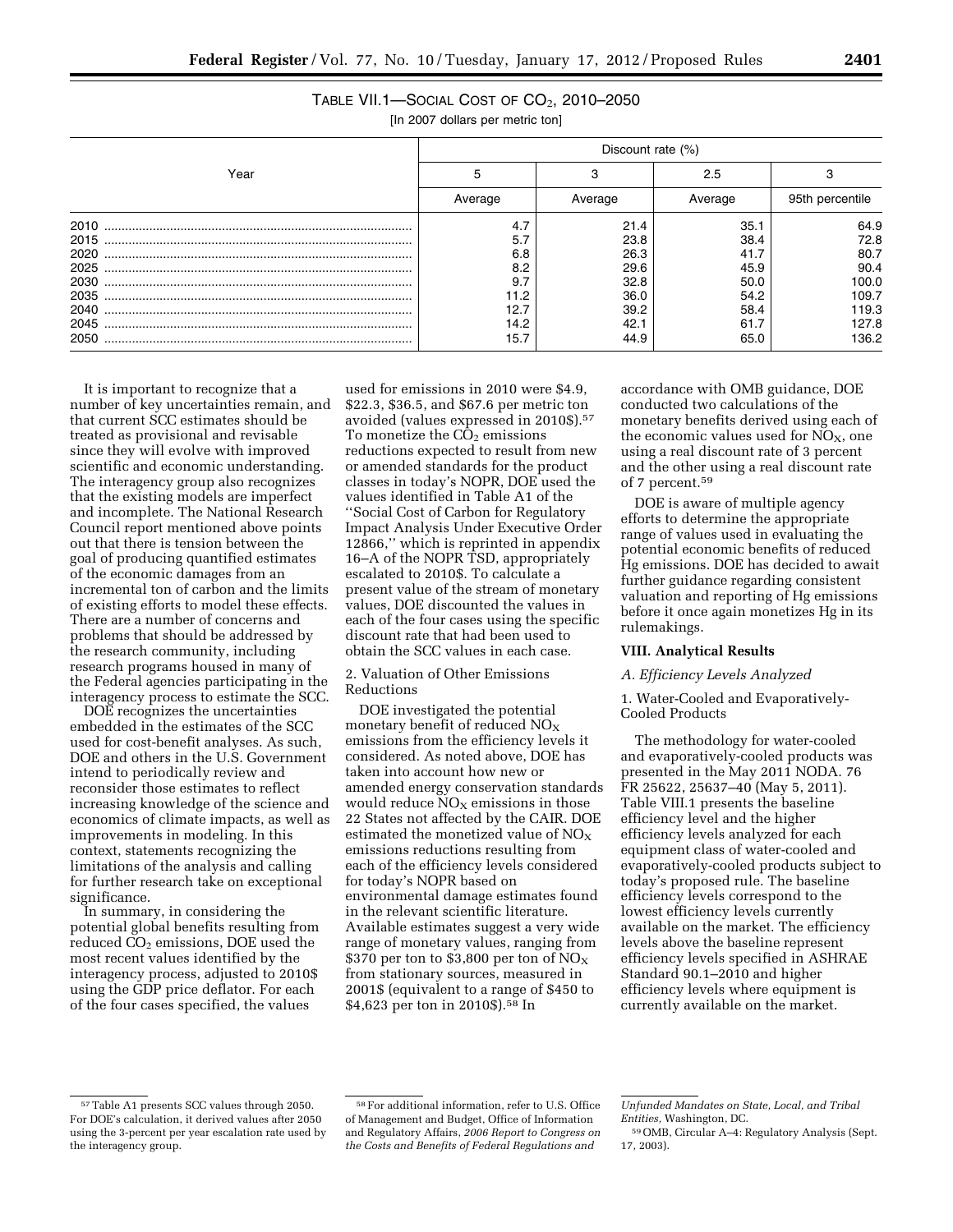| Equipment class                                                                               | Representative<br>capacity<br>(tons) | Efficiency<br>levels<br>analyzed<br>(EÉR)                             |
|-----------------------------------------------------------------------------------------------|--------------------------------------|-----------------------------------------------------------------------|
|                                                                                               | 8                                    | Baseline-11.5<br>ASHRAE-12.1<br>13.0<br>14.0<br>15.0<br>Max-Tech-16.4 |
|                                                                                               | 8                                    | Baseline-11.3<br>ASHRAE-11.9<br>13.0<br>14.0<br>15.0<br>Max-Tech-16.4 |
| Large Water-Cooled Air Conditioners, Electric or No Heat, ≥135,000-<240,000 Btu/h             | 15                                   | Baseline-11.0<br>ASHRAE-12.5<br>13.0<br>14.0<br>15.0<br>Max-Tech-16.1 |
|                                                                                               | 15                                   | Baseline-11.0<br>ASHRAE-12.3<br>13.0<br>14.0<br>15.0<br>Max-Tech-16.1 |
| Very Large Water-Cooled Air Conditioners, Electric or No Heat, ≥240,000–<760,000 Btu/h        | 35                                   | Baseline-11.0<br>ASHRAE-12.4<br>13.0<br>14.0<br>Max-Tech-14.8         |
|                                                                                               | 35                                   | Baseline-10.8<br>ASHRAE-12.2<br>13.0<br>14.0<br>Max-Tech-14.8         |
| Very Large Evaporatively-Cooled Air Conditioner, Electric or No Heat, ≥240,000-<760,000 Btu/h | 40                                   | Baseline-11.0<br>ASHRAE-11.9<br>12.5<br>Max-Tech-13.1                 |
| Very Large Evaporatively-Cooled Air Conditioner, Other Heat, ≥240,000-<760,000 Btu/h          | 40                                   | Baseline-10.8<br>ASHRAE-11.7<br>12.5<br>Max-Tech-13.1                 |

## TABLE VIII.1—EFFICIENCY LEVELS ANALYZED FOR WATER-COOLED AND EVAPORATIVELY-COOLED PRODUCTS

### 2. VRF Water-Source Heat Pumps

Table VIII.2 presents the baseline efficiency level and the higher efficiency levels analyzed for each equipment class of VRF water-source heat pumps subject to today's proposed rule and with equipment on the market. The baseline efficiency levels correspond to the lowest efficiency levels currently available on the market. The efficiency levels above the baseline

represent efficiency levels specified in ASHRAE Standard 90.1–2010 and higher efficiency levels where equipment is currently available on the market.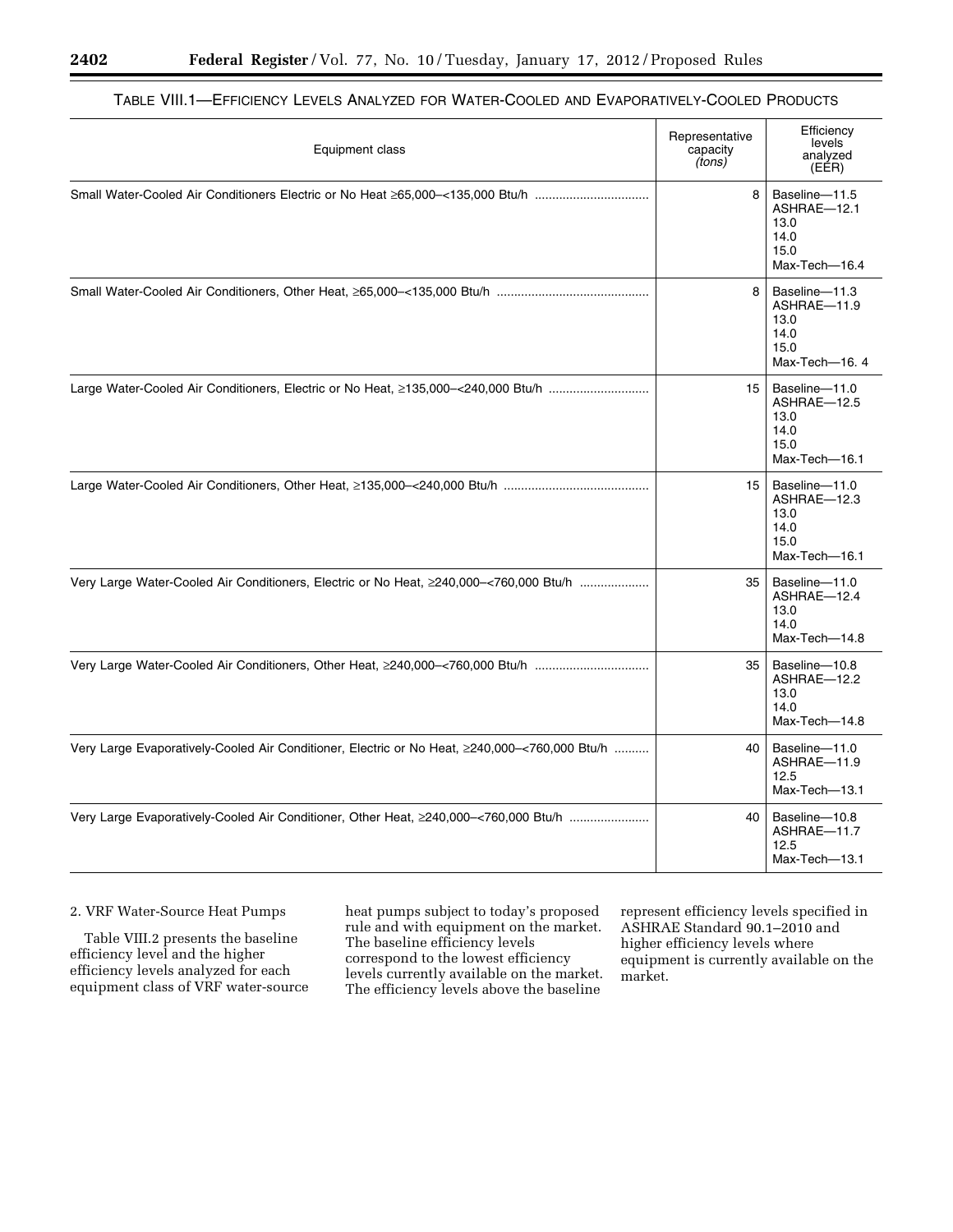| Equipment class | Representative<br>capacity<br>kBtu/h | Efficiency<br>levels<br>analyzed<br>(EÉR)               |
|-----------------|--------------------------------------|---------------------------------------------------------|
|                 | 242                                  | Baseline-9.5<br>ASHRAE-10<br>12<br>13<br>Max-Tech-14.5  |
|                 | 215                                  | Baseline-9.5<br>ASHRAE-9.8<br>12<br>13<br>Max-Tech-14.5 |

## TABLE VIII.2—EFFICIENCY LEVELS ANALYZED FOR VRF WATER-SOURCE HEAT PUMPS

3. Computer Room Air Conditioners

Table VIII.3 presents the market baseline efficiency level and the higher efficiency levels analyzed for each equipment class of computer room air conditioners subject to today's proposed rule. The market baseline efficiency

levels correspond to the lowest efficiency levels currently available on the market. The efficiency levels above the baseline represent efficiency levels specified by ASHRAE Standard 90.1– 2010 and efficiency levels above those specified in ASHRAE Standard 90.1–

2010 where equipment is currently available on the market. Note that for the economic analysis, efficiency levels above those specified in ASHRAE Standard 90.1–2010 are compared to ASHRAE Standard 90.1–2010 as the baseline rather than the market baseline.

## TABLE VIII.3—EFFICIENCY LEVELS ANALYZED FOR COMPUTER ROOM AIR CONDITIONERS

| Equipment class | Representative<br>capacity<br>kBtu/h | Efficiency<br>levels<br>analyzed<br>$(SCOP-127)$                                 |
|-----------------|--------------------------------------|----------------------------------------------------------------------------------|
|                 | 40                                   | Market Baseline-<br>2.00<br>ASHRAE-2.20<br>2.40<br>2.60<br>Max-Tech-2.80         |
|                 | 100                                  | Market Baseline-<br>2.10<br>ASHRAE-2.10<br>2.35<br>2.60<br>2.85<br>Max-Tech-3.10 |
|                 | 280                                  | Market Baseline-<br>1.90<br>ASHRAE-1.90<br>2.15<br>2.40<br>2.65<br>Max-Tech-2.90 |
|                 | 30                                   | Market Baseline-<br>2.40<br>ASHRAE-2.60<br>2.80<br>3.00<br>3.10<br>Max-Tech-3.30 |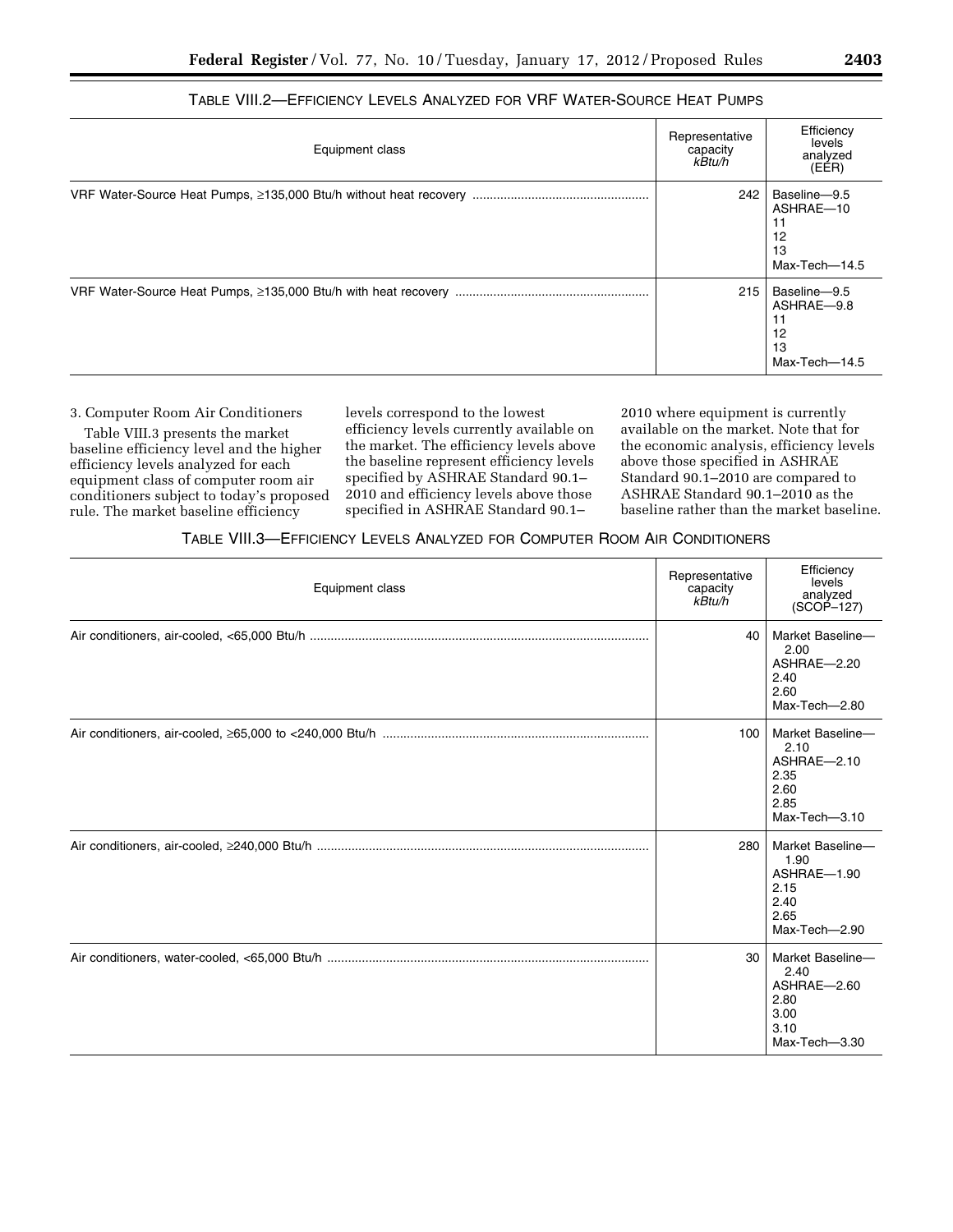| Equipment class | Representative<br>capacity<br>kBtu/h | Efficiency<br>levels<br>analyzed<br>$(SCOP - 127)$                               |
|-----------------|--------------------------------------|----------------------------------------------------------------------------------|
|                 | 106                                  | Market Baseline-<br>2.30<br>ASHRAE-2.50<br>2.70<br>2.90<br>3.10<br>Max-Tech-3.30 |
|                 | 260                                  | Market Baseline-<br>2.20<br>ASHRAE-2.40<br>2.60<br>2.80<br>3.00<br>Max-Tech-3.20 |
|                 | 30                                   | Market Baseline-<br>2.35<br>ASHRAE-2.55<br>2.75<br>2.95<br>3.15<br>Max-Tech-3.35 |
|                 | 118                                  | Market Baseline-<br>2.25<br>ASHRAE-2.45<br>2.65<br>2.85<br>3.05<br>Max-Tech-3.25 |
|                 | 280                                  | Market Baseline-<br>2.15<br>ASHRAE-2.35<br>2.55<br>2.75<br>2.95<br>Max-Tech-3.15 |
|                 | 32                                   | Market Baseline-<br>2.30<br>ASHRAE-2.50<br>2.70<br>2.90<br>3.10<br>Max-Tech-3.30 |
|                 | 100                                  | Market Baseline-<br>1.95<br>ASHRAE-2.15<br>2.35<br>2.55<br>2.75<br>Max-Tech-2.95 |
|                 | 260                                  | Market Baseline-<br>1.90<br>ASHRAE-2.10<br>2.30<br>2.50<br>2.70<br>Max-Tech-2.90 |

## TABLE VIII.3—EFFICIENCY LEVELS ANALYZED FOR COMPUTER ROOM AIR CONDITIONERS—Continued

۳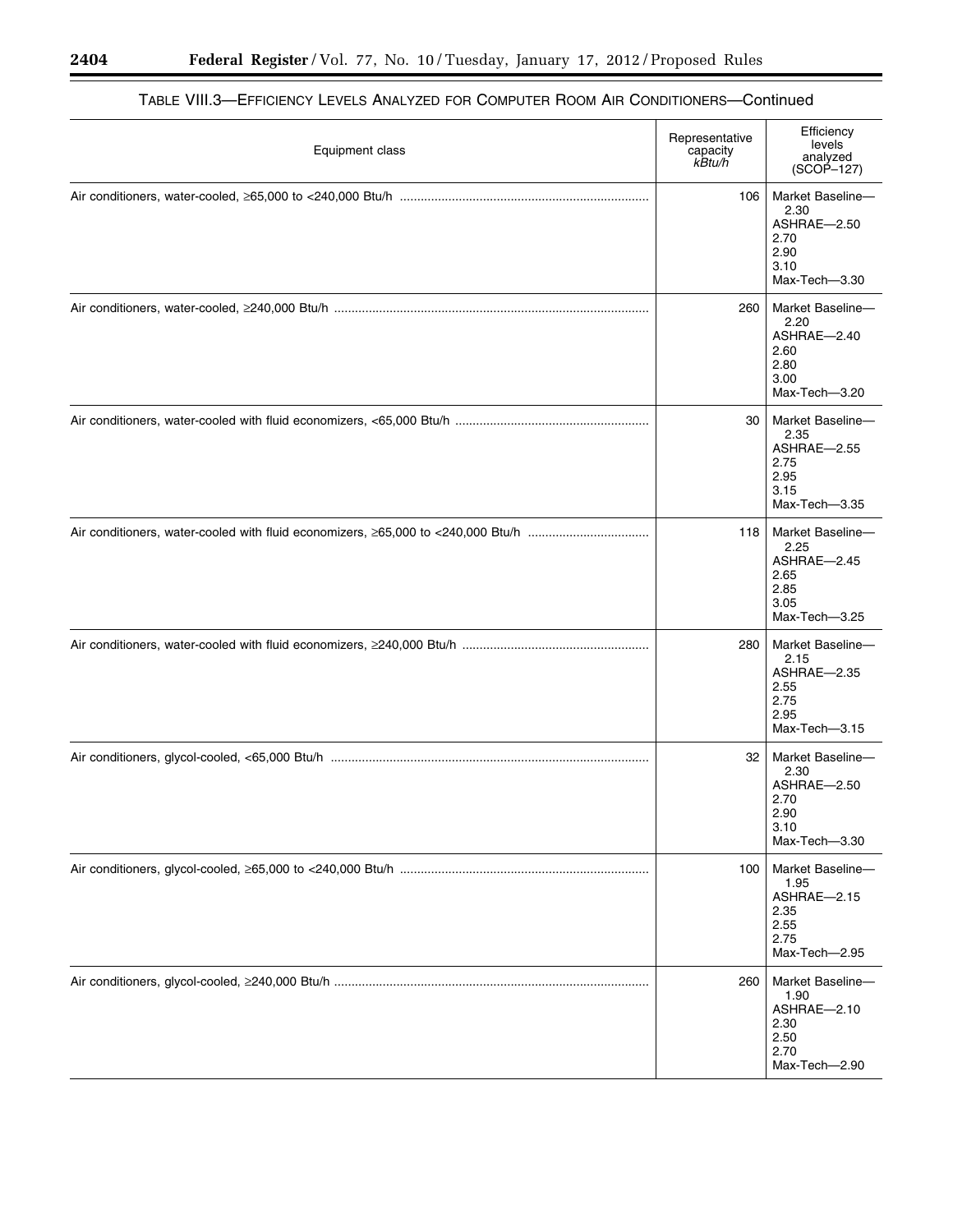| Equipment class | Representative<br>capacity<br>kBtu/h | Efficiency<br>levels<br>analyzed<br>$(SCOP-127)$                                 |
|-----------------|--------------------------------------|----------------------------------------------------------------------------------|
|                 | 20                                   | Market Baseline-<br>2.25<br>ASHRAE-2.45<br>2.65<br>2.85<br>3.05<br>Max-Tech-3.25 |
|                 | 118                                  | Market Baseline-<br>1.90<br>ASHRAE-2.10<br>2.30<br>2.50<br>2.70<br>Max-Tech-2.90 |
|                 | 280                                  | Market Baseline-<br>1.85<br>ASHRAE-2.05<br>2.25<br>2.45<br>2.65<br>Max-Tech-2.85 |

### TABLE VIII.3—EFFICIENCY LEVELS ANALYZED FOR COMPUTER ROOM AIR CONDITIONERS—Continued

*B. Energy Savings and Economic Justification* 

1. Water-Cooled and Evaporatively-Cooled Equipment

DOE estimated the potential primary energy savings in quads (*i.e.,* 1015 Btu)

for each efficiency level considered within each equipment class analyzed. Table VIII.4 to Table VIII.11 show the potential energy savings resulting from the analyses conducted as part of the May 2011 NODA. 76 FR 25622, 25637

(May 5, 2011). As mentioned in section IV.B.1 and IV.B.2, DOE did not conduct an economic analysis for this equipment category, because of the minimal energy savings.

TABLE VIII.4—POTENTIAL ENERGY SAVINGS FOR SMALL WATER-COOLED EQUIPMENT WITH ELECTRIC RESISTANCE OR NO HEAT

|                         | Primary energy savings<br>estimate * (quads) |                                  |
|-------------------------|----------------------------------------------|----------------------------------|
| <b>Efficiency level</b> | Historical<br>shipment trend                 | Shipments<br>fixed to 2009       |
|                         | 0.000005<br>0.000018                         | 0.000011<br>0.000060             |
| Level 4-15 EER          | 0.000044<br>0.000074<br>0.000121             | 0.000144<br>0.000238<br>0.000388 |

\* The potential energy savings for efficiency levels more stringent than those specified by ASHRAE Standard 90.1–2010 were calculated relative to the efficiency levels that would result if ASHRAE Standard 90.1–2010 standards were adopted.

## TABLE VIII.5—POTENTIAL ENERGY SAVINGS ESTIMATES FOR SMALL WATER-COOLED EQUIPMENT WITH OTHER HEAT

| Efficiency level | Primary energy savings<br>estimate * (quads)     |                                                  |
|------------------|--------------------------------------------------|--------------------------------------------------|
|                  | Historical<br>shipment trend                     | Shipments<br>fixed to 2009                       |
|                  | 0.0000005<br>0.0000024<br>0.0000053<br>0.0000085 | 0.0000013<br>0.0000082<br>0.0000174<br>0.0000276 |
|                  | 0.0000137                                        | 0.0000441                                        |

\* The potential energy savings for efficiency levels more stringent than those specified by ASHRAE Standard 90.1–2010 were calculated relative to the efficiency levels that would result if ASHRAE Standard 90.1–2010 standards were adopted.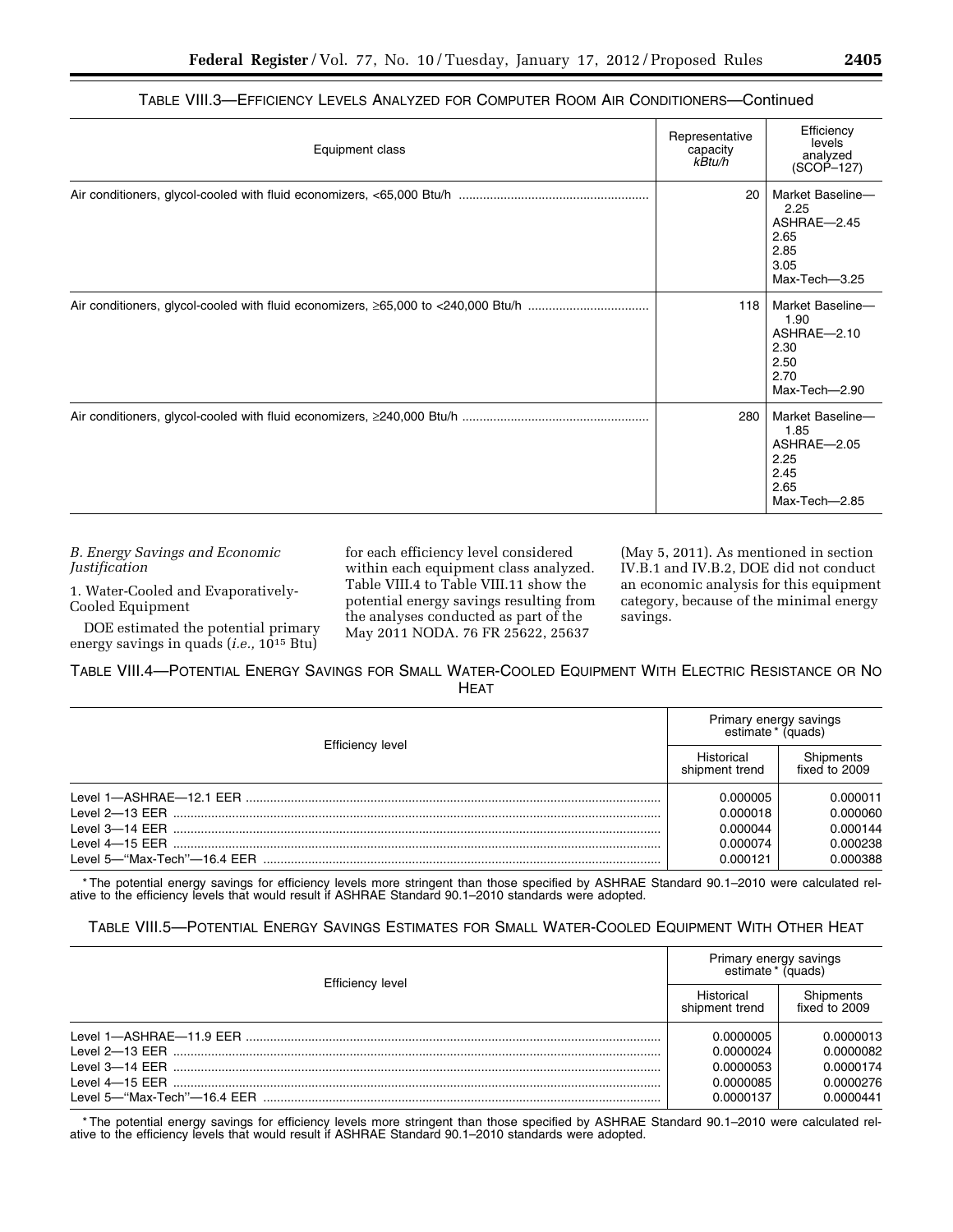## TABLE VIII.6—POTENTIAL ENERGY SAVINGS ESTIMATES FOR LARGE WATER-COOLED EQUIPMENT WITH ELECTRIC RESISTANCE OR NO HEAT

|                  | Primary energy savings<br>estimate * (quads) |                            |
|------------------|----------------------------------------------|----------------------------|
| Efficiency level | Historical<br>shipment trend                 | Shipments<br>fixed to 2009 |
|                  | 0.00014                                      | 0.00027                    |
|                  | 0.00002                                      | 0.00008                    |
|                  | 0.00013                                      | 0.00032                    |
|                  | 0.00024                                      | 0.00056                    |
|                  | 0.00039                                      | 0.00089                    |

\* The potential energy savings for efficiency levels more stringent than those specified by ASHRAE Standard 90.1–2010 were calculated relative to the efficiency levels that would result if ASHRAE Standard 90.1–2010 standards were adopted.

### TABLE VIII.7—POTENTIAL ENERGY SAVINGS ESTIMATES FOR LARGE WATER-COOLED EQUIPMENT WITH OTHER HEAT

|                  | Primary energy savings<br>estimate* (quads) |                                          |
|------------------|---------------------------------------------|------------------------------------------|
| Efficiency level | Historical<br>shipment trend                | Shipments<br>fixed to 2009               |
|                  | 0.00001<br>0.00001<br>0.00002<br>0.00003    | 0.00003<br>0.00001<br>0.00004<br>0.00007 |
|                  | 0.00005                                     | 0.00010                                  |

\* The potential energy savings for efficiency levels more stringent than those specified by ASHRAE Standard 90.1–2010 were calculated relative to the efficiency levels that would result if ASHRAE Standard 90.1–2010 standards were adopted.

## TABLE VIII.8—POTENTIAL ENERGY SAVINGS ESTIMATES FOR VERY LARGE WATER-COOLED EQUIPMENT WITH ELECTRIC RESISTANCE OR NO HEAT

| Efficiency level | Primary energy savings<br>estimate * (quads) |                            |
|------------------|----------------------------------------------|----------------------------|
|                  | Historical<br>shipment trend                 | Shipments<br>fixed to 2009 |
|                  | 0.0002                                       | 0.0001                     |
|                  | 0.0001                                       | 0.0001                     |
|                  | 0.0005                                       | 0.0003                     |
|                  | 0.0008                                       | 0.0005                     |

\* The potential energy savings for efficiency levels more stringent than those specified by ASHRAE Standard 90.1–2010 were calculated relative to the efficiency levels that would result if ASHRAE Standard 90.1–2010 standards were adopted.

### TABLE VIII.9—POTENTIAL ENERGY SAVINGS ESTIMATES FOR VERY LARGE WATER-COOLED EQUIPMENT WITH OTHER HEAT

| <b>Efficiency level</b> | Primary energy savings<br>estimate * (quads) |                                  |
|-------------------------|----------------------------------------------|----------------------------------|
|                         | Historical<br>shipment trend                 | Shipments<br>fixed to $2009$     |
|                         | 0.002<br>0.001<br>0.005<br>0.008             | 0.001<br>0.001<br>0.003<br>0.005 |

\* The potential energy savings for efficiency levels more stringent than those specified by ASHRAE Standard 90.1–2010 were calculated relative to the efficiency levels that would result if ASHRAE Standard 90.1–2010 standards were adopted.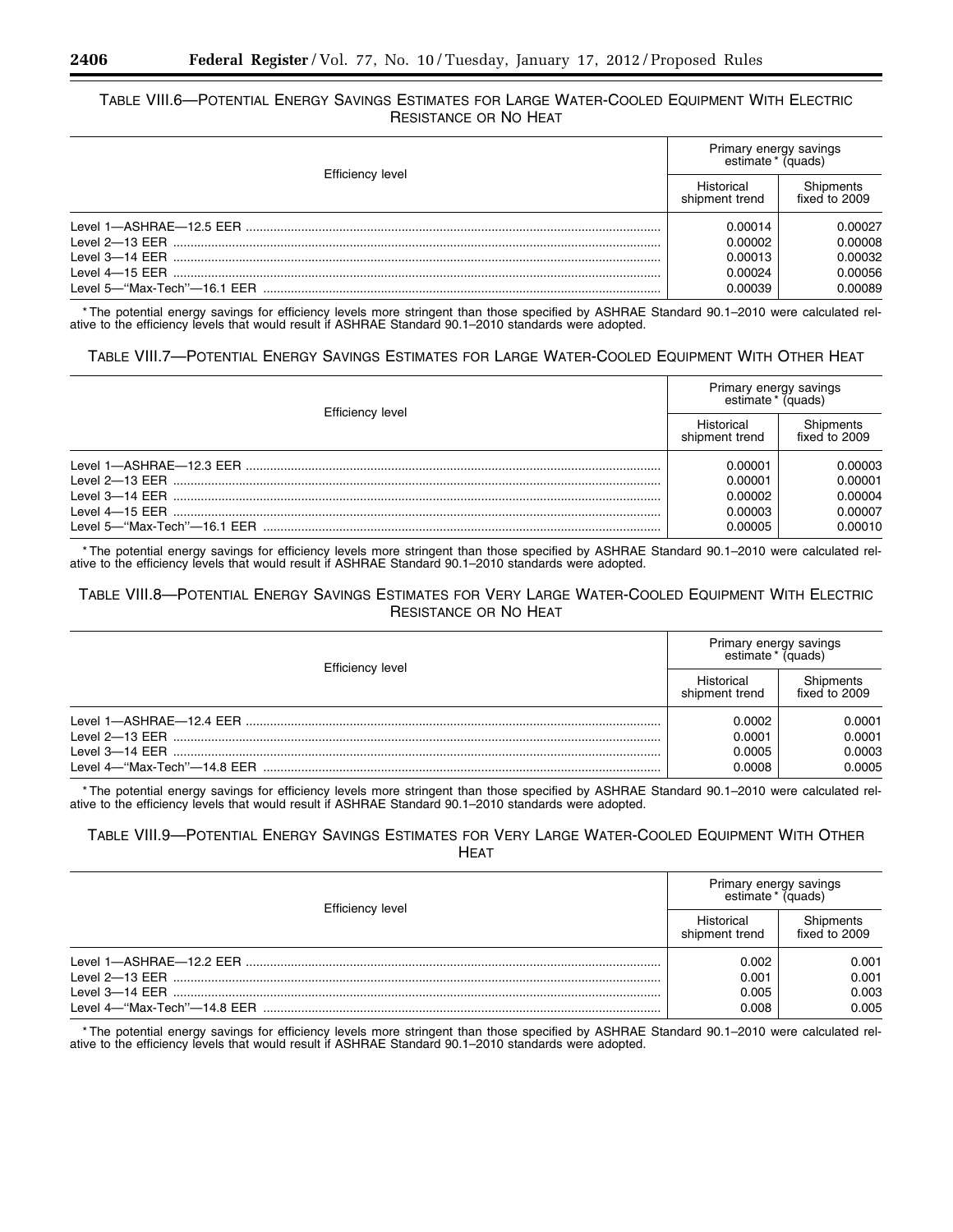## TABLE VIII.10—POTENTIAL ENERGY SAVINGS ESTIMATES FOR VERY LARGE EVAPORATIVELY-COOLED EQUIPMENT WITH ELECTRIC RESISTANCE OR NO HEAT

| Efficiency level                                                             | Primary energy savings<br>estimate * (quads) |                               |
|------------------------------------------------------------------------------|----------------------------------------------|-------------------------------|
|                                                                              | Historical<br>shipment trend                 | Shipments<br>fixed to 2009    |
| Level 1-ASHRAF-11.9 FFR<br>Level $2-12.5$ FFR<br>Level 3-"Max-Tech"-13.1 EER | 0.00013<br>0.00008<br>0.00017                | 0.00009<br>0.00005<br>0.00011 |

\* The potential energy savings for efficiency levels more stringent than those specified by ASHRAE Standard 90.1–2010 were calculated relative to the efficiency levels that would result if ASHRAE Standard 90.1–2010 standards were adopted.

## TABLE VIII.11—POTENTIAL ENERGY SAVINGS ESTIMATES FOR VERY LARGE EVAPORATIVELY-COOLED EQUIPMENT WITH OTHER HEAT

|                  | Primary energy savings<br>estimate * (quads) |                            |
|------------------|----------------------------------------------|----------------------------|
| Efficiency level | Historical<br>shipment trend                 | Shipments<br>fixed to 2009 |
|                  | 0.0011<br>0.0010<br>0.0019                   | 0.0007<br>0.0007<br>0.0012 |

\* The potential energy savings for efficiency levels more stringent than those specified by ASHRAE Standard 90.1–2010 were calculated relative to the efficiency levels that would result if ASHRAE Standard 90.1–2010 standards were adopted.

#### 2. VRF Water-Source Heat Pumps

DOE estimated the potential primary energy savings in quads (*i.e.,* 1015 Btu) for each efficiency level considered within the two equipment classes of VRF water-source heat pumps at or greater than 135,000 Btu/h. Table

VIII.12 and Table VIII.13 show the potential energy savings resulting from the analyses conducted as part of today's NOPR (see section V). Because there appear to be no models on the market below ASHRAE Standard 90.1– 2010 levels, there are no energy savings

from adopting ASHRAE. However, there are also extremely minimal energy savings from adopting a higher standard. As mentioned in section IV.B.3, DOE did not conduct an economic analysis for this equipment category.

TABLE VIII.12—POTENTIAL ENERGY SAVINGS FOR VRF WATER-SOURCE HEAT PUMPS >135,000 BTU/H WITHOUT HEAT **RECOVERY** 

| Efficiency level | enerav |
|------------------|--------|
|                  |        |
|                  | .0009  |
|                  | 0.0174 |
|                  | 0.0416 |
|                  | 0.0761 |

\* The potential energy savings for efficiency levels more stringent than those specified by ASHRAE Standard 90.1–2010 were calculated relative to the efficiency levels that would result if ASHRAE Standard 90.1–2010 standards were adopted.

## TABLE VIII.13—POTENTIAL ENERGY SAVINGS FOR VRF WATER-SOURCE HEAT PUMPS >135,000 BTU/H WITH HEAT **RECOVERY**

| Efficiency level | ่มนads |
|------------------|--------|
|                  |        |
|                  | .0008  |
|                  | 0.0083 |
|                  | 0.0195 |
|                  | 0.0358 |

\* The potential energy savings for efficiency levels more stringent than those specified by ASHRAE Standard 90.1–2010 were calculated relative to the efficiency levels that would result if ASHRAE Standard 90.1–2010 standards were adopted.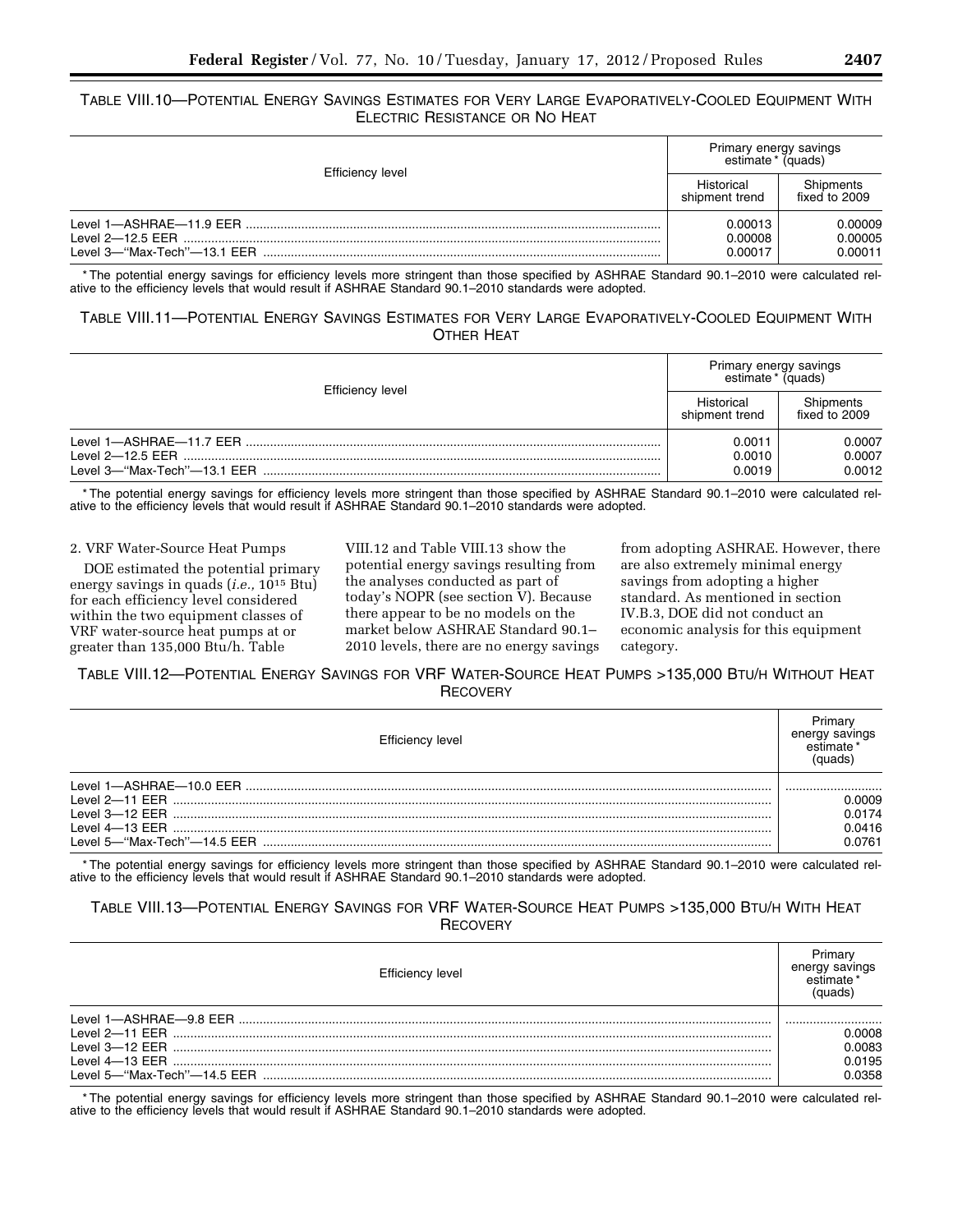3. Computer Room Air Conditioners

a. Economic Impacts on Commercial Customers

i. Life-Cycle Cost and Payback Period

To evaluate the economic impact of the efficiency levels on commercial customers, DOE conducted an LCC analysis for each efficiency level. Moreefficient computer room air conditioners would affect these customers in two ways: (1) Annual operating expense would decrease; and (2) purchase price would increase. Inputs used for calculating the LCC include total installed costs (*i.e.,* equipment price plus installation costs), operating expenses (*i.e.,* annual energy savings, energy prices, energy price trends, repair costs, and maintenance costs), equipment lifetime, and discount rates.

The output of the LCC model is a mean LCC savings (or cost 60) for each equipment class, relative to the baseline computer room air conditioner efficiency level. The LCC analysis also provides information on the percentage of customers that are negatively affected by an increase in the minimum efficiency standard.

DOE also performed a PBP analysis as part of the LCC analysis. The PBP is the number of years it would take for the customer to recover the increased costs of higher-efficiency equipment as a result of energy savings based on the operating cost savings. The PBP is an economic benefit-cost measure that uses benefits and costs without discounting. Chapter 5 of the NOPR TSD provides detailed information on the LCC and PBP analyses.

DOE's LCC and PBP analyses provided five key outputs for each efficiency level above the baseline (*i.e.,*  efficiency levels more stringent than those in ASHRAE Standard 90.1–2010), as reported in Table VIII.14 through Table VIII.23 below. These outputs include the proportion of computer room air conditioner purchases in which the purchase of a computer room air conditioner that is compliant with the amended energy conservation standard creates a net LCC increase, no impact, or a net LCC savings for the customer. Another output is the average net LCC savings from standardcompliant equipment, as well as the average PBP for the customer investment in standard-compliant equipment.

TABLE VIII.14—SUMMARY LCC AND PBP RESULTS FOR COMPUTER ROOM AIR CONDITIONERS, AIR-COOLED, <65,000 BTU/H

|                          |           | Life-cycle cost (2011\$) |            |         | Life-cycle cost savings (2011\$) |                   |             | Payback |
|--------------------------|-----------|--------------------------|------------|---------|----------------------------------|-------------------|-------------|---------|
| Efficiency level         | Installed | Discounted<br>operating  | <b>LCC</b> | Average | % of consumers that experience   | period<br>(years) |             |         |
|                          | cost      | cost                     |            | savings | Net cost                         | No impact         | Net benefit | Median  |
| Baseline                 | 11,982    | 32,039                   | 44.021     |         | .                                |                   | .           |         |
|                          | 13.471    | 29,822                   | 43,294     | 809     |                                  | 89                |             | 8.5     |
| $\mathbf{2}^{\circ}$<br> | 15,222    | 28,140                   | 43,362     | 212     |                                  | 68                | 14          | 10.2    |
| 3<br>                    | 17,281    | 26,756                   | 44,037     | (587)   | 65                               | 23                | 12          | 12.1    |
| 4                        | 19.700    | 25,623                   | 45,323     | (1,761) | 90                               |                   | 6           | 14.5    |

\* Numbers in parentheses indicate negative LCC savings.

## TABLE VIII.15—SUMMARY LCC AND PBP RESULTS FOR COMPUTER ROOM AIR CONDITIONERS, AIR-COOLED, ≥65,000 TO <240,000 BTU/H

|                    |           | Life-cycle cost (2011\$) |         |         | Life-cycle cost savings (2011\$) |                                |             | Payback           |
|--------------------|-----------|--------------------------|---------|---------|----------------------------------|--------------------------------|-------------|-------------------|
| Efficiency level   | Installed | Discounted<br>operating  | LCC     | Average |                                  | % of consumers that experience |             | period<br>(years) |
|                    | cost      | cost                     |         | savings | Net cost                         | No impact                      | Net benefit | Median            |
| Baseline           | 39,412    | 121,532                  | 160.945 |         |                                  |                                |             |                   |
|                    | 41.651    | 110.885                  | 152,536 | 9,334   |                                  | 98                             |             | 2.6               |
| $\overline{2}$<br> | 44,063    | 102.936                  | 146,999 | 6,406   |                                  | 78                             | 22          | 3.0               |
| 3                  | 46,664    | 96,523                   | 143.187 | 5,895   |                                  | 33                             | 67          | 3.5               |
|                    | 49.467    | 91,289                   | 140.756 | 6,437   |                                  |                                | 97          | 4.0               |

## TABLE VIII.16—SUMMARY LCC AND PBP RESULTS FOR COMPUTER ROOM AIR CONDITIONERS, AIR-COOLED, ≥240,000 BTU/H

|                  |           | Life-cycle cost (2011\$) |            | Life-cycle cost savings (2011\$) | Payback  |                                |             |                   |
|------------------|-----------|--------------------------|------------|----------------------------------|----------|--------------------------------|-------------|-------------------|
| Efficiency level | Installed | Discounted<br>operating  | <b>LCC</b> | Average                          |          | % of consumers that experience |             | period<br>(years) |
|                  | cost      | cost                     |            | savings                          | Net cost | No impact                      | Net benefit | Median            |
| Baseline<br>     | 56.879    | 286.458                  | 343,337    |                                  |          |                                |             |                   |
|                  | 60,102    | 258,403                  | 318,505    | 27,198                           |          | 98                             |             | 1.4               |
| $\mathcal{P}$    | 63,577    | 237,739                  | 301,316    | 19,713                           |          | 78                             | 22          | 1.7               |
| 3                | 67,322    | 221.326                  | 288.648    | 19.071                           |          | 33                             | 67          | 1.9               |
| 4                | 71,358    | 208.099                  | 279,458    | 22,152                           |          |                                | 98          | 2.2               |

 $\rm ^{60}An$  LCC cost is shown as a negative savings in the results presented.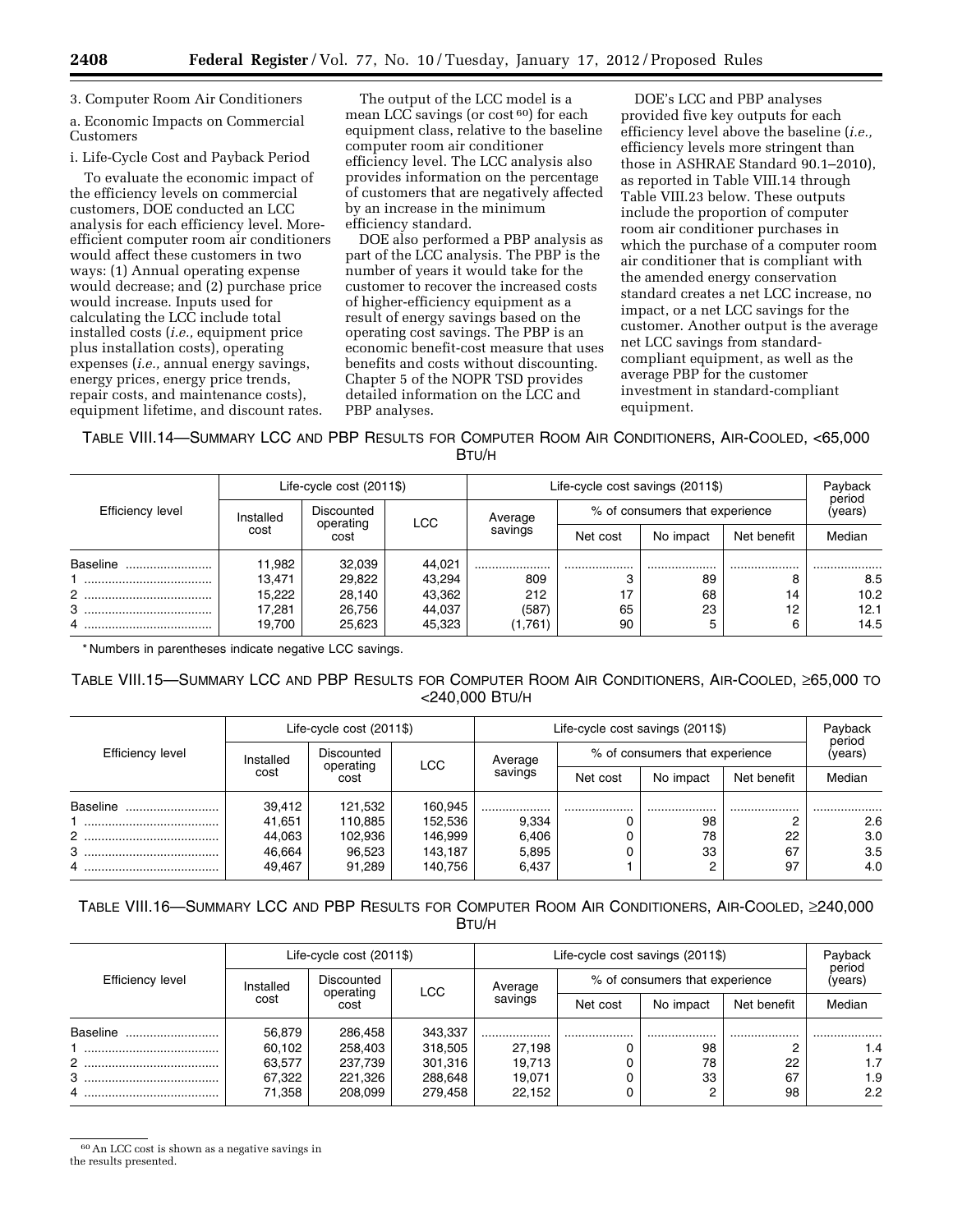## TABLE VIII.17—SUMMARY LCC AND PBP RESULTS FOR COMPUTER ROOM AIR CONDITIONERS, WATER-COOLED, <65,000 BTU/H

|                  |           | Life-cycle cost (2011\$) |            |         | Life-cycle cost savings (2011\$) |                   |             | Payback |  |
|------------------|-----------|--------------------------|------------|---------|----------------------------------|-------------------|-------------|---------|--|
| Efficiency level | Installed | Discounted<br>operating  | <b>LCC</b> | Average | % of consumers that experience   | period<br>(years) |             |         |  |
|                  | cost      | cost                     |            | savings | Net cost                         | No impact         | Net benefit | Median  |  |
| Baseline         | 23.748    | 29,266                   | 53,014     | .       |                                  |                   |             |         |  |
|                  | 20,311    | 27,237                   | 47,548     | 5.455   |                                  | 72                | 28          | (21.5)  |  |
|                  | 17.527    | 25,621                   | 43.148     | 7,389   |                                  | 49                | 51          | (20.9)  |  |
|                  | 15.273    | 24,215                   | 39,488     | 8,003   |                                  | 13                | 87          | (20.3)  |  |
|                  | 13.447    | 22,984                   | 36,430     | 10,213  |                                  |                   | 97          | (19.7)  |  |

\* Numbers in parentheses indicate negative payback period due to a declining installed cost at higher efficiency levels.

## TABLE VIII.18—SUMMARY LCC AND PBP RESULTS FOR COMPUTER ROOM AIR CONDITIONERS, WATER-COOLED, ≥65,000 TO <240,000 BTU/H

|                  |           | Life-cycle cost (2011\$) |            |           | Life-cycle cost savings (2011\$) |           |             | Payback<br>period |  |
|------------------|-----------|--------------------------|------------|-----------|----------------------------------|-----------|-------------|-------------------|--|
| Efficiency level | Installed | Discounted<br>operating  | <b>LCC</b> | Average   | % of consumers that experience   | (years)   |             |                   |  |
|                  | cost      | cost                     |            | savings   | Net cost                         | No impact | Net benefit | Median            |  |
| Baseline         | 22,983    | 109.615                  | 132.598    |           | .                                |           |             |                   |  |
|                  | 28,614    | 104.631                  | 133.245    | (672)     | 20                               | 72        |             | 15.4              |  |
|                  | 36,183    | 101,867                  | 138,049    | (5, 118)  | 54                               | 42        |             | 22.4              |  |
| 3                | 46,355    | 100,831                  | 147,186    | (12, 844) | 79                               | 20        |             | 35.9              |  |
|                  | 60.027    | 101.734                  | 161,761    | (25, 278) | 96                               |           |             | 64.6              |  |

\* Numbers in parentheses indicate negative LCC savings.

## TABLE VIII.19—SUMMARY LCC AND PBP RESULTS FOR COMPUTER ROOM AIR CONDITIONERS, WATER-COOLED, ≥240,000 BTU/H

|                  |           | Life-cycle cost (2011\$) |            |           | Life-cycle cost savings (2011\$) |                   |             | Payback |
|------------------|-----------|--------------------------|------------|-----------|----------------------------------|-------------------|-------------|---------|
| Efficiency level | Installed | Discounted<br>operating  | <b>LCC</b> | Average   | % of consumers that experience   | period<br>(years) |             |         |
|                  | cost      | cost                     |            | savings   | Net cost                         | No impact         | Net benefit | Median  |
| Baseline         | 42.217    | 239.903                  | 282.120    |           | .                                |                   |             |         |
|                  | 52,902    | 227.027                  | 279.929    | 2.133     | 13                               | 72                | 15          | 11.1    |
|                  | 67,262    | 219,010                  | 286,272    | (5,292)   | 49                               | 42                |             | 15.4    |
| 3                | 86,562    | 214,580                  | 301,142    | (18,696)  |                                  | 20                |             | 22.4    |
|                  | 112.498   | 214.030                  | 326.528    | (40, 964) | 96                               |                   |             | 36.0    |

\* Numbers in parentheses indicate negative LCC savings.

## TABLE VIII.20—SUMMARY LCC AND PBP RESULTS FOR AIR CONDITIONERS, WATER-COOLED WITH FLUID ECONOMIZERS, <65,000 BTU/H

|                  |           | Life-cycle cost (2011\$) |            |         | Life-cycle cost savings (2011\$) |           |             | Payback<br>period |
|------------------|-----------|--------------------------|------------|---------|----------------------------------|-----------|-------------|-------------------|
| Efficiency level | Installed | Discounted<br>operating  | <b>LCC</b> | Average | % of consumers that experience   | (years)   |             |                   |
|                  | cost      | cost                     |            | savings | Net cost                         | No impact | Net benefit | Median            |
| Baseline         | 25,059    | 19,565                   | 44.624     |         |                                  |           | .           | .                 |
|                  | 21,422    | 18,442                   | 39,864     | 4,759   |                                  | 72        | 28          | (40.3)            |
| 2.               | 18.476    | 17.541                   | 36.017     | 6,459   |                                  | 49        | 51          | (39.3)            |
| 3                | 16,090    | 16,763                   | 32,853     | 6,960   |                                  | 13        | 87          | (38.3)            |
| 4                | 14,158    | 16,086                   | 30,244     | 8,832   |                                  | 3         | 97          | (37.3)            |

\* Numbers in parentheses indicate negative payback period due to a declining installed cost at higher efficiency levels.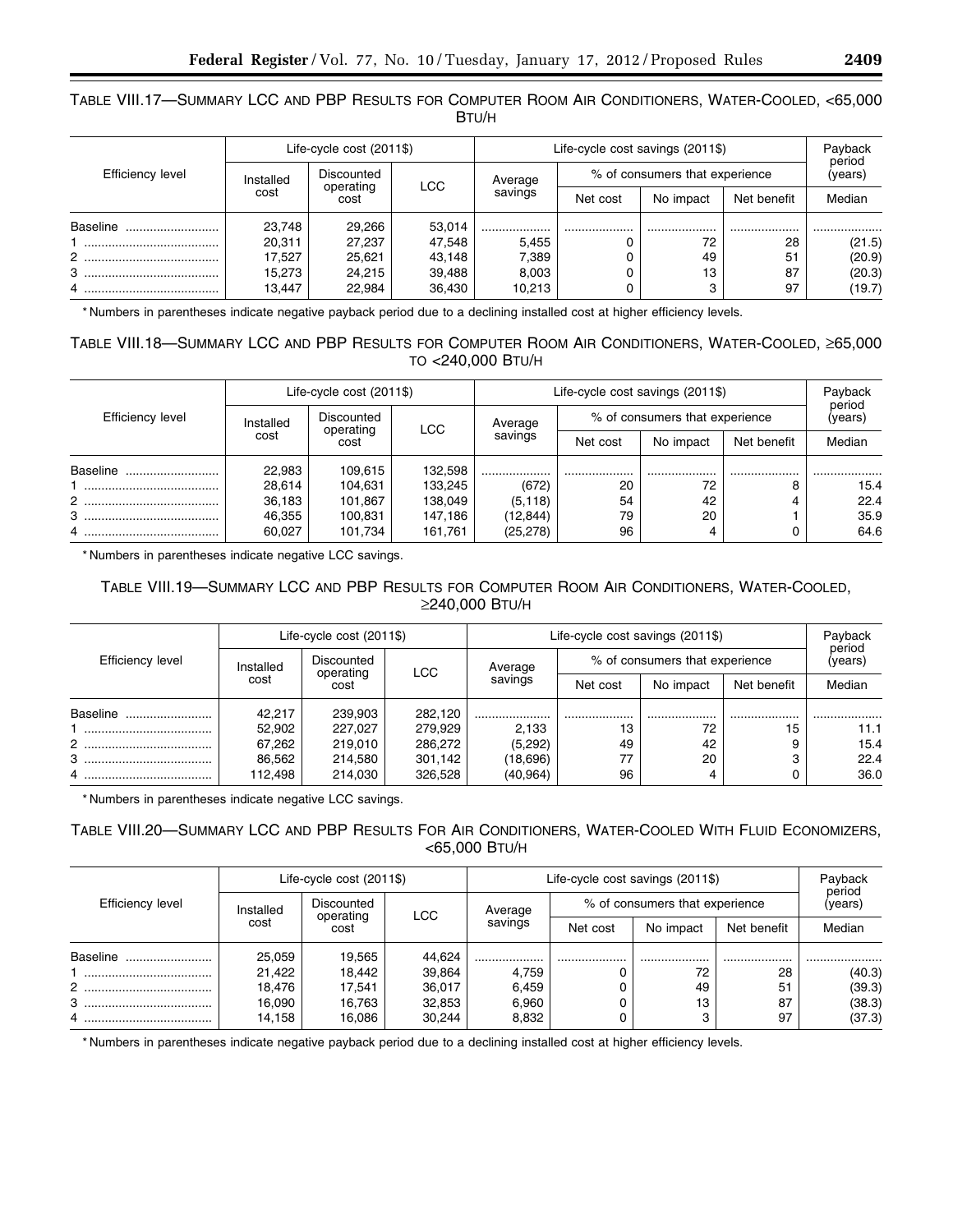## TABLE VIII.21—SUMMARY LCC AND PBP RESULTS FOR COMPUTER ROOM AIR CONDITIONERS, WATER-COOLED WITH FLUID ECONOMIZERS, ≥65,000 TO <240,000 BTU/H

|                  |           | Life-cycle cost (2011\$) |            |           | Life-cycle cost savings (2011\$) |                                |                   | Payback |
|------------------|-----------|--------------------------|------------|-----------|----------------------------------|--------------------------------|-------------------|---------|
| Efficiency level | Installed | Discounted<br>operating  | <b>LCC</b> | Average   |                                  | % of consumers that experience | period<br>(years) |         |
|                  | cost      | cost                     |            | savings   | Net cost                         | No impact                      | Net benefit       | Median  |
| Baseline         | 24,169    | 73,475                   | 97,645     |           |                                  |                                |                   | .       |
|                  | 30.129    | 71,967                   | 102,095    | (4, 439)  | 25                               | 72                             |                   | 41.5    |
| 2                | 38,138    | 71,937                   | 110.075    | (10, 105) | 58                               | 42                             |                   | 34.1    |
| 3                | 48,903    | 73.290                   | 122,193    | (19,437)  | 80                               | 20                             |                   | (66.1)  |
|                  | 63,372    | 76.298                   | 139,669    | (33, 672) | 96                               | 4                              |                   | (75.0)  |

\* Numbers in parentheses indicate either negative LCC savings or show a negative payback due to increased annual operating costs.

## TABLE VIII.22—SUMMARY LCC AND PBP RESULTS FOR COMPUTER ROOM AIR CONDITIONERS, WATER-COOLED WITH FLUID ECONOMIZERS, ≥240,000 BTU/H

|                  |           | Life-cycle cost (2011\$) |            |           | Life-cycle cost savings (2011\$) | Payback<br>period |                                |        |  |
|------------------|-----------|--------------------------|------------|-----------|----------------------------------|-------------------|--------------------------------|--------|--|
| Efficiency level | Installed | Discounted<br>operating  | <b>LCC</b> | Average   |                                  |                   | % of consumers that experience |        |  |
|                  | cost      | cost                     |            | savings   | Net cost                         | No impact         | Net benefit                    | Median |  |
| Baseline         | 44,469    | 157,416                  | 201,886    |           | .                                |                   |                                |        |  |
|                  | 55,777    | 152,704                  | 208,481    | (6, 568)  | 25                               | 72                |                                | 30.5   |  |
| 2                | 70.973    | 151,095                  | 222,068    | (16, 717) | 57                               | 42                |                                | 40.7   |  |
| 3<br>            | 91,397    | 152,234                  | 243,631    | (33,664)  | 80                               | 20                |                                | 43.1   |  |
|                  | 118.844   | 156,568                  | 275.412    | (59, 831) | 96                               | 4                 |                                | (57.8) |  |

\* Numbers in parentheses indicate either negative LCC savings or show a negative payback due to increased annual operating costs.

## TABLE VIII.23—SUMMARY LCC AND PBP RESULTS FOR COMPUTER ROOM AIR CONDITIONERS, GLYCOL-COOLED, <65,000 BTU/H

|                  |           | Life-cycle cost (2011\$) |            |         | Life-cycle cost savings (2011\$) |           |             | Payback<br>period |  |
|------------------|-----------|--------------------------|------------|---------|----------------------------------|-----------|-------------|-------------------|--|
| Efficiency level | Installed | Discounted<br>operating  | <b>LCC</b> | Average | % of consumers that experience   | (years)   |             |                   |  |
|                  | cost      | cost                     |            | savings | Net cost                         | No impact | Net benefit | Median            |  |
| Baseline         | 24,353    | 29.757                   | 54.110     |         |                                  |           |             |                   |  |
|                  | 20,916    | 27,643                   | 48,559     | 5,540   |                                  | 72        | 28          | (20.2)            |  |
|                  | 18,132    | 25,962                   | 44,094     | 7.501   |                                  | 49        | 51          | (19.7)            |  |
| 3                | 15,878    | 24,509                   | 40,387     | 8,117   |                                  | 13        | 87          | (19.2)            |  |
|                  | 14.052    | 23.241                   | 37.293     | 10.350  |                                  | 3         | 97          | (18.6)            |  |

\* Numbers in parentheses indicate negative payback period due to a declining installed cost at higher efficiency levels.

## TABLE VIII.24—SUMMARY LCC AND PBP RESULTS FOR COMPUTER ROOM AIR CONDITIONERS, GLYCOL-COOLED, ≥65,000 TO <240,000 BTU/H

|                  |           | Life-cycle cost (2011\$) |            |           | Life-cycle cost savings (2011\$) |           |             | Payback<br>period |
|------------------|-----------|--------------------------|------------|-----------|----------------------------------|-----------|-------------|-------------------|
| Efficiency level | Installed | Discounted<br>operating  | <b>LCC</b> | Average   | % of consumers that experience   | (years)   |             |                   |
|                  | cost      | cost                     |            | savings   | Net cost                         | No impact | Net benefit | Median            |
| Baseline         | 24,377    | 123,088                  | 147,465    |           |                                  |           |             |                   |
|                  | 30,001    | 116,846                  | 146,847    | 594       | 15                               | 72        | 13          | 11.9              |
|                  | 37,559    | 113,489                  | 151,048    | (3,901)   | 52                               | 42        | 6           | 17.8              |
| 3<br>            | 47.717    | 112.428                  | 160.145    | (11, 921) | 78                               | 20        |             | 29.1              |
|                  | 61,368    | 113,891                  | 175,258    | (25,047)  | 96                               |           |             | 50.4              |

\* Numbers in parentheses indicate negative LCC savings.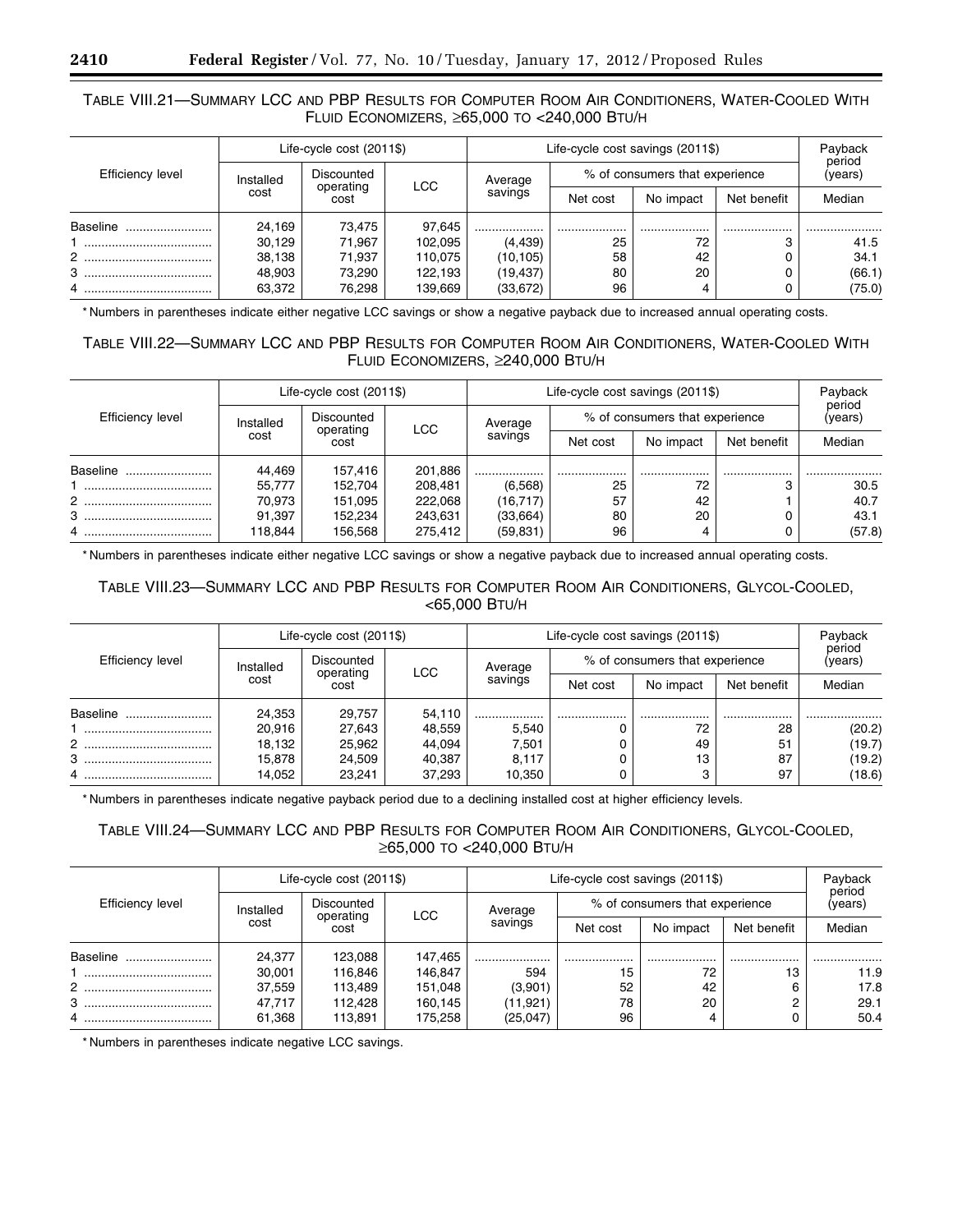## TABLE VIII.25—SUMMARY LCC AND PBP RESULTS FOR COMPUTER ROOM AIR CONDITIONERS, GLYCOL-COOLED, ≥240,000 BTU/H

|                  |                                                               | Life-cycle cost (2011\$) |         |                                | Life-cycle cost savings (2011\$) | Payback<br>period |             |        |
|------------------|---------------------------------------------------------------|--------------------------|---------|--------------------------------|----------------------------------|-------------------|-------------|--------|
| Efficiency level | Discounted<br>Installed<br>Average<br><b>LCC</b><br>operating |                          |         | % of consumers that experience |                                  |                   |             |        |
|                  | cost                                                          | cost                     |         | savings                        | Net cost                         | No impact         | Net benefit | Median |
| Baseline         | 42,217                                                        | 266.128                  | 308,345 |                                | .                                | .                 |             |        |
|                  | 52,902                                                        | 250.960                  | 303,862 | 4.429                          | 10                               | 72                | 18          | 9.2    |
|                  | 67,262                                                        | 242.073                  | 309.336 | (3,308)                        | 44                               | 42                | 14          | 13.2   |
| з<br>            | 86.562                                                        | 238.019                  | 324.581 | (17,633)                       | 76                               | 20                |             | 20.2   |
|                  | 112,498                                                       | 239,151                  | 351,650 | (41,761)                       | 95                               |                   |             | 35.1   |

\* Numbers in parentheses indicate negative LCC savings.

## TABLE VIII.26—SUMMARY LCC AND PBP RESULTS FOR AIR CONDITIONERS, GLYCOL-COOLED WITH FLUID ECONOMIZERS, <65,000 BTU/H

|                  |           | Life-cycle cost (2011\$) |        |         | Life-cycle cost savings (2011\$) | Payback<br>period              |             |         |
|------------------|-----------|--------------------------|--------|---------|----------------------------------|--------------------------------|-------------|---------|
| Efficiency level | Installed | Discounted<br>operating  | LCC    | Average |                                  | % of consumers that experience |             | (years) |
|                  | cost      | cost                     |        | savings | Net cost                         | No impact                      | Net benefit | Median  |
| Baseline         | 25,664    | 24,815                   | 50.479 |         |                                  |                                |             |         |
|                  | 22,027    | 23,156                   | 45.183 | 5.295   |                                  | 72                             | 28          | (28.2)  |
| 2                | 19.081    | 21,851                   | 40.932 | 7.159   |                                  | 49                             | 51          | (27.6)  |
| 3                | 16,695    | 20,727                   | 37,422 | 7,717   |                                  | 13                             | 87          | (26.9)  |
| 4                | 14,763    | 19,751                   | 34.514 | 9,808   |                                  |                                | 97          | (26.3)  |

\* Numbers in parentheses indicate negative payback period due to a declining installed cost at higher efficiency levels.

## TABLE VIII.27—SUMMARY LCC AND PBP RESULTS FOR COMPUTER ROOM AIR CONDITIONERS, GLYCOL-COOLED WITH FLUID ECONOMIZERS, ≥65,000 TO <240,000 BTU/H

|                  | Life-cycle cost (2011\$) |                         |         |                | Life-cycle cost savings (2011\$) |                                |             |                   |  |
|------------------|--------------------------|-------------------------|---------|----------------|----------------------------------|--------------------------------|-------------|-------------------|--|
| Efficiency level | Installed                | Discounted<br>operating |         | Average        |                                  | % of consumers that experience |             | period<br>(years) |  |
|                  | cost                     | cost                    |         | LCC<br>savings | Net cost                         | No impact                      | Net benefit | Median            |  |
| Baseline         | 25,563                   | 102,580                 | 128.143 |                |                                  | .                              |             |                   |  |
|                  | 31,514                   | 98,451                  | 129.965 | (1,802)        | 23                               | 72                             |             | 21.0              |  |
| 2                | 39,512                   | 96,813                  | 136.325 | (7,200)        | 55                               | 42                             |             | 33.4              |  |
|                  | 50,261                   | 97,235                  | 147,496 | (16, 388)      | 79                               | 20                             |             | 40.8              |  |
|                  | 64.708                   | 99.990                  | 164.697 | (30,857)       | 96                               |                                |             | 22.4              |  |

\* Numbers in parentheses indicate negative LCC savings.

## TABLE VIII.28—SUMMARY LCC AND PBP RESULTS FOR COMPUTER ROOM AIR CONDITIONERS, GLYCOL-COOLED WITH FLUID ECONOMIZERS, ≥240,000 BTU/H

|                  | Life-cycle cost (2011\$) |                   |                       | Life-cycle cost savings (2011\$) | Payback           |             |        |      |
|------------------|--------------------------|-------------------|-----------------------|----------------------------------|-------------------|-------------|--------|------|
| Efficiency level | Discounted<br>Installed  |                   | Average               | % of consumers that experience   | period<br>(years) |             |        |      |
|                  | cost                     | operating<br>cost | <b>LCC</b><br>savings | Net cost                         | No impact         | Net benefit | Median |      |
| Baseline         | 44,469                   | 220.328           | 264.797               | .                                | .                 | .           | .      |      |
|                  | 55,777                   | 209.958           | 265,735               | (891)                            | - 21              | 72          |        | 15.4 |
| 2                | 70.973                   | 204.967           | 275.941               | (10, 569)                        | 53                | 42          |        | 23.3 |
|                  | 91,397                   | 204,265           | 295,662               | (27, 375)                        |                   | 20          |        | 32.3 |
|                  | 118.844                  | 208,311           | 327,156               | (54, 306)                        | 95                |             |        | 34.8 |

\* Numbers in parentheses indicate negative LCC savings.

### b. National Impact Analysis

i. Amount and Significance of Energy Savings

To estimate the energy savings through 2041 or 2042 due to amended energy conservation standards, DOE

compared the energy consumption of computer room air conditioners under the ASHRAE Standard 90.1–2010 efficiency levels to energy consumption of computer room air conditioners under higher efficiency standards. DOE also compared the energy consumption

of computer room air conditioners under the ASHRAE Standard 90.1–2010 efficiency levels to energy consumption of computer room air conditioners under the current market base case. DOE examined up to four efficiency levels higher than those of ASHRAE Standard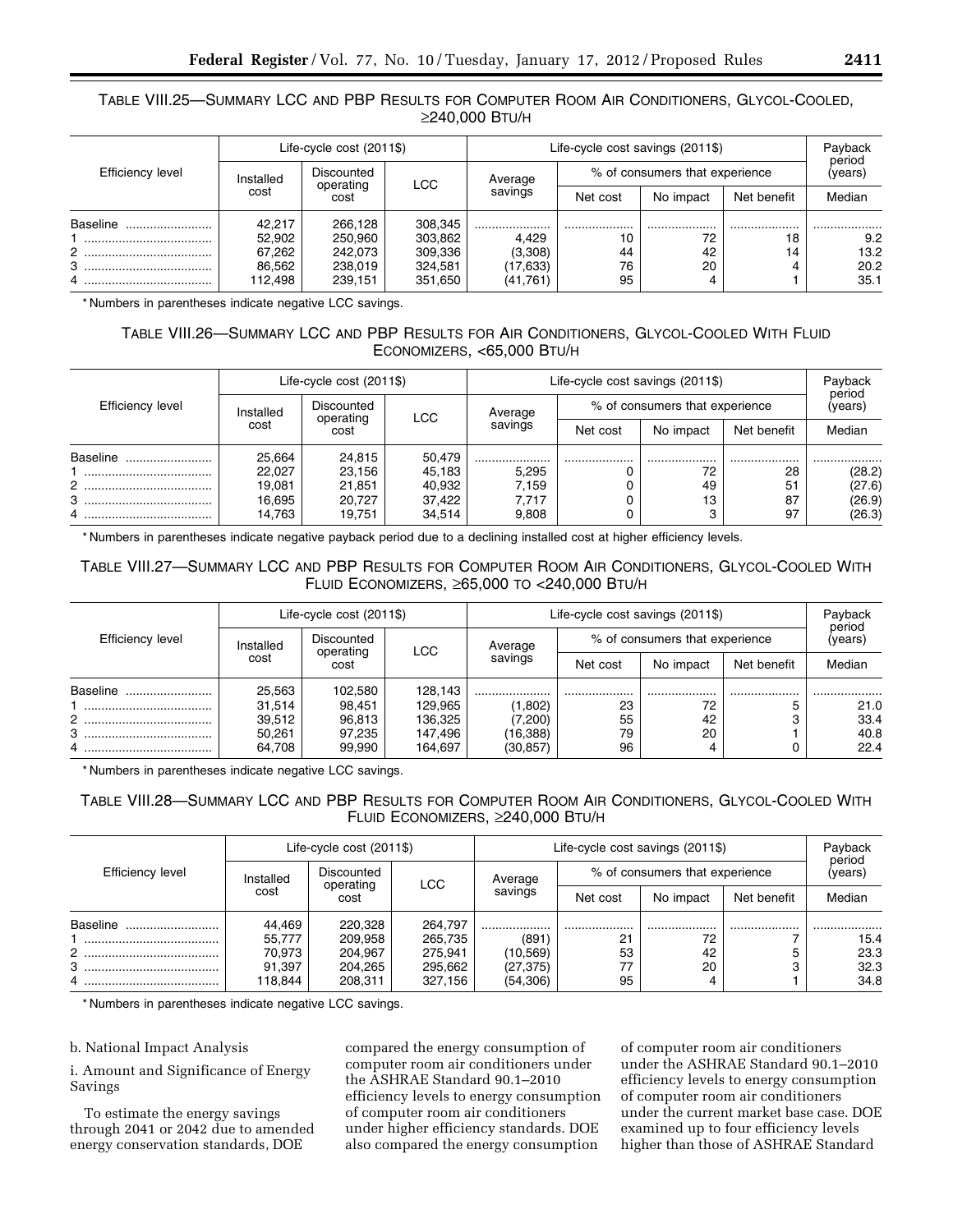90.1–2010. Table VIII.29 shows the forecasted national energy savings at each of the considered standard levels. (See chapter 8 of the NOPR TSD.) As

mentioned in section VI.B, DOE adjusted the efficiency rating (SCOP) upward for all upflow units in order to analyze the energy savings from only 15 classes of computer room air conditioners, with upflow and downflow units combined.

## TABLE VIII.29—SUMMARY OF CUMULATIVE NATIONAL ENERGY SAVINGS FOR COMPUTER ROOM AIR CONDITIONERS [Energy savings for units sold from 2012 to 2041 or 2013 to 2042]

|                                                                             | National energy savings (quads)* |                       |                       |                       |                       |  |  |
|-----------------------------------------------------------------------------|----------------------------------|-----------------------|-----------------------|-----------------------|-----------------------|--|--|
| Equipment class                                                             | <b>ASHRAE</b><br>level           | Efficiency<br>level 1 | Efficiency<br>level 2 | Efficiency<br>level 3 | Efficiency<br>level 4 |  |  |
|                                                                             | 0.00018                          | 0.0006                | 0.0021                | 0.0052                | 0.0086                |  |  |
|                                                                             | $-***$                           | 0.006                 | 0.059                 | 0.196                 | 0.364                 |  |  |
|                                                                             | $-**$                            | 0.004                 | 0.034                 | 0.112                 | 0.206                 |  |  |
|                                                                             | 0.00003                          | 0.0001                | 0.0003                | 0.0007                | 0.0010                |  |  |
| Air conditioners, water-cooled, ≥65,000 to <240,000 Btu/h                   | 0.0009                           | 0.0088                | 0.0246                | 0.0435                | 0.0634                |  |  |
|                                                                             | 0.0008                           | 0.0079                | 0.0220                | 0.0388                | 0.0565                |  |  |
| Air conditioners, water-cooled with fluid economizers, <65,000 Btu/h        | 0.00001                          | 0.00004               | 0.00011               | 0.00021               | 0.00031               |  |  |
| Air conditioners, water-cooled with fluid economizers, $\geq 65,000$ to     |                                  |                       |                       |                       |                       |  |  |
|                                                                             | 0.0004                           | 0.0038                | 0.0106                | 0.0187                | 0.0273                |  |  |
| Air conditioners, water-cooled with fluid economizers, $\geq$ 240,000 Btu/h | 0.0002                           | 0.0016                | 0.0043                | 0.0076                | 0.0111                |  |  |
|                                                                             | 0.00003                          | 0.00013               | 0.00033               | 0.00063               | 0.00092               |  |  |
|                                                                             | 0.001                            | 0.011                 | 0.031                 | 0.054                 | 0.078                 |  |  |
|                                                                             | 0.0008                           | 0.0080                | 0.0220                | 0.0384                | 0.0554                |  |  |
| Air conditioners, glycol-cooled with fluid economizers, <65,000 Btu/h       | 0.00002                          | 0.0001                | 0.0002                | 0.0005                | 0.0007                |  |  |
| Air conditioners, glycol-cooled with fluid economizers, $\geq 65,000$ to    |                                  |                       |                       |                       |                       |  |  |
|                                                                             | 0.001                            | 0.010                 | 0.027                 | 0.047                 | 0.067                 |  |  |
| Air conditioners, glycol-cooled with fluid economizers, ≥240,000 Btu/h      | 0.0005                           | 0.0054                | 0.0147                | 0.0257                | 0.0369                |  |  |

\* All energy savings from efficiency levels above ASHRAE Standard 90.1–2010 are calculated with those ASHRAE levels as a baseline. \*\* For these equipment classes, no models were identified below the efficiency levels shown in ASHRAE Standard 90.1–2010, so there are no energy savings for the ASHRAE Standard 90.1–2010 efficiency levels.

### ii. Net Present Value

The NPV analysis is a measure of the cumulative benefit or cost of standards to the Nation. In accordance with OMB's guidelines on regulatory analysis (OMB Circular A–4, section E (Sept. 17, 2003)), DOE calculated NPV using both a 7-percent and a 3-percent real discount rate. The 7-percent rate is an estimate of the average before-tax rate of return on private capital in the U.S. economy, and reflects the returns to real

estate and small business capital, as well as corporate capital. DOE used this discount rate to approximate the opportunity cost of capital in the private sector, because recent OMB analysis has found the average rate of return on capital to be near this rate. DOE also used the 3-percent rate to capture the potential effects of standards on private customers' consumption (*e.g.,* reduced purchasing of equipment due to higher prices for equipment and purchase of reduced amounts of energy). This rate

represents the rate at which society discounts future consumption flows to their present value. This rate can be approximated by the real rate of return on long-term government debt (*e.g.,*  yield on Treasury notes minus annual rate of change in the Consumer Price Index), which has averaged about 3 percent on a pre-tax basis for the last 30 years. Table VIII.30 and Table VIII.31 provide an overview of the NPV results. (See chapter 7 of the NOPR TSD for further detail.)

## TABLE VIII.30—SUMMARY OF CUMULATIVE NET PRESENT VALUE FOR COMPUTER ROOM AIR CONDITIONERS

[Discounted at seven percent]

|                                                                                              |                                 | Net present value (billion 2011\$) |                              |                                 |
|----------------------------------------------------------------------------------------------|---------------------------------|------------------------------------|------------------------------|---------------------------------|
| Equipment class                                                                              | Efficiency<br>level 1<br>$($ \$ | Efficiency<br>level 2<br>(S)       | Efficiency<br>level 3<br>(5) | Efficiency<br>level 4<br>$(\$)$ |
|                                                                                              | 0.0003                          | (0.0005)                           | (0.0060)                     | (0.0174)                        |
|                                                                                              | 0.01                            | 0.10                               | 0.29                         | 0.44                            |
|                                                                                              | 0.01                            | 0.07                               | 0.22                         | 0.37                            |
|                                                                                              | 0.001                           | 0.003                              | 0.006                        | 0.009                           |
|                                                                                              | (0.008)                         | (0.053)                            | (0.166)                      | (0.377)                         |
|                                                                                              | (0.001)                         | (0.026)                            | (0.097)                      | (0.239)                         |
| Air conditioners, water-cooled with fluid economizers, <65,000 Btu/h                         | 0.001                           | 0.002                              | 0.003                        | 0.005                           |
| Air conditioners, water-cooled with fluid economizers, $\geq 65,000$ to $\lt 240,000$ Btu/h  | (0.02)                          | (0.08)                             | (0.20)                       | (0.41)                          |
| Air conditioners, water-cooled with fluid economizers, ≥240,000 Btu/h                        | (0.005)                         | (0.023)                            | (0.061)                      | (0.127)                         |
|                                                                                              | 0.001                           | 0.003                              | 0.006                        | 0.008                           |
|                                                                                              | (0.003)                         | (0.044)                            | (0.157)                      | (0.375)                         |
|                                                                                              | 0.002                           | (0.017)                            | (0.077)                      | (0.200)                         |
| Air conditioners, glycol-cooled with fluid economizers, <65,000 Btu/h                        | 0.001                           | 0.003                              | 0.005                        | 0.008                           |
| Air conditioners, glycol-cooled with fluid economizers, $\geq 65,000$ to $\lt$ 240,000 Btu/h | (0.01)                          | (0.08)                             | (0.24)                       | (0.53)                          |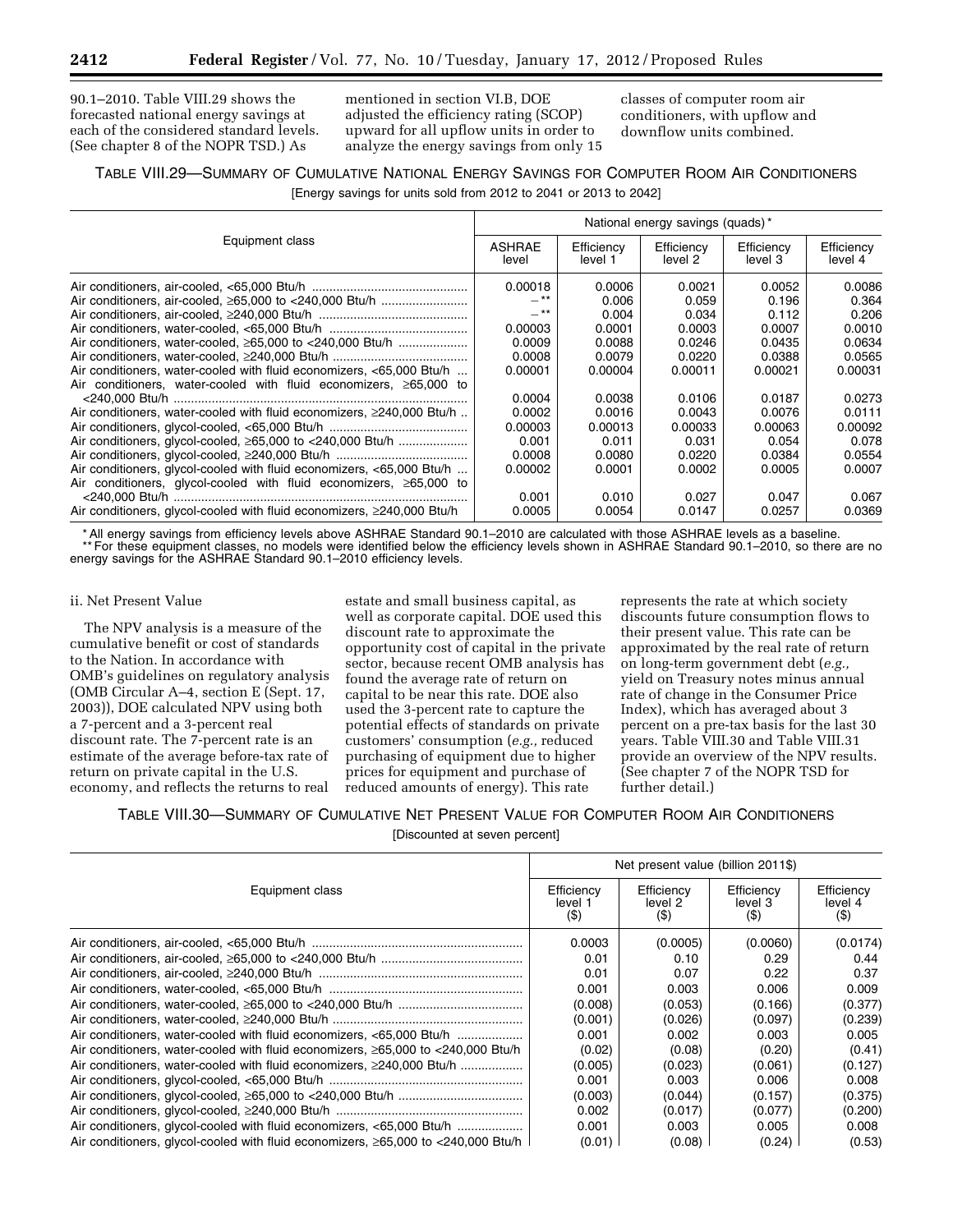| TABLE VIII.30—SUMMARY OF CUMULATIVE NET PRESENT VALUE FOR COMPUTER ROOM AIR CONDITIONERS—Continued |                               |  |  |
|----------------------------------------------------------------------------------------------------|-------------------------------|--|--|
|                                                                                                    | [Discounted at seven percent] |  |  |

|                                                                        | Net present value (billion 2011\$) |                              |                                 |                                  |  |
|------------------------------------------------------------------------|------------------------------------|------------------------------|---------------------------------|----------------------------------|--|
| Equipment class                                                        | Efficiency<br>level 1<br>$($ \$)   | Efficiency<br>level 2<br>(3) | Efficiency<br>level 3<br>$($ \$ | Efficiency<br>level 4<br>$($ \$) |  |
| Air conditioners, glycol-cooled with fluid economizers, ≥240,000 Btu/h | (0.004)                            | (0.031)                      | (0.10)                          | (0.23)                           |  |

\* Numbers in parentheses indicate negative NPV.

## TABLE VIII.31—SUMMARY OF CUMULATIVE NET PRESENT VALUE FOR COMPUTER ROOM AIR CONDITIONERS (Discounted at three percent)

|                                                                                              |                                  |                                 | Net present value (Billion 2011\$) |                               |
|----------------------------------------------------------------------------------------------|----------------------------------|---------------------------------|------------------------------------|-------------------------------|
| Equipment class                                                                              | Efficiency<br>level 1<br>$($ \$) | Efficiency<br>level 2<br>$($ \$ | Efficiency<br>level 3<br>$($ \$)   | Efficiency<br>level 4<br>(\$) |
|                                                                                              | 0.001                            | 0.002                           | (0.004)                            | (0.021)                       |
|                                                                                              | 0.03                             | 0.26                            | 0.76                               | 1.25                          |
|                                                                                              | 0.02                             | 0.18                            | 0.54                               | 0.93                          |
|                                                                                              | 0.003                            | 0.006                           | 0.012                              | 0.017                         |
|                                                                                              | (0.006)                          | (0.079)                         | (0.280)                            | (0.671)                       |
|                                                                                              | 0.006                            | (0.028)                         | (0.150)                            | (0.407)                       |
| Air conditioners, water-cooled with fluid economizers, <65,000 Btu/h                         | 0.001                            | 0.003                           | 0.006                              | 0.009                         |
| Air conditioners, water-cooled with fluid economizers, ≥65,000 to <240,000 Btu/h             | (0.03)                           | (0.14)                          | (0.37)                             | (0.77)                        |
| Air conditioners, water-cooled with fluid economizers, ≥240,000 Btu/h                        | (0.008)                          | (0.039)                         | (0.110)                            | (0.235)                       |
|                                                                                              | 0.002                            | 0.006                           | 0.011                              | 0.016                         |
|                                                                                              | 0.004                            | (0.058)                         | (0.258)                            | (0.665)                       |
|                                                                                              | 0.01                             | (0.01)                          | (0.12)                             | (0.34)                        |
| Air conditioners, glycol-cooled with fluid economizers, <65,000 Btu/h                        | 0.002                            | 0.006                           | 0.011                              | 0.015                         |
| Air conditioners, glycol-cooled with fluid economizers, $\geq 65,000$ to $\lt 240,000$ Btu/h | (0.02)                           | (0.14)                          | (0.43)                             | (0.97)                        |
| Air conditioners, glycol-cooled with fluid economizers, ≥240,000 Btu/h                       | (0.003)                          | (0.047)                         | (0.17)                             | (0.41)                        |

\* Numbers in parentheses indicate negative NPV.

### *C. Need of the Nation to Conserve Energy*

Enhanced energy efficiency, where economically justified, improves the Nation's energy security, strengthens the economy, and reduces the

environmental impacts or costs of energy production. Reduced electricity demand from energy conservation standards is also likely to reduce the cost of maintaining the reliability of the electricity system, particularly during

peak-load periods. As a measure of this reduced demand, Table VIII.32 presents the estimated reduction in generating capacity in 2042 attributable to the efficiency levels that DOE considered in this rulemaking.

TABLE VIII.32—REDUCTION IN NATIONAL ELECTRIC GENERATING CAPACITY IN 2042 UNDER EVALUATED EFFICIENCY LEVELS

|                                                | <b>Efficiency level</b>     |                      |                      |                      |                      |  |  |
|------------------------------------------------|-----------------------------|----------------------|----------------------|----------------------|----------------------|--|--|
|                                                | <b>ASHRAE</b><br>(baseline) |                      |                      |                      |                      |  |  |
| Water-Cooled and Evaporatively-Cooled Products | 0.00<br>0.00<br>0.01        | 0.01<br>0.00<br>0.12 | 0.01<br>0.05<br>0.47 | 0.02<br>0.12<br>1.09 | 0.02<br>0.23<br>1.81 |  |  |

Energy savings from standards for the product classes covered in today's NOPR could also produce environmental benefits in the form of reduced emissions of air pollutants and greenhouse gases associated with electricity production. Table VIII.33 provides DOE's estimate of cumulative  $CO<sub>2</sub>$ , NO<sub>X</sub>, and Hg emissions reductions projected to result from the efficiency

levels considered in this rulemaking. DOE reports annual  $CO<sub>2</sub>$ , NO<sub>X</sub>, and Hg emissions reductions for each efficiency level in chapter 9 of the NOPR TSD.

As discussed in section VII.A, DOE  $did$  not report  $SO<sub>2</sub>$  emissions reductions from power plants because there is uncertainty about the effect of energy conservation standards on the overall level of  $SO<sub>2</sub>$  emissions in the United

States due to SO<sub>2</sub> emissions caps. DOE also did not include  $NO<sub>x</sub>$  emissions reduction from power plants in States subject to CAIR, because an energy conservation standard would not affect the overall level of  $NO<sub>X</sub>$  emissions in those States due to the emissions caps mandated by CAIR.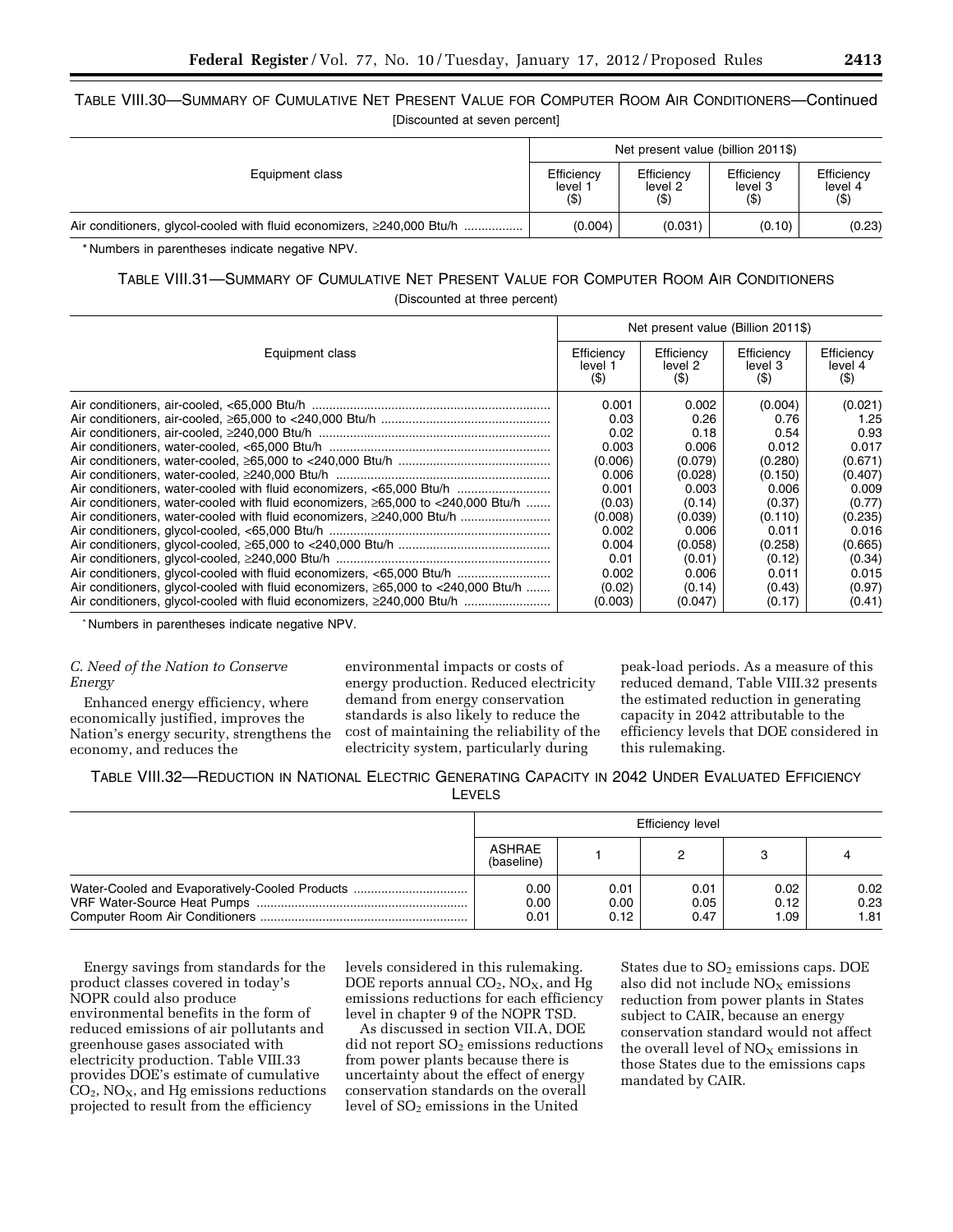|                                                   | TABLE VIII.33—SUMMARY OF EMISSIONS REDUCTION ESTIMATED FOR PRODUCT EFFICIENCY LEVELS |
|---------------------------------------------------|--------------------------------------------------------------------------------------|
| [Cumulative in 2012 or 2013 through 2042 or 2043] |                                                                                      |

|                                                 | Efficiency level            |       |       |       |       |  |
|-------------------------------------------------|-----------------------------|-------|-------|-------|-------|--|
|                                                 | <b>ASHRAE</b><br>(baseline) |       |       | 3     |       |  |
| Water-Cooled and Evaporatively-Cooled Products: |                             |       |       |       |       |  |
|                                                 | 0.10                        | 0.10  | 0.25  | 0.36  | 0.37  |  |
|                                                 | 0.08                        | 0.08  | 0.21  | 0.30  | 0.31  |  |
|                                                 | 0.001                       | 0.001 | 0.003 | 0.004 | 0.004 |  |
| <b>VRF Water-Source Heat Pumps:</b>             |                             |       |       |       |       |  |
|                                                 | 0.00                        | 0.05  | 0.82  | 1.96  | 3.58  |  |
|                                                 | 0.00                        | 0.04  | 0.68  | 1.60  | 2.93  |  |
|                                                 | 0.000                       | 0.001 | 0.009 | 0.022 | 0.040 |  |
| Computer Room Air Conditioners:.                |                             |       |       |       |       |  |
|                                                 | 0.18                        | 2.14  | 8.06  | 18.7  | 31.1  |  |
|                                                 | 0.14                        | 1.76  | 6.62  | 15.4  | 25.6  |  |
|                                                 | 0.001                       | 0.023 | 0.087 | 0.203 | 0.337 |  |

As part of the analysis for this proposed rule, DOE estimated monetary benefits likely to result from the reduced emissions of  $CO<sub>2</sub>$  and  $NO<sub>X</sub>$  that DOE estimated for each of the efficiency levels considered. As discussed in section VII.B, DOE used values for the SCC developed by an interagency process. The four values for  $CO<sub>2</sub>$ emissions reductions resulting from that process (expressed in 2010\$) are \$4.9/ ton (the average value from a distribution that uses a 5-percent

discount rate), \$22.3/ton (the average value from a distribution that uses a 3 percent discount rate), \$36.5/ton (the average value from a distribution that uses a 2.5-percent discount rate), and \$67.6/ton (the 95th-percentile value from a distribution that uses a 3-percent discount rate). These values correspond to the value of emission reductions in 2010; the values for later years are higher due to increasing damages as the magnitude of climate change increases.

Table VIII.34 presents the global value of CO2 emissions reductions at each efficiency level. For each of the four cases, DOE calculated a present value of the stream of annual values using the same discount rate as was used in the studies upon which the dollar-per-ton values are based. DOE calculated domestic values as a range from 7 percent to 23 percent of the global values, and these results are presented in chapter 10 of the NOPR TSD.

TABLE VIII.34—ESTIMATES OF GLOBAL PRESENT VALUE OF  $\text{CO}_2$  EMISSIONS REDUCTION UNDER PRODUCT EFFICIENCY LEVELS

| Eff level                                       | 5% Discount rate,<br>average | 3% Discount rate,<br>average | 2.5% Discount<br>rate, average | 3% Discount rate,<br>95th percentile |
|-------------------------------------------------|------------------------------|------------------------------|--------------------------------|--------------------------------------|
|                                                 | Million 2011\$               |                              |                                |                                      |
| Water-Cooled and Evaporatively-Cooled Products: |                              |                              |                                |                                      |
|                                                 | 0.5                          | 2.4                          | 4.1                            | 7.4                                  |
|                                                 | 0.5                          | 2.5                          | 4.3                            | 7.7                                  |
|                                                 | 1.2                          | 6.3                          | 10.6                           | 19.1                                 |
| з                                               | 1.8                          | 9.0                          | 15.2                           | 27.4                                 |
|                                                 | 1.8                          | 9.2                          | 15.6                           | 28.1                                 |
| <b>VRF Water-Source Heat Pumps:</b>             |                              |                              |                                |                                      |
|                                                 | 0.0                          | 0.0                          | 0.0                            | 0.0                                  |
|                                                 | 0.3                          | 1.4                          | 2.3                            | 4.2                                  |
|                                                 | 4.3                          | 22.5                         | 38.1                           | 68.4                                 |
| 3                                               | 10.3                         | 53.7                         | 91.1                           | 163.4                                |
|                                                 | 18.9                         | 98.1                         | 166.5                          | 298.5                                |
| <b>Computer Room Air Conditioners:</b>          |                              |                              |                                |                                      |
|                                                 | 0.9                          | 4.7                          | 7.9                            | 14.4                                 |
|                                                 | 11.2                         | 57.5                         | 97.4                           | 175.2                                |
|                                                 | 48.2                         | 246.7                        | 417.5                          | 751.4                                |
|                                                 | 119.9                        | 613.9                        | 1038.7                         | 1869.3                               |
|                                                 | 214.6                        | 1099.0                       | 1859.6                         | 3346.6                               |
|                                                 |                              |                              |                                |                                      |

DOE is well aware that scientific and economic knowledge about the contribution of  $CO<sub>2</sub>$  and other GHG emissions to changes in the future global climate and the potential resulting damages to the world economy continues to evolve rapidly. Thus, any value placed in this rulemaking on

reducing  $CO<sub>2</sub>$  emissions is subject to change. DOE, together with other Federal agencies, will continue to review various methodologies for estimating the monetary value of reductions in  $CO<sub>2</sub>$  and other GHG emissions. This ongoing review will consider the comments on this subject

that are part of the public record for this and other rulemakings, as well as other methodological assumptions and issues. However, consistent with DOE's legal obligations, and taking into account the uncertainty involved with this particular issue, DOE has included in this NOPR the most recent values and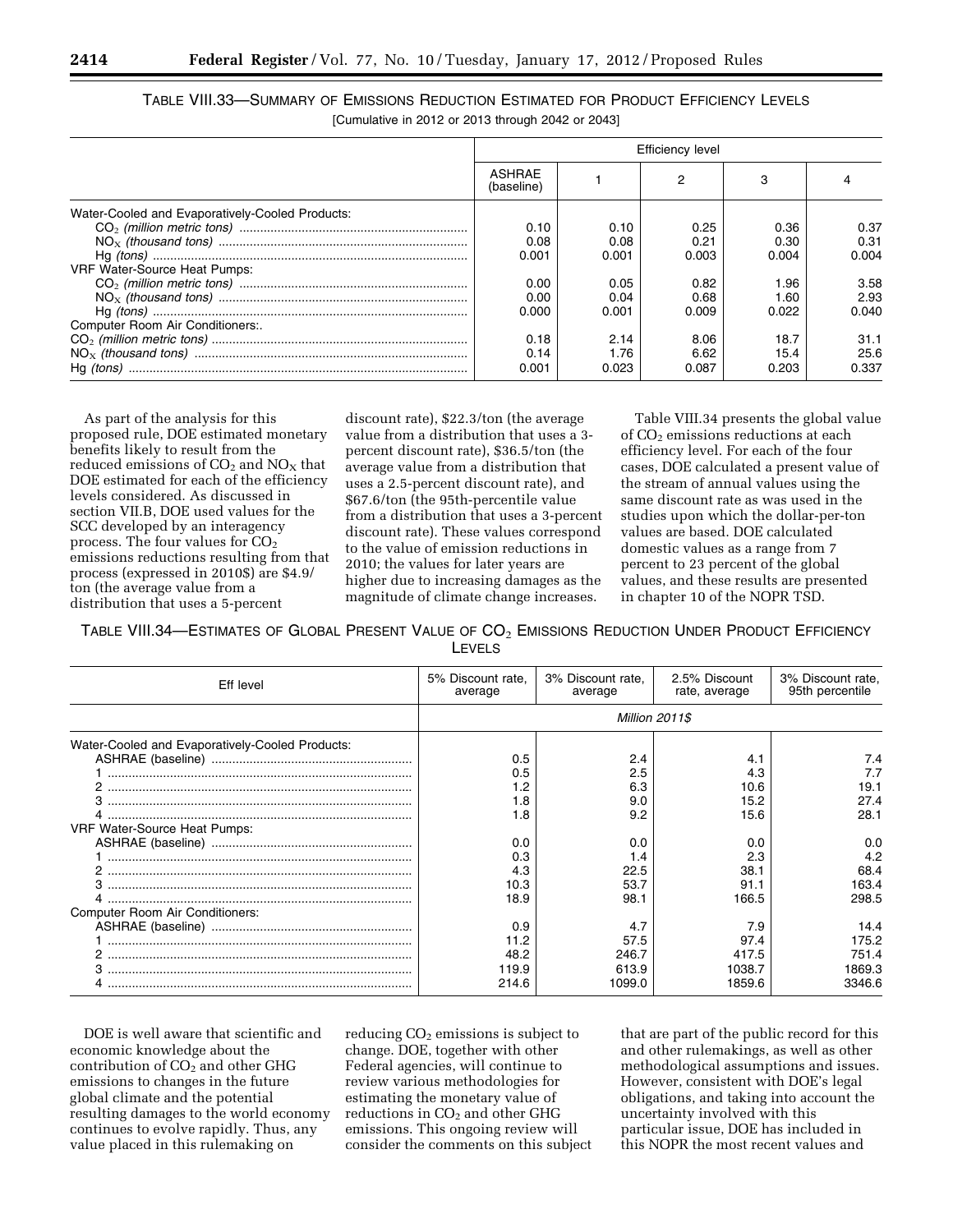analyses resulting from the ongoing interagency review process.

DOE also estimated a range for the cumulative monetary value of the economic benefits associated with  $NO<sub>X</sub>$ 

emissions reductions anticipated to result from amended standards for the equipment that is the subject of today's NOPR. The low and high dollar-per-ton values that DOE used are discussed in

section VII.B.2. Table VIII.35 presents the cumulative present values of  $NO<sub>X</sub>$ emissions reductions for each efficiency level calculated using seven-percent and three-percent discount rates.

## TABLE VIII.35—ESTIMATES OF PRESENT VALUE OF  $NO_{X}$  EMISSIONS REDUCTION IN 2012–2042 UNDER PRODUCT EFFICIENCY LEVELS

| Efficiency level                                |                                                                      | 7% Discount<br>rate                      |
|-------------------------------------------------|----------------------------------------------------------------------|------------------------------------------|
|                                                 |                                                                      | <b>Million 2011\$</b>                    |
| Water-Cooled and Evaporatively-Cooled Products: | 0.02 to 0.25  0.01 to 0.12.                                          |                                          |
|                                                 | 0.02 to 0.24                                                         | $0.01$ to 0.10.                          |
|                                                 | $\vert$ 0.09 to 0.92 $\vert$<br>$0.09$ to $0.95$                     | $0.04$ to $0.40$ .<br>$0.04$ to $0.42$ . |
| <b>VRF Water-Source Heat Pumps:</b>             | 0.0 to 0.0                                                           | $0.0$ to 0.0.                            |
|                                                 | $\vert$ 0.01 to 0.13 $\vert$ 0.01 to 0.05.                           |                                          |
| 3                                               | $\vert$ 0.5 to 5.2 $\vert$ 0.2 to 2.2.<br>$\vert$ 0.9 to 9.5 $\vert$ | $0.4$ to 4.0.                            |
| <b>Computer Room Air Conditioners:</b>          |                                                                      |                                          |
|                                                 | 0.6 to 6.1                                                           | $0.02$ to 0.22.<br>$0.3$ to 2.7.         |
|                                                 | 6.0 to 61.4  2.6 to 26.6.                                            |                                          |
|                                                 | 10.7 to 109.8    4.6 to 47.6.                                        |                                          |

#### *D. Proposed Standards*

1. Water-Cooled and Evaporatively-Cooled Equipment

EPCA specifies that, for any commercial and industrial equipment addressed under 42 U.S.C. 6313(a)(6)(A)(i), DOE may prescribe an energy conservation standard more stringent than the level for such equipment in ASHRAE Standard 90.1, as amended, only if ''clear and convincing evidence'' shows that a more-stringent standard would result in significant additional conservation of energy and is technologically feasible

and economically justified. (42 U.S.C. 6313(a)(6)(A)(ii)(II))

In evaluating more-stringent efficiency levels for water-cooled and evaporatively-cooled equipment than those specified by ASHRAE Standard 90.1–2010, DOE reviewed the results in terms of the significance of their energy savings. For the reasons discussed in section IV.B, DOE agrees with commenters that the energy savings from increasing national energy conservation standards for water-cooled and evaporatively-cooled equipment above the levels specified by ASHRAE Standard 90.1–2010 would be very

minimal. As such, DOE does not have ''clear and convincing evidence'' that significant additional conservation of energy would result from adoption of more-stringent standard levels. Therefore, DOE did not examine whether the levels are economically justified, and DOE is proposing to adopt the energy efficiency levels for these products as set forth in ASHRAE Standard 90.1–2010. Table VIII.36 presents the proposed energy conservation standards and compliance dates for water-cooled and evaporatively-cooled equipment.

TABLE VIII.36—PROPOSED ENERGY CONSERVATION STANDARDS FOR WATER-COOLED AND EVAPORATIVELY-COOLED EQUIPMENT

| Equipment type                                    | Subcategory         | Size category (input)             | Efficiency<br>level<br>(EER) | Compliance<br>date |
|---------------------------------------------------|---------------------|-----------------------------------|------------------------------|--------------------|
| <b>Small Water-Cooled Air Conditioners</b>        |                     | ≥65,000 Btu/h and <135,000 Btu/h  | 12.1                         | June 1, 2013.      |
| <b>Small Water-Cooled Air Conditioners</b>        |                     | ≥65,000 Btu/h and <135,000 Btu/h  | 11.9                         | June 1, 2013.      |
| Large Water-Cooled Air Condi-<br>tioners.         | Electric or No Heat | ≥135,000 Btu/h and <240,000 Btu/h | 12.5                         | June 1, 2014.      |
| Water-Cooled Air Condi-<br>Large<br>tioners.      |                     | ≥135,000 Btu/h and <240,000 Btu/h | 12.3                         | June 1, 2014.      |
| Very Large Water-Cooled Air Condi-<br>tioners.    |                     | ≥240,000 Btu/h and <760,000 Btu/h | 12.4                         | June 1, 2014.      |
| Very Large Water-Cooled Air Condi-<br>tioners.    |                     | ≥240,000 Btu/h and <760,000 Btu/h | 12.2                         | June 1, 2014.      |
| Small Evaporatively-Cooled Air Con-<br>ditioners. |                     | ≥65,000 Btu/h and <135,000 Btu/h  | 12.1                         | June 1, 2013.      |
| Small Evaporatively-Cooled Air Con-<br>ditioners. |                     | ≥65,000 Btu/h and <135,000 Btu/h  | 11.9                         | June 1, 2013.      |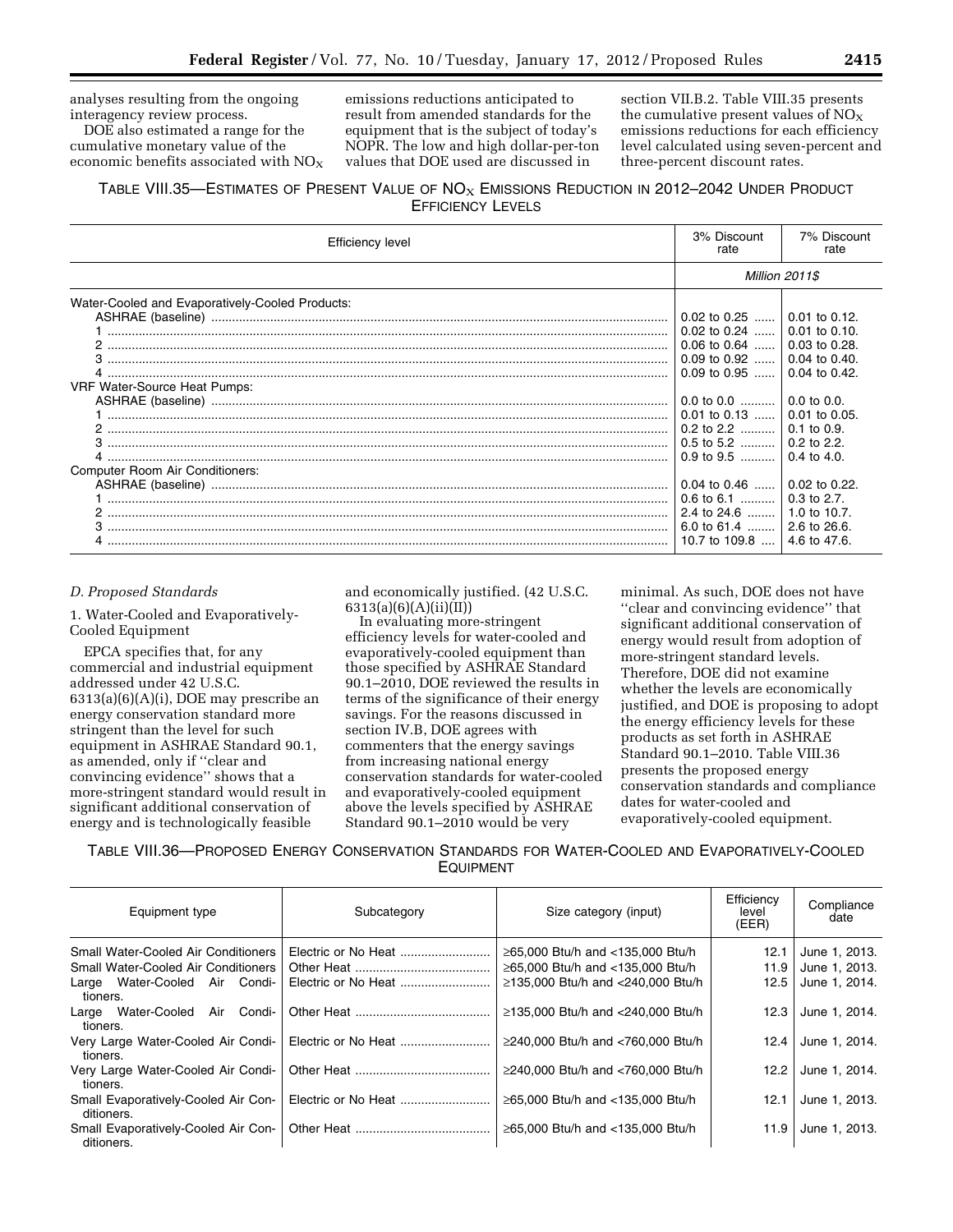TABLE VIII.36—PROPOSED ENERGY CONSERVATION STANDARDS FOR WATER-COOLED AND EVAPORATIVELY-COOLED EQUIPMENT—Continued

| Equipment type                                       | Subcategory | Size category (input)             | Efficiency<br>level<br>(EER) | Compliance<br>date |
|------------------------------------------------------|-------------|-----------------------------------|------------------------------|--------------------|
| Large Evaporatively-Cooled Air Con-<br>ditioners.    |             | ≥135,000 Btu/h and <240,000 Btu/h | 12.0                         | June 1, 2014.      |
| Large Evaporatively-Cooled Air Con-<br>ditioners.    |             | ≥135,000 Btu/h and <240,000 Btu/h | 11.8                         | June 1, 2014.      |
| Very Large Evaporatively-Cooled Air<br>Conditioners. |             | ≥240,000 Btu/h and <760,000 Btu/h | 11.9                         | June 1, 2014.      |
| Very Large Evaporatively-Cooled Air<br>Conditioners. |             | ≥240,000 Btu/h and <760,000 Btu/h | *11.7                        | June 1, 2014.      |

\* ASHRAE Standard 90.1–2010 specifies this efficiency level as 12.2 EER. However, as explained in section IV.B.2 of this NOPR, DOE has determined that this level was mistakenly reported and that the correct level is 11.7 EER.

### 2. VRF Water-Source Heat Pumps

As noted previously, EPCA specifies that, for any commercial and industrial equipment addressed under 42 U.S.C. 6313(a)(6)(A)(i), DOE may prescribe an energy conservation standard more stringent than the level for such equipment in ASHRAE Standard 90.1, as amended, only if ''clear and convincing evidence'' shows that a more-stringent standard would result in significant additional conservation of energy and is technologically feasible and economically justified. (42 U.S.C. 6313(a)(6)(A)(ii)(II))

In evaluating more-stringent efficiency levels for VRF water-source heat pumps than those specified by ASHRAE Standard 90.1–2010, DOE reviewed the results in terms of the significance of their energy savings. For the reasons discussed in section VIII.B.2, the energy savings for morestringent efficiency levels for VRF water-source heat pumps greater than 135,000 Btu/h would be minimal. In addition, there are no models on the market of VRF water-source heat pumps less than 17,000 Btu/h, so there are no energy savings predicted for this product class. As such, DOE does not

have ''clear and convincing evidence'' that significant additional conservation of energy would result from adoption of more-stringent efficiency levels than those specified in ASHRAE Standard 90.1–2010. Therefore, DOE did not examine whether the levels are economically justified, and DOE is proposing to adopt the energy efficiency levels for these products as set forth in ASHRAE Standard 90.1–2010.61 Table VIII.37 presents the proposed amended energy conservation standards and compliance dates for VRF water-source heat pumps.

TABLE VIII.37—PROPOSED ENERGY CONSERVATION STANDARDS FOR VRF WATER-SOURCE HEAT PUMPS

| Equipment type                         | Subcategory | Size category (input)                | <b>Efficiency level</b> | Compliance date** |
|----------------------------------------|-------------|--------------------------------------|-------------------------|-------------------|
| <b>VRF Water-Source Heat</b><br>Pumps. |             |                                      | 12.0 EER 4.2 COP *      | October 29, 2012. |
| <b>VRF Water-Source Heat</b><br>Pumps. |             | With Heat Recovery    <17,000 Btu/h  | 11.8 EER 4.2 COP*       | October 29, 2012. |
| <b>VRF Water-Source Heat</b><br>Pumps. |             |                                      | 10.0 EER 3.9 COP        | October 29, 2013. |
| <b>VRF Water-Source Heat</b><br>Pumps. |             | With Heat Recovery    2135,000 Btu/h | 9.8 EER 3.9 COP         | October 29, 2013. |

\* 4.2 COP is the existing Federal minimum energy conservation standard for water-source heat pumps <17,000 Btu/h.

ASHRAE Standard 90.1–2010 did not provide an effective date for these products, so it is assumed to be publication of ASHRAE Standard\*\*<br>90.1–2010, or October 29, 2010. As discussed in Section V.D.3, compliance dates for Fe effective date in ASHRAE, depending on product size.

#### 3. Computer Room Air Conditioners

As noted previously, EPCA specifies that, for any commercial and industrial equipment addressed under 42 U.S.C. 6313(a)(6)(A)(i), DOE may prescribe an energy conservation standard more stringent than the level for such equipment in ASHRAE Standard 90.1, as amended, only if ''clear and convincing evidence'' shows that a more-stringent standard would result in significant additional conservation of energy and is technologically feasible

and economically justified. (42 U.S.C. 6313(a)(6)(A)(ii)(II))

In evaluating more-stringent efficiency levels for computer room air conditioner than those specified by ASHRAE Standard 90.1–2010, DOE reviewed the results in terms of their technological feasibility, significance of energy savings, and economic justification.

DOE has tentatively concluded that all of the SCOP levels considered by DOE are technologically feasible, as

units with equivalent efficiency appeared to be available in the current market at all levels examined. As noted in section VI.B.4, manufacturers are currently not reporting CRAC equipment efficiencies in terms of SCOP as defined and tested for in ASHRAE 127–2007. As a result, the efficiency data used to determine the SCOP levels for analysis were obtained using a ruleof-thumb method to convert EER (as determined using ASHRAE Standard 127–2001) to an estimate of the SCOP

<sup>61</sup>For other classes of VRF systems introduced by ASHRAE Standard 90.1–2010, DOE is not proposing new standards but is clarifying that

existing standards for air-cooled or water-source heat pumps continue to apply. In addition, DOE is tentatively proposing a new test procedure for all

classes of VRF equipment. The proposed changes to the Code of Federal Regulations are found at the end of this NOPR.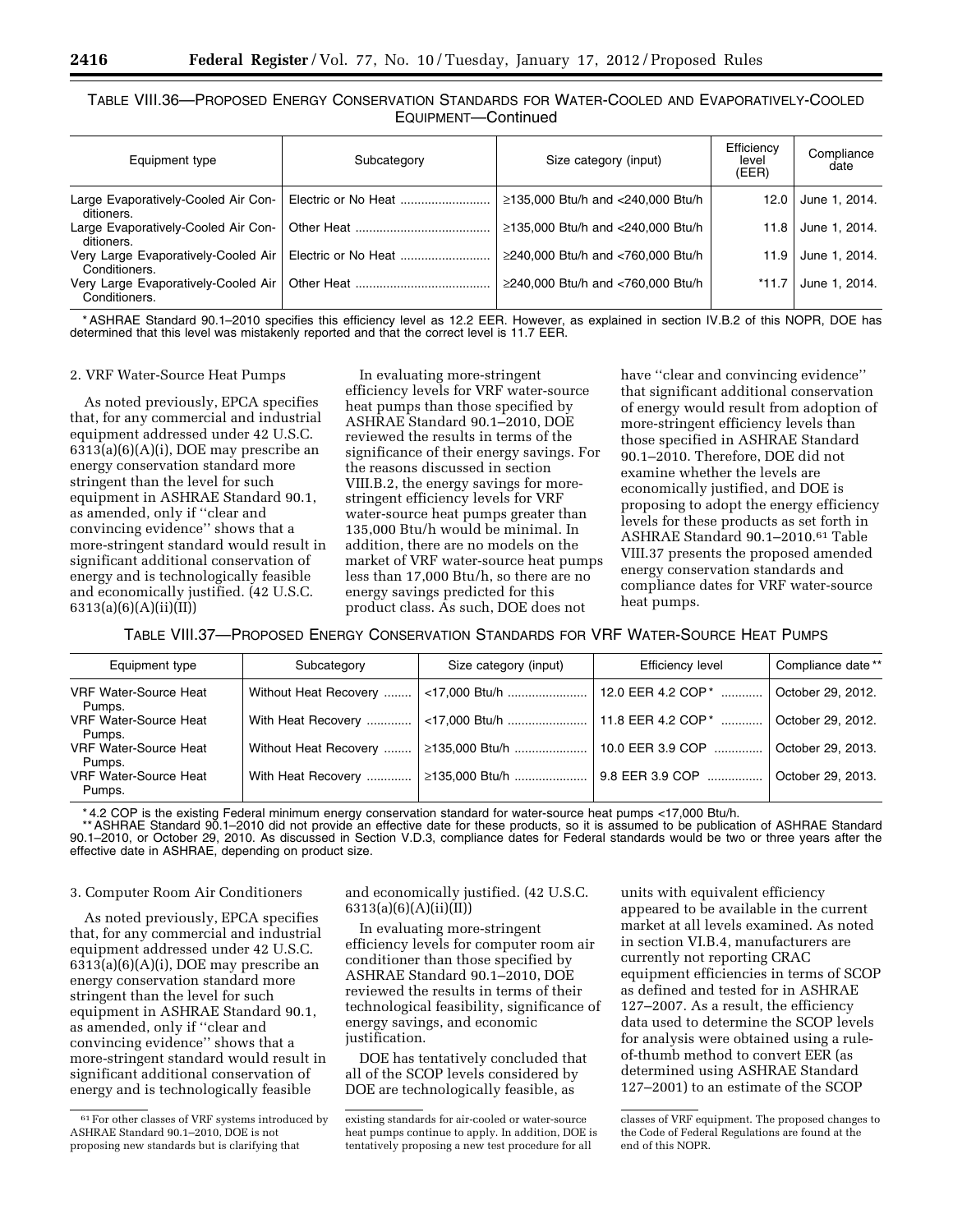(as determined by ASHRAE Standard 127–2007), which lends some uncertainty to the SCOP ratings of computer room air conditioners. However, based on this mapping between EER and SCOP, DOE believes that all SCOP levels analyzed are technically feasible.

DOE examined the potential energy savings that would result from the efficiency levels specified in ASHRAE Standard 90.1-2010 and compared these to the potential energy savings that would result from efficiency levels more stringent than those in ASHRAE Standard 90.1–2010. DOE estimates that 0.01 quads of energy would be saved if DOE adopts the efficiency levels set in ASHRAE Standard 90.1–2010 for each computer room air conditioner equipment class specified in that standard. If DOE were to adopt efficiency levels more stringent than those specified by ASHRAE Standard 90.1–2010, the potential additional energy savings range from 0.07 quads to 0.98 quads. Associated with proposing more-stringent efficiency levels is a three-and-a-half to four-and-a-half-year delay in implementation (depending on equipment size) compared to the adoption of energy conservation standards at the levels specified in ASHRAE Standard 90.1–2010 (see section VI.G.1). This delay in implementation of amended energy conservation standards would result in a small amount of energy savings being lost in the first years (2012 through 2016) compared to the savings from adopting the levels in ASHRAE Standard 90.1–2010 (approximately 0.0001 quad); however, this loss may be compensated for by increased savings in later years. Taken in isolation, the energy savings associated with morestringent standards might be considered significant enough to warrant adoption of such standards. However, as noted above, energy savings are not the only factor which DOE must consider.

In considering whether potential standards are economically justified, DOE also examined the NPV that would result from adopting efficiency levels more stringent than those set forth in ASHRAE Standard 90.1–2010. With a 7-percent discount rate, all of the efficiency levels examined by DOE resulted in negative NPV. With a 3 percent discount rate, Level 1 creates positive NPV, while Levels 2 through 4 create negative NPV. These results indicate that adoption of efficiency levels more stringent than those in ASHRAE Standard 90.1–2010 as Federal energy conservation standards would likely lead to negative economic outcomes for the nation. Consequently,

this criterion for adoption of morestringent standard levels does not appear to have been met.

Furthermore, although DOE based it analyses on the best available data when examining the potential energy savings and the economic justification of efficiency levels more stringent than those specified in ASHRAE Standard 90.1–2010, DOE believes there are several limitations regarding that data which should be considered before proposing amended energy conservation standards for computer room air conditioners. As explained below, none of these concerns are likely to run in the direction of more-stringent standards.

First, DOE reexamined the uncertainty in its analysis of computer room air conditioners. As noted in section VI.B.4, due to the lack of current coverage and certification requirements, no manufacturers currently test for the SCOP of their computer room air conditioner models, nor do they all report such information in their literature. DOE's efficiency information used in the analysis was the result of a ''rule-of-thumb'' method that provides an approximation of SCOP, but DOE did not obtain any actual SCOP efficiency information that resulted from testing, leading to uncertainty over whether the levels considered (particularly at the max-tech level) are technologically feasible and also adding uncertainty in the energy savings estimates. In addition, for certain equipment classes, DOE was unable to obtain enough information even to estimate SCOP for a useful portion of the models on the market. For those equipment classes, DOE had to analyze various efficiency levels above the ASHRAE Standard 90.1–2010 levels using SCOP levels that were estimated based on the SCOP differences established by ASHRAE Standard 90.1 between the different equipment classes. The combination of these factors leads to concerns about the viability of using the estimated SCOP data for the basis of this analysis. Such concerns are heightened the further one moves away from the efficiency levels in ASHRAE Standard 90.1–2010 in the context of this rulemaking.

Second, to assess the cost of increasing efficiency, DOE conducted a pricing survey in which DOE collected contractor price data across a range of efficiency levels, and examined the trend in price as efficiency increased. As noted in section VI.B.1, the primary drawback to this approach is that contractor pricing can be based on a variety of factors, some of which have little or nothing to do with changes in equipment efficiency (*e.g.,* differences in manufacturer markups). This leads to

unexpected results for certain equipment classes, including an observed trend of decreasing price with increasing efficiency for small watercooled equipment based on the data collected, which reduces the certainty of the analysis in terms of economic justification. Therefore, the trends developed through such analyses may not be representative of the actual relationship between manufacturer cost and efficiency, or of what DOE would find if it used a design option approach with reverse engineering analysis (which is more time-intensive). Further, although there was generally a trend of increasing price with increased efficiency across all manufacturers for most product classes, there was little discernable trend between price and efficiency for each individual manufacturer, leading to additional doubts about the role of equipment efficiency in determining pricing. As a result, DOE believes the results of this analysis are highly uncertain, and that a more in-depth analysis of the relationship between cost of manufacturing and efficiency could lead to different results.

Third, due to the limited data on the existing distribution of shipments by efficiency level or historical efficiency trends, DOE was not able to assess possible future changes in either the available efficiencies of equipment in the computer room air conditioner market or the sales distribution of shipments by efficiency level in the absence of setting more-stringent standards. DOE recognizes that manufacturers may continue to make future improvements in the computer room air conditioner efficiencies even in the absence of mandated energy conservation standards. This possibility increases the uncertainty of the energy savings estimates. To the extent that manufacturers improve product efficiency and customers choose to purchase improved products in the absence of standards, the energy savings estimates would likely be reduced.

Fourth, as a result of a lack of shipment information for the United States, DOE's shipment analysis rests primarily on a single market report from Australia. While DOE attempted to use an appropriate inflator to adjust Australian shipments to the United States market, DOE recognizes the uncertainty inherent in this approach. DOE also based its equipment class allocations on market share for a few classes from the Australian report, as well as model availability in the United States. It is unknown whether the United States market mirrors the Australian market or whether model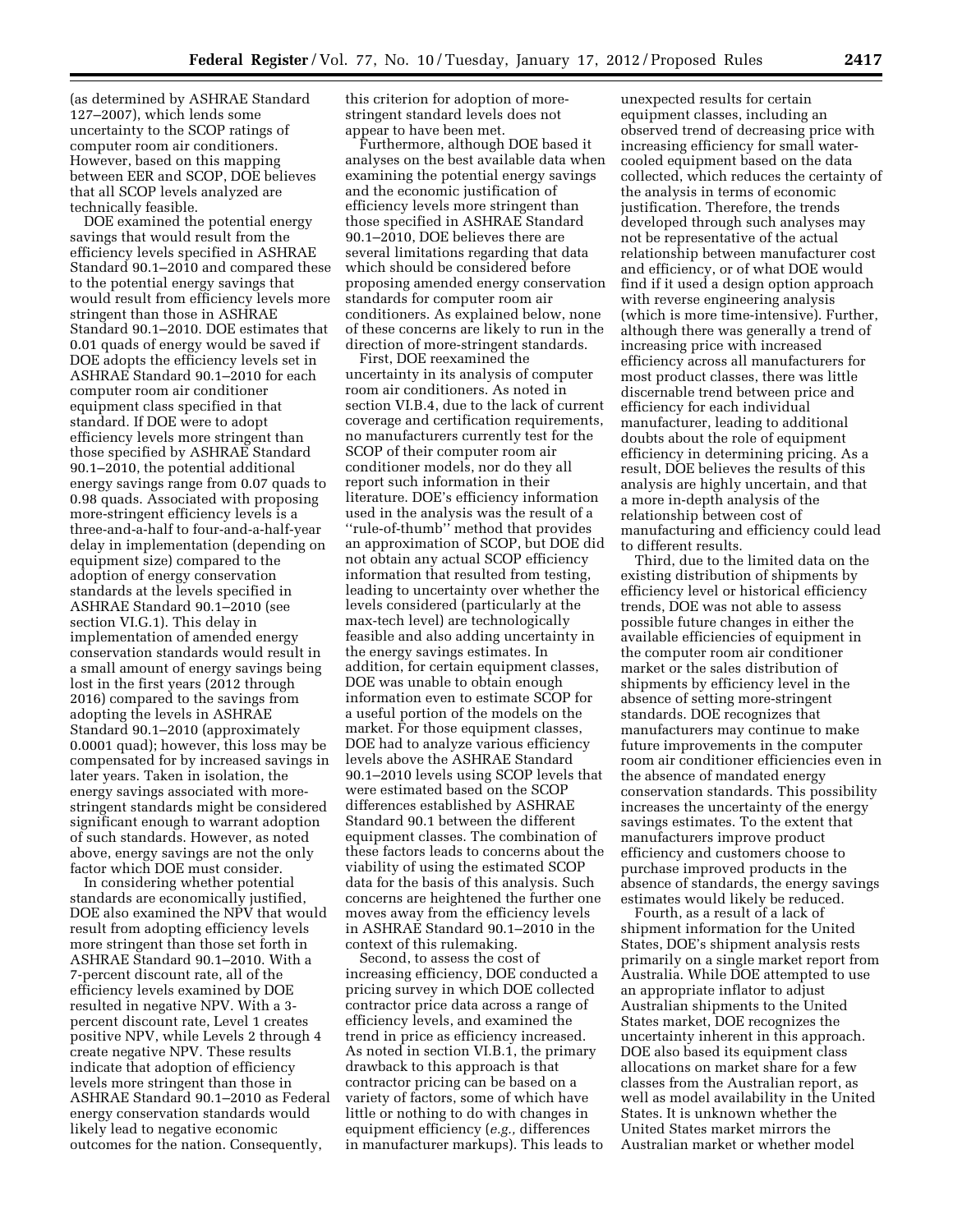availability approximates shipment distributions. Any inaccuracy in the shipment forecast in total or by product class contributes to the uncertainty of the energy savings results and thus makes it difficult for DOE to determine that any energy savings are significant.

In light of the above, DOE would again restate the statutory test for adopting energy conservation standards more stringent than the levels in ASHRAE Standard 90.1. DOE must have ''clear and convincing'' evidence in order to propose efficiency levels more stringent than those specified in ASHRAE Standard 90.1–2010, and for the reasons explained in this notice, the totality of information does not meet the level necessary to support these morestringent efficiency levels for computer room air conditioners. Consequently, DOE has tentatively decided to propose

the efficiency levels in ASHRAE Standard 90.1–2010 as amended energy conservation standards for all 30 computer room air conditioner equipment classes. Table VIII.38 presents the proposed energy conservation standards for computer room air conditioners.

By proposing to adopt the efficiency levels in ASHRAE Standard 90.1–2010 as amended energy conservation standards, DOE would be setting a minimum floor for these previously unregulated products. This would allow the industry time to transition to coverage of these products, would require manufacturers to begin submitting efficiency data, and would spur the tracking of shipments. These data would improve DOE's future analysis of computer room air conditioners. DOE notes that it will be

able to undertake such an analysis without waiting for the trigger of a subsequent amendment of ASHRAE Standard 90.1, because of the six-year look back provision in the relevant EISA 2007 amendments to EPCA. (42 U.S.C. 6313(a)(6)(C))

DOE seeks comments from interested parties on its proposed amended energy conservation standards for computer room air conditioners, as well as the other efficiency levels considered. Although DOE currently believes that it would be appropriate to adopt the efficiency levels in ASHRAE Standard 90.1–2010 for computer room air conditioners, DOE may consider the possibility of setting standards at morestringent efficiency levels if public comments and additional data supply clear and convincing evidence in support of such an approach.

## TABLE VIII.38—PROPOSED ENERGY CONSERVATION STANDARDS FOR COMPUTER ROOM AIR CONDITIONERS

| Equipment type                                           | Subcategory | Size category<br>(Input)         | Efficiency<br>level<br>(SCOP-<br>127) | Compliance date   |
|----------------------------------------------------------|-------------|----------------------------------|---------------------------------------|-------------------|
| Air conditioners, air-cooled                             |             |                                  | 2.20                                  | October 29, 2012. |
| Air conditioners, air-cooled                             |             |                                  | 2.09                                  | October 29, 2012. |
| Air conditioners, air-cooled                             |             | ≥65,000 Btu/h and <240,000 Btu/h | 2.10                                  | October 29, 2013. |
| Air conditioners, air-cooled                             |             | ≥65,000 Btu/h and <240,000 Btu/h | 1.99                                  | October 29, 2013. |
| Air conditioners, air-cooled                             |             | ≥240,000 Btu/h                   | 1.90                                  | October 29, 2013. |
| Air conditioners, air-cooled                             |             | ≥240,000 Btu/h                   | 1.79                                  | October 29, 2013. |
| Air conditioners, water-cooled                           |             | <65,000 Btu/h                    | 2.60                                  | October 29, 2012. |
| Air conditioners, water-cooled                           |             |                                  | 2.49                                  | October 29, 2012. |
| Air conditioners, water-cooled                           |             | ≥65,000 Btu/h and <240,000 Btu/h | 2.50                                  | October 29, 2013. |
| Air conditioners, water-cooled                           |             | ≥65,000 Btu/h and <240,000 Btu/h | 2.39                                  | October 29, 2013. |
| Air conditioners, water-cooled                           |             | ≥240.000 Btu/h                   | 2.40                                  | October 29, 2013. |
| Air conditioners, water-cooled                           |             | ≥240,000 Btu/h                   | 2.29                                  | October 29, 2013. |
| Air conditioners, water-cooled with                      |             | <65,000 Btu/h                    | 2.55                                  | October 29, 2012. |
| fluid economizer.                                        |             |                                  |                                       |                   |
|                                                          |             |                                  | 2.44                                  |                   |
| Air conditioners, water-cooled with<br>fluid economizer. |             | <65,000 Btu/h                    |                                       | October 29, 2012. |
|                                                          |             |                                  |                                       |                   |
| Air conditioners, water-cooled with                      |             | ≥65,000 Btu/h and <240,000 Btu/h | 2.45                                  | October 29, 2013. |
| fluid economizer.                                        |             |                                  |                                       |                   |
| Air conditioners, water-cooled with                      |             | ≥65,000 Btu/h and <240,000 Btu/h | 2.34                                  | October 29, 2013. |
| fluid economizer.                                        |             |                                  |                                       |                   |
| Air conditioners, water-cooled with                      |             | ≥240,000 Btu/h                   | 2.35                                  | October 29, 2013. |
| fluid economizer.                                        |             |                                  |                                       |                   |
| Air conditioners, water-cooled with                      |             | ≥240,000 Btu/h                   | 2.24                                  | October 29, 2013. |
| fluid economizer.                                        |             |                                  |                                       |                   |
| Air conditioners, glycol-cooled                          |             |                                  | 2.50                                  | October 29, 2012. |
| Air conditioners, glycol-cooled                          |             |                                  | 2.39                                  | October 29, 2012. |
| Air conditioners, glycol-cooled                          |             | ≥65,000 Btu/h and <240,000 Btu/h | 2.15                                  | October 29, 2013. |
| Air conditioners, glycol-cooled                          |             | ≥65,000 Btu/h and <240,000 Btu/h | 2.04                                  | October 29, 2013. |
| Air conditioners, glycol-cooled                          |             | ≥240,000 Btu/h                   | 2.10                                  | October 29, 2013. |
| Air conditioners, glycol-cooled                          |             | ≥240,000 Btu/h                   | 1.99                                  | October 29, 2013. |
| Air conditioners, glycol-cooled with                     |             |                                  | 2.45                                  | October 29, 2012. |
| fluid economizer.                                        |             |                                  |                                       |                   |
| Air conditioners, glycol-cooled with                     |             |                                  | 2.34                                  | October 29, 2012. |
| fluid economizer.                                        |             |                                  |                                       |                   |
| Air conditioners, glycol-cooled with                     |             | ≥65,000 Btu/h and <240,000 Btu/h | 2.10                                  | October 29, 2013. |
| fluid economizer.                                        |             |                                  |                                       |                   |
| Air conditioners, glycol-cooled with                     |             | ≥65,000 Btu/h and <240,000 Btu/h | 1.99                                  | October 29, 2013. |
| fluid economizer.                                        |             |                                  |                                       |                   |
| Air conditioners, glycol-cooled with                     |             | ≥240,000 Btu/h                   | 2.05                                  | October 29, 2013. |
| fluid economizer.                                        |             |                                  |                                       |                   |
| Air conditioners, glycol-cooled with                     |             | ≥240,000 Btu/h                   | 1.94                                  | October 29, 2013. |
| fluid economizer.                                        |             |                                  |                                       |                   |
|                                                          |             |                                  |                                       |                   |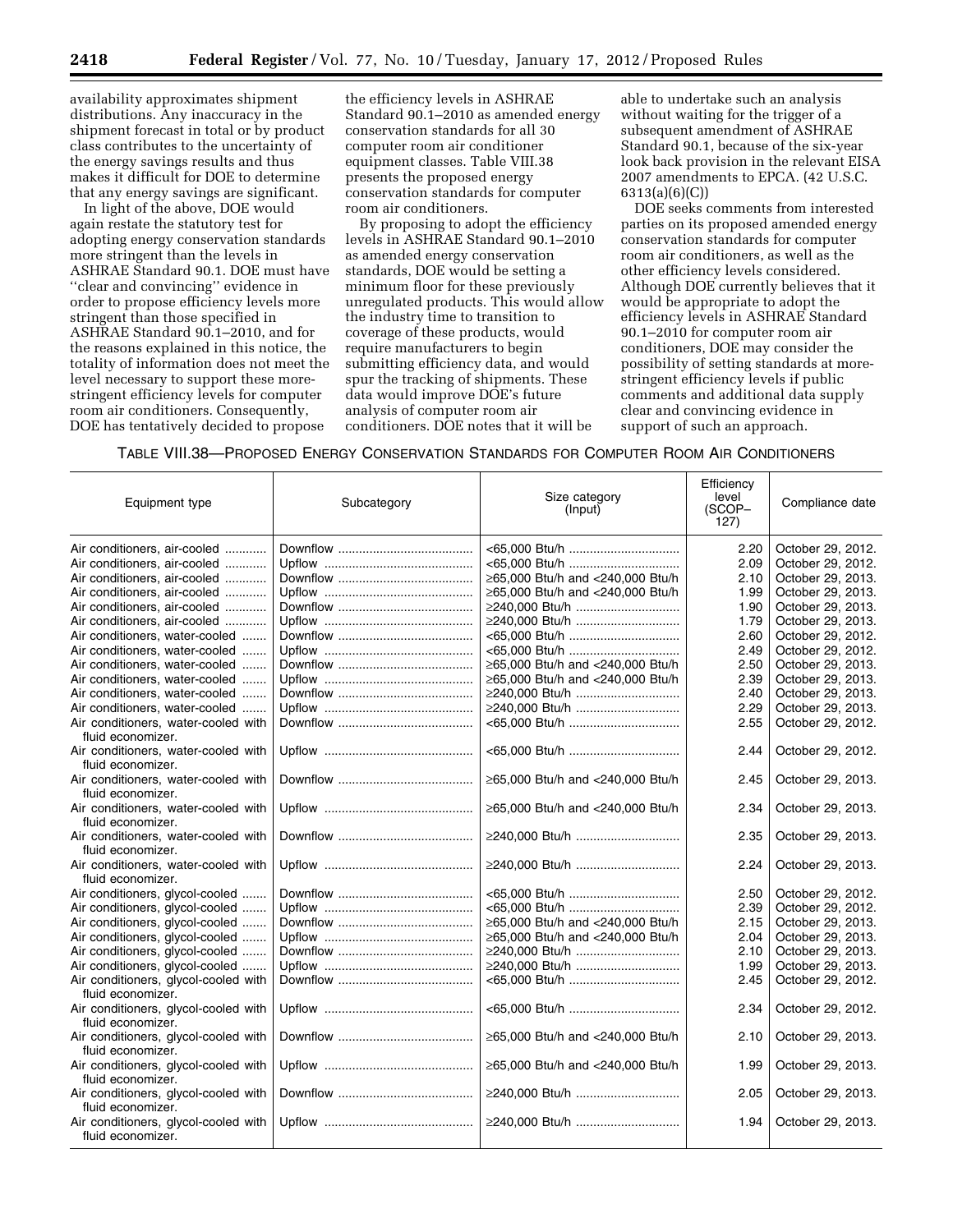### **IX. Procedural Issues and Regulatory Review**

### *A. Review Under Executive Order 12866 and 13563*

Section 1(b)(1) of Executive Order 12866, ''Regulatory Planning and Review,'' 58 FR 51735 (Oct. 4, 1993), requires each agency to identify the problem that it intends to address, including, where applicable, the failures of private markets or public institutions that warrant new agency action, as well as to assess the significance of that problem. The problems that the standards in this rule address are as follows:

(1) There is a lack of consumer information and/or information processing capability about energy efficiency opportunities in the commercial equipment market.

(2) There is asymmetric information (one party to a transaction has more and better information than the other) and/ or high transactions costs (costs of gathering information and effecting exchanges of goods and services).

(3) There are external benefits resulting from improved energy efficiency of water-cooled and evaporatively-cooled commercial package air conditioners, variable refrigerant flow air conditioners, and computer room air conditioners that are not captured by the users of such equipment. These benefits include externalities related to environmental protection and energy security that are not reflected in energy prices, such as reduced emissions of greenhouse gases.

In addition, DOE has determined that today's regulatory action is not an ''economically significant regulatory action'' under section 3(f)(1) of Executive Order 12866. Accordingly, DOE has not prepared a regulatory impact analysis (RIA) for today's rule, and the Office of Information and Regulatory Affairs (OIRA) in the Office of Management and Budget (OMB) has not reviewed this rule.

DOE has also reviewed this regulation pursuant to Executive Order 13563, issued on January 18, 2011 (76 FR 3281 (Jan. 21, 2011)). Executive Order 13563 is supplemental to and explicitly reaffirms the principles, structures, and definitions governing regulatory review established in Executive Order 12866. To the extent permitted by law, agencies are required by Executive Order 13563 to: (1) Propose or adopt a regulation only upon a reasoned determination that its benefits justify its costs (recognizing that some benefits and costs are difficult to quantify); (2) tailor regulations to impose the least burden on society, consistent with obtaining

regulatory objectives, taking into account, among other things, and to the extent practicable, the costs of cumulative regulations; (3) select, in choosing among alternative regulatory approaches, those approaches that maximize net benefits (including potential economic, environmental, public health and safety, and other advantages; distributive impacts; and equity); (4) to the extent feasible, specify performance objectives, rather than specifying the behavior or manner of compliance that regulated entities must adopt; and (5) identify and assess available alternatives to direct regulation, including providing economic incentives to encourage the desired behavior, such as user fees or marketable permits, or providing information upon which choices can be made by the public.

DOE emphasizes as well that Executive Order 13563 requires agencies to use the best available techniques to quantify anticipated present and future benefits and costs as accurately as possible. In its guidance, the Office of Information and Regulatory Affairs has emphasized that such techniques may include identifying changing future compliance costs that might result from technological innovation or anticipated behavioral changes. For the reasons stated in the preamble, DOE believes that today's NOPR is consistent with these principles, including the requirement that, to the extent permitted by law, agencies adopt a regulation only upon a reasoned determination that its benefits justify its costs and select, in choosing among alternative regulatory approaches, those approaches maximize net benefits.

Consistent with Executive Order 13563, and the range of impacts analyzed in this rulemaking, the energy conservation standards proposed in this NOPR maximize net benefits to the extent permitted by EPCA.

### *B. Review Under the Regulatory Flexibility Act*

The Regulatory Flexibility Act (5 U.S.C. 601 *et seq.*) requires preparation of an initial regulatory flexibility analysis (IRFA) for any rule that by law must be proposed for public comment and a final regulatory flexibility analysis (FRFA) for any such rule that an agency adopts as a final rule, unless the agency certifies that the rule, if promulgated, will not have a significant economic impact on a substantial number of small entities. As required by Executive Order 13272, ''Proper Consideration of Small Entities in Agency Rulemaking,'' 67 FR 53461 (August 16, 2002), DOE published

procedures and policies on February 19, 2003, to ensure that the potential impacts of its rules on small entities are properly considered during the rulemaking process. 68 FR 7990. DOE has made its procedures and policies available on the Office of the General Counsel's Web site: (*[www.gc.doe.gov](http://www.gc.doe.gov)*).

For manufacturers of water-cooled and evaporatively-cooled air conditioners, computer room air conditioners, and VRF water-source heat pumps with a cooling capacity equal to or greater than 135,000 Btu/h, the Small Business Administration (SBA) has set a size threshold, which defines those entities classified as ''small businesses'' for the purposes of the statute. DOE used the SBA's small business size standards to determine whether any small entities would be subject to the requirements of the rule. 65 FR 30836, 30848 (May 15, 2000), as amended at 65 FR 53533, 53544 (Sept. 5, 2000) and codified at 13 CFR part 121. The size standards are listed by North American Industry Classification System (NAICS) code and industry description and are available at *[http://](http://www.sba.gov/sites/default/files/Size_Standards_Table.pdf) [www.sba.gov/sites/default/files/Size](http://www.sba.gov/sites/default/files/Size_Standards_Table.pdf)*\_ *[Standards](http://www.sba.gov/sites/default/files/Size_Standards_Table.pdf)*\_*Table.pdf.* The ASHRAE equipment covered by this rule are classified under NAICS 333415, ''Air-Conditioning and Warm Air Heating Equipment and Commercial and Industrial Refrigeration Equipment Manufacturing.'' The SBA sets a threshold of 750 employees or fewer for an entity to be considered as a small business for this category.

DOE examined each of the manufacturers it found during its market assessment and used publiclyavailable information to determine if any manufacturers identified qualify as a small business under the SBA guidelines discussed above. (For a list of all manufacturers of ASHRAE equipment covered by this rule, see Chapter 2 of the TSD.) DOE's research involved individual company Web sites, marketing research tools (*e.g.,* Hoovers reports 62), and contacting individual companies to create a list of companies that manufacture the types of ASHRAE equipment affected by this rule. DOE screened out companies that do not have domestic manufacturing operations for ASHRAE equipment (*i.e.,*  manufacturers that produce all of their ASHRAE equipment internationally). DOE also did not consider manufacturers which are subsidiaries of parent companies that exceed the 750 employee threshold set by the SBA to be small businesses. DOE identified 3

<sup>62</sup>For more information see: *[http://www.hoovers.](http://www.hoovers.com/) [com/.](http://www.hoovers.com/)*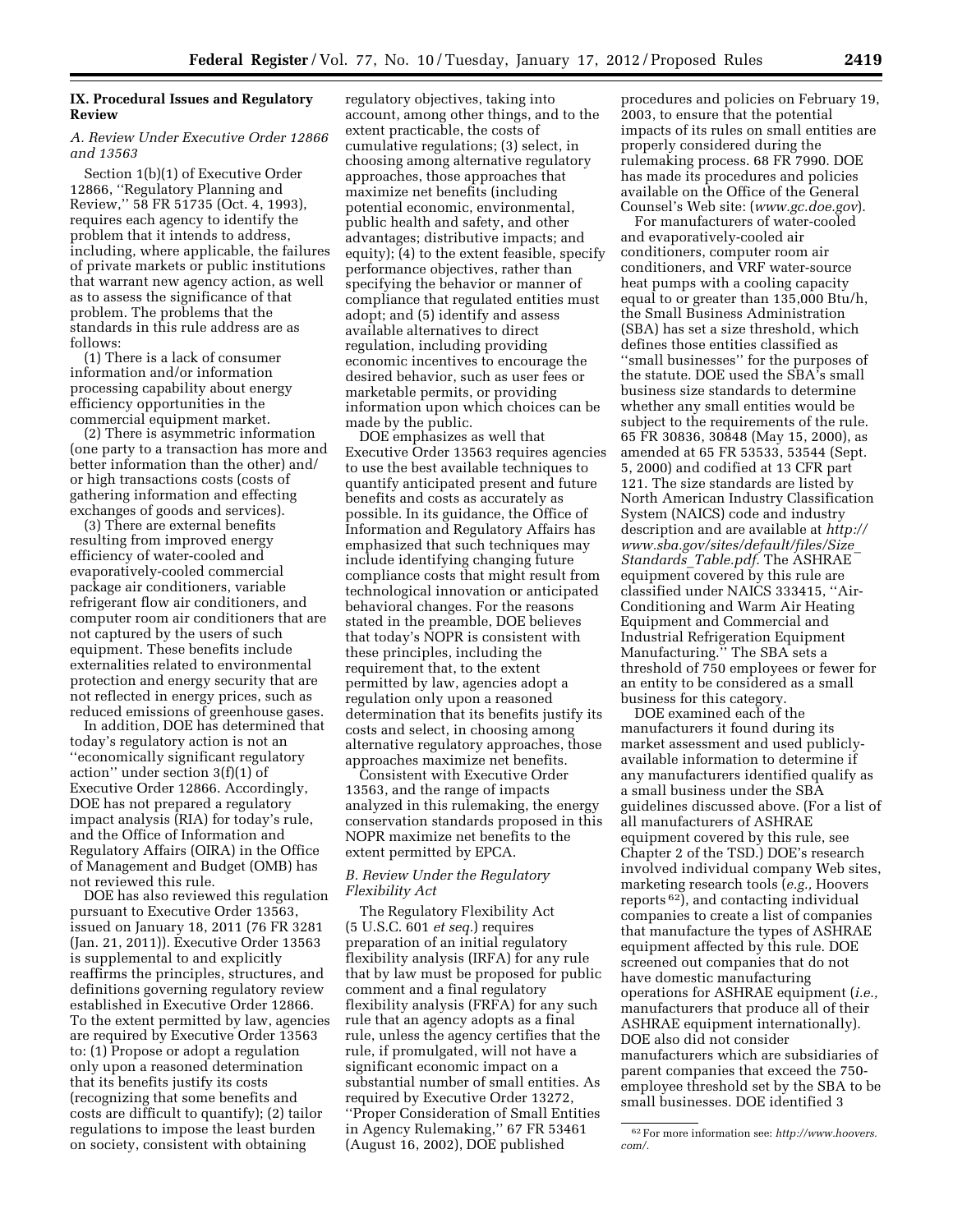manufacturers that qualify as a small business: 2 computer room air conditioner manufacturers (out of the 5 total identified) and 1 water-cooled air conditioner manufacturer (of the 8 total identified). DOE did not identify any small business manufacturers of evaporatively-cooled air conditioners or water-source VRF heat pump manufacturers.

DOE has reviewed today's proposed rule under the provisions of the Regulatory Flexibility Act and the policies and procedures published on February 19, 2003. 68 FR 7990. As part of this rulemaking, DOE examined not only the impacts on manufacturers of revised standard levels, but also the existing compliance costs manufacturers already bear as compared to the revised compliance costs, based on the proposed revisions to the test procedures. Since DOE is proposing to adopt the efficiency levels in ASHRAE Standard 90.1–2010, which are part of the prevailing industry standard, DOE believes that manufacturers of watercooled and evaporatively-cooled commercial package air conditioners and heating equipment, computer room air conditioners, and VRF water-source heat pumps with a cooling capacity equal to or greater than 135,000 Btu/h are already producing equipment at these efficiency levels. For VRF watersource heat pumps with a cooling capacity below 17,000 Btu/h, DOE believes the efficiency levels being proposed in today's NOPR are also part of the prevailing industry standard and that manufacturers would experience no impacts, because no such equipment is currently manufactured. Furthermore, DOE believes the industry standard was developed through a process which would attempt to mitigate the impacts on manufacturers, including any impacted small business manufacturers, while increasing the efficiency of this equipment.

In addition, DOE does not find that the costs associated with the adoption of updated test procedures for commercial package air conditioning and heating equipment, commercial water heating equipment, or commercial warm-air furnaces in this document would result in any significant increase in testing or compliance costs. For these types of equipment, DOE already has testing requirements, which have only minor differences from those being adopted in this notice. DOE notes that this document proposes adoption of new test procedures for VRF systems and computer room air conditioners. However, VRF systems currently must be tested using the DOE test procedures for commercial package air conditioners

and heating equipment. The procedure proposed for adoption in this NOPR is tailored to VRF systems, and DOE does not believe this procedure is more burdensome than the currently applicable test procedures. For computer room air conditioners, this notice proposes the use of a new test procedure where none was previously required. However, for all equipment types (including computer room air conditioners) the proposed test procedures are part of the prevailing industry standard to test and rate equipment. DOE believes that manufacturers generally already use the accepted industry test procedures when testing their equipment, and that given its inclusion in ASHRAE Standard 90.1– 2010, they would continue to use it in the future. Therefore, DOE does not believe the additional burden imposed by today's proposal will have a significant adverse impact on a large number of small manufacturers. DOE requests public comment on the impact of this proposed rule on small entities. This is identified as issue 18 in section X.E, ''Issues on Which DOE Seeks Comment.''

For the reasons stated above, DOE certifies that the proposed rule, if promulgated, would not have a significant economic impact on a substantial number of small entities. Therefore, DOE did not prepare an initial regulatory flexibility analysis for the proposed rule. DOE will transmit its certification and a supporting statement of factual basis to the Chief Counsel for Advocacy of the SBA for review pursuant to 5 U.S.C. 605(b).

### *C. Review Under the Paperwork Reduction Act of 1995*

Manufacturers of the ASHRAE equipment addressed in today's NOPR must certify to DOE that their equipment comply with any applicable energy conservation standards. In certifying compliance, manufacturers must test their equipment according to the applicable DOE test procedures for the given equipment type, including any amendments adopted for those test procedures. DOE has established regulations for the certification and recordkeeping requirements for all covered consumer products and commercial equipment, including the ASHRAE equipment at issue in this NOPR. (76 FR 12422 (March 7, 2011)). The collection-of-information requirement for the certification and recordkeeping is subject to review and approval by OMB under the Paperwork Reduction Act (PRA). This requirement has been approved by OMB under OMB control number 1910–1400. Public

reporting burden for the certification is estimated to average 20 hours per response, including the time for reviewing instructions, searching existing data sources, gathering and maintaining the data needed, and completing and reviewing the collection of information.

Notwithstanding any other provision of the law, no person is required to respond to, nor shall any person be subject to a penalty for failure to comply with, a collection of information subject to the requirements of the PRA, unless that collection of information displays a currently valid OMB Control Number.

### *D. Review Under the National Environmental Policy Act of 1969*

Pursuant to the National Environmental Policy Act of 1969 (42 U.S.C. 4321 *et seq.*), DOE has determined that the proposed rule fits within the category of actions included in Categorical Exclusion (CX) B5.1 and otherwise meets the requirements for application of a CX. See 10 CFR part 1021, App. B, B5.1(b); 1021.410(b), and Appendix B, B(1)–(5). The proposed rule fits within the category of actions because it is a rulemaking that establishes energy conservation standards for consumer products or industrial equipment, and for which none of the exceptions identified in CX B5.1(b) apply. Therefore, DOE has made a CX determination for this rulemaking, and DOE does not need to prepare an Environmental Assessment or Environmental Impact Statement for this proposed rule. DOE's CX determination for this proposed rule is available at *[http://cxnepa.energy.gov/.](http://cxnepa.energy.gov/)* 

### *E. Review Under Executive Order 13132*

Executive Order 13132, ''Federalism,'' 64 FR 43255 (August 10, 1999), imposes certain requirements on Federal agencies formulating and implementing policies or regulations that preempt State law or that have Federalism implications. The Executive Order requires agencies to examine the constitutional and statutory authority supporting any action that would limit the policymaking discretion of the States and to carefully assess the necessity for such actions. The Executive Order also requires agencies to have an accountable process to ensure meaningful and timely input by State and local officials in the development of regulatory policies that have Federalism implications. On March 14, 2000, DOE published a statement of policy describing the intergovernmental consultation process it will follow in the development of such regulations. 65 FR 13735. DOE has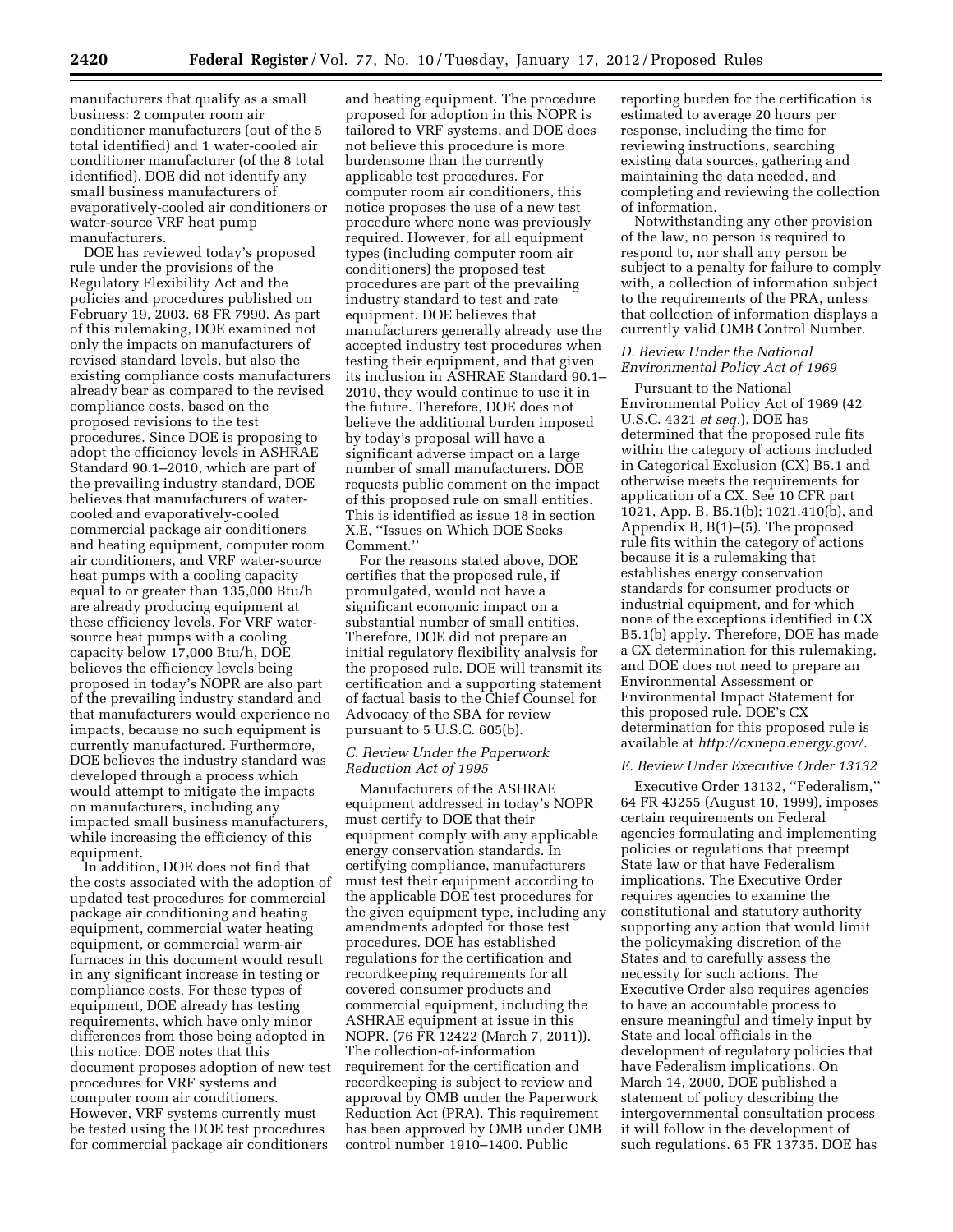examined this proposed rule and has tentatively determined that it would not have a substantial direct effect on the States, on the relationship between the national government and the States, or on the distribution of power and responsibilities among the various levels of government. EPCA governs and prescribes Federal preemption of State regulations as to energy conservation for the equipment that are the subject of today's proposed rule. States can petition DOE for exemption from such preemption to the extent, and based on criteria, as set forth in EPCA. (42 U.S.C. 6297(d) and 6316(b)(2)(D)) No further action is required by Executive Order 13132.

### *F. Review Under Executive Order 12988*

With respect to the review of existing regulations and the promulgation of new regulations, section 3(a) of Executive Order 12988, ''Civil Justice Reform'' (61 FR 4729 (Feb. 7, 1996)) imposes on Federal agencies the general duty to adhere to the following requirements: (1) Eliminate drafting errors and ambiguity; (2) write regulations to minimize litigation; (3) provide a clear legal standard for affected conduct rather than a general standard and promote simplification and burden reduction. With regard to the review required by section 3(a), section 3(b) of Executive Order 12988 specifically requires that Executive agencies make every reasonable effort to ensure that the regulation: (1) Clearly specifies the preemptive effect, if any; (2) clearly specifies any effect on existing Federal law or regulation; (3) provides a clear legal standard for affected conduct while promoting simplification and burden reduction; (4) specifies the retroactive effect, if any; (5) adequately defines key terms; and (6) addresses other important issues affecting clarity and general draftsmanship under any guidelines issued by the Attorney General. Section 3(c) of Executive Order 12988 requires Executive agencies to review regulations in light of applicable standards in sections 3(a) and 3(b) to determine whether they are met or it is unreasonable to meet one or more of them. DOE has completed the required review and determined that, to the extent permitted by law, the proposed rule meets the relevant standards of Executive Order 12988.

## *G. Review Under the Unfunded Mandates Reform Act of 1995*

Title II of the Unfunded Mandates Reform Act of 1995 (UMRA) requires each Federal agency to assess the effects of Federal regulatory actions on State,

local, and Tribal governments and the private sector. Public Law 104–4, sec. 201 (codified at 2 U.S.C. 1531). For a proposed regulatory action likely to result in a rule that may cause the expenditure by State, local, and Tribal governments, in the aggregate, or by the private sector of \$100 million or more in any one year (adjusted annually for inflation), section 202 of UMRA requires a Federal agency to publish a written statement that estimates the resulting costs, benefits, and other effects on the national economy. (2 U.S.C. 1532(a), (b)) The UMRA also requires a Federal agency to develop an effective process to permit timely input by elected officers of State, local, and Tribal governments on a ''significant intergovernmental mandate,'' and requires an agency plan for giving notice and opportunity for timely input to potentially affected small governments before establishing any requirements that might significantly or uniquely affect small governments. On March 18, 1997, DOE published a statement of policy on its process for intergovernmental consultation under UMRA. 62 FR 12820. DOE's policy statement is also available at *[www.gc.doe.gov.](http://www.gc.doe.gov)* 

Today's proposed rule contains neither an intergovernmental mandate nor a mandate that may result in the expenditure by State, local, and Tribal governments, in the aggregate, or by the private sector, of \$100 million or more in any year. Accordingly, no assessment or analysis is required under the UMRA.

### *H. Review Under the Treasury and General Government Appropriations Act, 1999*

Section 654 of the Treasury and General Government Appropriations Act, 1999 (Pub. L. 105–277) requires Federal agencies to issue a Family Policymaking Assessment for any rule that may affect family well-being. This rule would not have any impact on the autonomy or integrity of the family as an institution. Accordingly, DOE has concluded that it is not necessary to prepare a Family Policymaking Assessment.

### *I. Review Under Executive Order 12630*

DOE has determined, under Executive Order 12630, ''Governmental Actions and Interference with Constitutionally Protected Property Rights,'' 53 FR 8859 (March 18, 1988), that this regulation would not result in any takings that might require compensation under the Fifth Amendment to the U.S. Constitution.

### *J. Review Under the Treasury and General Government Appropriations Act, 2001*

Section 515 of the Treasury and General Government Appropriations Act, 2001 (44 U.S.C. 3516, note) provides for Federal agencies to review most disseminations of information to the public under guidelines established by each agency pursuant to general guidelines issued by OMB. OMB's guidelines were published at 67 FR 8452 (Feb. 22, 2002), and DOE's guidelines were published at 67 FR 62446 (Oct. 7, 2002). DOE has reviewed today's NOPR under the OMB and DOE guidelines and has concluded that it is consistent with applicable policies in those guidelines.

### *K. Review Under Executive Order 13211*

Executive Order 13211, ''Actions Concerning Regulations That Significantly Affect Energy Supply, Distribution, or Use,'' 66 FR 28355 (May 22, 2001), requires Federal agencies to prepare and submit to OIRA at OMB, a Statement of Energy Effects for any significant energy action. A ''significant energy action'' is defined as any action by an agency that promulgates or is expected to lead to promulgation of a final rule, and that: (1) Is a significant regulatory action under Executive Order 12866, or any successor order; and (2) is likely to have a significant adverse effect on the supply, distribution, or use of energy, or (3) is designated by the Administrator of OIRA as a significant energy action. For any significant energy action, the agency must provide a detailed statement of any adverse effects on energy supply, distribution, or use should the proposal be implemented, and of reasonable alternatives to the action and their expected benefits on energy supply, distribution, and use.

DOE has tentatively concluded that today's regulatory action, which sets forth energy conservation standards for certain types of ASHRAE equipment, is not a significant energy action because the proposed standards are not a significant regulatory action under Executive Order 12866 and are not likely to have a significant adverse effect on the supply, distribution, or use of energy, nor has it been designated as such by the Administrator at OIRA. Accordingly, DOE has not prepared a Statement of Energy Effects on the proposed rule.

## *L. Review Under the Information Quality Bulletin for Peer Review*

On December 16, 2004, OMB, in consultation with the Office of Science and Technology Policy (OSTP), issued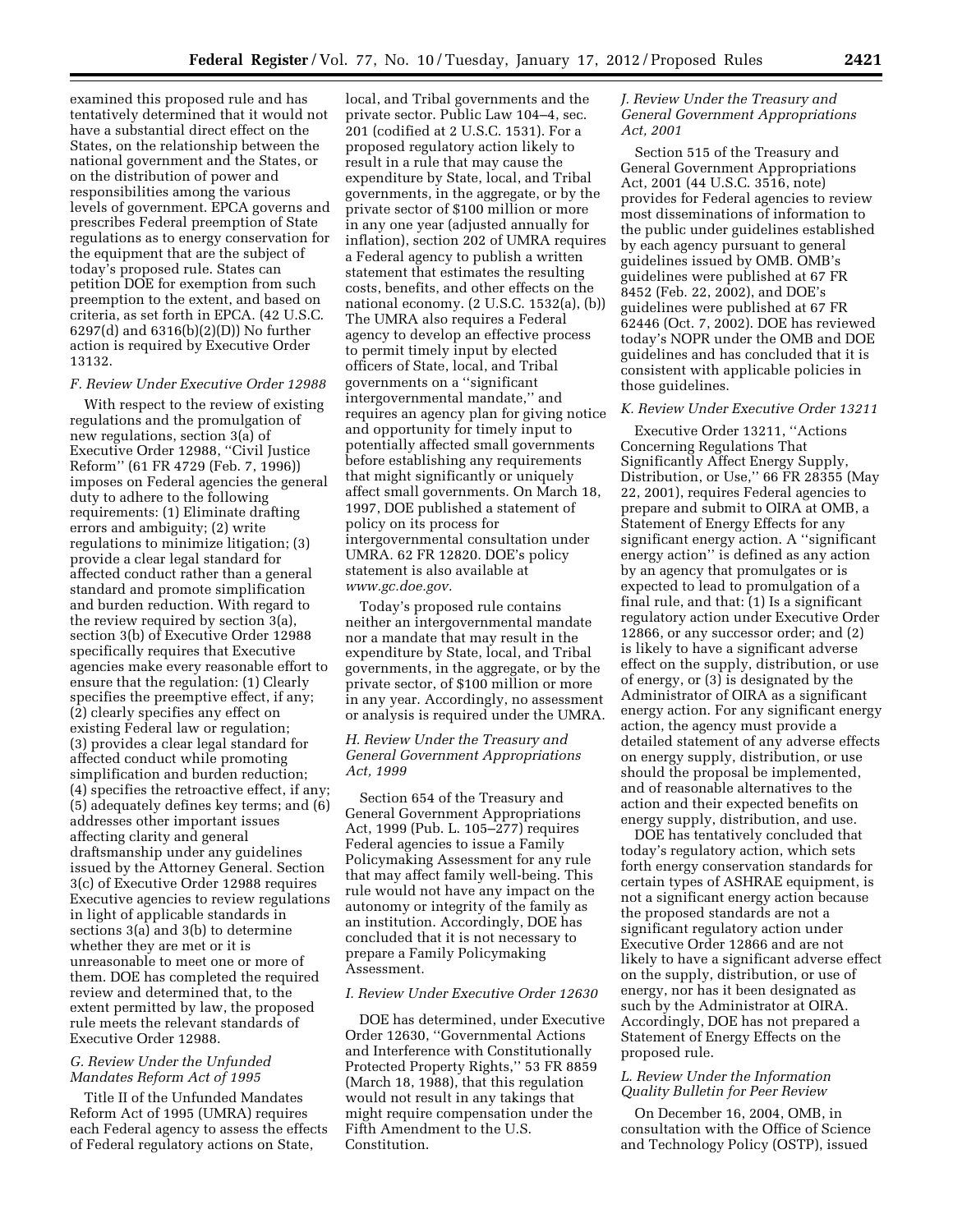its Final Information Quality Bulletin for Peer Review (the Bulletin). 70 FR 2664 (Jan. 14, 2005). The Bulletin establishes that certain scientific information shall be peer reviewed by qualified specialists before it is disseminated by the Federal Government, including influential scientific information related to agency regulatory actions. The purpose of the bulletin is to enhance the quality and credibility of the Government's scientific information. Under the Bulletin, the energy conservation standards rulemaking analyses are ''influential scientific information,'' which the Bulletin defines as scientific information the agency reasonably can determine will have, or does have, a clear and substantial impact on important public policies or private sector decisions. 70 FR 2667.

In response to OMB's Bulletin, DOE conducted formal in-progress peer reviews of the energy conservation standards development process and analyses and has prepared a Peer Review Report pertaining to the energy conservation standards rulemaking analyses. Generation of this report involved a rigorous, formal, and documented evaluation using objective criteria and qualified and independent reviewers to make a judgment as to the technical/scientific/business merit, the actual or anticipated results, and the productivity and management effectiveness of programs and/or projects. The ''Energy Conservation Standards Rulemaking Peer Review Report'' dated February 2007 has been disseminated and is available at the following Web site: *[www1.eere.energy.](http://www1.eere.energy.gov/buildings/appliance_standards/peer_review.html) [gov/buildings/appliance](http://www1.eere.energy.gov/buildings/appliance_standards/peer_review.html)*\_*standards/ peer*\_*[review.html.](http://www1.eere.energy.gov/buildings/appliance_standards/peer_review.html)* 

#### **X. Public Participation**

#### *A. Attendance at the Public Meeting*

The time, date, and location of the public meeting are listed in the **DATES** and **ADDRESSES** sections at the beginning of this notice. If you plan to attend the public meeting, please notify Ms. Brenda Edwards at (202) 586–2945 or *[Brenda.Edwards@ee.doe.gov.](mailto:Brenda.Edwards@ee.doe.gov)* As explained in the **ADDRESSES** section, foreign nationals visiting DOE Headquarters are subject to advance security screening procedures. Any foreign national wishing to participate in the meeting should advise DOE of this fact as soon as possible by contacting Ms. Brenda Edwards to initiate the necessary procedures.

In addition, you can attend the public meeting via webinar. Webinar registration information, participant instructions, and information about the

capabilities available to webinar participants will be published on DOE's Web site at: *[http://www1.eere.energy.](http://www1.eere.energy.gov/buildings/appliance_standards/commercial/ashrae_products_docs_meeting.html) [gov/buildings/appliance](http://www1.eere.energy.gov/buildings/appliance_standards/commercial/ashrae_products_docs_meeting.html)*\_*standards/ [commercial/ashrae](http://www1.eere.energy.gov/buildings/appliance_standards/commercial/ashrae_products_docs_meeting.html)*\_*products*\_*docs*\_ *[meeting.html.](http://www1.eere.energy.gov/buildings/appliance_standards/commercial/ashrae_products_docs_meeting.html)* Participants are responsible for ensuring their systems are compatible with the webinar software.

### *B. Procedure for Submitting Request To Speak and Prepared General Statements for Distribution*

Any person who has an interest in the topics addressed in this notice, or who is representative of a group or class of persons that has an interest in these issues, may request an opportunity to make an oral presentation at the public meeting. Such persons may handdeliver requests to speak to the address show in the **ADDRESSES** section at the beginning of this notice between 9 a.m. and 4 p.m., Monday through Friday, except Federal holidays. Requests may also be sent by mail or email to Ms. Brenda Edwards, U.S. Department of Energy, Building Technologies Program, Mailstop EE–2J, 1000 Independence Avenue SW., Washington, DC 20585– 0121, or *[Brenda.Edwards@ee.doe.gov.](mailto:Brenda.Edwards@ee.doe.gov)*  Persons who wish to speak should include in their request a computer diskette or CD–ROM in WordPerfect, Microsoft Word, PDF, or text (ASCII) file format that briefly describes the nature of their interest in this rulemaking and the topics they wish to discuss. Such persons should also provide a daytime telephone number where they can be reached.

DOE requests persons selected to make an oral presentation to submit an advance copy of their statements at least one week before the public meeting. DOE may permit persons who cannot supply an advance copy of their statement to participate, if those persons have made advance alternative arrangements with the Building Technologies Program. As necessary, request to give an oral presentation should ask for such alternative arrangements.

Any person who has plans to present a prepared general statement may request that copies of his or her statement be made available at the public meeting. Such persons may submit requests, along with an advance electronic copy of their statement in PDF (preferred), Microsoft Word or Excel, WordPerfect, or text (ASCII) file format, to the appropriate address shown in the **ADDRESSES** section at the beginning of this notice. The request and advance copy of statements must be received at least one week before the public meeting and may be emailed,

hand-delivered, or sent by mail. DOE prefers to receive requests and advance copies via email. Please include a telephone number to enable DOE staff to make follow-up contact, if needed.

### *C. Conduct of the Public Meeting*

DOE will designate a DOE official to preside at the public meeting and may also use a professional facilitator to aid discussion. The meeting will not be a judicial or evidentiary-type public hearing, but DOE will conduct it in accordance with section 336 of EPCA (42 U.S.C. 6306). A court reporter will be present to record the proceedings and prepare a transcript. DOE reserves the right to schedule the order of presentations and to establish the procedures governing the conduct of the public meeting. There shall not be discussion of proprietary information, costs or prices, market share, or other commercial matters regulated by U.S. anti-trust laws. After the public meeting, interested parties may submit further comments on the proceedings, as well as on any aspect of the rulemaking, until the end of the comment period.

The public meeting will be conducted in an informal, conference style. DOE will present summaries of comments received before the public meeting, allow time for prepared general statements by participants, and encourage all interested parties to share their views on issues affecting this rulemaking. Each participant will be allowed to make a general statement (within time limits determined by DOE), before the discussion of specific topics. DOE will allow, as time permits, other participants to comment briefly on any general statements.

At the end of all prepared statements on a topic, DOE will permit participants to clarify their statements briefly and comment on statements made by others. Participants should be prepared to answer questions by DOE and by other participants concerning these issues. DOE representatives may also ask questions of participants concerning other matters relevant to this rulemaking. The official conducting the public meeting will accept additional comments or questions from those attending, as time permits. The presiding official will announce any further procedural rules or modification of the above procedures that may be needed for the proper conduct of the public meeting.

A transcript of the public meeting will be posted on the DOE Web site and will be included in the docket, which can be viewed as described in the *Docket*  section at the beginning of this notice. In addition, any person may buy a copy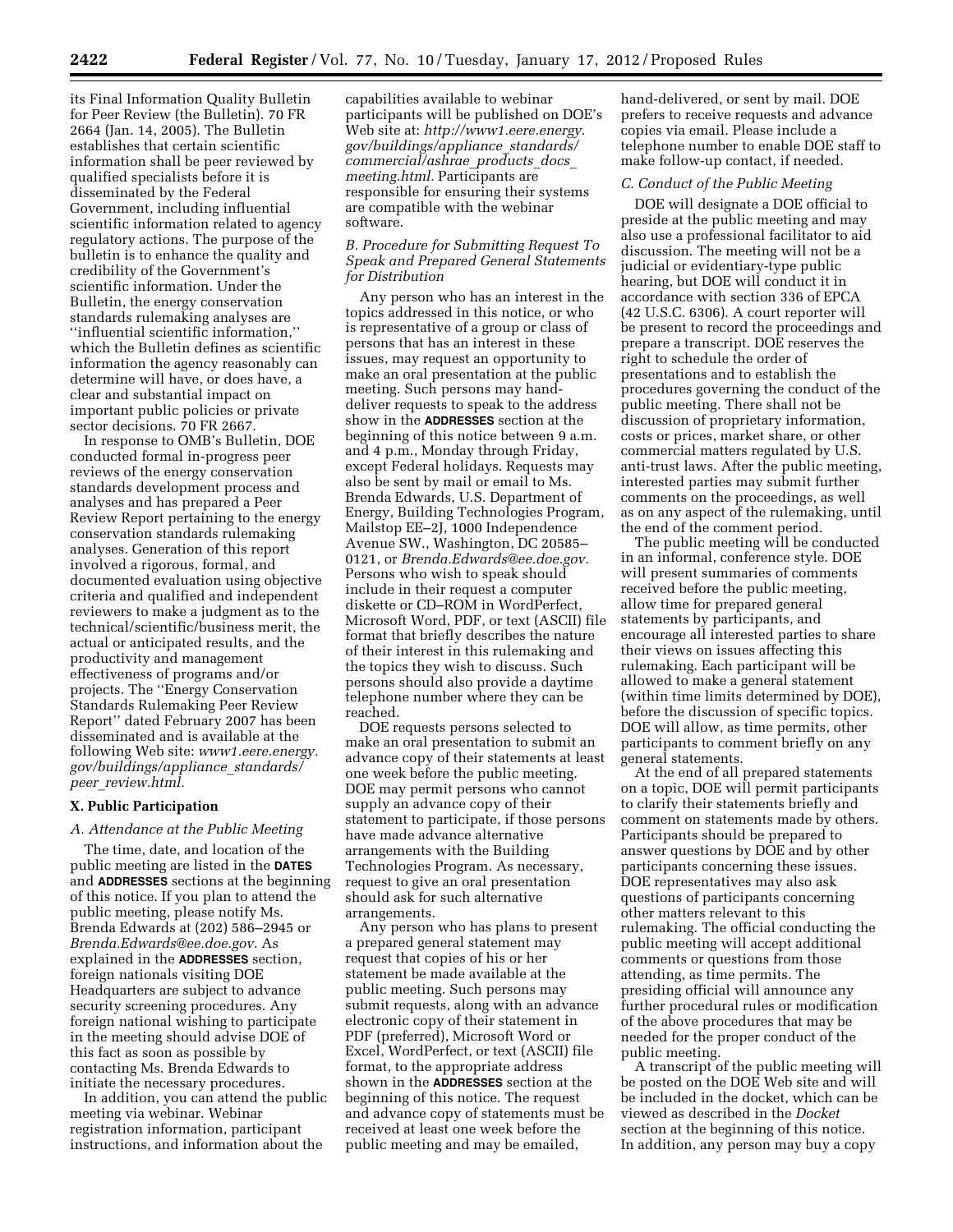of the transcript from the transcribing reporter.

#### *D. Submission of Comments*

DOE will accept comments, data, and information regarding this proposed rule before or after the public meeting, but no later than the date provided in the **DATES** section at the beginning of this proposed rule. Interested parties may submit comments, data, and other information using any of the methods described in the **ADDRESSES** section at the beginning of this notice.

*Submitting comments via [www.regulations.gov](http://www.regulations.gov)*. The *[www.regulations.gov](http://www.regulations.gov)* Web page will require you to provide your name and contact information. Your contact information will be viewable to DOE Building Technologies staff only. Your contact information will not be publicly viewable except for your first and last names, organization name (if any), and submitter representative name (if any). If your comment is not processed properly because of technical difficulties, DOE will use this information to contact you. If DOE cannot read your comment due to technical difficulties and cannot contact you for clarification, DOE may not be able to consider your comment.

However, your contact information will be publicly viewable if you include it in the comment itself or in any documents attached to your comment. Any information that you do not want to be publicly viewable should not be included in your comment, nor in any document attached to your comment. Otherwise, persons viewing comments will see only first and last names, organization names, correspondence containing comments, and any documents submitted with the comments.

Do not submit to *[www.regulations.gov](http://www.regulations.gov)*  information for which disclosure is restricted by statute, such as trade secrets and commercial or financial information (hereinafter referred to as Confidential Business Information (CBI)). Comments submitted through *[www.regulations.gov](http://www.regulations.gov)* cannot be claimed as CBI. Comments received through the Web site will waive any CBI claims for the information submitted. For information on submitting CBI, see the Confidential Business Information section below.

DOE processes submissions made through *[www.regulations.gov](http://www.regulations.gov)* before posting. Normally, comments will be posted within a few days of being submitted. However, if large volumes of comments are being processed simultaneously, your comment may not be viewable for up to several weeks.

Please keep the comment tracking number that *[www.regulations.gov](http://www.regulations.gov)*  provides after you have successfully uploaded your comment.

*Submitting comments via email, hand delivery/courier, or mail.* Comments and documents submitted via email, hand delivery, or mail also will be posted to *[www.regulations.gov.](http://www.regulations.gov)* If you do not want your personal contact information to be publicly viewable, do not include it in your comment or any accompanying documents. Instead, provide your contact information in a cover letter. Include your first and last names, email address, telephone number, and optional mailing address. The cover letter will not be publicly viewable as long as it does not include any comments.

Include contact information each time you submit comments, data, documents, and other information to DOE. If you submit via mail or hand delivery/ courier, please provide all items on a compact disc (CD), if feasible, in which case it is not necessary to submit printed copies. No telefacsimiles (faxes) will be accepted.

Comments, data, and other information submitted to DOE electronically should be provided in PDF (preferred), Microsoft Word or Excel, WordPerfect, or text (ASCII) file format. Provide documents that are not secured, that are written in English, and that are free of any defects or viruses. Documents should not contain special characters or any form of encryption and, if possible, they should carry the electronic signature of the author.

*Campaign form letters.* Please submit campaign form letters by the originating organization in batches of between 50 to 500 form letters per PDF or as one form letter with a list of supporters' names compiled into one or more PDFs. This reduces comment processing and posting time.

*Confidential Business Information.*  Pursuant to 10 CFR 1004.11, any person submitting information that he or she believes to be confidential and exempt by law from public disclosure should submit via email, postal mail, or hand delivery/courier two well-marked copies: One copy of the document marked confidential including all the information believed to be confidential, and one copy of the document marked non-confidential with the information believed to be confidential deleted. Submit these documents via email or on a CD, if feasible. DOE will make its own determination about the confidential status of the information and treat it according to its determination.

Factors of interest to DOE when evaluating requests to treat submitted information as confidential include: (1) A description of the items; (2) whether and why such items are customarily treated as confidential within the industry; (3) whether the information is generally known by or available from other sources; (4) whether the information has previously been made available to others without obligation concerning its confidentiality; (5) an explanation of the competitive injury to the submitting person which would result from public disclosure; (6) when such information might lose its confidential character due to the passage of time; and (7) why disclosure of the information would be contrary to the public interest.

It is DOE's policy that all comments may be included in the public docket, without change and as received, including any personal information provided in the comments (except information deemed to be exempt from public disclosure).

#### *E. Issues on Which DOE Seeks Comment*

Although DOE welcomes comment on any aspect of this proposal, DOE is particularly interested in receiving comments and views of interested parties concerning the following issues:

1. How manufacturers currently differentiate commercial package air conditioning and heating equipment used solely for manufacturing and industrial processes from that equipment of the same type that is used in buildings.

2. Any aspect of the test procedures affected by this rule as part of DOE's comprehensive 7-year-review requirement.

3. DOE's proposed adoption of AHRI 210/240–2008 as the test procedure for small (<65,000 Btu/h) commercial package air conditioning and heating equipment. DOE is also interested in receiving comment on the need for an optional ''break-in'' period for this equipment, and whether 16 hours is an appropriate maximum length for the break-in period.

4. DOE's proposed adoption of AHRI 340/360–2007 as the test procedure for small (≥65,000 Btu/h and <135,000 Btu/ h), large, and very large commercial package air conditioning and heating equipment. DOE is also interested in receiving comment on the need for an optional ''break-in'' period for this equipment, and whether 16 hours is an appropriate maximum length for the break-in period.

5. DOE's proposed adoption of ANSI Z21.10.3–2006 for commercial water heating equipment, and DOE's finding that the updated test method will not impact measured efficiency.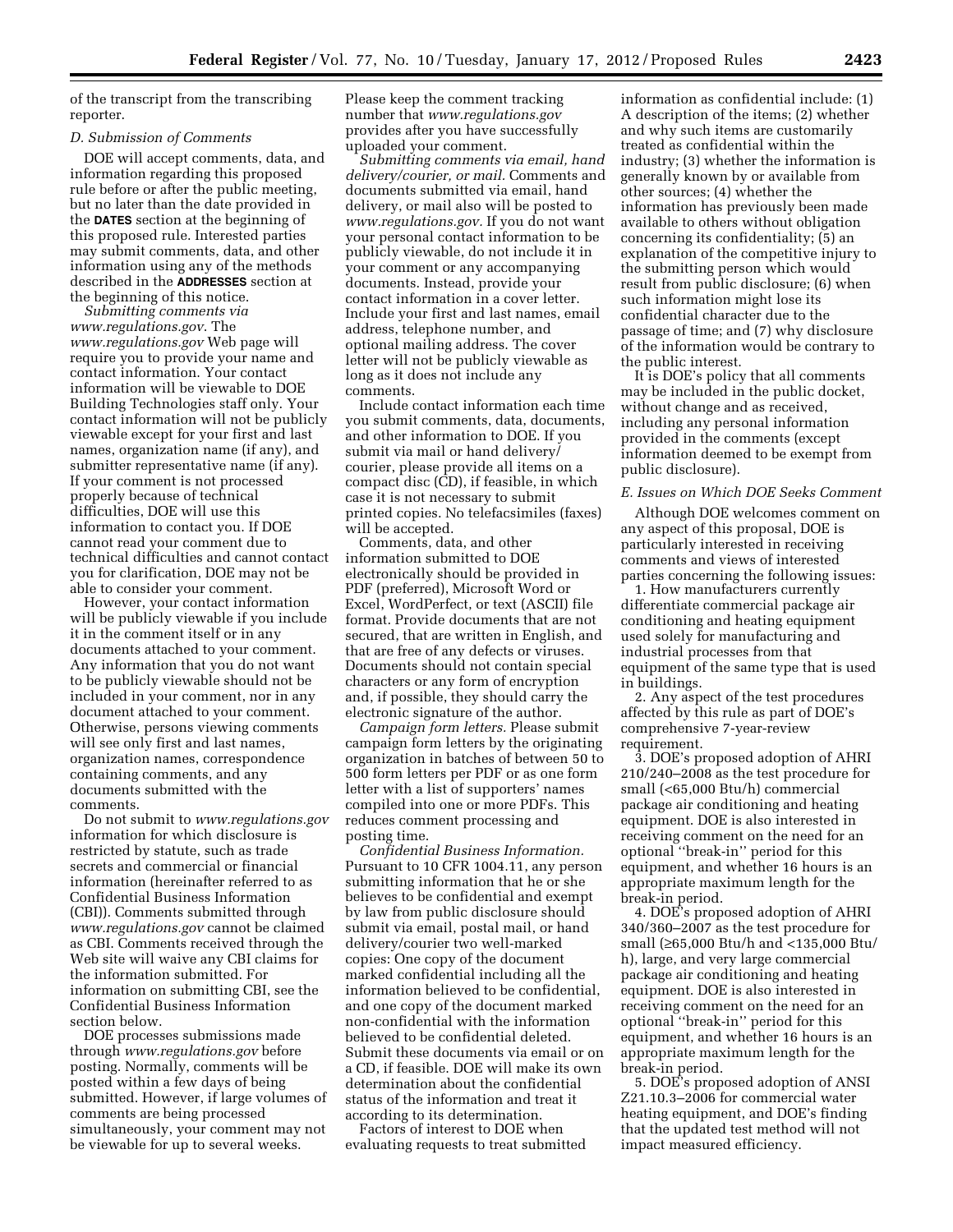6. DOE's proposed adoption of ASHRAE Standard 127–2007 for computer room air conditioners. DOE is also interested in receiving comment on how to treat the draft revisions that ASHRAE has made to standard 127, and on any shortcomings with the test procedure that may require modification.

7. DOE's proposed adoption of AHRI 1230–2010 with Amendment 1 for VRF systems. DOE is also interested in receiving comment on the need for an optional ''break-in'' period for this equipment, and whether 16 hours is an appropriate maximum length for the break-in period.

8. DOE's proposed adoption of AHRI 390–2003 as the test procedure for single package vertical air conditioners and single package vertical heat pumps. DOE is also interested in receiving comment on the need for an optional ''break-in'' period for this equipment, and whether 16 hours is an appropriate maximum length for the break-in period.

9. The testing conditions, the basic model operating points, and set-up for variable refrigerant flow multi-split air conditioners and heat pumps.

10. DOE's proposed definitions of ''variable refrigerant flow multi-split air conditioner," "variable refrigerant flow multi-split heat pump,'' and ''heat recovery.''

11. DOE's proposed definition of ''computer room air conditioner.'' DOE is specifically interested in whether there are any physical features or components that could allow DOE to differentiate between computer room air conditioners and commercial package air conditioners used for comfort conditioning

12. The results of DOE's pricing analysis, and any data or information on the price-efficiency relationship for computer room air conditioners

13. Does computer room air conditioner installation cost increase as a function of increased efficiency? If so, how should the increase in cost be estimated or derived?

14. Is there a rebound effect in computer room air conditioner equipment energy use as a result of improvements in the efficiency of such units?

15. Would shipments of computer room air conditioners change with higher standard levels?

16. The NES-forecasted base-case distribution of efficiencies and DOE's prediction of how amended energy conservation standards might affect the distribution of efficiencies in the standards case.

17. The need for an optional ''breakin'' period for computer room air conditioners, similar to the period being proposed for other types of commercial air conditioning and heating equipment.

18. The impact of DOE's proposed standards on small business manufacturers.

### **XI. Approval of the Office of the Secretary**

The Secretary of Energy has approved publication of today's notice of proposed rulemaking.

#### **List of Subjects in 10 CFR Part 431**

Administrative practice and procedure, Confidential business information, Energy conservation, Incorporation by reference, Reporting and recordkeeping requirements.

Issued in Washington, DC, on December 20, 2011.

#### **Kathleen B. Hogan,**

*Deputy Assistant Secretary for Energy Efficiency, Energy Efficiency and Renewable Energy.* 

For the reasons set forth in the preamble, DOE proposes to amend part 431 of Chapter II, Subchapter D, of Title 10 of the Code of Federal Regulations to read as set forth below:

### **PART 431—ENERGY EFFICIENCY PROGRAM FOR CERTAIN COMMERCIAL AND INDUSTRIAL EQUIPMENT**

1. The authority citation for part 431 continues to read as follows:

**Authority:** 42 U.S.C. 6291–6317.

2. Section 431.2 is amended by revising the definition of ''Commercial HVAC & WH product'' to read as follows:

### **§ 431.2 Definitions.**

\* \* \* \* \* *Commercial HVAC & WH product*  means any small, large, or very large commercial package air-conditioning and heating equipment, packaged terminal air conditioner, packaged terminal heat pump, single package vertical air conditioner, single package vertical heat pump, computer room air conditioner, variable refrigerant flow multi-split air conditioner, variable refrigerant flow multi-split heat pump, commercial packaged boiler, hot water supply boiler, commercial warm air furnace, instantaneous water heater, storage water heater, or unfired hot water storage tank.

\* \* \* \* \*

3. Section 431.75 is revised to read as follows:

#### **§ 431.75 Materials incorporated by reference.**

(a) *General.* DOE incorporates by reference the following test procedures into subpart D of part 431. The materials listed have been approved for incorporation by reference by the Director of the Federal Register in accordance with 5 U.S.C. 552(a) and 1 CFR part 51. Any subsequent amendment to the listed materials by the standard-setting organization will not affect the DOE regulations unless and until amended by DOE. Materials are incorporated as they exist on the date of the approval and a notice of any changes in the materials will be published in the **Federal Register**. All approved materials are available for inspection at the National Archives and Records Administration (NARA). For information on the availability of this material at NARA, call (202) 741–6030 or go to *[http://www.archives.gov/](http://www.archives.gov/federal_register/code_of_federalregulations/ibr_locations.html)  federal*\_*[register/](http://www.archives.gov/federal_register/code_of_federalregulations/ibr_locations.html)* 

*code*\_*of*\_*[federalregulations/](http://www.archives.gov/federal_register/code_of_federalregulations/ibr_locations.html) ibr*\_*[locations.html.](http://www.archives.gov/federal_register/code_of_federalregulations/ibr_locations.html)* Also, these materials are available for inspection at U.S. Department of Energy, Office of Energy Efficiency and Renewable Energy, Building Technologies Program, 6th Floor, 950 L'Enfant Plaza SW., Washington, DC 20024, (202) 586–2945, or go to: *[http://www1.eere.energy.gov/](http://www1.eere.energy.gov/buildings/appliance_standards/) [buildings/appliance](http://www1.eere.energy.gov/buildings/appliance_standards/)*\_*standards/.* The referenced test procedure standards are listed below by relevant standard-setting organization, along with information on how to obtain copies from those sources.

(b) *ANSI.* American National Standards Institute. 25 W. 43rd Street, 4th Floor, New York, NY 10036, (212) 642–4900, or go to *[http://www.ansi.org.](http://www.ansi.org)* 

(1) ANSI Z21.47–2006, ''*Gas-Fired Central Furnaces,*'' approved on July 27, 2006, IBR approved for § 431.76. (2) Reserved.

(c) *ASHRAE.* American Society of Heating, Refrigerating and Air-Conditioning Engineers Inc., 1791 Tullie Circle, NE., Atlanta, Georgia 30329, (404) 636–8400, or go to *[http://](http://www.ashrae.org) [www.ashrae.org.](http://www.ashrae.org)* 

(1) ASHRAE Standard 103–1993, sections 7.2.2.4, 7.8, 9.2, and 11.3.7, ''*Method of Testing for Annual Fuel Utilization Efficiency of Residential Central Furnaces and Boilers,*'' approved on June 26, 1993, IBR approved for § 431.76.

(2) Reserved.

(d) *HI.* Hydronics Institute Division of AHRI, 35 Russo Place, P.O. Box 218, Berkeley Heights, NJ 07922, (703) 600– 0350, or go to *[http://www.ahrinet.org/](http://www.ahrinet.org/hydronics+institute+section.aspx)  [hydronics+institute+section.aspx.](http://www.ahrinet.org/hydronics+institute+section.aspx)* 

(1) HI BTS–2000, sections 8.2.2, 11.1.4, 11.1.5, and 11.1.6.2, ''*Method to*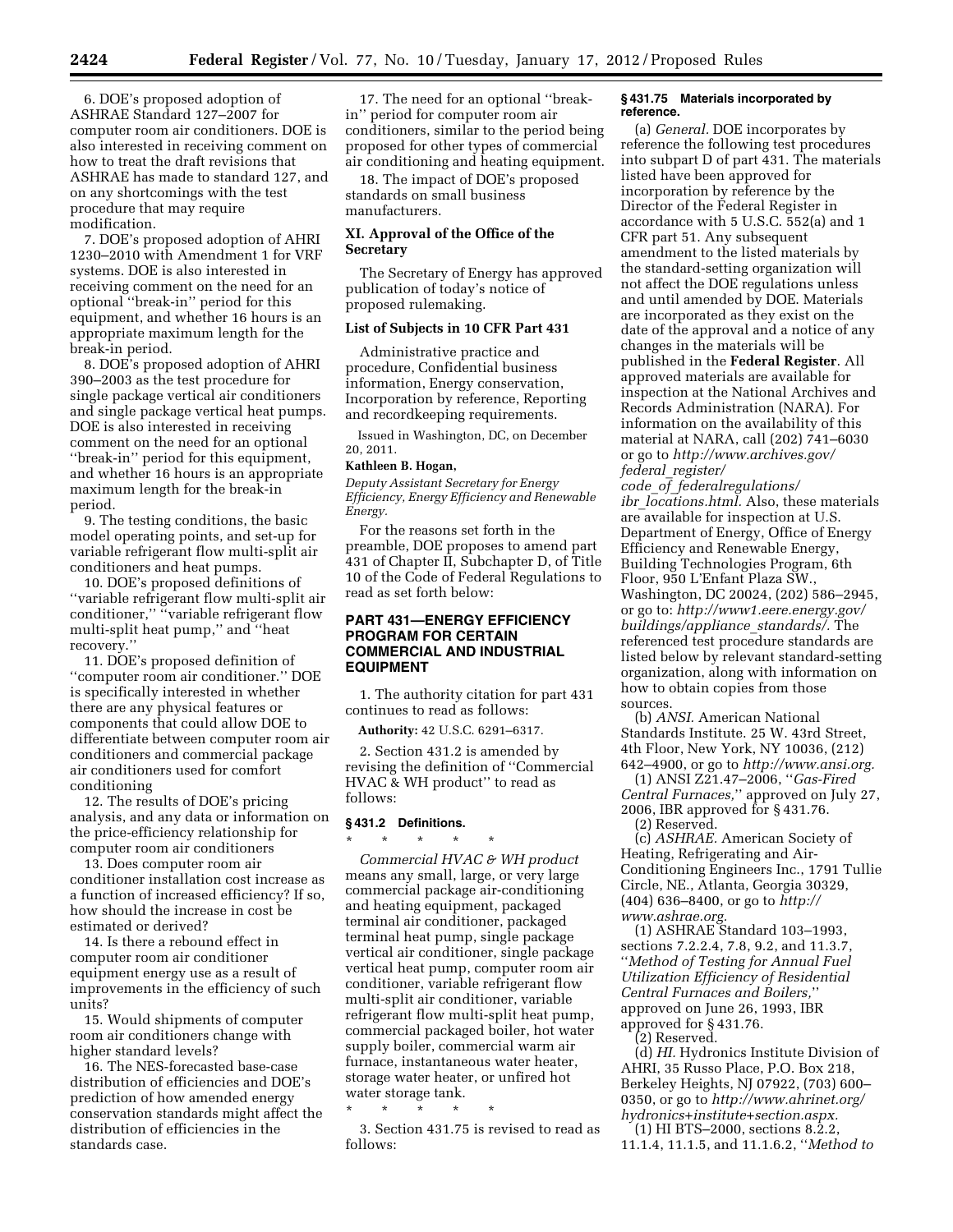*Determine Efficiency of Commercial Space Heating Boilers,*'' approved January 2001, IBR approved for § 431.76.

(2) Reserved.

(e) *UL.* Underwriters Laboratories, Inc., 333 Pfingsten Road, Northbrook, IL 60062, (847) 272–8800, or go to *[http://](http://www.ul.com) [www.ul.com](http://www.ul.com)*.

(1) UL Standard 727–2006, ''*Standard for Safety Oil-Fired Central Furnaces,*'' approved April 7, 2006, IBR approved for § 431.76.

(2) Reserved.

4. Section 431.76 is revised to read as follows:

#### **§ 431.76 Uniform test method for the measurement of energy efficiency of commercial warm air furnaces.**

(a) This section covers the test procedures you must follow if, pursuant to EPCA, you are measuring the steadystate thermal efficiency of a gas-fired or oil-fired commercial warm air furnace with a rated maximum input of 225,000 Btu per hour or more. Where this section prescribes use of ANSI Standard Z21.47–2006 or UL Standard 727–2006, (incorporated by reference, see § 431.75), perform only the procedures pertinent to the measurement of the steady-state efficiency.

(b) *Test setup.* (1) *Test setup for gasfired commercial warm air furnaces.*  The test setup, including flue requirement, instrumentation, test conditions, and measurements for determining thermal efficiency is as specified in sections 1.1 (Scope), 2.1 (General), 2.2 (Basic Test Arrangements), 2.3 (Test Ducts and Plenums), 2.4 (Test Gases), 2.5 (Test Pressures and Burner Adjustments), 2.6 (Static Pressure and Air Flow Adjustments), 2.39 (Thermal Efficiency), and 4.2.1 (Basic Test Arrangements for Direct Vent Control Furnaces) of ANSI Standard Z21.47–2006 (incorporated by reference, see § 431.75). The thermal efficiency test must be conducted only at the normal inlet test pressure, as specified in Section 2.5.1 of ANSI Standard Z21.47–2006, and at the maximum hourly Btu input rating specified by the manufacturer for the product being tested.

(2) *Test setup for oil-fired commercial warm air furnaces.* The test setup, including flue requirement, instrumentation, test conditions, and measurement for measuring thermal efficiency is as specified in sections 1 (Scope), 2 (Units of Measurement), 3 (Glossary), 37 (General), 38 and 39 (Test Installation), 40 (Instrumentation, except 40.4 and 40.6.2 through 40.6.7, which are not required for the thermal efficiency test), 41 (Initial Test

Conditions), 42 (Combustion Test— Burner and Furnace), 43.2 (Operation Tests), 44 (Limit Control Cutout Test), 45 (Continuity of Operation Test), and 46 (Air Flow, Downflow or Horizontal Furnace Test), of UL Standard 727–2006 (incorporated by reference, see § 431.75). You must conduct a fuel oil analysis for heating value, hydrogen content, carbon content, pounds per gallon, and American Petroleum Institute (API) gravity as specified in Section 8.2.2 of HI BTS–2000 (incorporated by reference, see § 431.75). The steady-state combustion conditions, specified in Section 42.1 of UL Standard 727–2006, are attained when variations of not more than 5 °F in the measured flue gas temperature occur for three consecutive readings taken 15 minutes apart.

(c) *Additional test measurements.* (1) *Measurement of flue CO*2 (carbon dioxide) for oil-fired commercial warm air furnaces. In addition to the flue temperature measurement specified in Section 40.6.8 of UL Standard 727– 2006, (incorporated by reference, see § 431.75) you must locate one or two sampling tubes within six inches downstream from the flue temperature probe (as indicated on Figure 40.3 of UL Standard 727–2006). If you use an open end tube, it must project into the flue one-third of the chimney connector diameter. If you use other methods of sampling  $CO<sub>2</sub>$ , you must place the sampling tube so as to obtain an average sample. There must be no air leak between the temperature probe and the sampling tube location. You must collect the flue gas sample at the same time the flue gas temperature is recorded. The  $CO<sub>2</sub>$  concentration of the flue gas must be as specified by the manufacturer for the product being tested, with a tolerance of ±0.1 percent. You must determine the flue  $CO<sub>2</sub>$  using an instrument with a reading error no greater than ±0.1 percent.

(2) *Procedure for the measurement of condensate for a gas-fired condensing commercial warm air furnace.* The test procedure for the measurement of the condensate from the flue gas under steady state operation must be conducted as specified in sections 7.2.2.4, 7.8 and 9.2 of ASHRAE Standard 103–1993 (incorporated by reference, see § 431.75) under the maximum rated input conditions. You must conduct this condensate measurement for an additional 30 minutes of steady state operation after completion of the steady state thermal efficiency test specified in paragraph (b) of this section.

(d) *Calculation of thermal efficiency.*  (1) *Gas-fired commercial warm air* 

*furnaces.* You must use the calculation procedure specified in Section 2.39, Thermal Efficiency, of ANSI Standard Z21.47–2006 (incorporated by reference, see § 431.75).

(2) *Oil-fired commercial warm air furnaces.* You must calculate the percent flue loss (in percent of heat input rate) by following the procedure specified in sections 11.1.4, 11.1.5, and 11.1.6.2 of the HI BTS–2000 (incorporated by reference, see § 431.75). The thermal efficiency must be calculated as:

Thermal Efficiency (percent) = 100  $percent - flu$ e loss (in percent).

(e) *Procedure for the calculation of the additional heat gain and heat loss, and adjustment to the thermal efficiency, for a condensing commercial warm air furnace.* (1) You must calculate the latent heat gain from the condensation of the water vapor in the flue gas, and calculate heat loss due to the flue condensate down the drain, as specified in sections 11.3.7.1 and 11.3.7.2 of ASHRAE Standard 103– 1993, (incorporated by reference, see § 431.75), with the exception that in the equation for the heat loss due to hot condensate flowing down the drain in section 11.3.7.2, the assumed indoor temperature of 70 °F and the temperature term  $T_{OA}$  must be replaced by the measured room temperature as specified in Section 2.2.8 of ANSI Standard Z21.47–2006 (incorporated by reference, see § 431.75).

(2) Adjustment to the Thermal Efficiency for Condensing Furnace. You must adjust the thermal efficiency as calculated in paragraph (d)(1) of this section by adding the latent gain, expressed in percent, from the condensation of the water vapor in the flue gas, and subtracting the heat loss (due to the flue condensate down the drain), also expressed in percent, both as calculated in paragraph (e)(1) of this section, to obtain the thermal efficiency of a condensing furnace.

5. Section 431.92, is amended by adding the definitions ''Computer room air conditioner,'' ''Heat Recovery,'' ''Sensible Coefficient of Performance, or SCOP,'' ''Variable Refrigerant Flow Multi-Split Air Conditioner'' and ''Variable Refrigerant Flow Multi-Split Heat Pump,'' in alphabetical order to read as follows:

#### **§ 431.92 Definitions concerning commercial air conditioners and heat pumps.**

\* \* \* \* \* *Computer Room Air Conditioner*  means a unit of commercial package air conditioning and heating equipment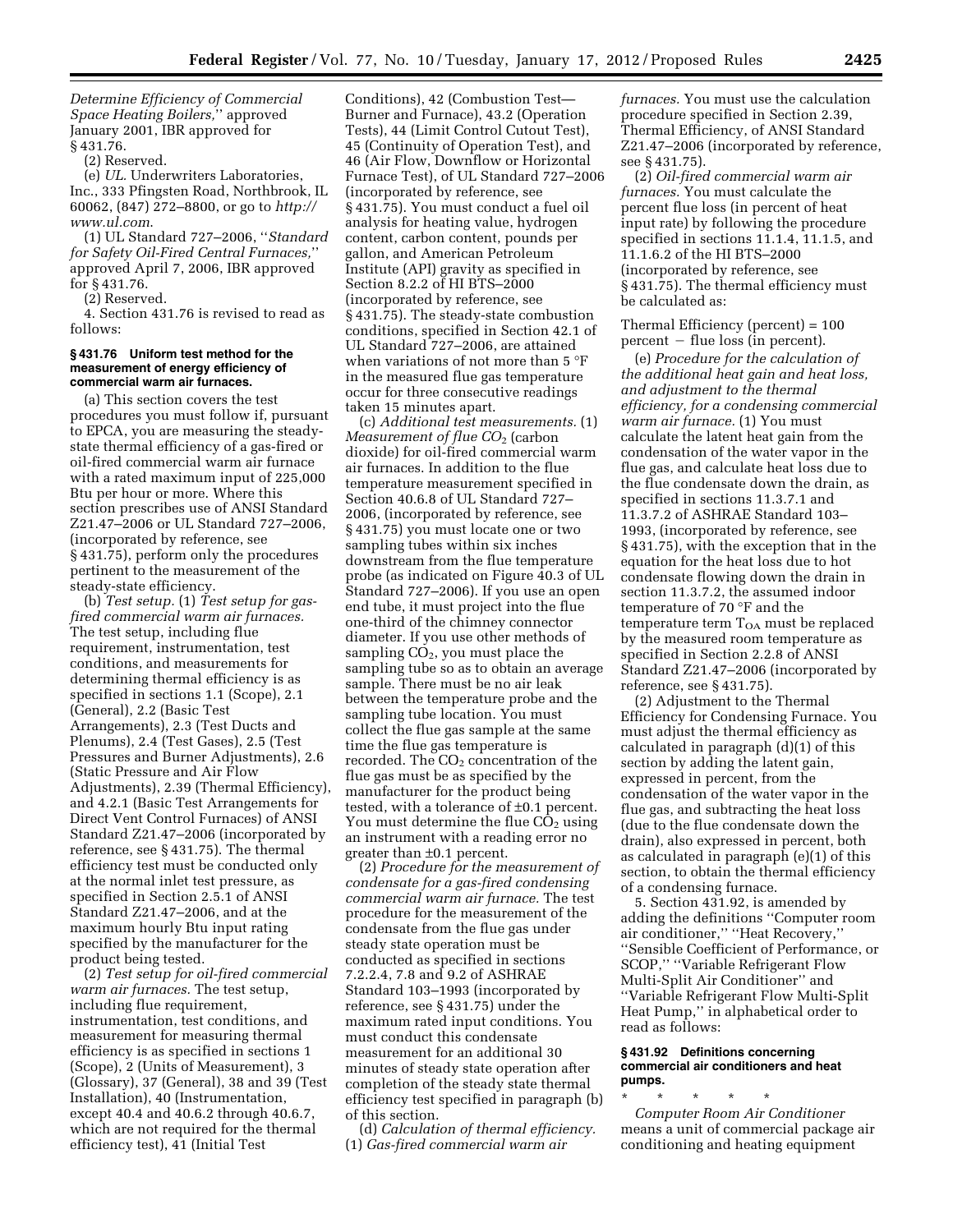that is advertised, marketed, and/or sold specifically for use in computer rooms, data processing rooms, or other precision cooling applications, and is rated for performance using ASHRAE Standard 127, (incorporated by reference, see § 431.95). Such equipment may not be marketed or advertised as equipment for any other space conditioning applications, and may not be rated for performance using AHRI Standard 210/240 or AHRI Standard 340/360. (incorporated by reference, see § 431.95).

\* \* \* \* \*

*Heat Recovery* (in the context of variable refrigerant flow multi-split air conditioners or variable refrigerant flow multi-split heat pumps) means that the air conditioner or heat pump is also capable of providing simultaneous heating and cooling operation, where recovered energy from the indoor units operating in one mode can be transferred to one or more other indoor units operating in the other mode. A variable refrigerant flow multi-split heat recovery heat pump is a variable refrigerant flow multi-split heat pump with the addition of heat recovery capability.

\* \* \* \* \*

*Sensible Coefficient of Performance, or SCOP* means the net sensible cooling capacity in watts divided by the total power input in watts (excluding reheaters and humidifiers).

\* \* \* \* \*

*Variable Refrigerant Flow Multi-Split Air Conditioner* means a unit of commercial package air conditioning and heating equipment that is configured as a split system airconditioner incorporating a single refrigerant circuit, with one or more outdoor units, at least one variablespeed compressor or an alternate compressor combination for varying the capacity of the system by three or more steps, and multiple indoor fan coil units, each of which is individually metered and individually controlled by an integral control device and common communications network and which can operate independently in response to multiple indoor thermostats. Variable refrigerant flow implies three or more steps of capacity control on common, inter-connecting piping.

*Variable Refrigerant Flow Multi-Split Heat Pump* means a unit of commercial package air conditioning and heating equipment that is configured as a split system heat pump that uses reverse cycle refrigeration as its primary heating source and which may include secondary supplemental heating by means of electrical resistance, steam,

hot water, or gas. The equipment incorporates a single refrigerant circuit, with one or more outdoor units, at least one variable-speed compressor or an alternate compressor combination for varying the capacity of the system by three or more steps, and multiple indoor fan coil units, each of which is individually metered and individually controlled by a control device and common communications network and which can operate independently in response to multiple indoor thermostats. Variable refrigerant flow implies three or more steps of capacity control on common, inter-connecting piping.

6. Section 431.95 is revised to read as follows:

#### **§ 431.95 Materials incorporated by reference.**

\* \* \* \* \*

(a) *General.* DOE incorporates by reference the following test procedures into subpart F of part 431. The materials listed have been approved for incorporation by reference by the Director of the Federal Register in accordance with 5 U.S.C. 552(a) and 1 CFR part 51. Any subsequent amendment to the listed materials by the standard-setting organization will not affect the DOE regulations unless and until amended by DOE. Materials are incorporated as they exist on the date of the approval and a notice of any changes in the materials will be published in the **Federal Register**. All approved materials are available for inspection at the National Archives and Records Administration (NARA). For information on the availability of this material at NARA, call (202) 741–6030, or go to *[http://www.archives.gov/](http://www.archives.gov/federal_register/code_of_federalregulations/ibr_locations.html)  federal*\_*[register/](http://www.archives.gov/federal_register/code_of_federalregulations/ibr_locations.html) code*\_*of*\_*[federalregulations/](http://www.archives.gov/federal_register/code_of_federalregulations/ibr_locations.html) ibr*\_*[locations.html](http://www.archives.gov/federal_register/code_of_federalregulations/ibr_locations.html)*. Also, this material is available for inspection at U.S. Department of Energy, Office of Energy Efficiency and Renewable Energy, Building Technologies Program, 6th Floor, 950 L'Enfant Plaza SW., Washington, DC 20024, (202) 586–2945, or go to: *[http://www1.eere.energy.gov/](http://www1.eere.energy.gov/buildings/appliance_standards/) [buildings/appliance](http://www1.eere.energy.gov/buildings/appliance_standards/)*\_*standards/*. The

referenced test procedure standards are listed below by relevant standard-setting organization, along with information on how to obtain copies from those sources.

(b) *AHRI.* Air-Conditioning, Heating, and Refrigeration Institute, 2111 Wilson Blvd., Suite 500, Arlington, VA 22201, (703) 524–8800, or go to *[http://](http://www.ahrinet.org) [www.ahrinet.org](http://www.ahrinet.org)*.

(1) AHRI Standard 210/240–2008, ''*Performance Rating of Unitary Air-Conditioning & Air-Source Heat Pump*  *Equipment,*'' approved April 21, 2008, IBR approved for § 431.96.

(2) AHRI Standard 310/380–2004 (CSA C744–04), ''*Standard for Packaged Terminal Air-Conditioners and Heat Pumps,*'' approved September 2004, IBR approved for § 431.96.

(3) AHRI Standard 340/360–2007, ''*Performance Rating of Commercial and Industrial Unitary Air-Conditioning and Heat Pump Equipment,*'' approved September 2007, IBR approved for § 431.96.

(4) AHRI Standard 390–2003, ''*Performance Rating of Single Package Vertical Air-Conditioners and Heat Pumps,*'' approved December 2003, IBR approved for § 431.96.

(5) AHRI Standard 1230–2010, ''*Performance Rating of Variable Refrigerant Flow (VRF) Multi-Split Air-Conditioning and Heat Pump Equipment,*'' approved August 2, 2010 and updated by addendum 1 in March 2011, IBR approved for § 431.96.

(6) Reserved.

(c) *ASHRAE.* American Society of Heating, Refrigerating and Air-Conditioning Engineers, 1791 Tullie Circle NE., Atlanta, Georgia 30329, (404) 636–8400, or go to *[http://](http://www.ashrae.org)  [www.ashrae.org](http://www.ashrae.org)*.

(1) ASHRAE Standard 127–2007, ''*Method of Testing for Rating Computer and Data Processing Room Unitary Air Conditioners,*'' approved on June 28, 2007, IBR approved for § 431.96.

(2) Reserved.

(d) *ISO.* International Organization for Standardization, 1, ch. De la Voie-Creuse, Case Postale 56, CH–1211 Geneva 20, Switzerland, +41 22 749 01 11 or *<http://www.iso.ch/>*.

(1) ISO Standard 13256–1, ''*Watersource heat pumps—Testing and rating for performance—Part 1: Water-to-air and brine-to-air heat pumps,*'' approved 1998, IBR approved for § 431.96. (2) Reserved.

7. Section 431.96 is revised to read as follows:

**§ 431.96 Uniform test method for the measurement of energy efficiency of** 

# **commercial air conditioners and heat pumps.**

(a) *Scope.* This section contains test procedures for measuring, pursuant to EPCA, the energy efficiency of any small, large, or very large commercial package air-conditioning and heating equipment, packaged terminal air conditioners and packaged terminal heat pumps, computer room air conditioners, and variable refrigerant flow systems.

(b) *Testing and calculations.*  Determine the energy efficiency of each covered product by conducting the test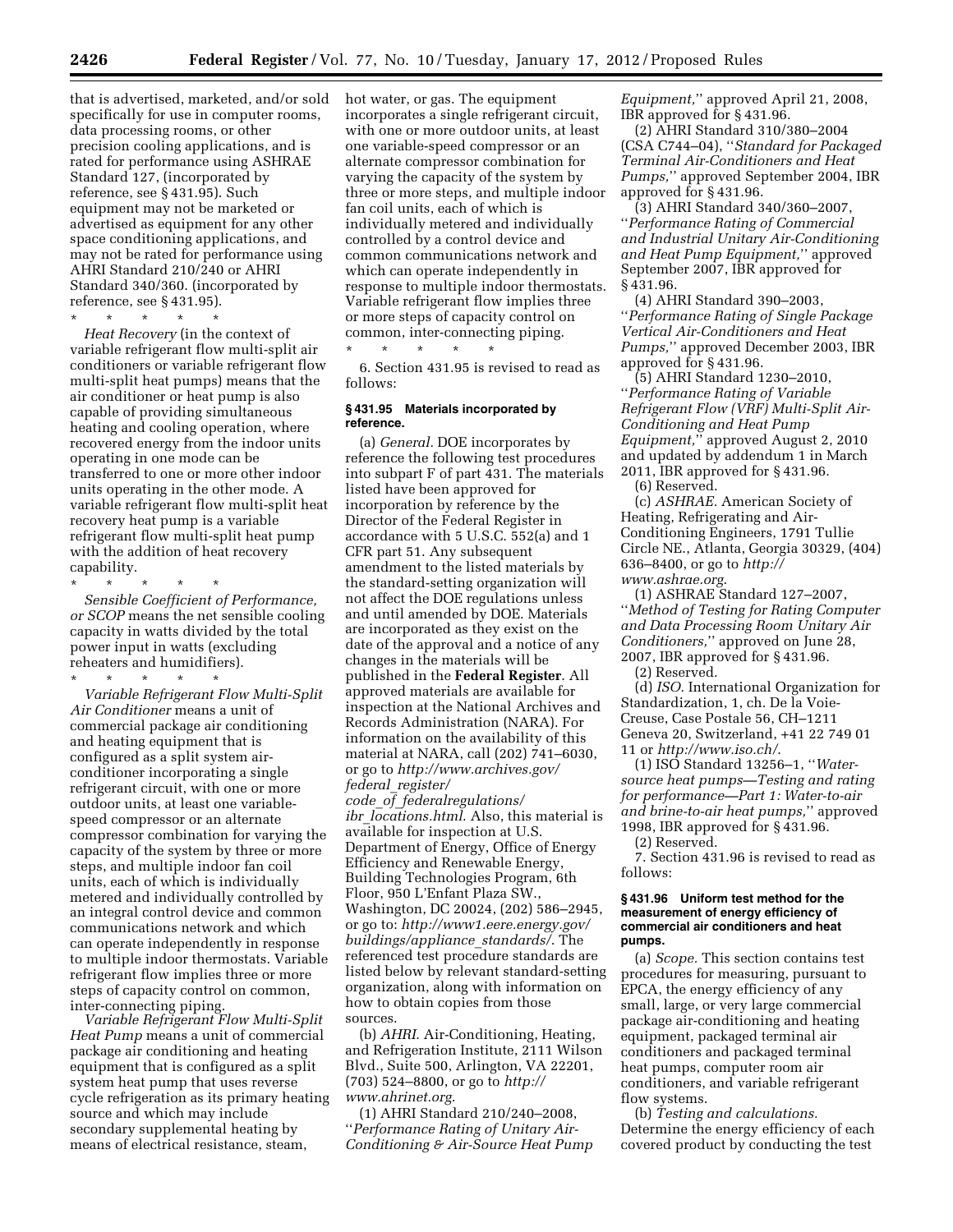procedure(s) listed in the rightmost column of Table 1 of this section, that apply to the energy efficiency descriptor for that product, category, and cooling capacity.

| Product                                                                                | Category                                         | Cooling capacity                                                        | Energy efficiency<br>descriptor | Use tests, conditions and<br>procedures <sup>1</sup> in  |
|----------------------------------------------------------------------------------------|--------------------------------------------------|-------------------------------------------------------------------------|---------------------------------|----------------------------------------------------------|
| Small Commercial Packaged Air Condi-<br>tioning and Heating Equipment.                 | Air-Cooled, 3<br>Phase, AC and<br>HP.            | <65.000 Btu/h                                                           | SEER and HSPF                   | AHRI Standard 210/240-2008                               |
|                                                                                        | Air-Cooled AC and<br>HP.                         | ≥65,000 Btu/h and<br><135,000 Btu/h.                                    | EER and COP                     | AHRI Standard 340/360-2004                               |
|                                                                                        | Water-Cooled and<br>Evaporatively-<br>Cooled.    | <65,000 Btu/h<br>$\geq$ 65.000 Btu/h and<br><135,000 Btu/h.             | EER<br>EER                      | AHRI Standard 210/240-2008<br>AHRI Standard 340/360-2004 |
|                                                                                        | Water-Source HP                                  | <135,000 Btu/h                                                          | EER and COP                     | ISO Standard 13256-1 (1998)                              |
| Large Commercial Packaged Air-Condi-<br>tioning and Heating Equipment.                 | Air-Cooled AC and<br>HP.                         | $\geq$ 135.000 Btu/h and<br><240.000 Btu/h.                             | EER and COP                     | AHRI Standard 340/360-2004                               |
|                                                                                        | Water-Cooled and<br>Evaporatively-<br>Cooled AC. | $\geq$ 135,000 Btu/h and<br><240,000 Btu/h.                             | EER                             | AHRI Standard 340/360-2004                               |
| Very Large Commercial Packaged Air-<br>Conditioning and Heating Equipment.             | Air-Cooled AC and<br>HP.<br>Water-Cooled and     | $\geq$ 240,000 Btu/h and<br><760,000 Btu/h.<br>$\geq$ 240,000 Btu/h and | EER and COP<br>EER              | AHRI Standard 340/360-2004<br>AHRI Standard 340/360-2004 |
|                                                                                        | Evaporatively-<br>Cooled AC.                     | <760,000 Btu/h.                                                         |                                 |                                                          |
| Packaged Terminal Air-Conditioners and<br>Heat Pumps.                                  | AC and HP                                        | <760,000 Btu/h                                                          | EER and COP                     | AHRI Standard 310/380-2004                               |
| Computer Room Air Conditioners                                                         | AC                                               | <760,000 Btu/h                                                          | SCOP                            | ASHRAE Standard 127-2007                                 |
| Variable Refrigerant Flow Multi-split Sys-<br>tems.                                    | AC and HP                                        | <760,000 Btu/h                                                          | EER and COP                     | AHRI Standard 1230-2010                                  |
| Single Package Vertical Air Conditioners<br>and Single Package Vertical Heat<br>Pumps. | AC and HP                                        | <760,000 Btu/h                                                          | EER and COP                     | AHRI Standard 390-2003                                   |

1 Incorporated by reference, see § 431.95.

(c) *Optional break-in period for tests conducted using AHRI 210/240–2008, AHRI 340/360–2004, AHRI 1230–2010, and AHRI 390–2003.* Manufacturers may optionally specify a ''break-in'' period, not to exceed 16 hours, to operate the equipment under test prior to conducting the test method specified by AHRI 210/240–2008, AHRI 340/360– 2004, AHRI 1230–2010, or AHRI 390– 2003.

8. Section 431.97 is revised to read as follows:

#### **§ 431.97 Energy efficiency standards and their compliance dates.**

(a) Each commercial air conditioner or heat pump (not including single package vertical air conditioners and single package vertical heat pumps,

packaged terminal air conditioners and packaged terminal heat pumps, computer room air conditioners, and variable refrigerant flow systems) manufactured on or after the compliance date listed in the corresponding table must meet the applicable minimum energy efficiency standard level(s) set forth in Tables 1, 2, and 3 of this section.

TABLE 1 TO § 431.97—MINIMUM COOLING EFFICIENCY STANDARDS FOR AIR CONDITIONING AND HEATING EQUIPMENT (NOT INCLUDING SINGLE PACKAGE VERTICAL AIR CONDITIONERS AND SINGLE PACKAGE VERTICAL HEAT PUMPS, PACKAGED TERMINAL AIR CONDITIONERS AND PACKAGED TERMINAL HEAT PUMPS, COMPUTER ROOM AIR CONDI-TIONERS, AND VARIABLE REFRIGERANT FLOW MULTI-SPLIT AIR CONDITIONERS AND HEAT PUMPS)

| Product                                                                                         | Cooling capacity                        | Sub-category | Heating type                                                  | Efficiency level             | Compliance date:<br>Products manufactured<br>on and after |
|-------------------------------------------------------------------------------------------------|-----------------------------------------|--------------|---------------------------------------------------------------|------------------------------|-----------------------------------------------------------|
| Small Commercial Packaged Air<br>Conditioning and Heating Equip-<br>ment (Air-Cooled, 3 Phase). |                                         |              | <65,000 Btu/h ……   AC ……………………   All ……………………   SEER = 13 ……… |                              | June 16, 2008.                                            |
| Air<br>Small Commercial Packaged<br>Conditioning and Heating Equip-<br>ment (Air-Cooled).       | ≥65,000 Btu/h<br>and <135,000<br>Btu/h. | AC           | No Heating or<br>Electric Resist-<br>ance Heating.            | EER = 11.2  January 1, 2010. |                                                           |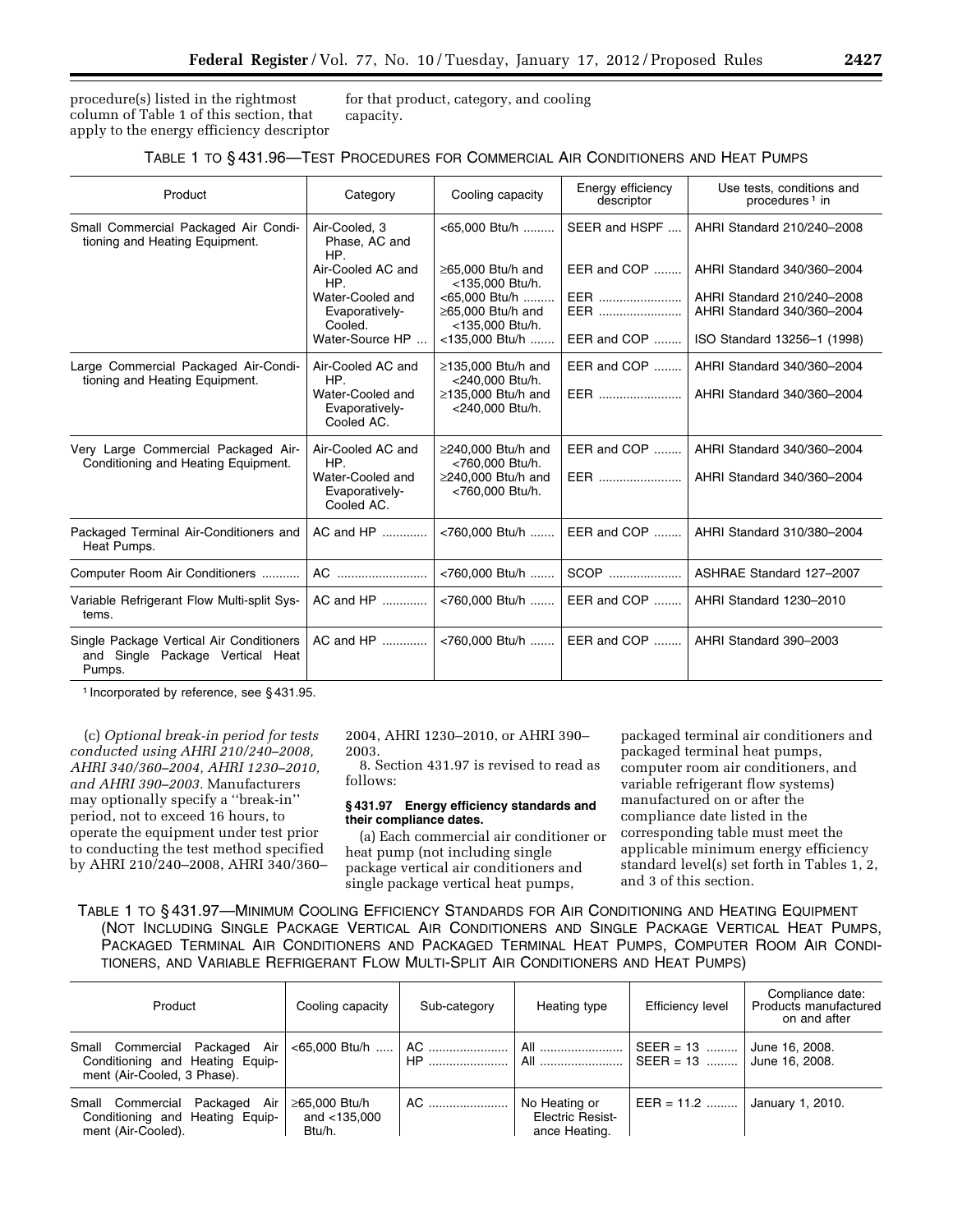TABLE 1 TO § 431.97—MINIMUM COOLING EFFICIENCY STANDARDS FOR AIR CONDITIONING AND HEATING EQUIPMENT (NOT INCLUDING SINGLE PACKAGE VERTICAL AIR CONDITIONERS AND SINGLE PACKAGE VERTICAL HEAT PUMPS, PACKAGED TERMINAL AIR CONDITIONERS AND PACKAGED TERMINAL HEAT PUMPS, COMPUTER ROOM AIR CONDI-TIONERS, AND VARIABLE REFRIGERANT FLOW MULTI-SPLIT AIR CONDITIONERS AND HEAT PUMPS)—Continued

| Product                                                                                                                                               | Cooling capacity                         | Sub-category | Heating type                                                               | Efficiency level             | Compliance date:<br>Products manufactured<br>on and after |
|-------------------------------------------------------------------------------------------------------------------------------------------------------|------------------------------------------|--------------|----------------------------------------------------------------------------|------------------------------|-----------------------------------------------------------|
|                                                                                                                                                       |                                          | $HP$         | All Other Types of<br>Heating.<br>No Heating or                            | $EER = 11.0$<br>$EER = 11.0$ | January 1, 2010.<br>January 1, 2010.                      |
|                                                                                                                                                       |                                          |              | <b>Electric Resist-</b><br>ance Heating.<br>All Other Types of<br>Heating. | $EER = 10.8$                 | January 1, 2010.                                          |
| Large Commercial Packaged Air<br>Conditioning and Heating Equip-                                                                                      | ≥135,000 Btu/h<br>and <240,000           | AC           | No Heating or<br><b>Electric Resist-</b>                                   | $EER = 11.0$                 | January 1, 2010.                                          |
| ment (Air-Cooled).                                                                                                                                    | Btu/h.                                   |              | ance Heating.<br>All Other Types of<br>Heating.                            | $EER = 10.8$                 | January 1, 2010.                                          |
|                                                                                                                                                       |                                          | $HP$         | No Heating or<br><b>Electric Resist-</b><br>ance Heating.                  | $EER = 10.6$                 | January 1, 2010.                                          |
|                                                                                                                                                       |                                          |              | All Other Types of<br>Heating.                                             | $EER = 10.4$                 | January 1, 2010.                                          |
| Very Large Commercial Packaged<br>Conditioning and<br>Air<br>Heating                                                                                  | ≥240,000 Btu/h<br>and <760,000           | AC           | No Heating or<br><b>Electric Resist-</b>                                   | $EER = 10.0$                 | January 1, 2010.                                          |
| Equipment (Air-Cooled).                                                                                                                               | Btu/h.                                   |              | ance Heating.<br>All Other Types of<br>Heating.                            | $EER = 9.8$                  | January 1, 2010.                                          |
|                                                                                                                                                       |                                          | $HP$         | No Heating or<br><b>Electric Resist-</b><br>ance Heating.                  | $EER = 9.5$                  | January 1, 2010.                                          |
|                                                                                                                                                       |                                          |              | All Other Types of<br>Heating.                                             | $EER = 9.3$                  | January 1, 2010.                                          |
| Small Commercial Packaged Air<br>Conditioning and Heating Equip-<br>(Water-Cooled,<br>Evapo-<br>ment<br>ratively-Cooled,<br>Water-<br>and<br>Source). | <17,000 Btu/h                            | AC           | All                                                                        | $EER = 12.1$                 | October 29, 2003.                                         |
|                                                                                                                                                       | ≥17,000 Btu/h<br>and $< 65,000$          | $HP$<br>AC   | All<br>All                                                                 | $EER = 11.2$<br>$EER = 12.1$ | October 29, 2003.<br>October 29, 2003.                    |
|                                                                                                                                                       | Btu/h.                                   | <b>HP</b>    | All                                                                        | $EER = 12.0$                 | October 29, 2003.                                         |
|                                                                                                                                                       | ≥65,000 Btu/h<br>and <135,000<br>Btu/h.  | AC           | No Heating or<br><b>Electric Resist-</b><br>ance Heating.                  | $EER = 11.5$                 | October 29, 2003 <sup>1</sup> .                           |
|                                                                                                                                                       |                                          |              | All Other Types of<br>Heating.                                             | $EER = 11.3$                 | October 29, 2003 <sup>1</sup> .                           |
|                                                                                                                                                       |                                          | HP           | All                                                                        | $EER = 12.0$                 | October 29, 2003 <sup>1</sup> .                           |
| Large Commercial Packaged Air<br>Conditioning and Heating Equip-<br>(Water-Cooled,<br>Evapo-<br>ment<br>ratively-Cooled,<br>Water-<br>and<br>Source). | ≥135,000 Btu/h<br>and <240,000<br>Btu/h. | AC           | All                                                                        | $EER = 11.0$                 | October 29, 2004 <sup>2</sup> .                           |
|                                                                                                                                                       |                                          | $HP$         | All                                                                        | $EER = 11.0$                 | October 29, 2004 <sup>2</sup> .                           |
| Very Large Commercial Packaged<br>Conditioning<br>and<br>Heating<br>Air<br>Equipment (Water-Cooled, Evapo-<br>ratively-Cooled,<br>Water-<br>and       | ≥240,000 Btu/h<br>and <760,000<br>Btu/h. | AC           | No Heating or<br><b>Electric Resist-</b><br>ance Heating.                  | $EER = 11.0$                 | January 10, 2011 <sup>2</sup> .                           |
| Source).                                                                                                                                              |                                          |              | All Other Types of<br>Heating.                                             | $EER = 10.8$                 | January 10, 2011 <sup>2</sup> .                           |
|                                                                                                                                                       |                                          | $HP$         | No Heating or<br><b>Electric Resist-</b><br>ance Heating.                  | $EER = 11.0$                 | January 10, 2011 <sup>2</sup> .                           |

-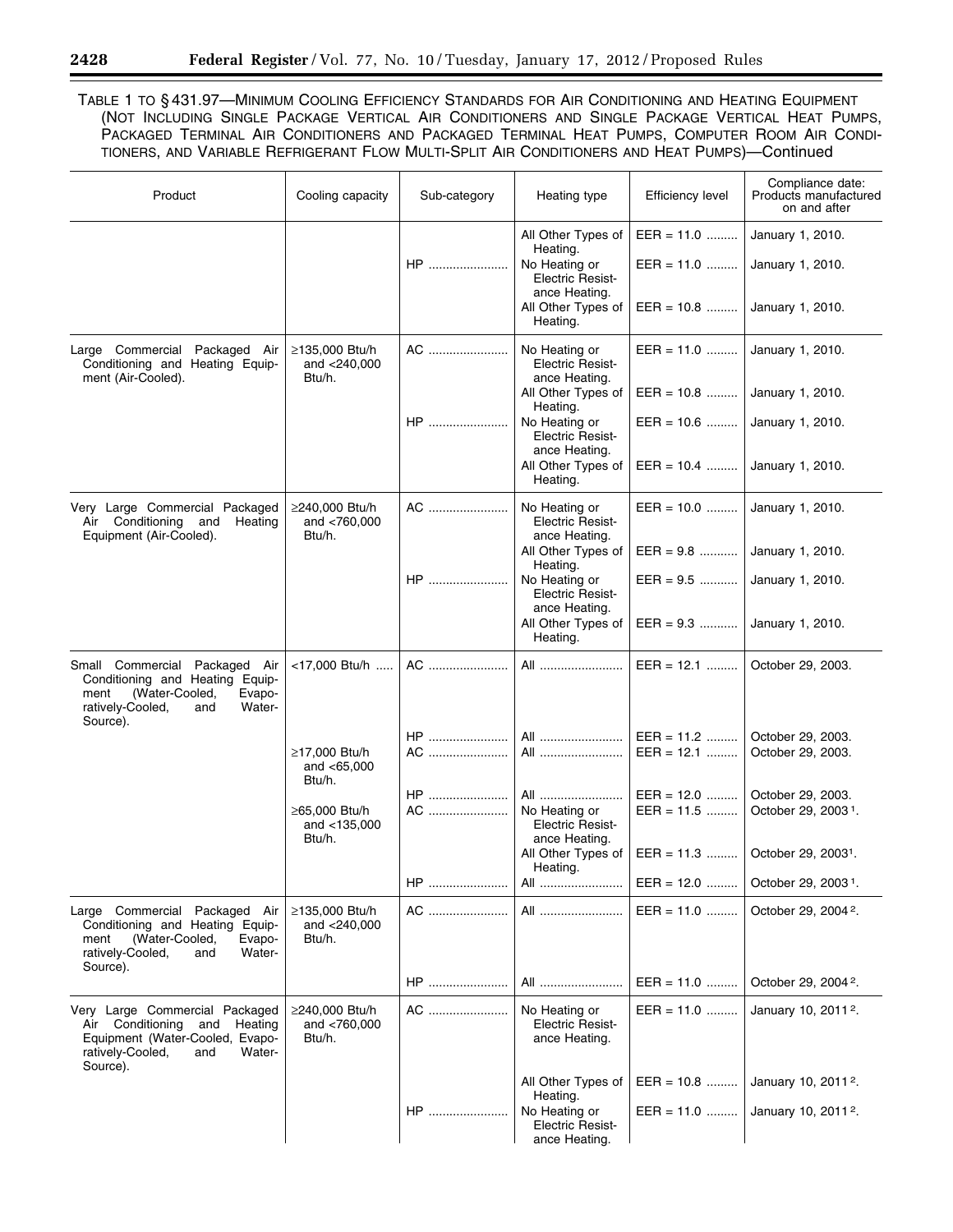TABLE 1 TO § 431.97—MINIMUM COOLING EFFICIENCY STANDARDS FOR AIR CONDITIONING AND HEATING EQUIPMENT (NOT INCLUDING SINGLE PACKAGE VERTICAL AIR CONDITIONERS AND SINGLE PACKAGE VERTICAL HEAT PUMPS, PACKAGED TERMINAL AIR CONDITIONERS AND PACKAGED TERMINAL HEAT PUMPS, COMPUTER ROOM AIR CONDI-TIONERS, AND VARIABLE REFRIGERANT FLOW MULTI-SPLIT AIR CONDITIONERS AND HEAT PUMPS)—Continued

| Product | Cooling capacity | Sub-category | Heating type | Efficiency level | Compliance date:<br>Products manufactured<br>on and after        |
|---------|------------------|--------------|--------------|------------------|------------------------------------------------------------------|
|         |                  |              | Heating.     |                  | All Other Types of $ EER = 10.8$ January 10, 2011 <sup>2</sup> . |

<sup>1</sup> And manufactured before June 1, 2013. See Table 3 of this section for updated efficiency standards.<br><sup>2</sup> And manufactured before June 1, 2014. See Table 3 of this section for updated efficiency standards.

## TABLE 2 TO § 431.97—MINIMUM HEATING EFFICIENCY STANDARDS FOR AIR CONDITIONING AND HEATING EQUIPMENT (HEAT PUMPS)

| Product                                                                                                    | Cooling capacity                            | Efficiency level            | Compliance date: Products<br>manufactured on and after |
|------------------------------------------------------------------------------------------------------------|---------------------------------------------|-----------------------------|--------------------------------------------------------|
| Small Commercial Packaged Air Conditioning and <65,000 Btu/h<br>Heating Equipment (Air-Cooled, 3 Phase).   |                                             | HSPF = 7.7   June 16, 2008. |                                                        |
| Small Commercial Packaged Air Conditioning and<br>Heating Equipment (Air-Cooled).                          | $\geq$ 65.000 Btu/h and<br><135.000 Btu/h.  |                             |                                                        |
| Large Commercial Packaged Air Conditioning and $\geq$ 135,000 Btu/h and<br>Heating Equipment (Air-Cooled). | <240.000 Btu/h.                             |                             |                                                        |
| Very Large Commercial Packaged Air Conditioning<br>and Heating Equipment (Air-Cooled).                     | $\geq$ 240.000 Btu/h and<br><760.000 Btu/h. |                             |                                                        |
| Small Commercial Packaged Air Conditioning and<br>Heating Equipment (Water-Source).                        |                                             |                             | October 29, 2003.                                      |

# TABLE 3 TO § 431.97—UPDATES TO THE MINIMUM COOLING EFFICIENCY STANDARDS FOR WATER-COOLED AND EVAPORATIVELY-COOLED AIR CONDITIONING AND HEATING EQUIPMENT

| Product                                                                                             | Cooling capacity                            | Heating type                                                                         | <b>Efficiency level</b>                   | Compliance date:<br>Products manufactured on<br>and after |
|-----------------------------------------------------------------------------------------------------|---------------------------------------------|--------------------------------------------------------------------------------------|-------------------------------------------|-----------------------------------------------------------|
| Small Commercial Packaged Air Condi-<br>tioning and Heating Equipment (Water-<br>Cooled).           | $\geq$ 65,000 Btu/h and<br><135,000 Btu/h.  | No Heating or Elec-<br>tric Resistance<br>Heating.<br>All Other Types of<br>Heating. | $EER = 12.1$<br>$EER = 11.9$              | June 1, 2013.<br>June 1, 2013.                            |
| Large Commercial Packaged Air Condi-<br>tioning and Heating Equipment (Water-<br>Cooled).           | ≥135,000 Btu/h and<br><240,000 Btu/h.       | No Heating or Elec-<br>tric Resistance<br>Heating.<br>All Other Types of<br>Heating. | $EER = 12.5$<br>$EER = 12.3$              | June 1, 2014.<br>June 1, 2014.                            |
| Very Large Commercial Packaged Air<br>Conditioning and Heating Equipment<br>(Water-Cooled).         | ≥240,000 Btu/h and<br><760,000 Btu/h.       | No Heating or Elec-<br>tric Resistance<br>Heating.<br>All Other Types of<br>Heating. | $EER = 12.4$<br>$EER = 12.2$              | June 1, 2014.<br>June 1, 2014.                            |
| Small Commercial Packaged Air Condi-<br>tioning and Heating Equipment (Evapo-<br>ratively-Cooled).  | $\geq$ 65.000 Btu/h and<br><135,000 Btu/h.  | No Heating or Elec-<br>tric Resistance<br>Heating.<br>All Other Types of<br>Heating. | $EER = 12.1$<br>EER = 11.9  June 1, 2013. | June 1, 2013.                                             |
| Large Commercial Packaged Air Condi-<br>tioning and Heating Equipment (Evapo-<br>ratively-Cooled).  | $\geq$ 135.000 Btu/h and<br><240,000 Btu/h. | No Heating or Elec-<br>tric Resistance<br>Heating.<br>All Other Types of<br>Heating. | $EER = 12.0$<br>$EER = 11.8$              | June 1, 2014.<br>June 1, 2014.                            |
| Very Large Commercial Packaged Air<br>Conditioning and Heating Equipment<br>(Evaporatively-Cooled). | ≥240,000 Btu/h and<br><760,000 Btu/h.       | No Heating or Elec-<br>tric Resistance<br>Heating.<br>All Other Types of<br>Heating. | $EER = 11.9$                              | June 1, 2014.<br>June 1, 2014.                            |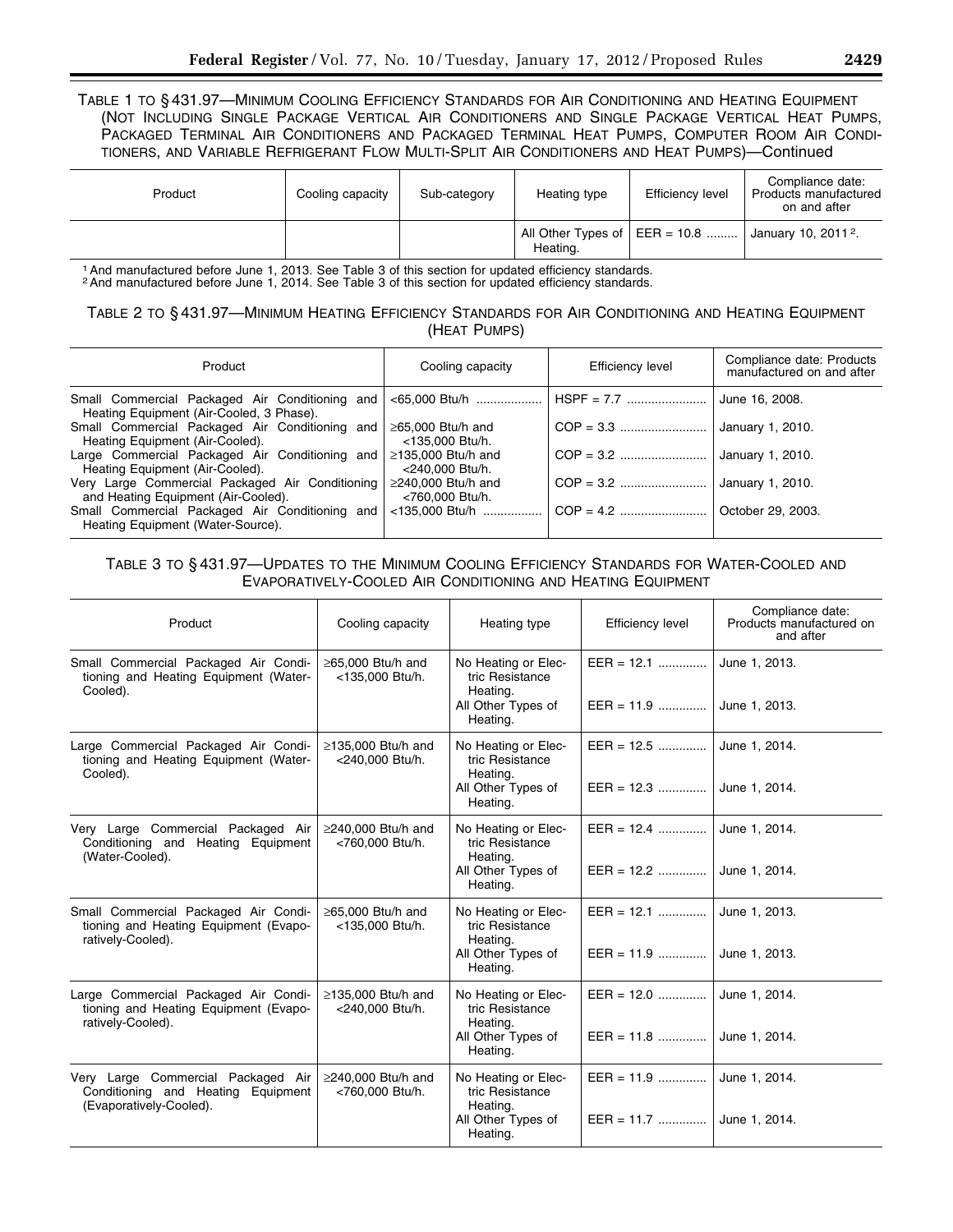(b) Each packaged terminal air conditioner (PTAC) and packaged terminal heat pump (PTHP) manufactured on or after January 1, 1994, and before October 8, 2012 (for standard size PTACs and PTHPs) and before October 7, 2010 (for non-standard

size PTACs and PTHPs) must meet the applicable minimum energy efficiency standard level(s) set forth in Table 4 of this section. Each PTAC and PTHP manufactured on or after October 8, 2012 (for standard size PTACs and PTHPs) and on or after October 7, 2010

(for non-standard size PTACs and PTHPs) must meet the applicable minimum energy efficiency standard level(s) set forth in Table 5 of this section.

## TABLE 4 TO § 431.97—MINIMUM EFFICIENCY STANDARDS FOR PTAC AND PTHP

| $\geq$ 7,000 Btu/h and <15,000 Btu/h | January 1, 1994.<br>January 1, 1994.<br>January 1, 1994. |
|--------------------------------------|----------------------------------------------------------|
| $\geq$ 7,000 Btu/h and <15,000 Btu/h | January 1, 1994.<br>January 1, 1994.<br>January 1, 1994. |
|                                      | EER = $10.0 - (0.16 \times Cap^{-1})$                    |

<sup>1</sup> Cap means cooling capacity in thousand Btu/h at 95 °F outdoor dry-bulb temperature. <sup>2</sup> The applicable minimum cooling EER prescribed in this table.

### TABLE 5 TO § 431.97—UPDATED MINIMUM EFFICIENCY STANDARDS FOR PTAC AND PTHP

| Product     | Cooling capacity                   | Sub-category                                                                                                                                           | Efficiency level                                                                                                                                                                                                             | Compliance date: Products manufactured<br>on and after * * *                                                         |
|-------------|------------------------------------|--------------------------------------------------------------------------------------------------------------------------------------------------------|------------------------------------------------------------------------------------------------------------------------------------------------------------------------------------------------------------------------------|----------------------------------------------------------------------------------------------------------------------|
| <b>PTAC</b> | Standard Size<br>Non-Standard Size | <7,000 Btu/h<br>$\geq$ 7,000 Btu/h and<br><15,000 Btu/h.<br><7,000 Btu/h<br>$\geq$ 7,000 Btu/h and<br><15,000 Btu/h.<br>≥15,000 Btu/h                  | EER = $13.8 - (0.3 \times \text{Cap 1})$<br>$EER = 10.9 - (0.213 \times Cap^{-1})$                                                                                                                                           | October 8, 2012.<br>October 8, 2012.<br>October 8, 2012.<br>October 7, 2010.<br>October 7, 2010.<br>October 7, 2010. |
| <b>PTHP</b> | Standard Size<br>Non-Standard Size | <7,000 Btu/h<br>$\geq$ 7,000 Btu/h and<br><15,000 Btu/h.<br>≥15,000 Btu/h<br><7,000 Btu/h<br>$\geq$ 7,000 Btu/h and<br><15,000 Btu/h.<br>≥15,000 Btu/h | $COP = 3.3$<br>$EER = 14.0 - (0.3 \times Cap^{-1})$<br>$COP = 3.7 - (0.052 \times Cap^{-1})$<br>$COP = 2.9$<br>$COP = 2.7$<br>$EER = 10.8 - (0.213 \times Cap^{-1})$<br>$COP = 2.9 - (0.026 \times Cap^{-1})$<br>$COP = 2.5$ | October 8, 2012.<br>October 8, 2012.<br>October 8, 2012.<br>October 7, 2010.<br>October 7, 2010.<br>October 7, 2010. |

<sup>1</sup> Cap means cooling capacity in thousand Btu/h at 95 °F outdoor dry-bulb temperature.

(c) Each single package vertical air conditioner and heat pump

manufactured on or after January 1, 2010, must meet the applicable

minimum energy efficiency standard level(s) set forth in this section.

TABLE 6 TO § 431.97—MINIMUM EFFICIENCY STANDARDS FOR SINGLE PACKAGE VERTICAL AIR CONDITIONERS AND SINGLE PACKAGE VERTICAL HEAT PUMPS

| Product                                                                             | Cooling capacity                           | Sub-category | <b>Efficiency level</b>         | Compliance date:<br>Products manufactured on<br>and after $* * *$ |
|-------------------------------------------------------------------------------------|--------------------------------------------|--------------|---------------------------------|-------------------------------------------------------------------|
| single package vertical heat pumps, single-<br>phase and three-phase.               |                                            |              |                                 | January 1, 2010.                                                  |
|                                                                                     |                                            |              | $HP$   EER = 9.0<br>$COP = 3.0$ | January 1, 2010.                                                  |
| Single package vertical air conditioners and<br>single package vertical heat pumps. | $\geq$ 65,000 Btu/h and<br><135,000 Btu/h. |              | $AC$ EER = 8.9                  | January 1, 2010.                                                  |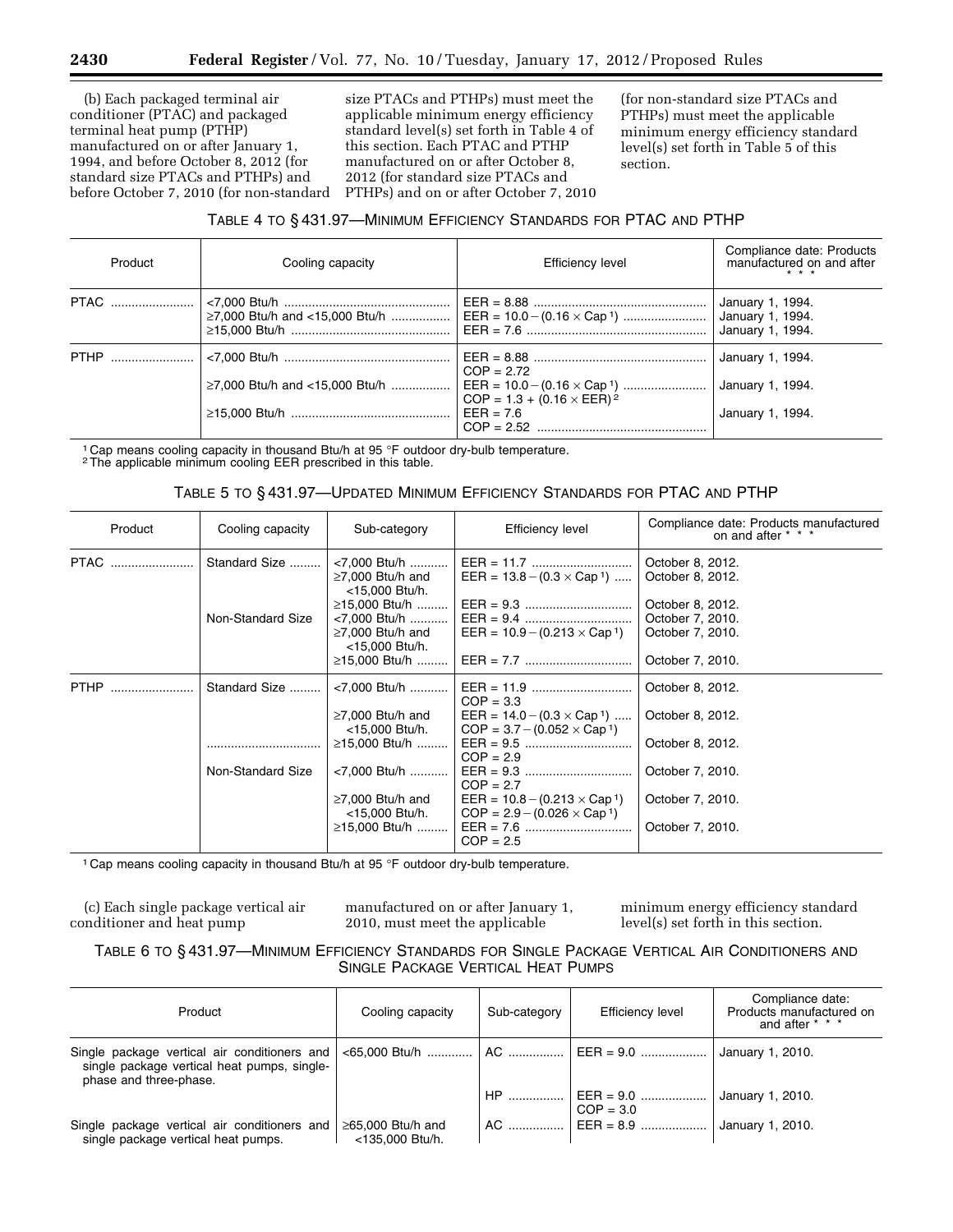TABLE 6 TO § 431.97—MINIMUM EFFICIENCY STANDARDS FOR SINGLE PACKAGE VERTICAL AIR CONDITIONERS AND SINGLE PACKAGE VERTICAL HEAT PUMPS—Continued

| Product                                                                             | Cooling capacity                            | Sub-category     | Efficiency level                                                              | Compliance date:<br>Products manufactured on<br>and after $* * * *$ |
|-------------------------------------------------------------------------------------|---------------------------------------------|------------------|-------------------------------------------------------------------------------|---------------------------------------------------------------------|
| Single package vertical air conditioners and<br>single package vertical heat pumps. | $\geq$ 135,000 Btu/h and<br><240.000 Btu/h. | $AC$<br>HP.<br>. | $\vert$ EER = 8.9<br>$COP = 3.0$<br>$EER = 8.6$<br>$EER = 8.6$<br>$COP = 2.9$ | January 1, 2010.<br>January 1, 2010.<br>January 1, 2010.            |

(d) Each computer room air conditioner with a net sensible cooling capacity less than 65,000 Btu/h manufactured on or after October 29,

2012, and each computer room air conditioner with a net sensible cooling capacity greater than or equal to 65,000 Btu/h manufactured on or after October 29, 2013, must meet the applicable minimum energy efficiency standard level(s) set forth in this section.

|                                                                          |                                                       | Minimum SCOP efficiency |              |                                                        |  |
|--------------------------------------------------------------------------|-------------------------------------------------------|-------------------------|--------------|--------------------------------------------------------|--|
| Equipment type                                                           | Net sensible cooling capacity                         | Downflow<br>unit        | Upflow unit  | Compliance date: Products<br>manufactured on and after |  |
| Computer Room Air Conditioners, Air-Cooled                               | <65,000 Btu/h<br>≥65,000 Btu/h and <240,000<br>Btu/h. | 2.20<br>2.10            | 2.09<br>1.99 | October 29, 2012.<br>October 29, 2013.                 |  |
|                                                                          | ≥240,000 Btu/h and <760,000<br>Btu/h.                 | 1.90                    | 1.79         | October 29, 2013.                                      |  |
| Computer Room Air Conditioners, Water-Cooled                             |                                                       | 2.60                    | 2.49         | October 29, 2012.                                      |  |
|                                                                          | ≥65,000 Btu/h and <240,000<br>Btu/h.                  | 2.50                    | 2.39         | October 29, 2013.                                      |  |
|                                                                          | ≥240,000 Btu/h and <760,000<br>Btu/h.                 | 2.40                    | 2.29         | October 29, 2013.                                      |  |
| Computer Room Air Conditioners, Water-Cooled<br>with a Fluid Economizer. | $<65.000$ Btu/h                                       | 2.55                    | 2.44         | October 29, 2012.                                      |  |
|                                                                          | ≥65,000 Btu/h and <240,000<br>Btu/h.                  | 2.45                    | 2.34         | October 29, 2013.                                      |  |
|                                                                          | ≥240,000 Btu/h and <760,000<br>Btu/h.                 | 2.35                    | 2.24         | October 29, 2013.                                      |  |
| Computer Room Air Conditioners, Glycol-Cooled                            | $<65.000$ Btu/h                                       | 2.50                    | 2.39         | October 29, 2012.                                      |  |
|                                                                          | ≥65,000 Btu/h and <240,000<br>Btu/h.                  | 2.15                    | 2.04         | October 29, 2013.                                      |  |
|                                                                          | ≥240,000 Btu/h and <760,000<br>Btu/h.                 | 2.10                    | 1.99         | October 29, 2013.                                      |  |
| Computer Room Air Conditioner, Glycol-Cooled<br>with a Fluid Economizer. |                                                       | 2.45                    | 2.34         | October 29, 2012.                                      |  |
|                                                                          | ≥65,000 Btu/h and <240,000<br>Btu/h.                  | 2.10                    | 1.99         | October 29, 2013.                                      |  |
|                                                                          | ≥240,000 Btu/h and <760,000<br>Btu/h.                 | 2.05                    | 1.94         | October 29, 2013.                                      |  |
|                                                                          |                                                       |                         |              |                                                        |  |

(e) Each variable refrigerant flow air conditioner or heat pump manufactured

on or after the effective date listed in this table must meet the applicable

minimum energy efficiency standard level(s) set forth in this section.

TABLE 8 TO § 431.97—MINIMUM EFFICIENCY STANDARDS FOR VARIABLE REFRIGERANT FLOW MULTI-SPLIT AIR CONDITIONERS AND HEAT PUMPS

| Product |                             |  |                  | Cooling capacity | Heating type 1                       | Efficiency level                                   | Compliance date: Products<br>manufactured and after |                                    |
|---------|-----------------------------|--|------------------|------------------|--------------------------------------|----------------------------------------------------|-----------------------------------------------------|------------------------------------|
|         | VRF Multi-Split<br>Cooled). |  | Air Conditioners | (Air I           | $\geq$ 65,000 and<br><135,000 Btu/h. | No Heating or Elec-<br>tric Resistance<br>Heating. | 13.0 SEER<br>11.2 EER                               | June 16, 2008.<br>January 1, 2010. |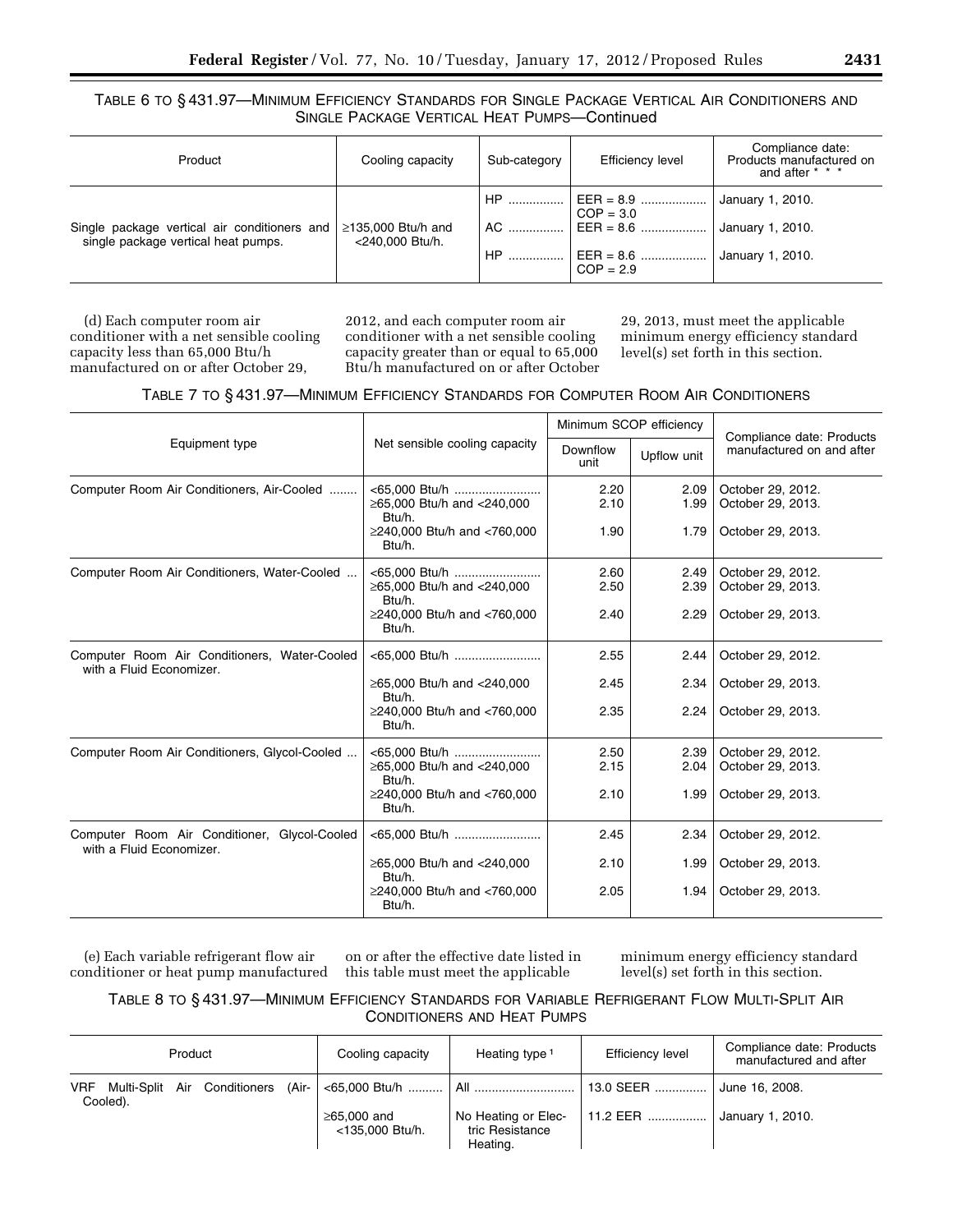## TABLE 8 TO § 431.97—MINIMUM EFFICIENCY STANDARDS FOR VARIABLE REFRIGERANT FLOW MULTI-SPLIT AIR CONDITIONERS AND HEAT PUMPS—Continued

| Product                                           | Cooling capacity                     | Heating type 1                                                 | <b>Efficiency level</b> | Compliance date: Products<br>manufactured and after |
|---------------------------------------------------|--------------------------------------|----------------------------------------------------------------|-------------------------|-----------------------------------------------------|
|                                                   |                                      | All Other Types of                                             | 11.0 EER                | January 1, 2010.                                    |
|                                                   | ≥135,000 and<br><240,000 Btu/h.      | Heating.<br>No Heating or Elec-<br>tric Resistance<br>Heating. | 11.0 EER                | January 1, 2010.                                    |
|                                                   |                                      | All Other Types of<br>Heating.                                 | 10.8 EER                | January 1, 2010.                                    |
|                                                   | ≥240,000 and<br><760,000 Btu/h.      | No Heating or Elec-<br>tric Resistance                         | 10.0 EER                | January 1, 2010.                                    |
|                                                   |                                      | Heating.<br>All Other Types of<br>Heating.                     | 9.8 EER                 | January 1, 2010.                                    |
| VRF Multi-Split Heat Pumps (Air-Cooled)           | <65,000 Btu/h                        | All                                                            | 13.0 SEER<br>7.7 HSPF   | June 16, 2008.                                      |
|                                                   | $\geq$ 65,000 and<br><135,000 Btu/h. | No Heating or Elec-<br>tric Resistance<br>Heating.             | 11.0 EER<br>3.3 COP     | January 1, 2010.                                    |
|                                                   |                                      | All Other Types of<br>Heating.                                 | 10.8 EER<br>3.3 COP     | January 1, 2010.                                    |
|                                                   | ≥135,000 and<br><240,000 Btu/h.      | No Heating or Elec-<br>tric Resistance<br>Heating.             | 10.6 EER<br>3.2 COP     | January 1, 2010.                                    |
|                                                   |                                      | All Other Types of<br>Heating.                                 | 10.4 EER<br>3.2 COP     | January 1, 2010.                                    |
|                                                   | ≥240,000 and<br><760,000 Btu/h.      | No Heating or Elec-<br>tric Resistance<br>Heating.             | 9.5 EER<br>3.2 COP      | January 1, 2010.                                    |
|                                                   |                                      | All Other Types of<br>Heating.                                 | 9.3 EER<br>3.2 COP      | January 1, 2010.                                    |
| VRF Multi-Split Heat Pumps<br>(Water-<br>Source). | <17,000 Btu/h                        | Without heat recov-<br>ery.                                    | 12.0 EER                | October 29, 2012.                                   |
|                                                   |                                      |                                                                | 4.2 COP                 | October 29, 2003.                                   |
|                                                   |                                      | With heat recovery                                             | 11.8 EER                | October 29, 2012.                                   |
|                                                   |                                      |                                                                | 4.2 COP                 | October 29, 2003.                                   |
|                                                   | $\geq$ 17,000 and<br><65,000 Btu/h.  | All                                                            | 12.0 EER<br>4.2 COP     | October 29, 2003.                                   |
|                                                   | ≥65,000 and<br><135,000 Btu/h.       | All                                                            | 12.0 EER<br>4.2 COP     | October 29, 2003.                                   |
|                                                   | ≥135,000 and<br><760,000 Btu/h.      | Without heat recov-<br>ery.                                    | 10.0 EER<br>3.9 COP     | October 29, 2013.                                   |
|                                                   |                                      | With heat recovery                                             | 9.8 EER<br>3.9 COP      | October 29, 2013.                                   |

1VRF Multi-Split Heat Pumps (Air-Cooled) with heat recovery fall under the category of ''All Other Types of Heating'' unless they also have electric resistance heating, in which case it falls under the category for ''No Heating or Electric Resistance Heating.''

9. Add a new section 431.104 to read as follows:

#### **§ 431.104 Sources for information and guidance.**

(a) *General.* The standards listed in this paragraph are referred to in the DOE test procedures and elsewhere in this part but are not incorporated by reference. These sources are given here for information and guidance.

(b) *ASTM.* American Society for Testing and Materials, 100 Barr Harbor Drive, PO Box C700, West Conshohocken, PA, 19438–2959, 1 (877) 909–2786, or go to *[http://www.astm.org/](http://www.astm.org/index.shtml)  [index.shtml.](http://www.astm.org/index.shtml)* 

(1) ASTM Standard Test Method C177–97, ''Standard Test Method for

Steady-State Heat Flux Measurements and Thermal Transmission Properties by Means of the Guarded-Hot-Plate Apparatus.''

(2) ASTM Standard Test Method C518–91, ''Standard Test Method for Steady-State Heat Flux Measurements and Thermal Transmission Properties by Means of the Heat Flow Meter Apparatus.''

(3) ASTM Standard Test Method D2156–80, ''Method for Smoke Density in Flue Gases from Burning Distillate Fuels.''

10. Section 431.105 is revised to read as follows:

#### **§ 431.105 Materials incorporated by reference.**

(a) *General.* DOE incorporates by reference the following test procedures into subpart G of part 431. The materials listed have been approved for incorporation by reference by the Director of the Federal Register in accordance with 5 U.S.C. 552(a) and 1 CFR part 51. Any subsequent amendment to the listed materials by the standard-setting organization will not affect the DOE regulations unless and until amended by DOE. Materials are incorporated as they exist on the date of the approval and a notice of any change in the materials will be published in the **Federal Register.** All approved materials are available for